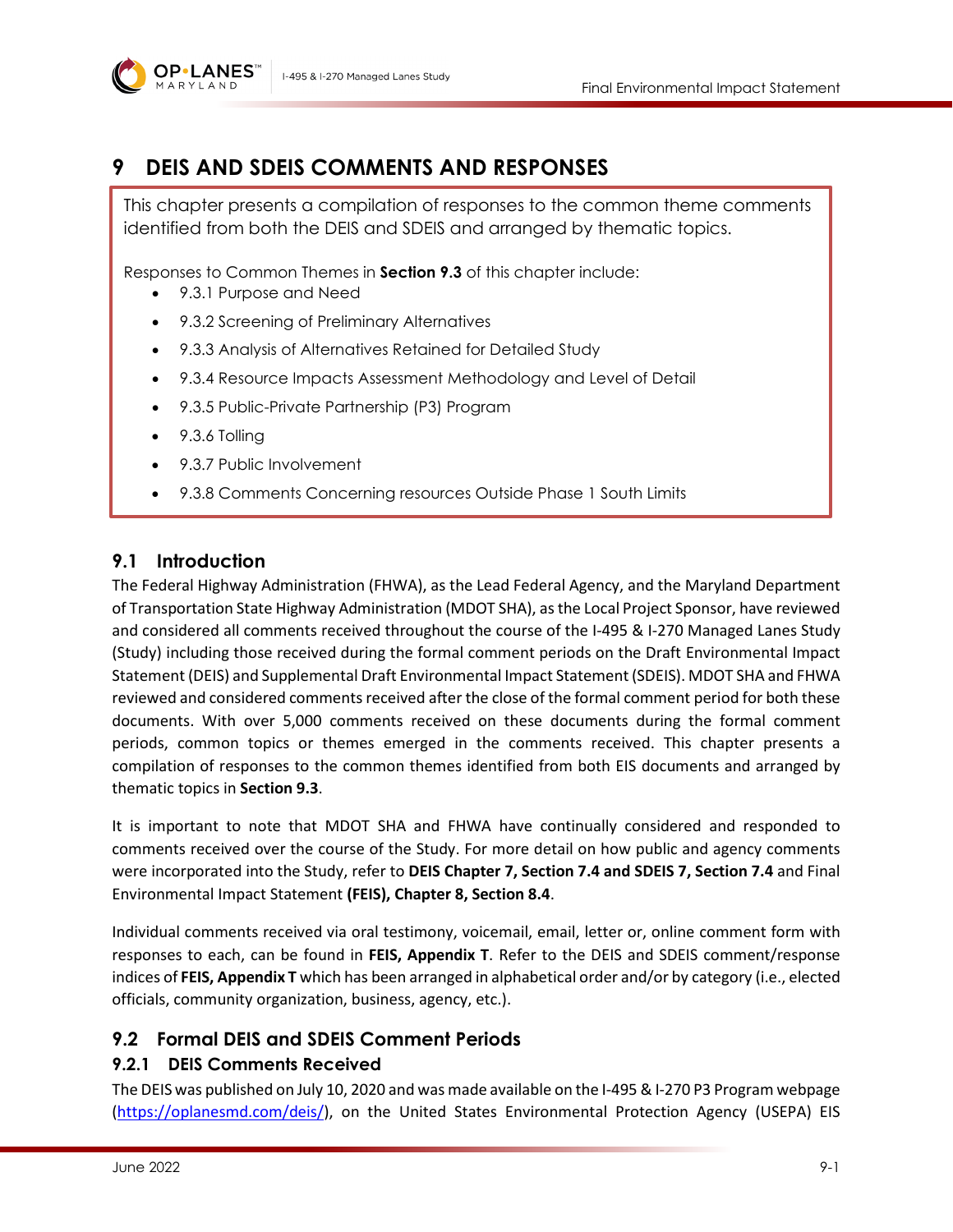

Database webpage and in hard copy at multiple locations in Montgomery and Prince George's counties Maryland, Fairfax County Virginia and Washington, D.C. The DEIS comment period was 123 days, from July 10, 2020 to November 9, 2020. During this comment period, 2,909 comments were received through a variety of means, including oral testimony during the six public hearings, email, letter, voicemail, and online comment form. Refer to **FEIS, Appendix T** for copies of the DEIS comments received as well as the responses.

# **9.2.2 SDEIS Comments Received**

**OP•LANES** 

The SDEIS was published on October 1, 2021 and was made available on the I-495 & I-270 P3 Program webpage [\(https://oplanesmd.com/sdeis/\)](https://oplanesmd.com/sdeis/), on the USEPA EIS Database webpage, and in hard copy at multiple locations in Montgomery and Prince George's counties, Maryland; Fairfax County, Virginia; and Washington, D.C. The SDEIS comment period was 60 days, from October 1 to November 30, 2021. During this comment period, 2,138 comments were received through a variety of means, including oral testimony during the one public hearing, email, letter, voicemail and online comment form. Refer to **FEIS, Appendix T** for copies of the SDEIS comments received and responses.

# <span id="page-1-2"></span><span id="page-1-0"></span>**9.3 Responses to Common Theme Comments Received on the DEIS and SDEIS 9.3.1 Purpose and Need**

Chapter 1 of the DEIS laid out the Purpose and Need: "the purpose of the Study is to develop a travel demand management solution(s) that addresses congestion, improves trip reliability on I-495 and I-270 within the Study limits, and enhances existing and planned multimodal mobility and connectivity." MDOT SHA identified five key needs related to this underlying purpose: (1) accommodate existing traffic and long-term traffic growth; (2) enhance trip reliability; (3) provide additional roadway choices; (4) accommodate homeland security; and (5) improve movement of goods and services. Refer to **DEIS, Appendix A**, [https://oplanesmd.com/wp-content/uploads/2020/07/DEIS\\_AppA\\_PN\\_web.pdf.](https://oplanesmd.com/wp-content/uploads/2020/07/DEIS_AppA_PN_web.pdf)

Comments received suggested that the Study's Purpose and Need was drafted too narrowly and improperly focused on highway and tolled lane alternatives. Comments advocated that the Purpose and Need should have been created to focus on solutions to a broader regional congestion and multi-modal mobility need more generally. As described below, the FHWA and MDOT SHA developed the Study's Purpose and Need through a collaborative process with other federal, state and local agencies and the public that included examination of multiple transportation and regional planning studies that had been conducted over the past 20+ years. As detailed in the Purpose and Need statement, these studies demonstrated the need in the National Capital Region (NCR) for a synergistic system of transportation solutions as this region is the most congested in the nation based on annual delay and congestion per auto commuter. Refer to **DEIS, Appendix A**. A particular mode or facility type, such as managed lanes, can be identified through the transportation planning process and adopted in the National Environmental Policy Act (NEPA) process.<sup>[1](#page-1-1)</sup> The Purpose and Need for the Study neither precluded nor prevented consideration of non-tolled lane alternatives. As further discussed, the process to establish the Purpose and Need and the manner in which the agencies considered potential alternatives in light of that Purpose and Need were conducted in accordance with well-established federal regulations.

<span id="page-1-1"></span><sup>&</sup>lt;sup>1</sup> AASHTO's Practitioner's Handbook 7[, https://environment.transportation.org/wp](https://environment.transportation.org/wp-content/uploads/2021/05/ph07-2.pdf)[content/uploads/2021/05/ph07-2.pdf](https://environment.transportation.org/wp-content/uploads/2021/05/ph07-2.pdf)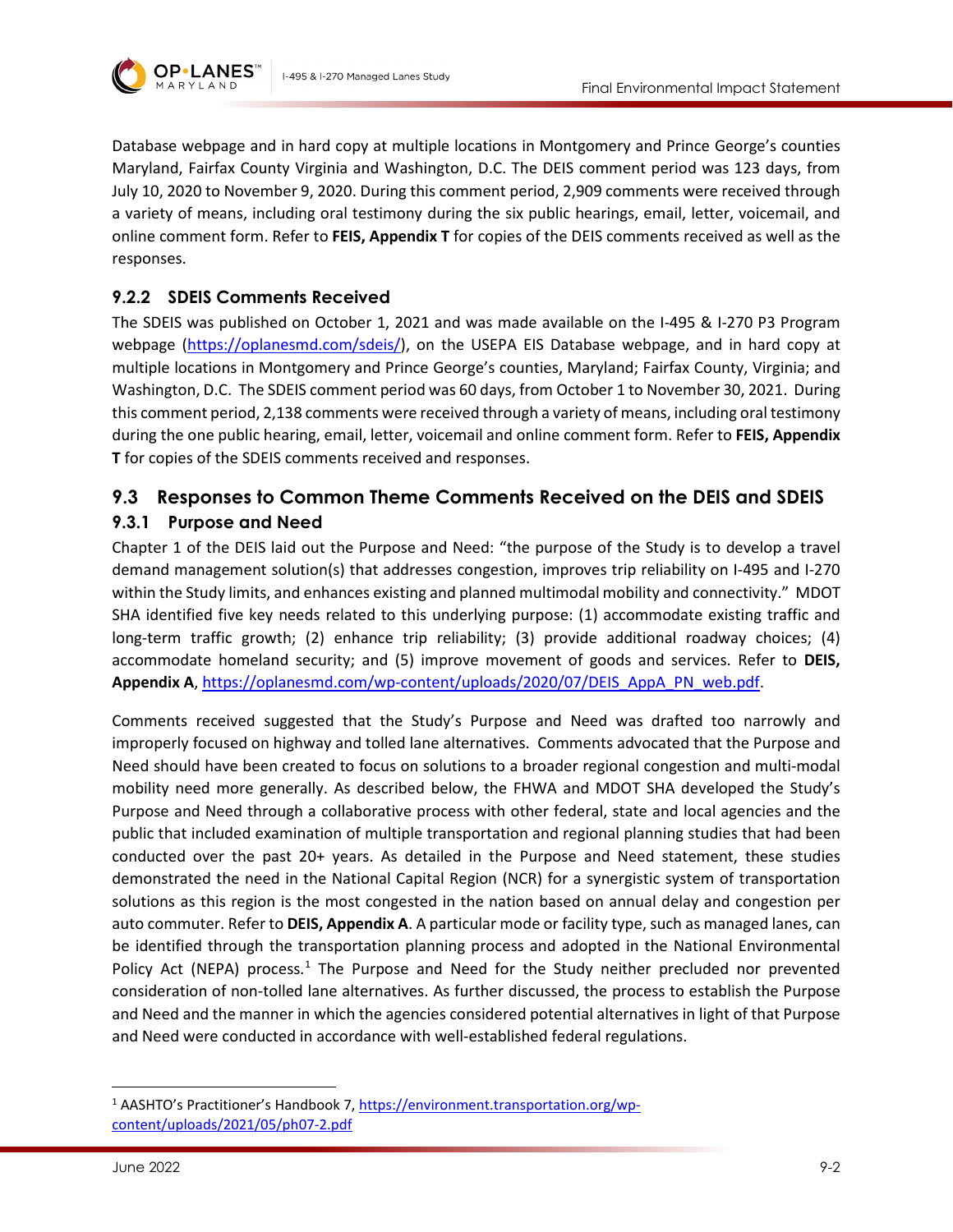

Consistent with federal statutes, regulations and guidance and the Council on Environmental Quality (CEQ) NEPA regulations, the Study's Purpose and Need briefly describes a set of transportation problems and needs regarding congestion on I-495 and I-270 that have been raised by state, local, and regional transportation professionals over several decades. The Study's Purpose and Need statement further describes a set of problems arising out of the severe congestion on I-495 and I-270, as well as related socioeconomic and financial needs for the agency to consider in the course of the Study.

Concerns with congestion on I-495 and I-270 and planning to accommodate anticipated future growth have been the subject of numerous studies conducted by MDOT, Virginia Department of Transportation (VDOT), and regional planning agencies for many years. (Refer to the OP Lanes Maryland website: https://oplanesmd.com/environmental/resources/). These studies reflect how the Washington metropolitan area has continued to experience considerable growth in population and employment. Specifically, population in the study area has increased by 20.1 percent in Montgomery County and 14.6 percent in Prince George's County between 2000 and 2020. Continued growth is anticipated as Metropolitan Washington Council of Governments (MWCOG) estimates that between 2020 and 2045, the population in Montgomery County and Prince George's County will increase approximately 16.3 percent and 7.9 percent, respectively. Additionally, this area is one of the most intensive employment, residential and transportation corridors in the State. The majority of these studies reflect, in part, some of the operational and/or engineering alternatives that are included in the DEIS and SDEIS. Specifically, these studies, dating back to 2004, evaluated various options of building managed lanes along these highways and means to connect that additional capacity to other regional transportation facilities. Importantly, these studies also considered various transit improvements, including major projects such as the Purple Line which is currently under construction. None of the various analyses supported the principle that highway or transit options by themselves could alleviate traffic congestion or accommodate anticipated future demand. Refer to **DEIS, Appendix A**.

At the same time as Maryland, VDOT proceeded with its own studies and projects on the other side of the Potomac River across the American Legion Bridge (ALB) and has built a managed lane system, currently operating between Fairfax County and Fredericksburg. In 2017, the MWCOG's Transportation Planning Board (TPB) evaluated and approved a set of 10 regional initiatives for further study, which included analyzing managed lanes on the portions of I-495 and I-270 included in the Study. Then, in October 2018, the TPB approved the "Visualize 2045" plan which included a variety of financially constrained projects related to potential toll lanes on I-495 and I-270. The NCR Transportation Planning Board (NCRTPB) is currently updating the Visualize 2045 plan, to be completed in 2022.

In addition to this wealth of historical consideration of transportation solutions, development of the Study's Purpose and Need was done in consideration of public and agency comments received during the scoping process and also incorporated input through interagency collaboration from the full range of federal, state, and local agencies involved in this Study. Eventually, all Cooperating Agencies participating in the Study, except for the Maryland-National Capital Park and Planning Commission (M-NCPPC), concurred with the definition of the Purpose and Need. Refer generally to **Chapters 1 of the DEIS and SDEIS**.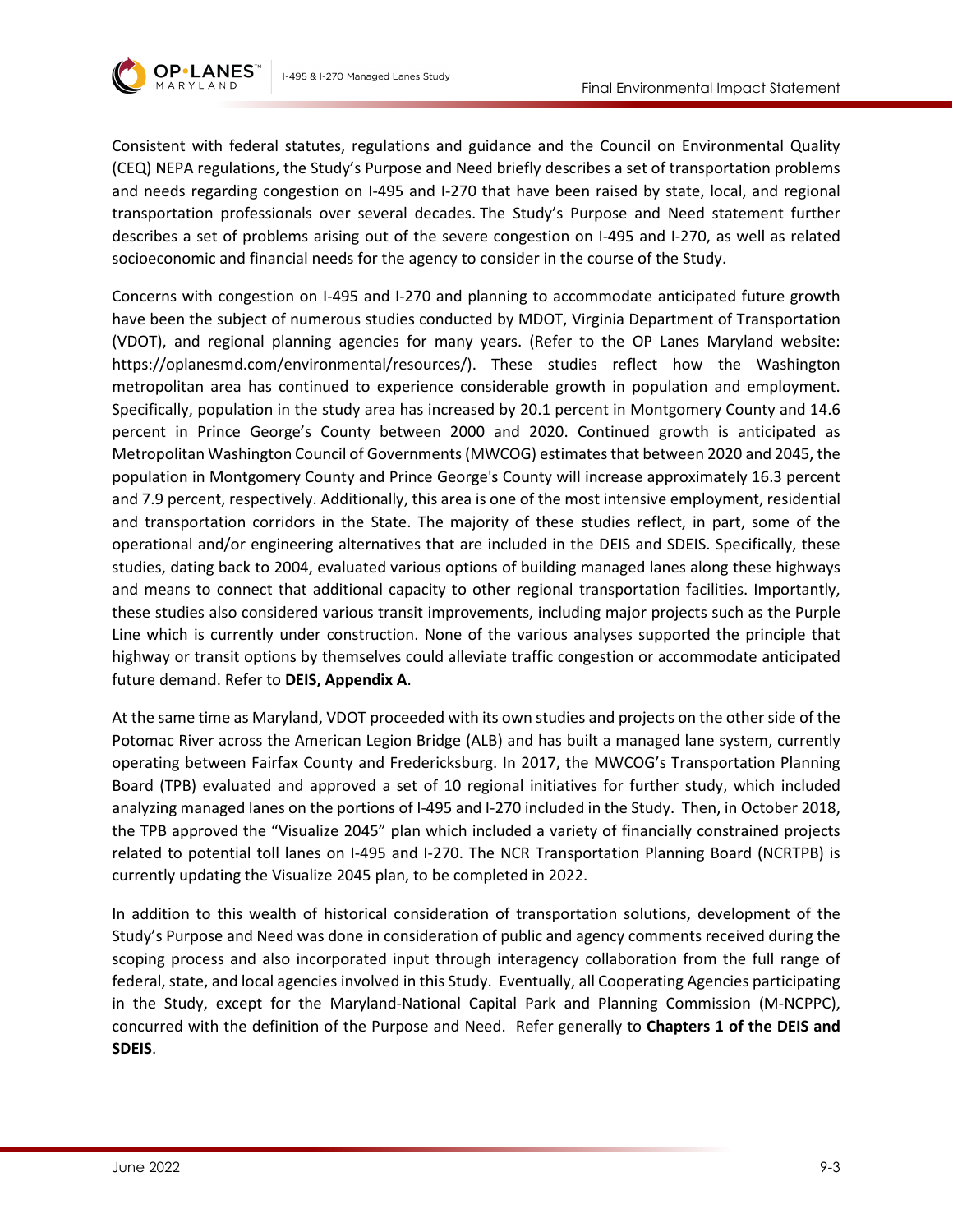

### **Multimodal Mobility and Connectivity Needs**

Many comments received, mostly on the DEIS, noted a lack of multimodal travel options or that multimodal connectivity was not adequately addressed in the Study. The Purpose and Need statement recognizes that "accommodating existing and proposed multimodal mobility and connectivity" is an important need to address the severe congestion on I-495 and I-270 and important features were considered and was added to address specific comments received during Scoping. In support of this identified need, multimodal alternatives and elements were analyzed through the alternatives development process. Several standalone transit alternatives (e.g., Alternatives 14A, 14B, 14C, and 15) were considered in the preliminary range of alternatives and were dismissed from further consideration based on a number of factors, the most significant of which was the inability of standalone transit to address long-term traffic growth. That is, no standalone transit alternative would be able to attract and carry sufficient ridership to address the severe congestion on these facilities.

Although these standalone transit alternatives were found to not meet the Study's Purpose and Need (consistent with findings of the multiple planning studies summarized above), multiple transit elements have been incorporated into the Study to address the identified multimodal and connectivity needs in the study area as a complement to the congestion relief offered by the proposed highway improvements. These include:

- Allowing toll-free bus transit usage of the high-occupancy toll (HOT) managed lanes to provide an increase in speed of travel, assurance of a reliable trip, and connection to local bus service/systems on arterials that directly connect to urban and suburban activity centers.
- Accommodating direct and indirect connections from the HOT managed lanes to existing transit stations and planned Transit Oriented Development at the Shady Grove Metro, Twinbrook Metro, Rockville Metro, and Westfield Montgomery Mall Transit Center.

MDOT SHA has also committed to regional transit improvements to enhance existing and planned transit and support new opportunities for regional transit service including increasing the number of bus bays at Washington Metropolitan Area Transit Authority's (WMATA) Shady Grove Metrorail Station and increasing parking at the Westfield Montgomery Mall Transit Center.

Comments indicated a strong interest in bicycle and pedestrian improvements which have also been incorporated into the Study to address the need for accommodating existing and proposed multimodal connectivity and mobility. These improvements include replacing, upgrading or providing new pedestrian/bicycle facilities consistent with current master plans where adjacent connections on either side of the bridge currently exist. Examples of pedestrian and bicycle facilities that would be constructed as part of the Preferred Alternative include the following (refer to **Chapter 3, Table 3-2** for the complete list):

• Constructing a new shared use path across the ALB to connect facilities in Maryland and Virginia to support regional multimodal travel.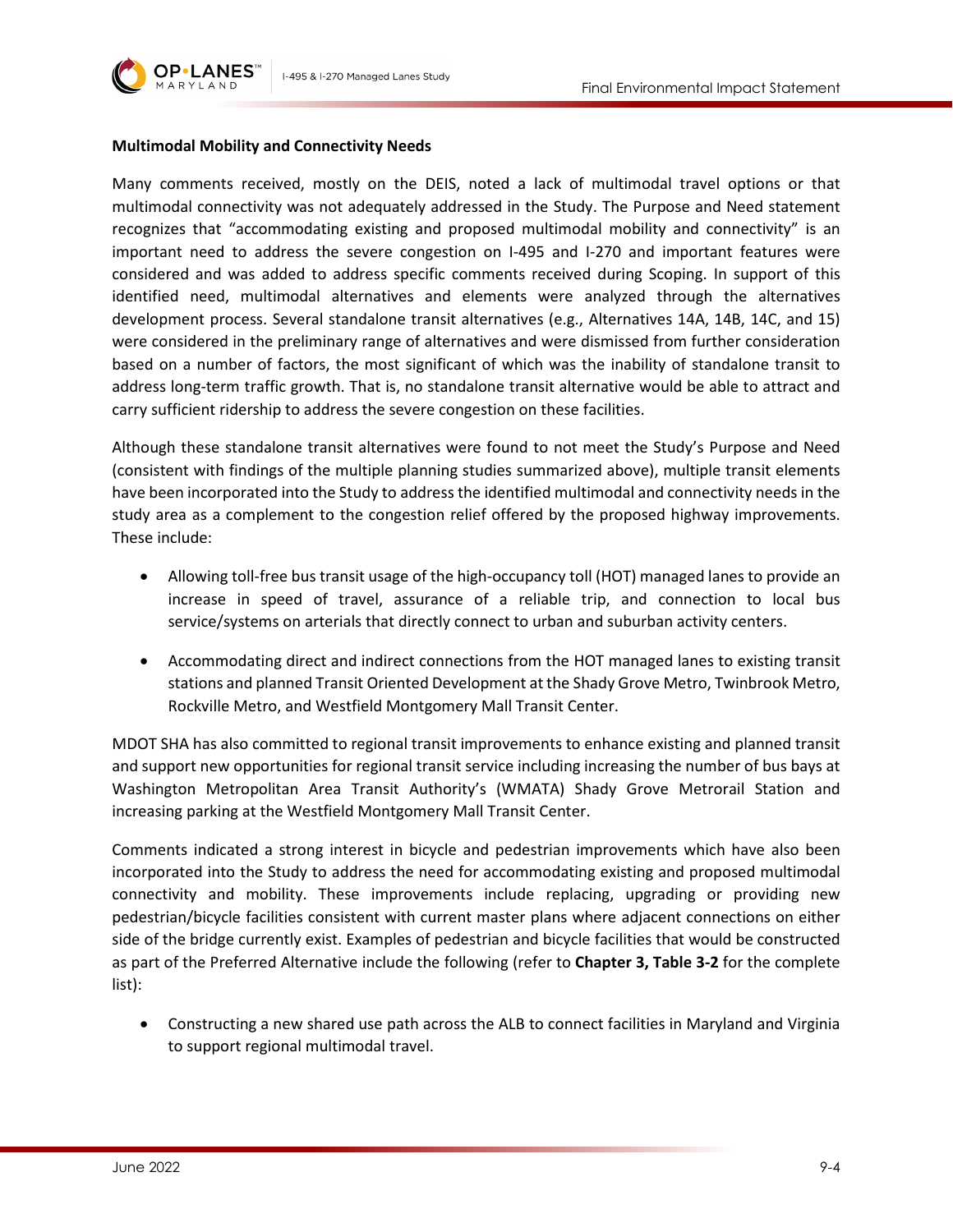

- Lengthening the I-270 bridge over Tuckerman Lane to accommodate future pedestrian/bicycle facilities along Tuckerman Lane. Montgomery County would construct the master plan recommended facilities along Tuckerman Lane in the future.
- Constructing new sidepaths across MD 190 over I-495 and new bike lanes in both directions on MD 190.
- Constructing a new sidewalk along the west side of Seven Locks Road under I-495 to reestablish the historic connection between the First Agape AME Zion Church and Morningstar Tabernacle No. 88 Moses Hall and Cemetery.

### **Consideration of Non-Highway Alternatives**

Comments received indicated that the established needs were too focused on highway improvements. The Study's Purpose and Need allowed for a robust analysis of a full range of alternatives that included evaluation of non-tolled, general purpose lanes, tolled managed lanes, transit only, and a combination of highway and transit improvements. Initially a range of 15 preliminary alternatives were identified and analyzed based on previous studies and planning documents and input from the public and federal, state, and local agencies during the scoping process. Additional alternatives were identified and analyzed in direct response to public and agency comments for a total of eighteen different alternatives, including the Preferred Alternative.

Non-highway alternatives were considered during the alternatives screening process. These included heavy rail and light rail parallel to the existing alignments (the Purple Line Light Rail was already proceeding), fixed guideway or Bus Rapid Transit (BRT) along a new alignment parallel to the existing highway alignments and dedicated managed bus lanes on I-495 and I-270. Refer to **DEIS, Appendix B**. As with all the alternatives under the Preliminary Range of Alternatives, these non-highway options were evaluated using the various project needs, a review of available data, and similar proposals that had been made over time, as well as a qualitative traffic assessment of each alternative's potential to reduce congestion on I-495 and I-270.

The standalone transit options failed to address all the major areas of need identified and had major engineering and operational challenges associated with them. As one example, the Purple Line FEIS and Purple Line Travel Forecasts Results Report evaluated the impact of transit alternatives on overall automobile usage by presenting the vehicle miles traveled (VMT) in the region. The results showed that in 2040, under the Purple Line Preferred Alternative, 0.07 percent less VMT would be traveled each day in the region versus the 2040 Purple Line No Build Alternative. Based upon the analysis conducted and presented and input from agencies and public, FHWA and MDOT determined they would not adequately address long-term traffic growth, address trip reliability, nor roadway choices, and none of them accommodated homeland security and freight movement needs. For these reasons, those standalone transit alternatives were dropped from further consideration. Refer to **DEIS, Chapter 2, Section 2.5.2**.

#### **Effects of the Pandemic on Existing and Projected Traffic**

Many commenters suggested that the Study's Purpose and Need, which was developed in 2018, was no longer valid due to the effects of the global pandemic seen in 2020, i.e., reduced car traffic, altered commuting patterns, and increased telework (or remote work). Some noted that the effects of the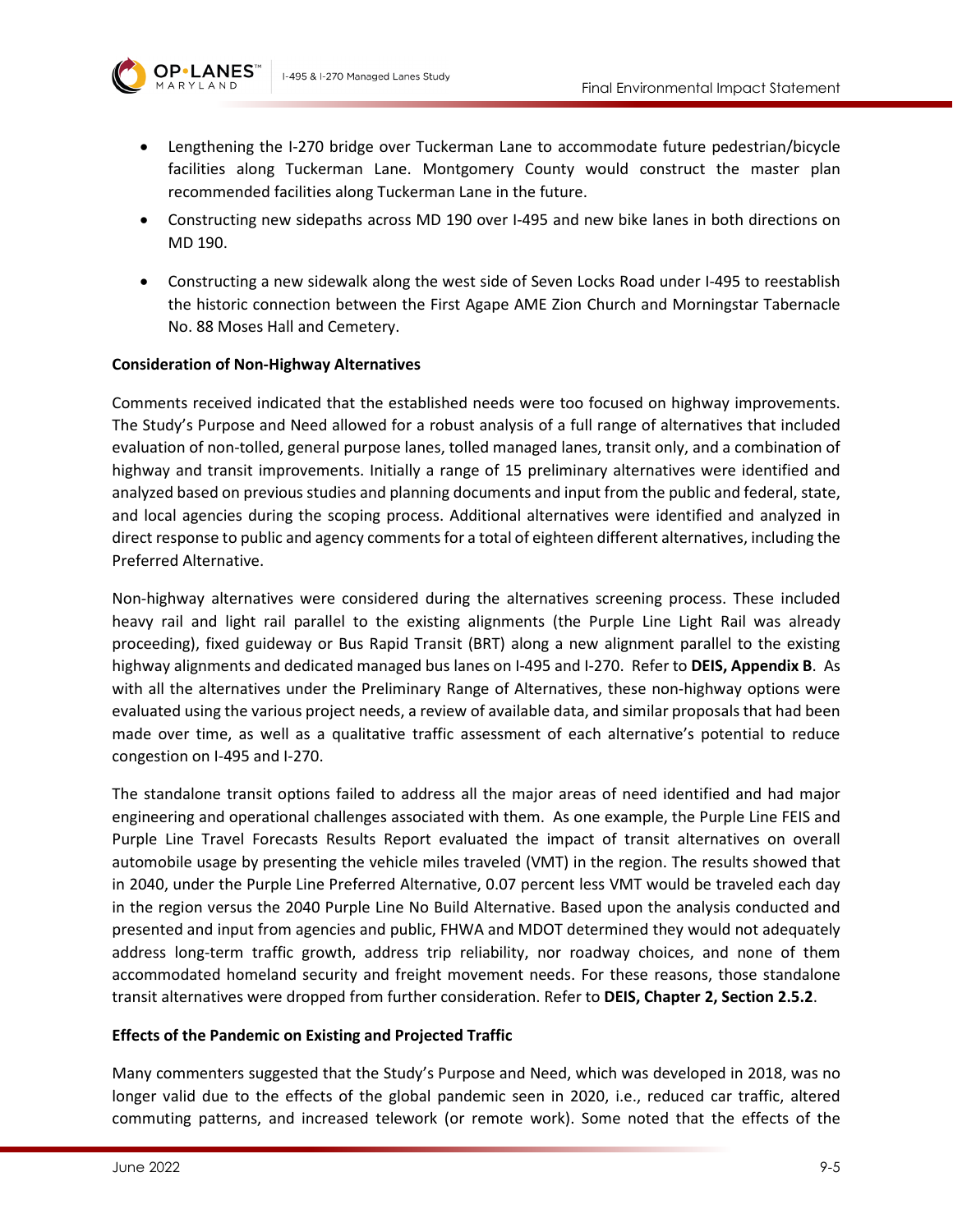

pandemic may reduce the need for the project or negatively impact the project's financial viability. Others stated that incentivizing telework as an Alternate Transportation Improvement could also reduce the need for the project. These viewpoints raised the question of MDOT SHA's justification for the traffic congestion and overall benefits of the proposed improvements.

MDOT has closely monitored changes in traffic patterns throughout the pandemic, and as of early 2022, daily traffic volumes have already recovered back to over 90 percent of pre-COVID levels. Although there is still uncertainty surrounding traffic projections resulting from the COVID-19 pandemic, transportation experts have analyzed pandemic traffic conditions and future traffic demand inputs and note that traffic volumes have continued to recover since the rollout of the vaccines in early 2021. Traffic volumes are anticipated to return to pre-COVID levels before the time the HOT lanes are operational. Given the ultimate 2045 design year, the HOT lanes will be required to accommodate long-term traffic.

Given the uncertainty surrounding resolution of the pandemic and how travel patterns will adjust, and over what time period, no definitive traffic model exists to predict how the global pandemic will affect long-term mobility patterns. To adapt to the ongoing and potential long-term travel impacts associated with the pandemic, MDOT SHA developed a COVID-19 Travel Analysis and Monitoring Plan. Refer to **FEIS, Appendix C** for a copy of the latest version of that plan and results. The plan included three components:

- Monitoring: tracking changes in roadway and transit demand during the pandemic, i.e., how travel varies in response to infection figures, vaccine distribution, unemployment rates, school closings, and policy changes;
- Research: reviewing historical data and projections from the Transportation Research Board and the NCRTPB; and
- Sensitivity Analyses: evaluating "what if" scenarios, including potential changes in teleworking, eCommerce, and transit use on projected 2045 travel demand and operations.

The monitoring effort included tracking changes in traffic volumes and transit usage throughout the pandemic, and the corresponding impact on speeds and congestion along I-495 and I-270. The data shows a severe drop in traffic volumes in April 2020 after stay-at-home orders were issued across Maryland, with daily traffic volumes on I-270 and I-495 reducing by more than 50 percent compared to April 2019. After the stay-at-home order was replaced with a "safer at home" advisory in May 2020, traffic volumes gradually increased throughout the summer, stabilizing at approximately 15 percent less than typical conditions during Fall 2020. As cases began to surge in November/December 2020, traffic volumes dipped again through the winter. With the rollout of vaccines in early 2021, the corresponding drop in COVID-19 cases, and the gradual reopening of schools and businesses, daily traffic volumes have continued to recover. Statewide, weekly traffic volumes were only down five (5) percent for the week of November 8, 2021 compared to the same week in 2019, per MDOT's coronavirus tracking website, linked below. (https://www.mdot.maryland.gov/tso/Pages/Index.aspx?PageId=141). Transit use has been slower to recover, with use of Maryland Transit Administration (MTA) services statewide down over 40 percent compared to pre-pandemic levels as of October 2021 (see link above). In the D.C. region, usage of WMATA facilities is also down significantly compared to 2019. As of Fall 2021, WMATA rail ridership is down 73 percent on weekdays, while WMATA bus ridership is down 40 percent on weekdays, and parking at Metro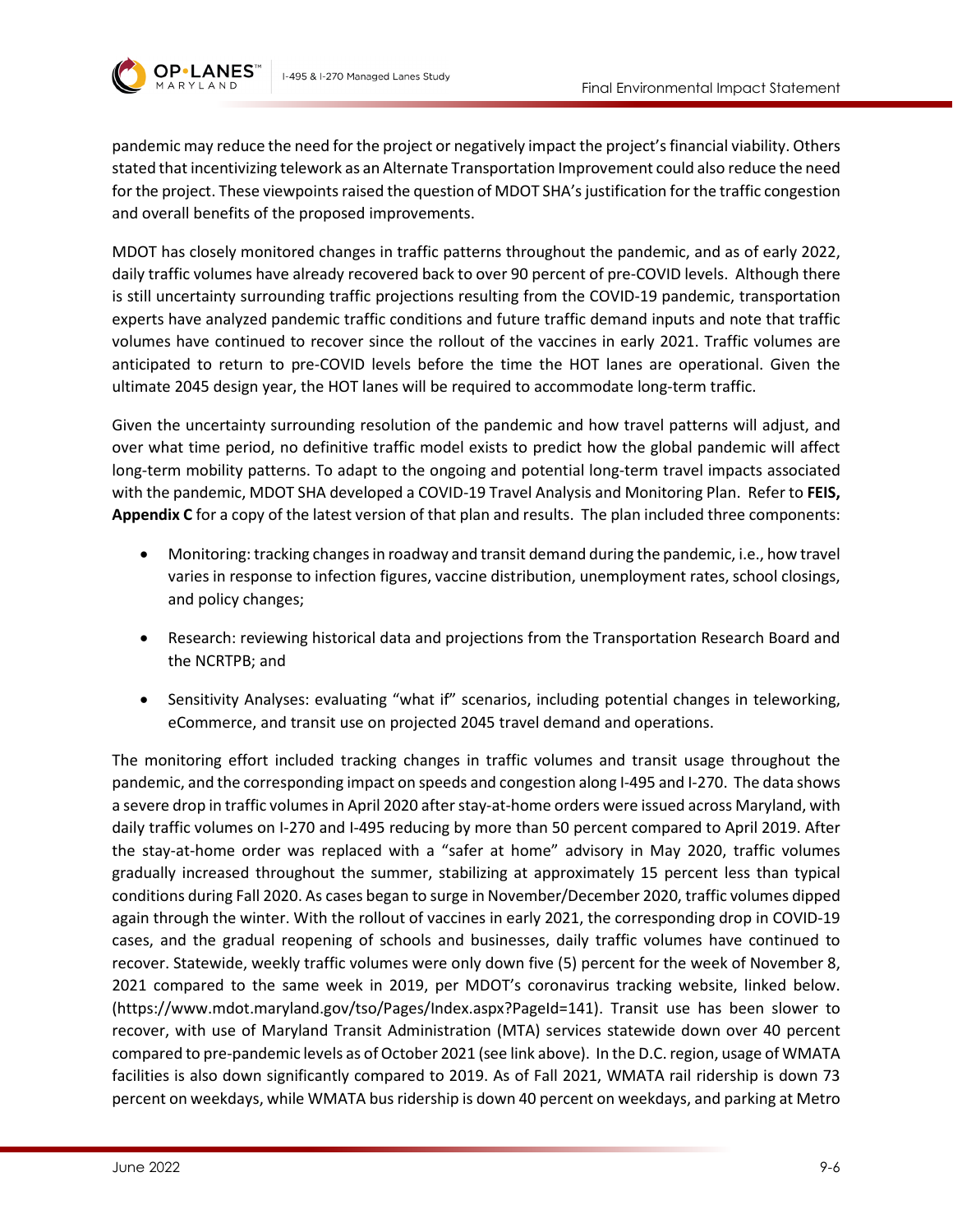

**OP•LANES** 

facilities is down 88 percent (https://www.wmata.com/initiatives/ridership-portal/upload/October-2021-Ridership-Snapshot.pdf).

While congestion decreased significantly on I-495 and I-270 at the onset of the pandemic in Spring 2020, significant congestion had returned to the study area by November 2021, approaching pre-pandemic levels. For example, average speeds on the I-495 Inner Loop crossing the ALB during the PM peak in early November (non-holiday) of 2021 were 20 miles per hour (mph), reflecting significant congestion, and matching the speeds during the similar period in November 2019 (also 20 mph). In the AM peak, average speeds on the I-495 Outer Loop between MD 650 and US 29 in early November 2021 were even lower – below 15 mph. While these speeds are slightly higher than those observed in that same area during the AM peak in November 2019 (10 mph), the findings indicate that there is still a lot of congestion along I-495 even though volumes have not fully rebounded to pre-pandemic levels along I-495 during the morning peak period. Along I-270, average speeds are generally 5 to 10 mph higher in November 2021 compared to November 2019 despite volumes exceeding 2019 levels at MDOT SHA's permanent count station located on I-270 South of MD 121. These improvements could be attributed to recent improvements completed by MDOT SHA along I-270, including the opening of the Watkins Mill interchange in 2020 and the implementation of ramp metering along southbound I-270 on-ramps in September 2021 as part of the Innovative Congestion Management (ICM) project. Even so, some congestion remains along I-270, with average speeds on I-270 southbound of approximately 30 mph during the AM peak period and average speeds on I-270 northbound below 40 mph during the PM peak period in November 2021.

Based upon historic research of other similar dramatic societal effects on travel and the most recent data suggesting that traffic is rebounding close to pre-pandemic levels, the 2045 forecasts and results presented in **FEIS, Section 4.3** using models that were developed and calibrated prior to the onset of the COVID-19 pandemic have been determined to be reasonable for use in evaluating projected 2045 conditions. However, MDOT SHA acknowledges that residual effects of some of the near-term changes in travel behavior could be carried forward into the future. Therefore, a sensitivity analysis evaluating several "what if" scenarios related to future traffic demand due to potential long-term changes to teleworking, e-commerce, and transit use was also conducted. The first part of the sensitivity analysis involved modifying input parameters in the MWCOG regional forecasting model based on observed changes in travel behavior during the pandemic to evaluate a range of potential long-term scenarios. The second part of the sensitivity analysis involved re-running the 2045 No Build and 2045 Build VISSIM models that were used to generate the operational results presented **Chapter 4, Section 4.3** of this FEIS, but with reduced demand volumes to account for potential sustained impacts from the pandemic. The results of the MWCOG and VISSIM sensitivity analyses confirm that the capacity improvements proposed under the Preferred Alternative would be needed and effective even if future demand changes from the prepandemic forecasts based on potential long-term impacts to teleworking, ecommerce, and transit use that are not formally accounted for in the current regional forecasting models. **Refer to FEIS, Appendix C**.

### **Impacts of Teleworking/Remote Working**

Comments that acknowledged the decrease in travel during the pandemic suggested that the trend may be long-term with an increase in telework or remote working. The majority of the comments related to telework or remote working was received on the DEIS. With regard to teleworking, recent surveys from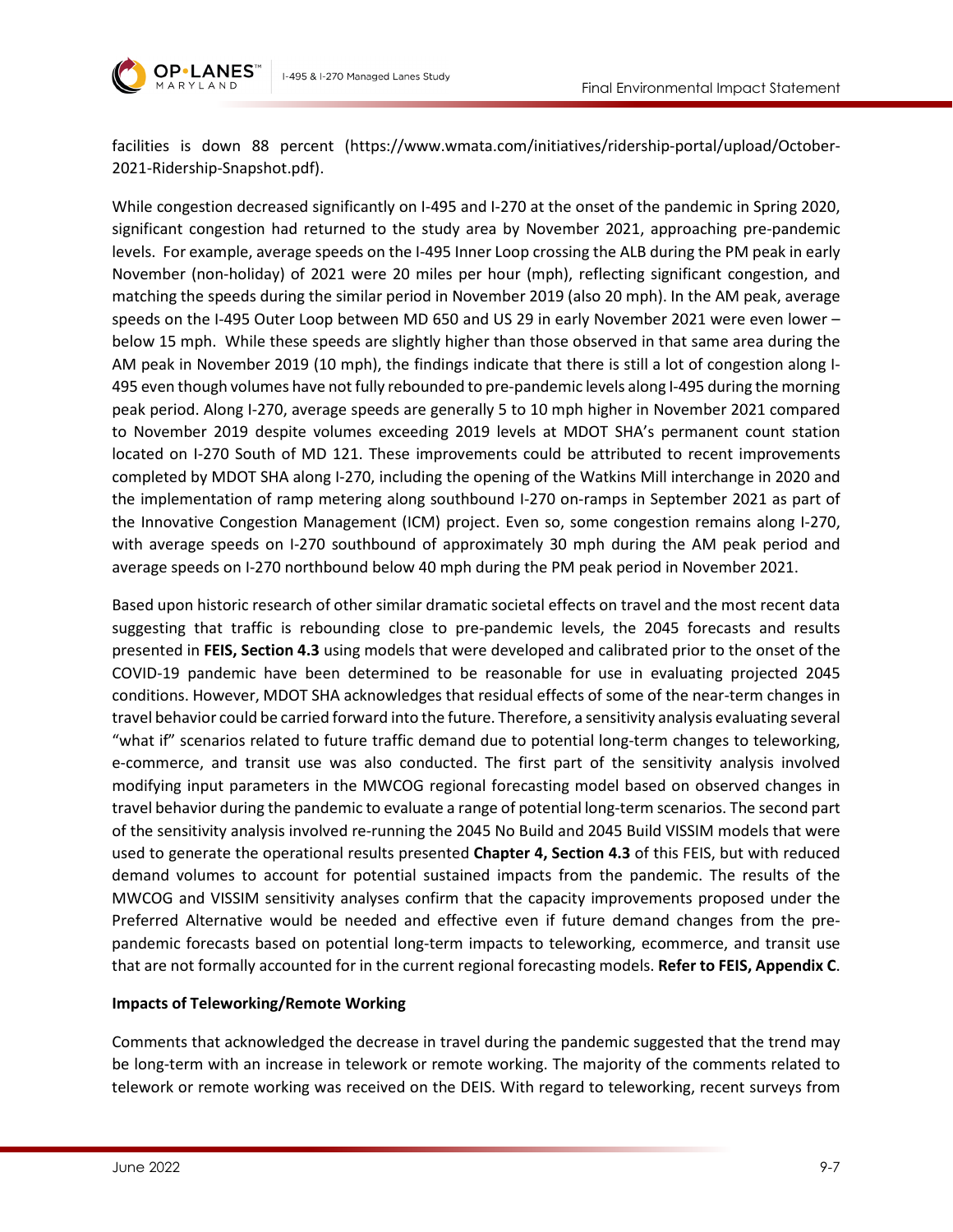

Gallup and Pew Research<sup>[2](#page-7-0)</sup> indicate that remote work can be expected to continue at levels higher than before the pandemic. With this in mind, MDOT SHA is working with local and regional businesses and with other state agencies, including the Maryland Departments of Environment, Budget and Management, Commerce, and General Services, to better understand the types of initiatives that would support increased telework while maintaining or increasing productivity. While supporting telework will continue to be part of MDOT SHA's approach to addressing the transportation needs and economic wellbeing of the region, commuting trips only account for around 20 percent of daily travel in the NCR.<sup>[3](#page-7-1)</sup> Therefore, even assuming a substantial shift to telework, this would likely have minimal impact on the remaining 80 percent of daily trips, which include tourism and interstate travel, shipping and freight deliveries, errands, and other personal and business travel. These activities will continue to put pressure on the region's road network.

I-495 has been at or over capacity since the late 1980s during peak hours, and I-270 has been at or over capacity since the late 1990s during the peak hours. Over the years, those hours of peak congestion on I-495 and I-270 have increased to 10 and 7 hours, respectively. Additionally, projections of long-term growth in the region indicate that another 1.3 million people and 1.0 million jobs will be here by 2045. These developments are expected to continue to drive growth in travel demand, even with the potential for increased telework/remote working. MDOT SHA will commit to tracking travel behavior trends and traffic volumes and will reevaluate during final design.

# **9.3.2 Screening of Preliminary Alternatives**

Chapter 2 of the DEIS summarizes the process by which MDOT SHA considered and evaluated a full range of potential alternatives; greater detail is provided in **DEIS, Appendix B**. Many comments received focused on the agency's screening of preliminary alternatives prior to publication of the DEIS, expressing support for one or more of the options that were not carried forward for detailed study, including standalone transit (a variety of heavy rail, light rail and other options), the MD 200 Diversion Alternative, and methods of Transportation System Management / Transportation Demand Management (TSM/TDM). Other comments received suggested a study of additional alternatives outside of the study area, including monorail on I-270 north, a second Potomac River crossing, and Maryland Area Regional Commuter (MARC) rail expansion. Some preliminary alternatives were identified through the agency's assessment of multiple regional planning studies that had been conducted and implemented over the past several decades. Other alternatives reflected input received from the public, agencies, and stakeholders during the NEPA scoping process. MDOT SHA performed a comprehensive analysis of all potential alternatives and evaluated them using an objective set of criteria based on well-established NEPA principles to determine whether those alternatives could meet the established Purpose and Need.

# **A. Process by Which Agency Eliminated Alternatives**

Pursuant to the CEQ regulations and FHWA guidance, agencies perform an assessment of potential project alternatives to determine if they warrant being advanced to detailed study in an EIS. The screening of alternatives is an essential part of the NEPA process designed to focus attention of the public, stakeholders

<span id="page-7-0"></span><sup>2</sup> <https://www.pewresearch.org/social-trends/2022/02/16/covid-19-pandemic-continues-to-reshape-work-in-america/> and https://news.gallup.com/poll/355907/remote-work-persisting-trending-permanent.aspx

<span id="page-7-1"></span><sup>3</sup> TPB Regional Travel Survey, 2020 - [https://www.mwcog.org/newsroom/2020/10/21/survey-provides-detailed-look-at-17m](https://www.mwcog.org/newsroom/2020/10/21/survey-provides-detailed-look-at-17m-trips-taken-per-day-by-area-residents/)[trips-taken-per-day-by-area-residents/](https://www.mwcog.org/newsroom/2020/10/21/survey-provides-detailed-look-at-17m-trips-taken-per-day-by-area-residents/)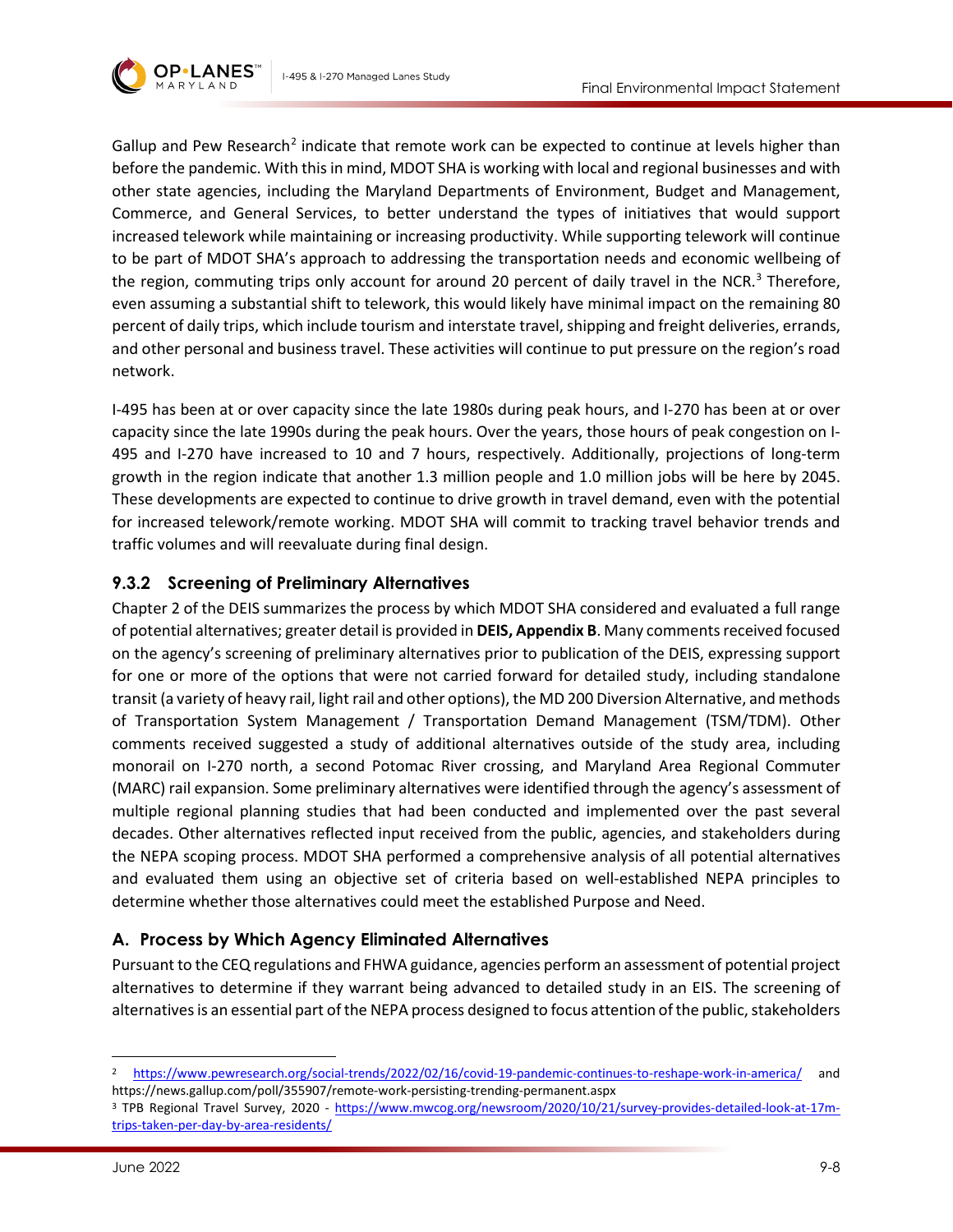

and the agency decision-makers on the actions most likely to address the Purpose and Need and to avoid wasteful analysis on options that could not address the identified fundamental needs. This process involves application of the Study's established Purpose and Need elements, as well as other criteria related to transportation planning and the sources of financing a proposed action. Refer to **DEIS, Appendix B**.

For the Study, the alternatives screening process first focused on four transportation assessments. Each of the preliminarily identified alternatives were evaluated on whether or how they addressed: (1) existing traffic and long-term traffic growth; (2) trip reliability (dependable travel times); (3) additional roadway travel choice; and (4) ease of usage for travelers. In addition, the Purpose and Need elements were applied to evaluate whether each alternative could: (1) accommodate population evacuations or emergency response; (2) improve the movement of freight, services, and commuting employees; (3) provide a revenue source; (4) promote multi-modal connectivity; and (5) address expected environmental impacts. These criteria were applied to all 15 preliminary alternatives to gauge how they would be expected to satisfy the project Purpose and Need. Refer to **DEIS, Appendix B**.

# <span id="page-8-0"></span>**B. Certain Alternatives Should Have Been Retained for Detailed Study in EIS Transit Improvements**

Based on past regional studies and agency and public comments, MDOT SHA considered four separate, standalone transit alternatives: 14A (heavy rail), 14B (light rail), 14C (fixed guideway BRT, off current alignment), and 15 (dedicated Bus Managed Lanes on existing alignment). None of these alternatives would address existing traffic or long-term traffic growth on I-495 and I-270. Refer to **DEIS, Chapter 2 and DEIS, Appendix B**.

With respect to either heavy or light rail alternatives, the 2002 Capital Beltway/Purple Line Study (2002 Study) analyzed circumferential rail corridors (approximately 42 miles) along the Capital Beltway Corridor. This analysis concluded: "Congestion on the Beltway itself as well as demand on the other transportation facilities is so great that no single highway or transit improvement will provide significant relief to the long-term demand" (2002 Study, page S-17). It was also recommended that studies of the highway and transit alternatives be conducted separately because transit operates more efficiently if it serves areas where people live and work. Refer to **DEIS, Appendix B**. This analysis also stressed the basic fact that people do not live and work "on the Beltway" and that transit options generally service users by directly connecting activity (housing and work) locations.

Importantly, major standalone transit projects in the study area have been approved and are in the process of being constructed. For example, the US Federal Transit Administration approved the Record of Decision (ROD) for the Purple Line project in 2014. The project, a 16-mile, two-track light rail system, accommodates significant demand for transit within this priority corridor and offers connections between two ends of the WMATA Red Line and to key destinations such as the downtown Silver Spring Transit Center and the University of Maryland, inside the Capital Beltway. The Purple Line FEIS and Purple Line Travel Forecasts Results Report also evaluated VMT in the region. While the Purple Line will provide additional travel options connecting activity centers, in 2040, under the Purple Line, 0.07 percent less vehicle miles would be traveled in the region each day versus the 2040 No Build alternative. (2002 Capital Beltway / Purple Line Study [https://oplanesmd.com/environmental/resources/\)](https://oplanesmd.com/environmental/resources/).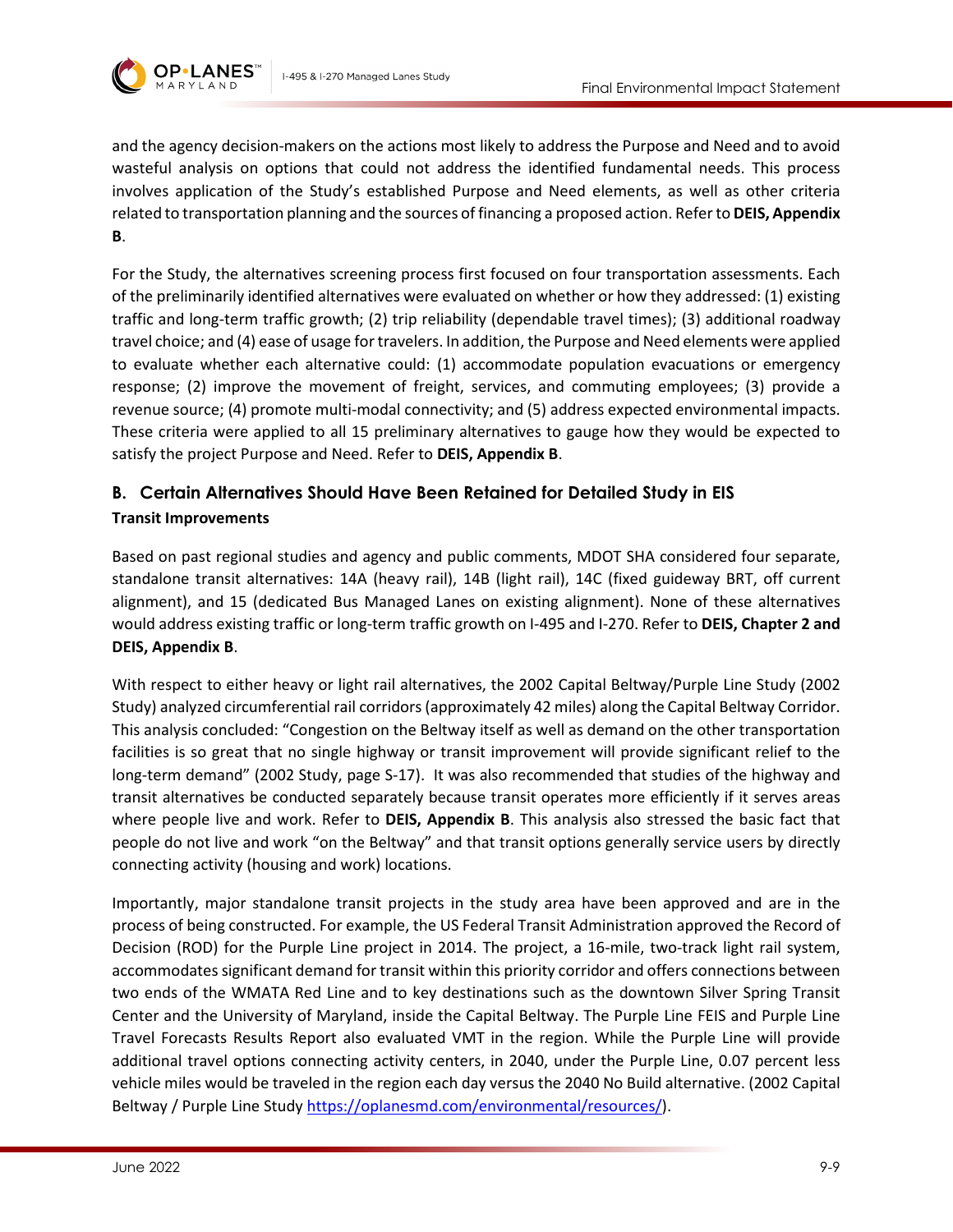

In the 2008 Purple Line Alternatives Analysis/DEIS, a heavy rail option was considered but that alternative was dropped from detailed review because of several factors that are also present in this project: prohibitive capital costs and lack of overall cost-effectiveness due to high construction costs, as well as greater environmental impacts related to the intensity of construction of new heavy rail infrastructure. Congestion on I-495 and the demand for transportation is so great that transit and roadway improvements are needed to address the congestion in the region (2002 Capital Beltway / Purple Line Study [https://oplanesmd.com/environmental/resources/\)](https://oplanesmd.com/environmental/resources/).

In addition to rail transit, fixed guideway BRT off-alignment was considered during the preliminary screening of alternatives. Multiple major BRT projects included in the Fiscally Constrained Long-Range Plan (CLRP), *Visualize 2045*, were analyzed in the traffic analysis for the Study and assumed to be in place in 2045. A 2017 study by the NCRTPB analyzed a series of regional transportation initiatives compared to the baseline of the CLRP. One of the initiatives studied was a regionwide system of BRT and transitway networks. These included new BRT facilities in Montgomery and Prince George's counties, Northern Virginia, and Washington, D.C. that were in addition to the BRT projects included in the CLRP. The results of the study showed:

- A one percent reduction in average travel times for transit, high-occupancy vehicles (HOV) and single-occupancy vehicle commute trips compared to the 2040 CLRP scenario;
- A two percent reduction in daily vehicle hours of delay; and
- Less than one percent daily VMT and daily VMT per capita.

While the standalone transit alternatives were screened from detailed study, MDOT SHA retained multiple transit elements as part of the Build Alternatives in the DEIS that were ultimately incorporated into the Preferred Alternative. These transit elements were added to support the Purpose and Need element of enhancing multimodal connectivity and mobility and in direct response to public and agency comments received during the scoping and alternatives development process (Refer to **Sectio[n 9.3.1](#page-1-2) of this Chapter**). With respect to the preliminary bus transit alternatives, for example, because buses will be able to use the new managed lanes, transit trips will be improved by providing a free-flow condition for such service with no additional property and environmental impacts associated with a fixed guideway BRT offalignment alternative. This could help revive express bus service from Montgomery County to Tysons Corner, Virginia, two significant activity and economic centers. Moreover, this aspect of the proposed action also satisfies other Purpose and Need elements by increasing travel speed and assuring greater trip reliability for bus service.

### **Transportation System Management/ Transportation Demand Management (TSM/TDM)**

A standalone TSM/TDM alternative (Alternative 2) was considered during the alternative screening process. Examples of system management measures included in that analysis were adaptive ramp metering, part-time shoulder use, and extended acceleration/deceleration lanes to meet the American Association of State Highway Transportation Officials' (AASHTO) guidelines. Demand management strategies focus more on user behavior, including telecommuting promotion, park-and-ride lots, and ridesharing. As background, TSM/TDM is already being implemented along I-270 as part of the I-270 ICM project. The I-270 ICM project is designed to address existing issues and short-term needs, unlike the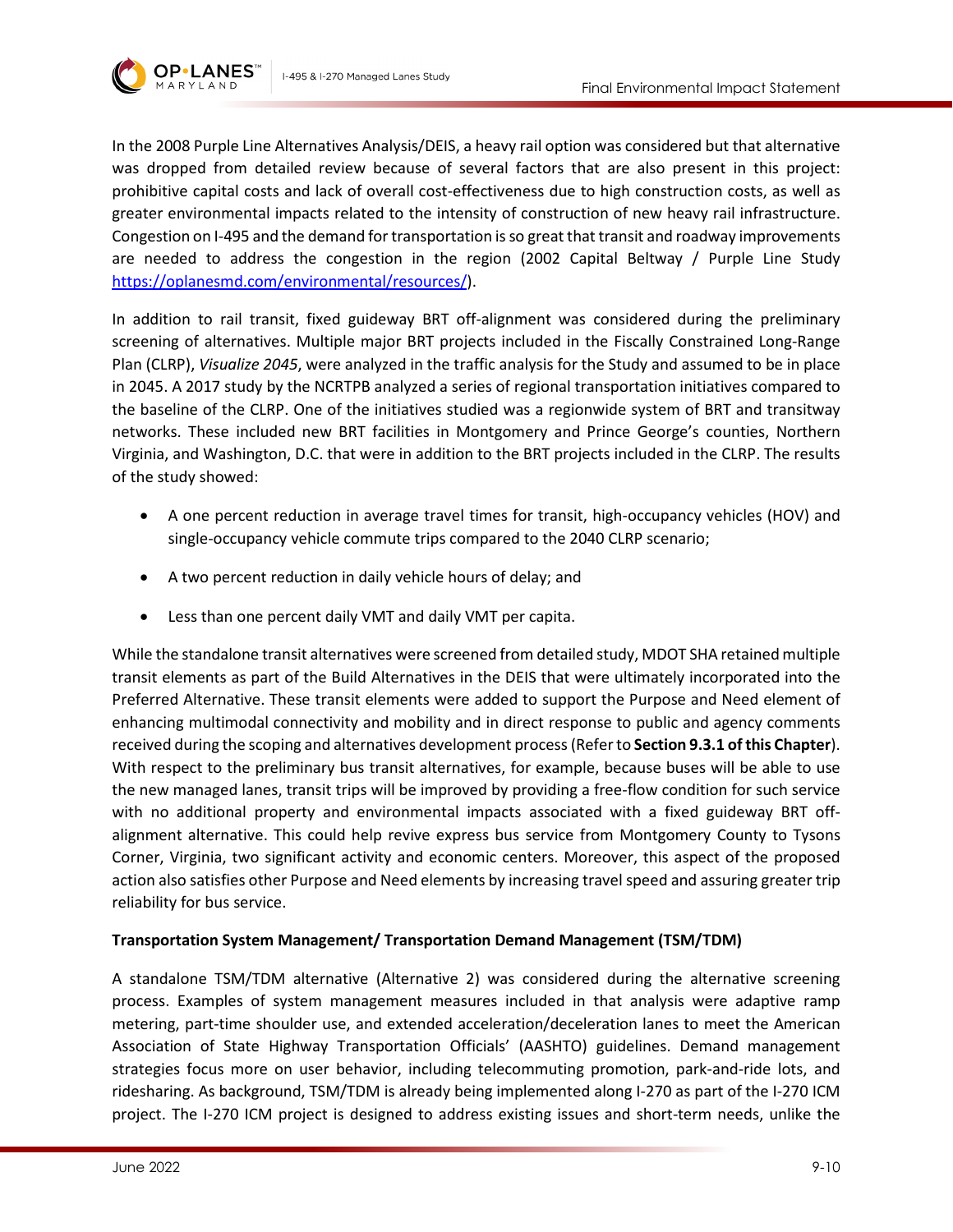

**OP**•LANE

Study, which includes addressing long-term traffic growth as part of the Purpose and Need. The TSM/TDM alternative considered as part of the Study included additional system and demand management measures applicable to I-495 and I-270, *in addition* to the ICM project. Some commenters on the SDEIS concluded that the measures added from the ICM project would be removed under the Preferred Alternative. However, the improvements completed under the ICM are considered existing conditions and are assumed to be in place with the Preferred Alternative.

In order to assess the performance of the TSM/TDM alternative, MDOT SHA analyzed traffic modeling from the I-270 ICM project in the context of the modeling performed on the No Build Alternative for this Study. Relatively minor short-term benefits from these measures were forecasted for portions of I-270 and I-495, however, those benefits would not be sustained for the long-term. Refer to **DEIS, Appendix B**. Even though this alternative would not satisfy the Purpose and Need as a standalone strategy, many TSM/TDM elements are included in the Preferred Alternative or assumed in the traffic analysis as existing conditions (i.e., ICM improvements), including:

- Adaptive ramp metering along I-270 that is being installed as part of the I-270 ICM project;
- Needed changes at interchange ramp terminals and intersecting roadways to optimize lane configurations and traffic signal timing to provide adequate traffic flow along the crossroads; and
- Enhancements to acceleration and deceleration lanes which can improve traffic operations along the mainline in locations where current design does not meet design guidelines.

Finally, the congestion pricing model to be employed as part of the proposed managed lanes is itself an effective travel demand management solution.

### **MD 200 (Intercounty Connector) Diversion Alternative**

Following the Spring 2019 Alternatives Public Workshops and agency meetings, several Cooperating and Participating Agencies requested that MDOT SHA evaluate an alternative that would provide an alternate route for travelers to use MD 200 (Intercounty Connector [ICC]) instead of the top side of I-495 between I-270 and I-95 to avoid or reduce impacts to significant, regulated resources, and residential relocations to that section of I-495. Refer to **DEIS, Appendix B***.*

The MD 200 Diversion Alternative had several key features: (1) no widening or capacity improvements along I-495 between the I-270 West Spur and I-95; (2) consideration of TSM/TDM improvements along I-495 between the I-270 East Spur and I-95; (3) two managed lanes added in each direction on I-495 from south of George Washington Memorial Parkway to the I-270 West Spur, and in each direction on I-495 between I-95 and west of MD 5; (4) conversion of the one existing HOV lane in each direction to a HOT managed lane on I-270 and the addition of one HOT managed lane in each direction on I-270, resulting in a two-lane managed lanes network on I-270; and (5) two managed lanes added in each direction of I-95 between MD 200 and I-495. Refer to **DEIS, Appendix B**.

Importantly, this new Screened Alternative was developed and analyzed with input from the agencies to the same level of detail and using the same approach for the anticipated limits of disturbance (LOD) as all other Screened Alternatives. Detailed traffic analyses were completed on the MD 200 Diversion Alternative to assist in evaluating its ability to meet the Study's Purpose and Need, again, using the same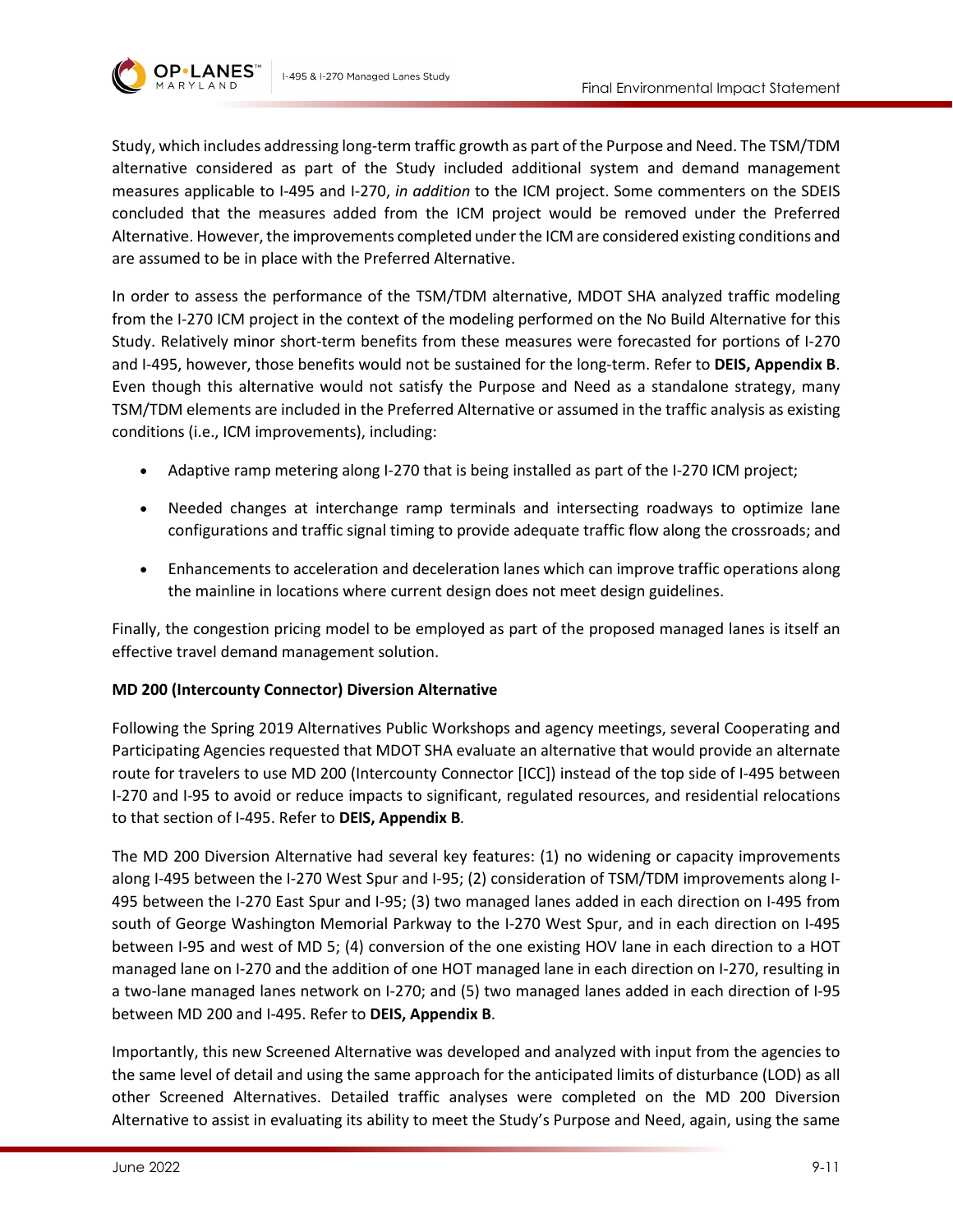

methodology that was used for the Screened Alternatives. The methodology included a three-step process:

- A regional forecasting model was developed for the MD 200 Diversion Alternative using the MWCOG model, the model used by MDOT SHA and other transportation agencies to evaluate projects in the Washington, D.C. metropolitan area;
- Outputs from the MWCOG model were used to develop balanced traffic volume projections for the design year of 2040 for each roadway segment and ramp movement within the Study limits; and
- Traffic simulation models for the MD 200 Diversion Alternative were developed using VISSIM software to determine the projected operational performance in several key metrics.

Two key underlying factors played a large role in evaluating whether the MD 200 Diversion Alternative could meet the Study's Purpose and Need. First, the portion of I-495 proposed to be excluded from any improvements is one of the most congested and least reliable segments of highway in Maryland. While the presumed TSM/TDM measures could slightly improve congestion there, that portion of I-495 would still experience severe congestion. Second, while MD 200 currently has adequate capacity to accommodate the potential for diverted traffic, it was anticipated that portions of MD 200 would reach capacity during peak travel periods by 2040. Therefore, the ability to handle diverted traffic would be limited in the future.

Traffic analysis was performed using the same key traffic metric applied to all Screened Alternatives (System-Wide Delay, Corridor Travel Time and Speed, Level of Service (LOS), Travel Time Index (TTI), Vehicle Throughput, and Effect on Local Roadway Network). After this comprehensive evaluation, MDOT SHA determined that the MD 200 Diversion Alternative would not address the Study's Purpose and Need of accommodating long-term traffic growth, enhancing trip reliability, or improving the movement of goods and services. In fact, the MD 200 Diversion Alternative was the worst performing of the various Build Alternatives and provided the least congestion relief benefits. Refer to **DEIS, Chapter 2** and **DEIS, Appendix B**.

Therefore, even recognizing that the MD 200 Diversion Alternative would have avoided all residential displacements and all but one business displacement and would have reduced the number of parks and historic resources potentially impacted by the proposed action, MDOT SHA's final conclusion, with concurrence from FHWA, was that this alternative would not adequately meet the established Purpose and Need. Comments received on the DEIS and SDEIS questioned this conclusion on the basis that the purpose and need for the ICC Study in 2006 was to reduce congestion on I-495. However, the needs for the ICC Study were related to increasing mobility and safety, facilitating the movement of goods and services, serving existing and future development patterns, and advancing homeland security and did not include addressing congestion on I-495. Although the Preferred Alternative, as described in the SDEIS and this FEIS, also avoids improvements to the topside of I-495 and provides less improvement to traffic operations when compared to the DEIS Build Alternatives, it was chosen based, in part, in response to comments received from the public, partner agencies and stakeholders who indicated a strong preference for eliminating property and environmental impacts on the top and east sides of I-495. While MDOT SHA and FHWA recognize that congestion would be present during the afternoon peak period on I-270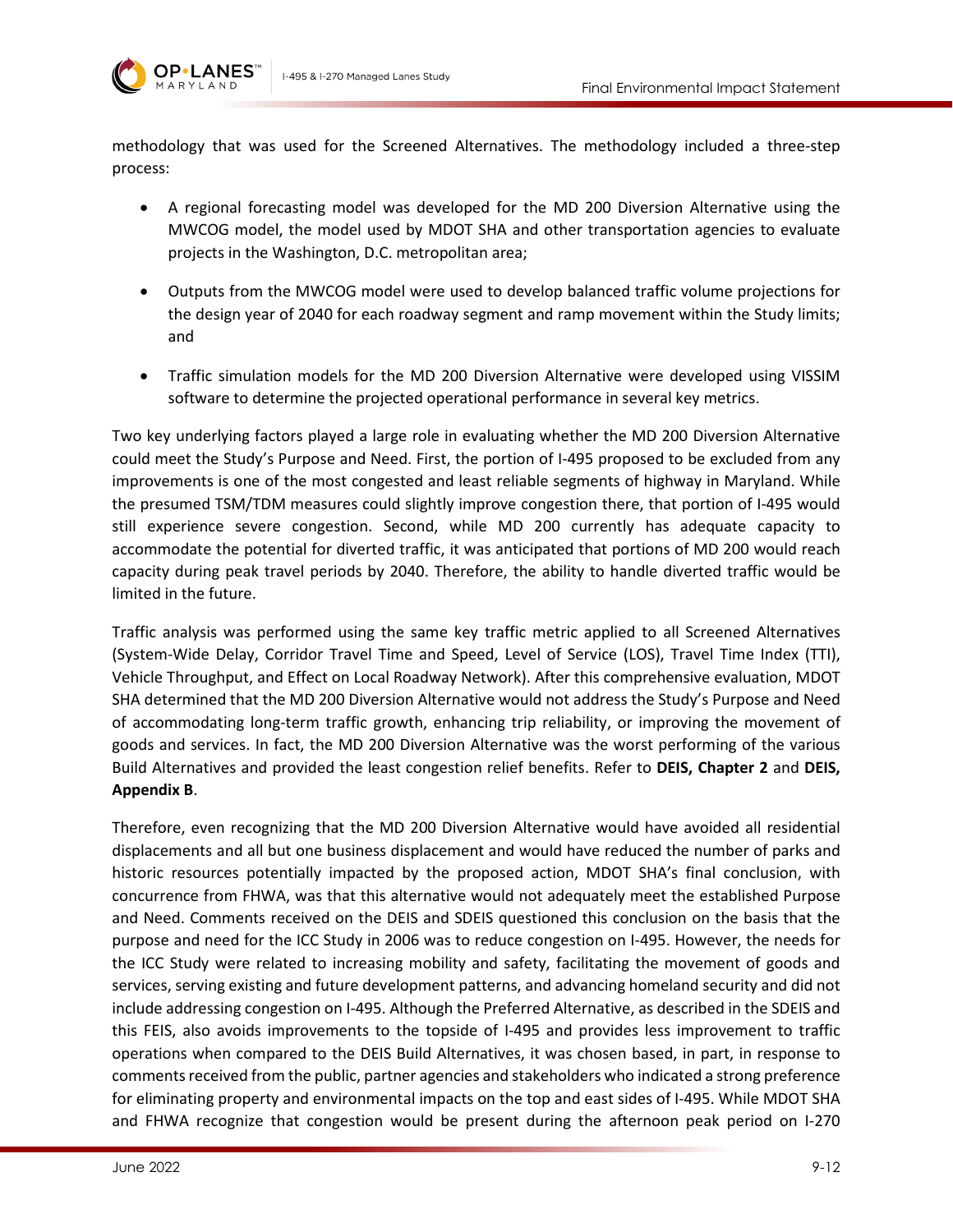

northbound and the I-495 inner loop in the design year 2045 due to congestion outside of Phase 1 South, the Preferred Alternative would provide tangible operational benefits to the system including significantly increasing throughput across the ALB and the southern section of I-270 while reducing congestion. Refer to **SDEIS Chapter 3, Section 3.3** and **FEIS Chapter 4, Section 4.3**.

### **Monorail**

A study of monorail on I-270 between Shady Grove Metrorail Station and Frederick, Maryland was requested by the Maryland Board of Public Works (BPW) as a condition of approval of the P3 Traffic Relief Program. The *I-270 Monorail Feasibility Study,* conducted by MDOT in late 2020 through early 2021, assessed the viability of constructing, operating, and maintaining a monorail system between Shady Grove Metrorail **Station** Station and Frederick, Maryland [\(https://www.mdot.maryland.gov/tso/pages/Index.aspx?PageId=122\)](https://www.mdot.maryland.gov/tso/pages/Index.aspx?PageId=122), outside of the study limits.

The *I-270 Monorail Feasibility Study* concluded that implementation of Monorail between Shady Grove Metrorail Station and Frederick, Maryland would not conflict with the improvements proposed under the Study as the limits of the monorail would begin near the northern terminus of the Study and proceed north, outside of the study limits. The *I-270 Monorail Feasibility Study* suggested that the build scenario would result in the decline of daily auto person trips by roughly 13,000, and that vehicle trips will decrease by approximately 10,000, both a decrease of only 0.1 percent. [4](#page-12-0) The auto vehicle trip reductions were spread throughout the study area, with a small decrease in traffic volume on major roadways. The *I-270 Monorail Feasibility Study* acknowledged that the ridership analysis was conducted prior to the COVID-19 pandemic and impacts to existing transit ridership and vehicle volume reductions on I-270 were not fully examined.

#### **MARC Rail Expansion**

Communities along the I-270 corridor are currently served by the WMATA Red Line and MARC Brunswick Line. The WMATA Red Line alignment follows MD 355 with five stations north of I-495. The Red Line also crosses I-495 at MD 97 with three stations north of I-495. The MARC Brunswick line includes five stations north of I-495 within the study corridors and continues north into West Virginia. The MARC Brunswick Line is generally parallel to MD 355 to the east.

Recently, the State reviewed existing MARC Service on the Brunswick Line as part of the development of the *MARC Cornerstone Plan*. This effort sought input from each of the regional transit stakeholder groups, to define strategic priorities, policies, programs, and initiatives for MARC Service. The stakeholders provided their observations and suggestions about ways in which existing transit services may benefit from the P3 Program. Discussion also included new transit service concepts, potential access points, and constraints. Montgomery County identified the following service concepts: several enhancements to the MARC Brunswick Line, including bi-directional AM and PM service; more trips to the schedule; and midday trips between Germantown and Washington Union Station. The group reviewed MARC Brunswick Line capacity improvements contained in the *MDOT MTA's MARC Cornerstone Plan*.

<span id="page-12-0"></span><sup>4</sup> The I-270 Monorail Feasibility Study, [https://www.mdot.maryland.gov/OPCP/I-270\\_MFS\\_Report\\_2021-2\\_23.pdf](https://www.mdot.maryland.gov/OPCP/I-270_MFS_Report_2021-2_23.pdf)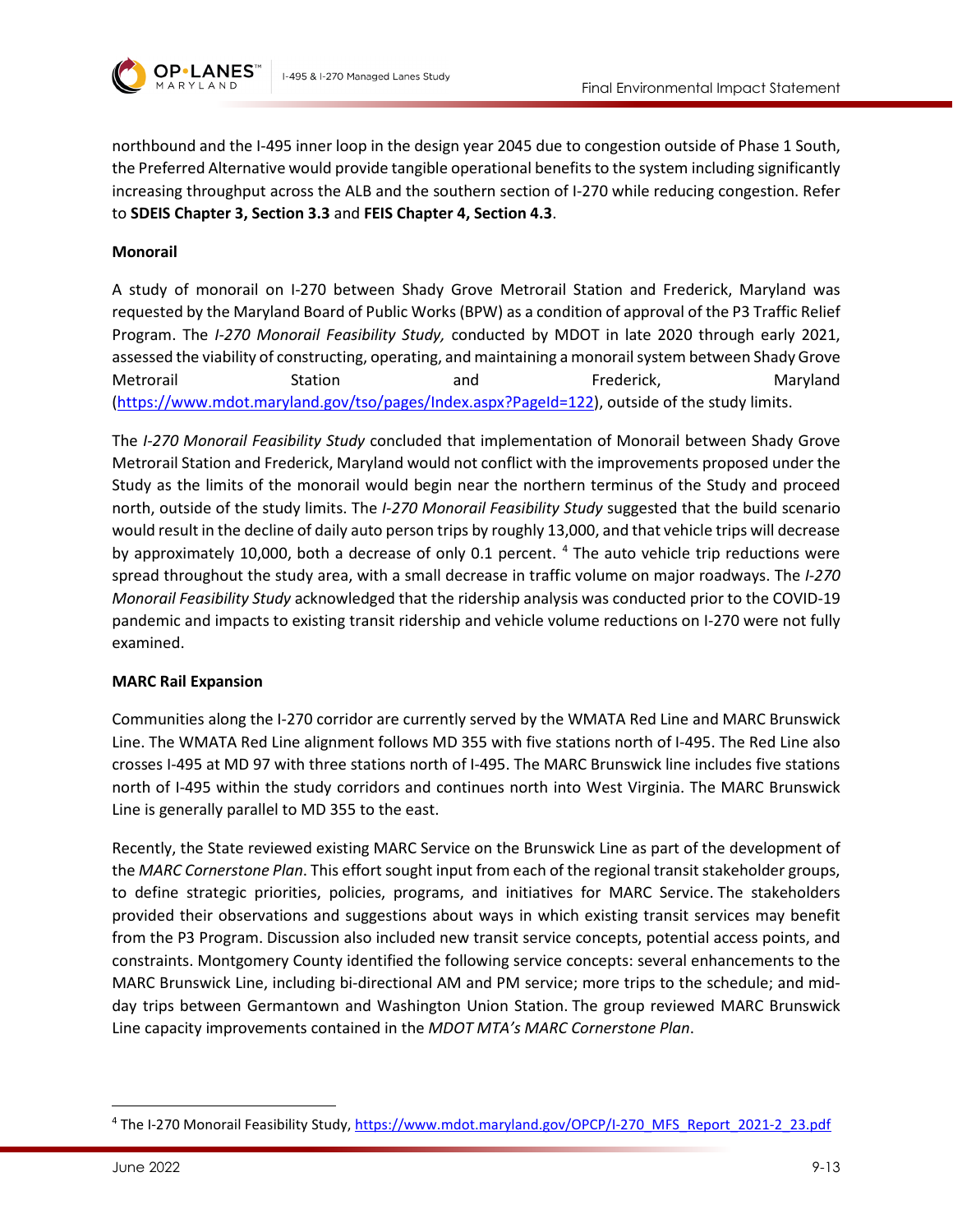

However, for purposes of satisfying the Study's Purpose and Need, implementation of this option is severely constrained as a result of several practical engineering and fiscal realities. Current MARC service is experiencing capacity limitations in terms of the number of through tracks, size of platforms, station infrastructure, and the number of rail cars. The MARC Brunswick Line operates on freight tracks owned by CSX. CSX will not allow the State to increase commuter rail service without adding a third main line track. The MDOT MTA's Cornerstone Plan identified \$1.3 billion in capital investments necessary for increased service on the Brunswick Line. Refer to MDOT MTA MARC Cornerstone Plan: [https://s3.amazonaws.com/mta-website-staging/mta-website-](https://s3.amazonaws.com/mta-website-staging/mta-website-staging/files/Transit%20Projects/Cornerstone/MCP_MARC.pdf)

[staging/files/Transit%20Projects/Cornerstone/MCP\\_MARC.pdf\)](https://s3.amazonaws.com/mta-website-staging/mta-website-staging/files/Transit%20Projects/Cornerstone/MCP_MARC.pdf) For these and other reasons, MARC rail expansion was not carried forward for detailed analysis.

### **Second Potomac River Crossing**

The Study does not include a new or second crossing of the Potomac River. The Preferred Alternative includes the full replacement of the ALB with a new, wider bridge (not widening of the existing bridge). Regardless of whether this proposed action is approved, the ALB needs a new bridge deck plus other repairs or to be replaced in the next decade. The new ALB would be constructed in phases to maintain the same number of existing lanes at all times. Therefore, the new bridge would be replaced in the same existing location. The new, wider ALB will include a shared use path to provide bicycle and pedestrian connection between Virginia and Maryland.

A second crossing of the Potomac River was also considered in 2017. The NCRTPB created the Long-Range Plan Task Force [\(https://www.mwcog.org/committees/lrptf/\)](https://www.mwcog.org/committees/lrptf/) to identify a set of regional projects, programs, and policies to address issues like long-term congestion and mobility. From a list of nearly 100 ideas, the Task Force developed a set of ten initiatives to analyze for further study and potential future incorporation into the region's long-range transportation plans, including an additional Potomac River bridge.

This analysis found that an additional northern Potomac River crossing would not have as much of a regional benefit as many of the other initiatives that were analyzed. When the TPB considered these results and other factors, including public support, implementation feasibility, and costs, the TPB decided to exclude the second bridge crossing from the 2045 Long Range Plan.

# <span id="page-13-0"></span>**9.3.3 Analysis of Alternatives Retained for Detailed Study**

# **A. Analysis of the No Build Alternative**

NEPA's CEQ regulations, 40 Code of Federal Regulations (CFR) 1500-1508, require every environmental impact statement to include a No Build Alternative for detailed assessment. The No Build Alternative serves as a baseline alternative for comparison to all proposed action alternatives. For the Study, the No Build Alternative does not include any improvements to I-495 and I-270 but does reflect all other multimodal transportation initiatives and projects included in the regional CLRP, "Visualize2045," adopted by the MWCOG in October 2018. For example, the No Build Alternative assumes major transit projects would be in place like the North Bethesda Transitway BRT, Veirs Mill Road BRT, MD 355 BRT, Randolph Road BRT, New Hampshire Ave BRT, MARC increase in trip capacity and frequency, and the Purple Line Light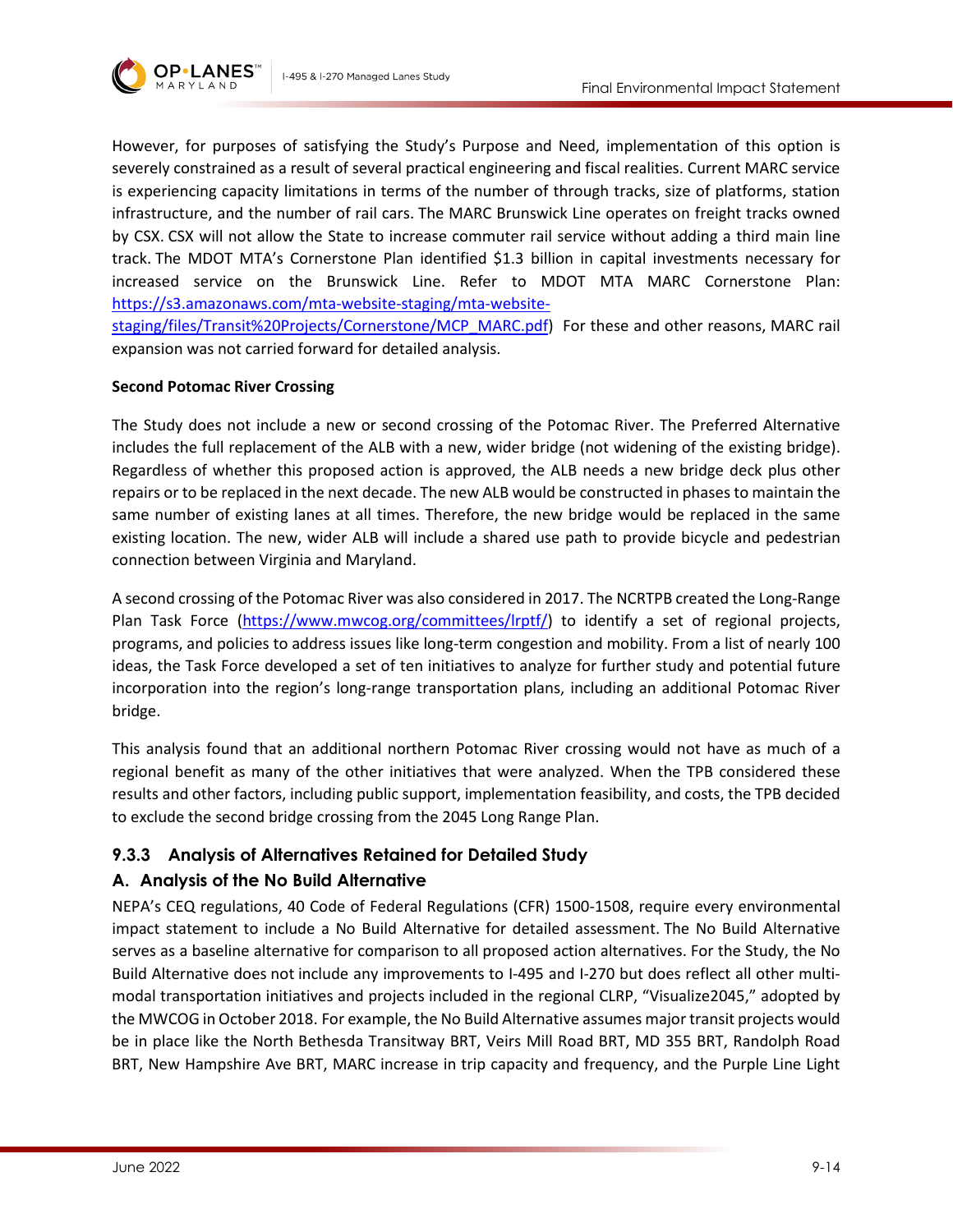



Rail. [5](#page-14-0) Refer to **DEIS, Chapter 2, Section 2.3**. Based on a comprehensive review of regional demographics and traffic data, the No Build Alternative would not address any of the significant operational issues under existing conditions and fails to accommodate any of the congestion relief metrics established for evaluating all Build Alternatives. Refer to **DEIS, Chapter 3** and **DEIS, Appendix C**. For a discussion of the basis for the Purpose and Need, refer to **Section [9.3.1](#page-1-2)** and for justification for selection of the Preferred Alternative, refer to **Section 9.3.3 [C](#page-15-0) of this Chapter.**

# **B. Justification for Rejecting Reversible Lane Alternatives and Other Transportation Alternatives**

Several comments questioned how MDOT SHA determined that any one of the reversible or contraflow lanes alternatives, identified as Alternatives 12A, 12B, 13A, 13B and 13C in the DEIS, were screened prior to inclusion as an Alternative Retained for Detailed Study (ARDS) in the DEIS or were not identified as the Preferred Alternative.

The alternatives development process was informed by numerous previous studies and planning documents, and included input from federal, state and local agencies and the public during the NEPA scoping process, refer to **DEIS, Appendix B, Section 4.1** [\(https://oplanesmd.com/wp](https://oplanesmd.com/wp-content/uploads/2020/07/DEIS_AppB_Alts_web.pdf/)[content/uploads/2020/07/DEIS\\_AppB\\_Alts\\_web.pdf\\)](https://oplanesmd.com/wp-content/uploads/2020/07/DEIS_AppB_Alts_web.pdf/). Public and agency input on the Preliminary Range of Alternatives was received during the NEPA scoping process, through the alternatives screening process, and at four Alternatives Public Workshops held July 17, 18, 24 and 25, 2018 in Montgomery and Prince George's counties, Maryland.

The Preliminary Range of Alternatives were evaluated by applying the screening criteria established from the Study's Purpose and Need, using a general, qualitative assessment (as described in **DEIS, Chapter 2, Section 2.2** and **DEIS Appendix B, Section 4.1**). The Screened Alternatives retained for further consideration are described in **DEIS, Section 2.5.1** and the alternatives dropped from further consideration are identified in **DEIS, Chapter 2, Section 2.5.2**. The remaining Screened Alternatives were retained as ARDS for comparison purposes in the DEIS per NEPA requirements. The ARDS were concurred upon by the lead federal agency and most cooperating agencies. Note, M-NCPPC and the National Capital Planning Commission did not concur on the ARDS.

The use of contraflow or reversible lanes were included among the alternatives that were screened prior to consideration in the DEIS. Contraflow lanes are access-restricted lanes operating on the opposite side of a median barrier, in the opposite direction of the flow of traffic. Reversible lanes are facilities in which the direction of traffic flow can be changed at different times of the day to match peak direction of travel, typically inbound in the morning and outbound in the afternoon.

The contraflow lane alternatives, Alternatives 12A and 12B, would require conversion of existing general purpose lanes on I-495 and conversion of existing HOV lane on I-270 and require a movable barrier system to separate opposing traffic. Shifting the moveable barriers for miles of highway could take many hours to complete, thereby reducing available roadway capacity during the operational change. Additional issues with a movable barrier system include: a long duration of time and complexity of deploying the movable barrier system; communicating movable barrier operations to travelers (in both directions);

<span id="page-14-0"></span> $5$  Visualize 2045, pages 36-40,

https://www.mwcog.org/assets/1/28/Visualize\_2045\_Plan\_2018\_10\_23\_No\_Crops\_Single.pdf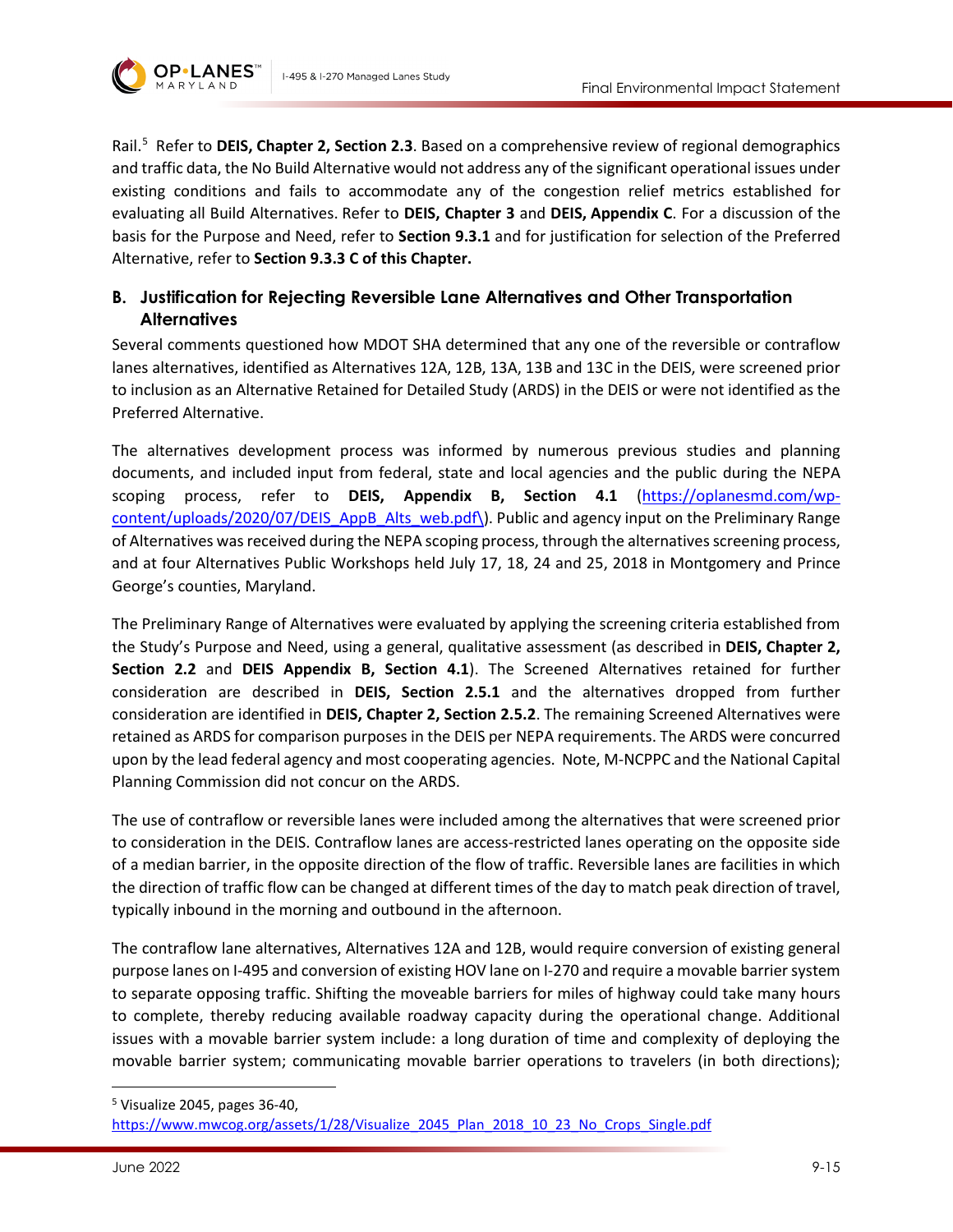

location and storage of the movable barrier during un-deployed periods; storage and maintenance of the movable barrier machines; and operations/configurations at interchanges with median piers and the numerous crossroads; and any new direct access interchanges with median ramps. Creation of the barrier system also creates substantial operational and maintenance expenses. The contraflow lane would end/exit into the existing peak period lane(s). Consequently, these lanes would likely be congested since no additional peak period capacity would be provided beyond the end of the contraflow lane. As such, the end/exit would likely create a congested merge point that would affect operations on the contraflow lane and general purpose lanes upstream.

On I-495, contraflow lanes are not conducive to travel patterns as traffic data indicates the split in peak travel is nearly equal in both directions. The creation of contraflow lanes on I-270 would have created a difficult merge for single occupancy vehicles to cross and/or merge into the existing HOV lane to enter and exit the contraflow access points. Refer to **DEIS, Chapter 2, Section 2.5.2**.

Reversible managed lanes alternatives, Alternatives 13A, 13B and 13C, would be separated from general purpose lanes by concrete barriers, as shown in the typical section figures for the Build Alternatives, refer to **DEIS, Figures 2-10 and 2-11**. Reversible lanes are more effective where there is a significant directional split in traffic. Similar to contraflow lanes, traffic data revealed that I-495 traffic is fairly evenly split by direction and peak period. As a result, the direction of traffic that is not benefitting from the reversible lanes would experience the same congestion as the No Build Alternative, and there would be no improvement in trip reliability in that direction. Additionally, switching the reversible system and ensuring that vehicles do not enter in the wrong direction (a potential safety hazard) would require extensive, daily maintenance due to the length of the improvements. On I-270, the existing HOV lane in both directions would be converted to reversible managed lanes. While the directional traffic split on I-270 is greater than I-495, many of the same operational issues would exist including losing capacity during the period when the lanes are closed to switch directions, safety concerns associated with ensuring vehicles do not enter in the wrong direction, extensive daily maintenance, and potential confusion from time-of-day restriction.

In addition to the operational and logistical issues identified above, the contraflow and reversible lanes alternatives would only provide capacity in one direction on I-495 and I-270 and therefore, would not address existing and long-term traffic growth, would not improve trip reliability, would not accommodate Homeland Security or emergency events, or improve the movement of goods and services.

# <span id="page-15-0"></span>**C. Justification for Selecting the Preferred Alternative**

FHWA and MDOT have selected Alternative 9 – Phase 1 South as the Preferred Alternative. As described in the SDEIS and this FEIS, the Preferred Alternative includes two new, HOT managed lanes on I-495 in each direction from the George Washington Memorial Parkway in Virginia to west of MD 187 and conversion of the one existing HOV lane in each direction on I-270 to a HOT managed lane and adding one new HOT managed lane in each direction on I-270 from I-495 to north of I-370 and on the I-270 east and west spurs. The Preferred Alternative includes no action or no improvements at this time on I-495 east of the I-270 east spur to MD 5 in Prince George's County. Refer to **Figure 1-1 in this FEIS**. The additional capacity and improvements proposed with the Preferred Alternative will best accommodate existing traffic and long-term traffic growth, enhance trip reliability, provide additional roadway travel choices, accommodate homeland security, and improve the movement of goods and services in Phase 1 South.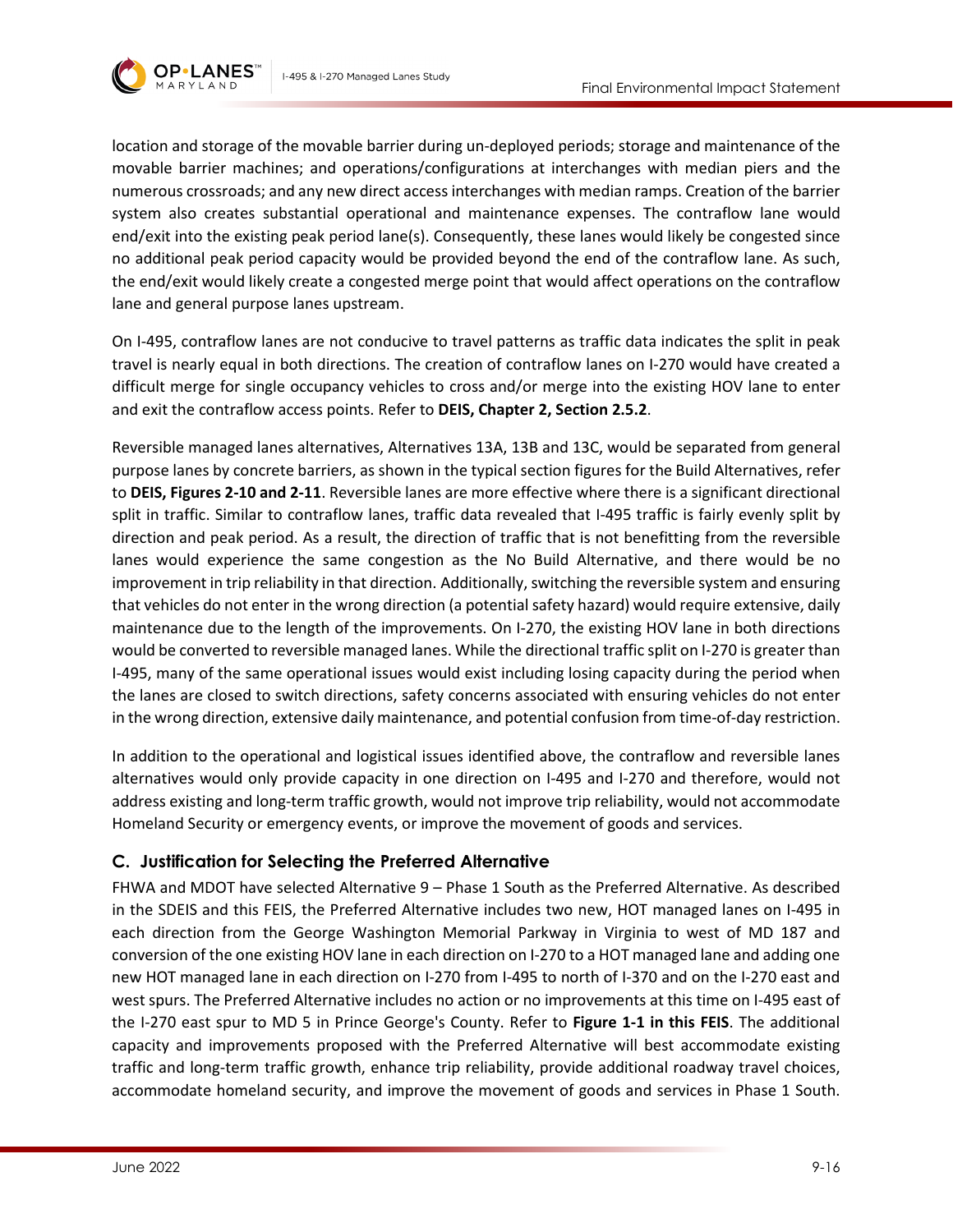

The Preferred Alternative will provide tangible operational benefits systemwide even though it includes no action or no improvements for a larger portion of the study area.

The Preferred Alternative was identified after extensive coordination with resource agencies, the public, and stakeholders to respond directly to feedback received on the DEIS to avoid or minimize residential and business displacements and impacts to significant environmental resources. Specifically, commenters and interested stakeholders stressed the pressing need to plan for and address improvements to the ALB (a major regional traffic bottleneck) as soon as possible. Many stakeholders expressed preference for the Preferred Alternative to be properly coordinated with existing and currently planned managed lane projects in Northern Virginia, up to approaches to the ALB. Other related comments focused on achieving congestion relief in the study area, while at the same time avoiding or minimizing residential and business property displacements, and public parkland impacts. Still other comments emphasized how the project should maximize multimodal transportation options in the study area. Many commenters questioned whether the effects of the pandemic might diminish or delay travel demand and congestion sufficient to support avoidance or delay of impacts to important resources. Other comments stated concerns over operational issues near the transition area between the build improvements and area of No Build on I-495. Some commented that they supported aligning the NEPA approval with the planned project phased delivery and permitting approach focused on Phase 1 South only.

Updated traffic analysis for the design year of 2045 indicates that the Preferred Alternative will provide operational benefits compared to the full No Build Alternative in six key metrics (system-wide delay, corridor travel time and speed, density and LOS, TTI, vehicle throughput, and local network delay). Refer to **FEIS, Appendix A**. The Preferred Alternative would significantly increase throughput across the ALB and on the southern section of I-270 while reducing congestion.

Identifying Alternative 9 – Phase 1 South as the Preferred Alternative was based on additional factors including:

- Further aligning with the phased delivery and permitting approach.
- Focusing improvements on Phase 1 South, including the ALB, the biggest traffic chokepoint in the region. Replacement of the bridge is part of a bi-state effort to improve mobility and would provide a seamless regional system of managed lanes by connecting to Virginia over the ALB.
- Expediting replacement of the ALB with a private funding source.
- Providing options for travel by keeping all existing free general purpose lanes.
- Reducing reliance on single occupancy vehicles by permitting buses, carpool, vanpool, and personal vehicles with three or more (3+) people to travel faster and more reliably in the new HOT lanes toll free any time of the day.
- Avoiding all residential and business displacements and avoiding and/or significantly minimizing impacts to cultural, natural and community resources within the study area.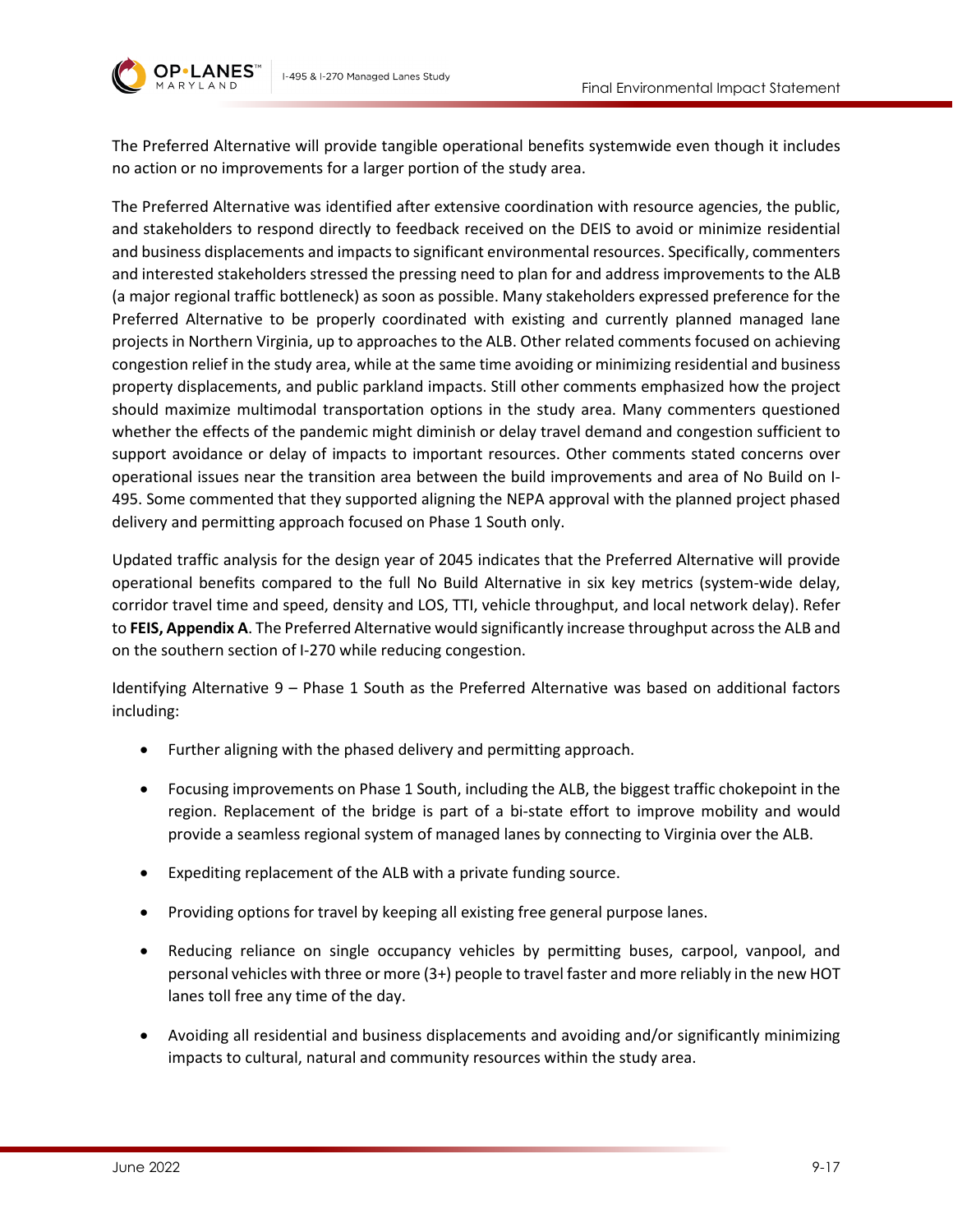



Severe congestion on I-495 and I-270 adversely affects the regional and local roadway network, especially in and around the interchanges and arterial roads within the I-495 and I-270 Study limits. The congestion on these corridors also has negative effects on access to and usage of other transportation modes. Besides enhanced performance on I-495 and I-270 themselves, the Preferred Alternative will provide congestion relief on these facilities and will also enhance existing and proposed multimodal travel modes including bus transit by improving connectivity and mobility through enhancing trip reliability and providing additional travel choices for efficient travel during times of extensive congestion. Opportunities to enhance transit mobility and connectivity within the Preferred Alternative include direct and indirect connections via ramps from the HOT lanes to transit stations, free bus transit usage of the HOT lanes. MDOT SHA has also committed to certain regional transit improvements to enhance existing and planned transit and support new opportunities for regional transit service including increasing the number of bus bays at WMATA Shady Grove Metrorail Station and increasing parking at the Westfield Montgomery Mall Transit Center. The Preferred Alternative will also provide new or upgraded pedestrian and bicycle improvements throughout Phase 1 South considering current master plans and identified priorities from regional and local agencies.

While the Preferred Alternative offers an effective approach to addressing existing traffic and long-term traffic growth in and around the I-495 and I-270 facilities of Phase 1 South, it should be noted that the realized improvements are not as substantial as Alternative 9 in the DEIS that covered the full 48 miles. As part of the ongoing NEPA process and to address concerns raised regarding operations along the I-495 Inner Loop under the Preferred Alternative, the design has been refined and the forecasting assumptions were revisited for the FEIS, resulting in improved projected operations on I-495 and I-270 compared to what was reported in the SDEIS. Refer to **FEIS, Chapter 4, Section 4.3** for the updated results. The HOT managed lanes are now projected to achieve at least 45 mph in the design year of 2045. Projected speeds along the I-495 Inner Loop general purpose lanes between the George Washington Memorial Parkway and I-270 West Spur during the 2045 PM peak period are projected to be 15 mph, which is better than the No Build Alternative, and improved compared to the preliminary results presented in the SDEIS. Operations outside the Phase 1 South limits are projected to be similar under Build and No Build conditions, as would be expected. Identification of Alternative 9 – Phase 1 South is unlikely to preclude the need for potential future improvements on those portions of the study area, east of the I-270 east spur. The need for more comprehensive transportation improvements along I-495 has long been identified through the Study and past studies over the last few decades. If the Preferred Alternative is selected and approved by FHWA in a ROD, consideration of potential improvements to the other parts of the interstate system in the study area would advance separately. Additional required environmental studies, analysis and collaboration with the public, stakeholders and agency partners would occur at that time. Focusing now on Phase 1 South, the area with the highest levels of regional support for immediate improvements, allows MDOT SHA time to further plan for and conduct future coordination with the public on congestion relief for remaining portions of I-495 and I-270.

# **D. Study Alternatives Should Include or Expand on Specific Elements Rail Transit on the American Legion Bridge**

Comments suggested that the replacement of the ALB should be designed to accommodate for future rail service, drawing comparisons to the Woodrow Wilson Bridge connecting Maryland and Virginia near the National Harbor development and Alexandria, Virginia.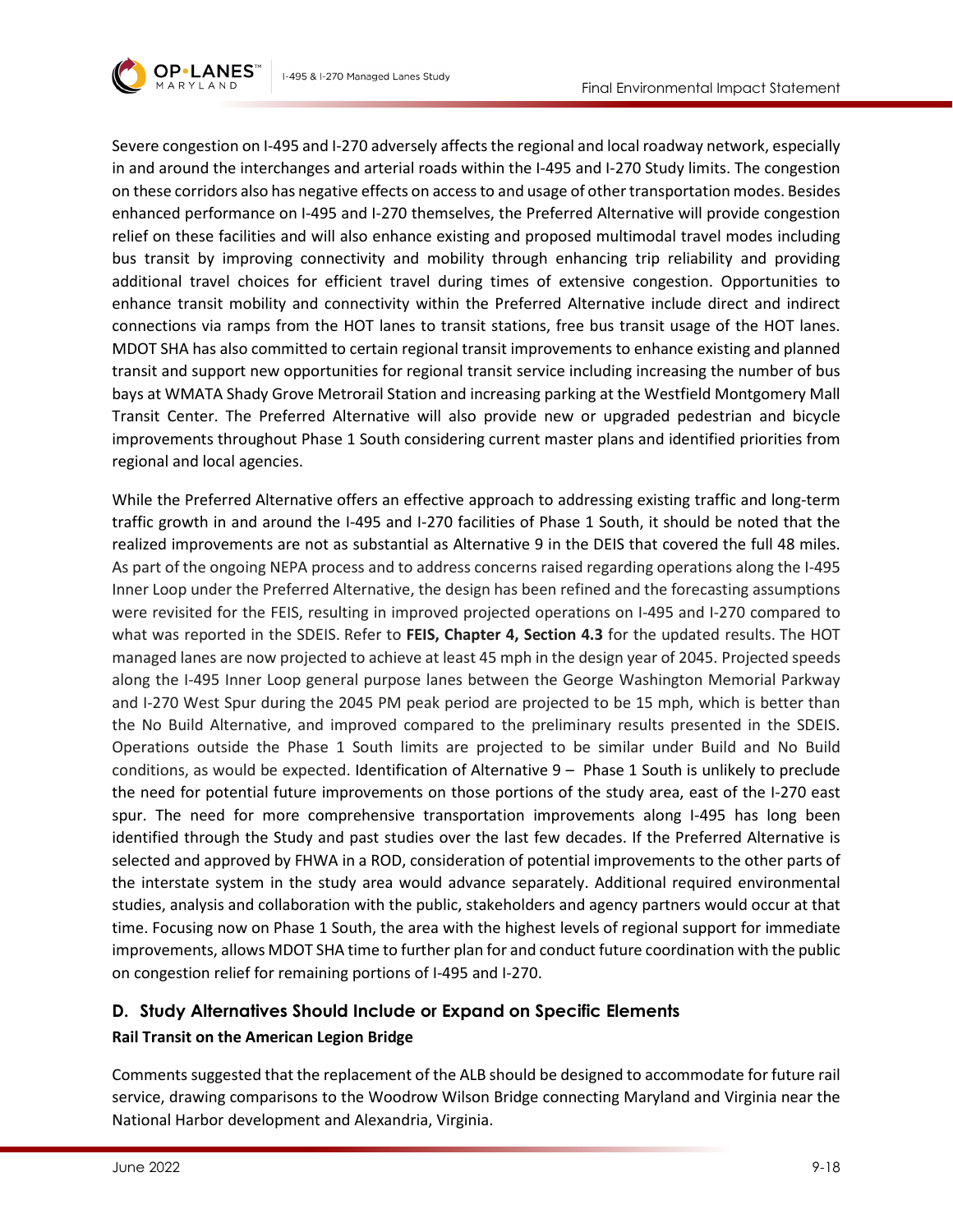



Unlike the Woodrow Wilson Bridge, however, the nearest Metro stops are not close to the ALB. Additionally, there has never been a regional planning study that approved the viability or practicality of rail on the ALB, partially due to the need for a higher density of households and jobs to support it. Transit across the ALB is not part of the region's CLRP (*Visualize 2045*), Montgomery County or Fairfax County master plans, or VDOT's plans for this corridor. Also, there is no existing right-of-way that could be used for rail transit on either side of the Potomac River. In order to attract sufficient ridership, a rail line along a new alignment adjacent to the ALB would need to connect to one of the Bethesda area WMATA stations to connect to the rest of the rail network. Such a new alignment would likely result in substantial residential and commercial property displacements that have been completely avoided under the Preferred Alternative and would cause substantially more impacts to nationally significant National Park Service (NPS) property and environmentally sensitive resources along the Potomac River Gorge than the Preferred Alternative.

Other practical limitations restrict the reasonableness of rail transit over the ALB. Transit ridership is driven by density of households and jobs per acre near the stations. The land uses on both sides of the ALB are not dense enough to generate ridership to support the cost of rail transit development and ongoing maintenance in that corridor. VDOT has publicly indicated that current land uses on both sides of the Potomac River lack sufficient density to support rail transit. Local area master plans would have to be dramatically amended to allow such higher-density uses in those areas. Cost is also a major factor. For many of the reasons that standalone transit options were not carried forward for detailed study in the DEIS, there is no reasonable option to pay for a rail transit solution that would connect locations on both sides of the ALB.

By contrast, regional bus commuter connections have been extensively studied. Allowing toll-free usage of the managed lanes by transit buses will make this travel option more reliable and attractive. As part of a bi-state effort, Virginia's Department of Rail and Public Transit (DRPT) and the MDOT MTA concluded a study in 2021 that identified a range of current and future multimodal solutions to reduce congestion, improve trip reliability and regional connections and enhance existing and planned multi-modal connectivity and mobility near the ALB. These solutions, including new express bus transit service from Tysons to Bethesda and Tysons to Germantown, focused on moving more people across the ALB in fewer vehicles. A series of potential investment packages were developed to provide new mobility choices to serve bi-state travel and included a combination of transit service elements, technology enhancements, Commuter Assistance Programs, and parking needs. Refer to [2021 Report.](http://www.drpt.virginia.gov/media/3375/i495_alb_transittdm_study_finalreport_030521_combined.pdf) [\(http://www.drpt.virginia.gov/transit/major-initiatives/i-495american-legion-bridge-transit-and-tdm](http://www.drpt.virginia.gov/transit/major-initiatives/i-495american-legion-bridge-transit-and-tdm-study/)[study/\)](http://www.drpt.virginia.gov/transit/major-initiatives/i-495american-legion-bridge-transit-and-tdm-study/)

In consideration of the comments received, MDOT SHA commits to designing and constructing the ALB such that a future capital improvement project will have one or more feasible options to achieve the full design and implementation of a transit line across the ALB. These options will be enabled by designing the northbound and southbound structures to not preclude a possible future transit line including the addition of foundation and substructure elements.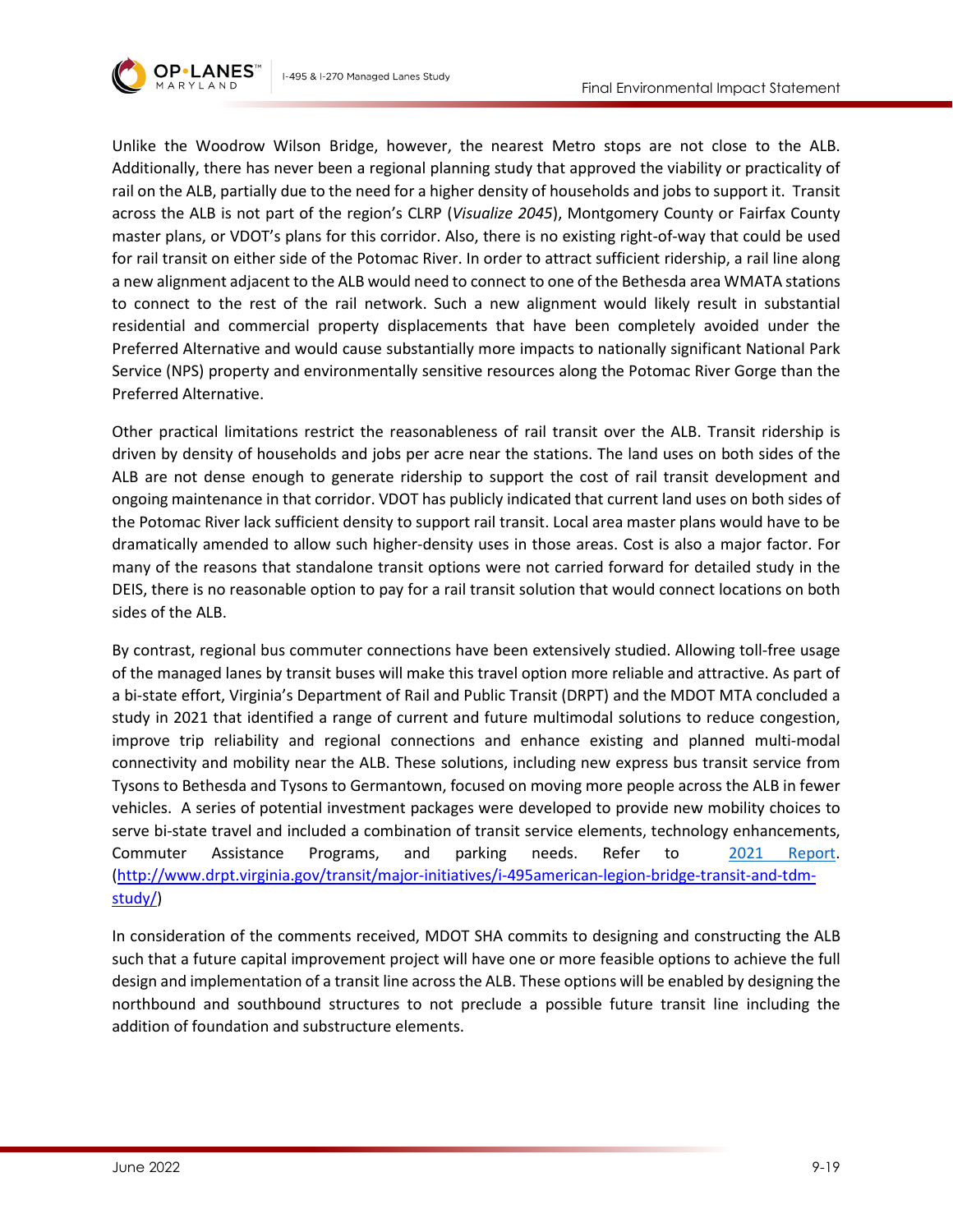



**OP•LANES** 

### **Bike/Pedestrian Elements Included in Preferred Alternative**

Comments received indicated support for, or the need for pedestrian and bicycle facility improvements as part of the multimodal improvements with the project.

The Preferred Alternative reflects a strong commitment to bicycle and pedestrian connectivity and mobility in the study area in response to comments received throughout the NEPA process. Refer to **FEIS Chapter 3, Section 3.1.5**. Existing pedestrian and bicycle facilities impacted by the Preferred Alternative would be replaced in-kind or upgraded considering the current master plans for recommended facilities. In addition, new pedestrian and bicycle facilities identified in those plans would be constructed where adjacent connections exist. These efforts respond directly to the Purpose and Need goal of enhancing multi-modal connectivity by removing barriers to non-vehicular mobility and comments received from local agencies and stakeholders.

In response to input received from the City of Rockville, the Montgomery County Department of Transportation (MCDOT), and stakeholder organizations, the Preferred Alternative will accommodate pedestrian/bicycle facilities throughout the study area, including improvements noted in Rockville and Montgomery County current master plans and are assumed under the Preferred Alternative base design. These include:

- New sidepath (west side) and new sidewalk (east side) on Persimmon Tree Road over I-495;
- New bike lanes (both directions) and new sidepaths (both sides) on MD 190 over I-495;
- New bike lanes (both directions), new sidewalk (south side), and new sidepath (north side) on MD 191 over I-495;
- Reconstructed sidewalk (south side) and sidepath (north side) on Democracy Boulevard over I-270 west spur;
- New two-way separated bike lanes (south side), and reconstructed sidewalks (both sides) on Westlake Terrace over I-270 west spur;
- New Breezeway (south side) and reconstructed sidewalk (north side) on Montrose Road over I-270;
- Reconstructed sidewalk (south side) and shared use path (north side) on Wootton Parkway over I-270;
- New bike lanes (both directions) and new sidewalks (both sides) on MD 189 over I-270;
- New bike lanes/bikeable shoulders (both directions), reconstructed shared use path (south side), and new sidewalk (north side) on MD 28 over I-270;
- New bike lanes (both directions), reconstructed shared use path (Millennium Trail, south side), and new sidewalk (north side) on MD 189 (Falls Road);
- Construct new bike lanes in both directions of Gude Drive; reconstruct the existing shared use path (Millennium Trail) on the south side of Gude Drive; and construct a new sidewalk on the north side of Gude Drive; and
- New Breezeway (south side) and new sidepath (north side) on Shady Grove Road over I-270.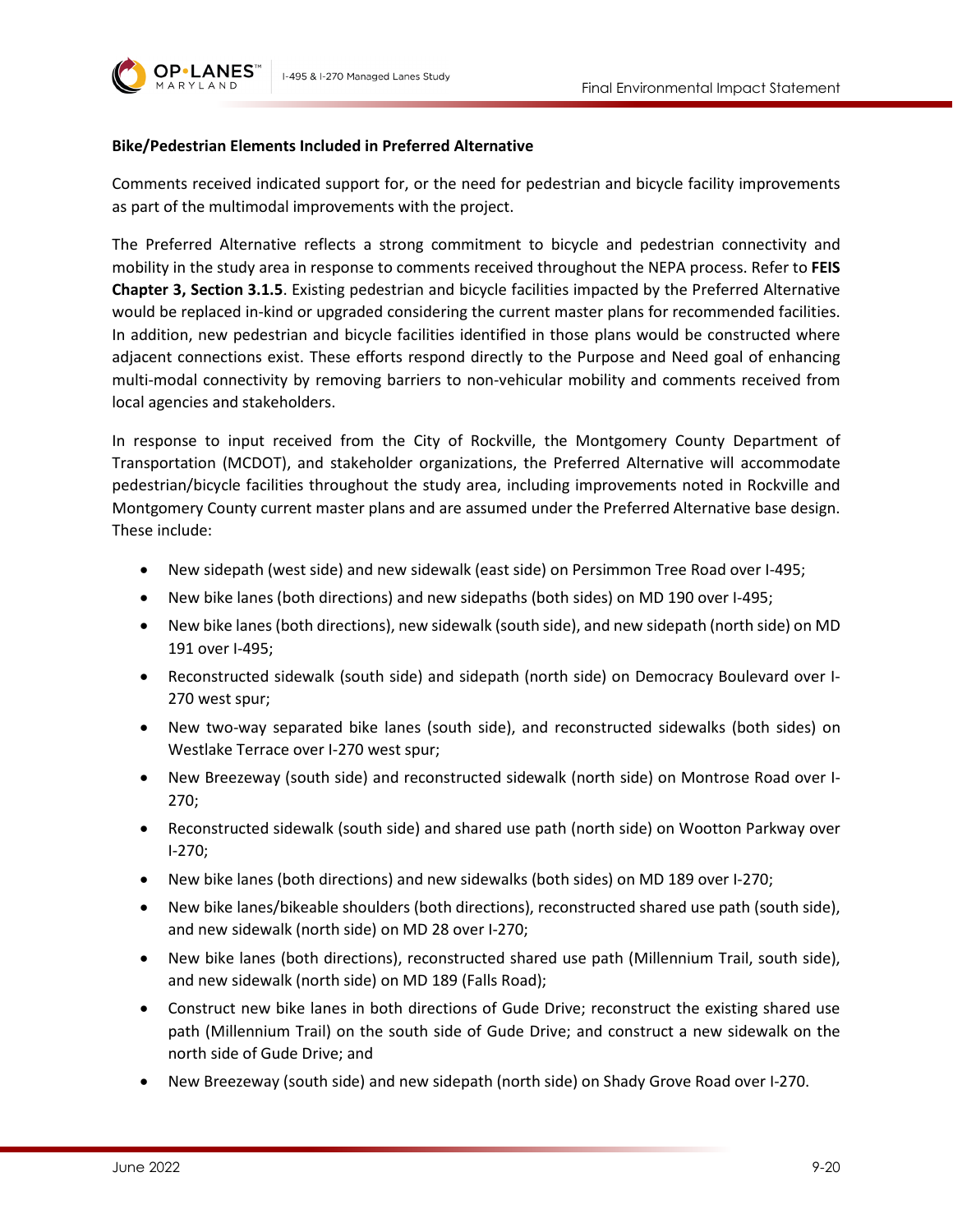

**OP•LANES** 

Additionally, the Preferred Alternative includes pedestrian and bicycle enhancements and new connections that are beyond the base design approach but are accounted for in the Preferred Alternative LOD. Refer to **FEIS Chapter 3, Section 3.2.2**. These include:

- Construct a new pedestrian/bicycle shared use path across the ALB to connect facilities in Maryland and Virginia;
- Widen the existing variable-width sidepath along the east side of Seven Locks Road under I-495 (Cabin John Trail); and
- Construct a new sidewalk along the west side of Seven Locks Road under I-495 to reestablish the historic connection between Gibson Grove Church and Morningstar Tabernacle No. 88 Moses Hall and Cemetery.

### **Transit Elements Included in Preferred Alternative**

The Preferred Alternative includes multiple elements to enhance transit mobility and multimodal connectivity in furtherance of the established Purpose and Need and in response to public and agency comments supporting such elements. Refer to **FEIS Chapter 3, Section 3.1.4** and **Section 3.2.1**. These transit elements will serve to address the multi-modal mobility and connectivity need in the Purpose and Need and include:

- Allowing toll-free bus transit usage of the HOT managed lanes to provide an increase in speed of travel, assurance of a reliable trip, and connection to local bus service/systems on arterials that directly connect to urban and suburban activity centers.
- Accommodating direct and indirect connections from the HOT managed lanes to existing transit stations and planned Transit Oriented Development at the Shady Grove Metro, Twinbrook Metro, Rockville Metro, and Westfield Montgomery Mall Transit Center.

MDOT SHA has also committed to certain regional transit improvements to enhance existing and planned transit and support new opportunities for regional transit service including increasing the number of bus bays at WMATA's Shady Grove Metrorail Station and increasing parking at the Westfield Montgomery Mall Transit Center. Additional transit opportunities have been identified through the approved P3 Agreement. On August 11, 2021, MDOT and the Maryland Transportation Authority (MDTA) received approval from the Maryland BPW to award the Phase 1 P3 Predevelopment Agreement to the Selected Proposer. In accordance with the terms and conditions of the Phase 1 P3 Agreement, the Developer has proposed an estimated \$300 million for transit services in Montgomery County over the operating term of Phase 1 South. Moreover, upon financial close of the Section P3 Agreement for Phase 1 South, MDOT is committed to fund not less than \$60 million from the Development Rights Fee provided by the Developer for the design and permitting of high-priority transit investments in Montgomery County and MDOT is committed to deliver the Metropolitan Grove Operations and Maintenance Facility including the necessary bus fleet. Refer to **FEIS Chapter 3, Section 3.2.1** and **FEIS, Chapter 7, Sections 7.2 and 7.3**.

# **9.3.4 Resource Impacts Assessment Methodology and Level of Detail**

Comments submitted expressed concern over the scope and level of detail offered in the DEIS and SDEIS regarding potential impacts of the various Build Alternatives, including the Preferred Alternative, to a variety of natural, cultural and community resources. Certain comments suggested that the impacts assessment in the documents was too general and that information concerning mitigation and the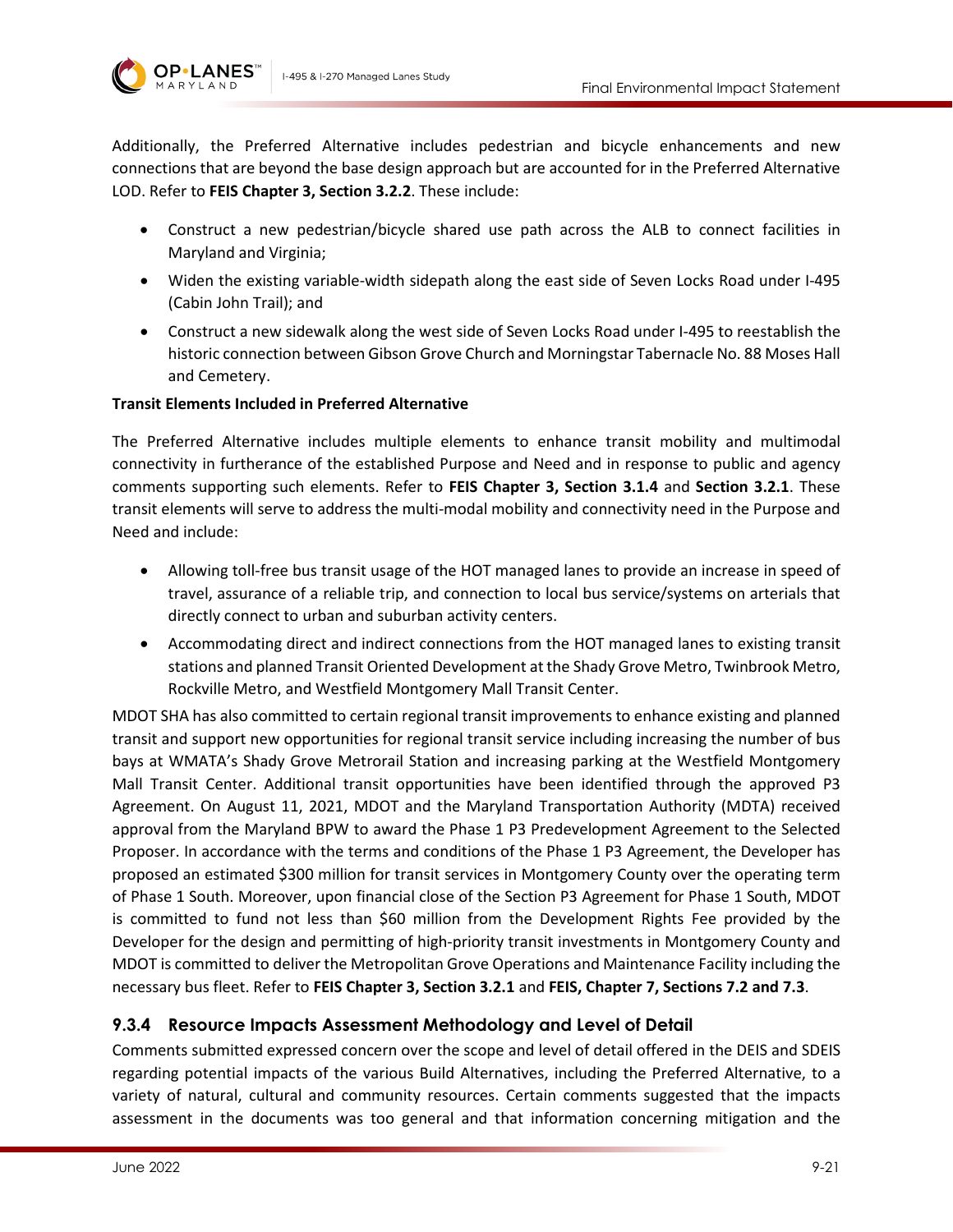

resolution of project elements to address public and agency input was included too late in the NEPA process. Finally, some commenters thought that the scope and volume of the information presented was too extensive and made it difficult for the public to understand and access relevant data related to impacts of concern. The following responses address the full range of resources mentioned in these comments, explaining briefly the methodologies applied by study technical experts and the preliminary analysis results reached with respect to each resource. The response also explains how comments received throughout the NEPA process resulted in substantial modifications to the Preferred Alternative specifically to address concerns over potential impacts through implementation of avoidance, minimization, and mitigation strategies for the proposed action.

The Study fulfills the requirement to thoroughly evaluate potential impacts and allowed the agency decision-makers and the public to understand the various advantages and disadvantages of a range of reasonable alternatives. As required by the CEQ NEPA regulations, the DEIS summarized the reasonably foreseeable social, cultural, and natural environmental effects of the ARDS to a comparable level of detail and the SDEIS summarized the environmental effects of the Preferred Alternative. These analyses directly contributed to MDOT SHA's evaluation of the alternatives and to recommendations for a full suite of potential measures to avoid and minimize impacts, as well as comprehensive mitigation proposals where impacts could not be avoided.

The DEIS and SDEIS were drafted to enhance readability and accessibility for all members of the public. These documents summarized an enormous amount of underlying data and information related to the proposed action, with complete references to supporting technical reports. Stakeholders or concerned citizens could easily access the 19 technical reports appended to the DEIS and updated reports in the SDEIS to obtain a higher level of detail and specificity concerning virtually any topic related to the proposed action. These reports, comprising close to 18,000 pages in the DEIS and approximately 8,200 pages in the SDEIS including supporting documentation, detail the extensive analysis undertaken by MDOT SHA, and reviewed by FHWA and Cooperating Agencies, prior to publication of the DEIS and SDEIS. The reports reflect extensive coordination between local, state, regional and federal agencies, as well as input from the stakeholders and communities since Spring 2018. The methodologies applied to conduct the analyses reflected in those technical reports were reviewed and approved by the applicable lead federal and state agencies. Resource and regulatory agencies were also consulted on the methodologies and were afforded the opportunity to review and comment on the analyses before being conducted and once the analyses were finalized. As a result, the structure and format of the DEIS and SDEIS are consistent with federal practice.

With respect to the engineering details concerning the Build Alternatives presented in the DEIS and the Preferred Alternative in the SDEIS, this information accurately reflected the level of design available to the agency during different phases of its NEPA review and was appropriate to ascertain environmental information and potential impacts. FHWA regulations prohibit agencies from advancing to final design for a proposed action prior to completion of NEPA. Therefore, the DEIS and SDEIS were based on preliminary levels of design for the likely engineering elements of the proposed Build Alternatives. The Preferred Alternative presented in the SDEIS was refined based on additional survey information, an assessment of constructability and permanent and temporary impacts, as well as avoidance and minimization efforts resulting from interagency coordination. The SDEIS presented updated information based on the Preferred Alternative (Alternative 9 – Phase 1 South) and additional coordination that occurred in the 10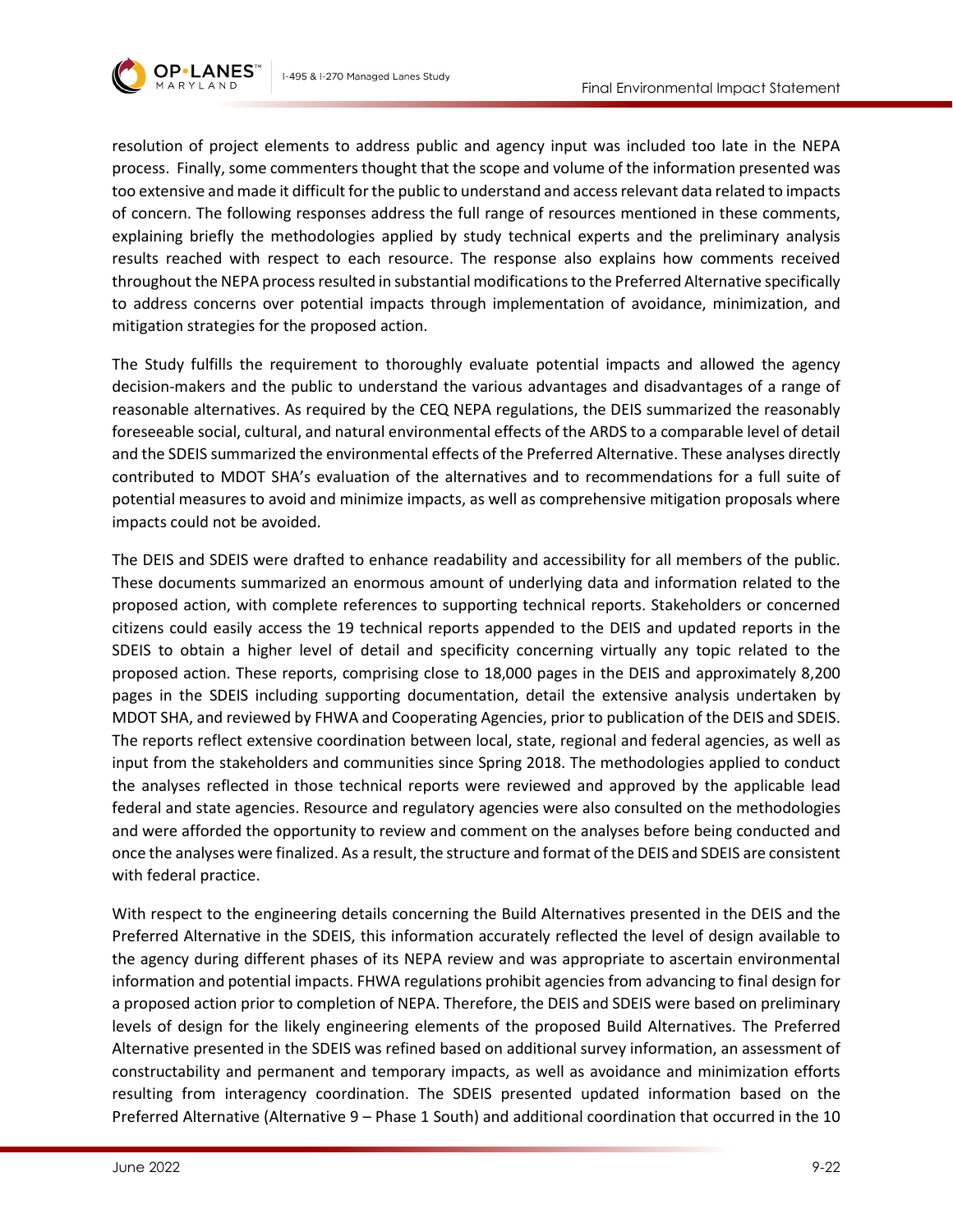

months following publication of the DEIS. The FEIS reflects further design refinements and details, including final mitigation and commitments of the Preferred Alternative, many of which directly responded to public comments (**FEIS, Chapter 7**). The public had reasonable and timely access to all this information, consistent with the usual development of project design during a NEPA review. The DEIS and SDEIS were fully accessible and available to the public for a 123-day and 60-day comment periods, respectively.

# **A. Limits of Disturbance**

Certain comments regarding DEIS resource analyses expressed concern that the LOD for the proposed action was delineated too narrowly and that, therefore, the potential impacts described could be more intense than characterized in the DEIS, SDEIS and supporting technical documentation. In addition, some comments opined that the Developer would not adhere to the LOD as defined in the DEIS, SDEIS, and FEIS when the project advanced to final design, leading to an unrealistic assessment of potential impacts during the NEPA phase.

Initial comments during preliminary studies raised concern that the LOD would be too extensive. MDOT SHA employed a conservative approach to defining the LOD for all the DEIS Build Alternatives and Preferred Alternative. The LOD represents the proposed boundary within which all construction, mainline widening, managed lane access, intersection improvements, construction access, staging, materials storage, grading, clearing, erosion and sediment control, landscaping, drainage, stormwater management (SWM), noise barrier replacement/construction, stream stabilization, and related activities to the proposed roadway and interchange improvements. Property impacts associated with the LOD were broken into permanent (long-term) and temporary (short-term) areas. This conservative approach to defining the LOD captures the full scope of potential impacts. Moreover, the methodology used to assess impacts to a number of key resources appropriately considered a broader geographic area than the LOD immediately surrounding the anticipated construction and related activity boundaries. If the project advances to final design, it is anticipated that the design will closely adhere to the LOD defined in the FEIS, as the LOD was established to include a reasonable area to construct the Preferred Alternative. For complete graphic descriptions of the Preferred Alternative LOD across the entire span of the Phase 1 South limits, refer to the **FEIS, Appendix E**.

As noted above, the LOD is a conservative estimate of the potential area of disturbance and included a full spectrum of project elements associated with all of the DEIS Build Alternatives and the Preferred Alternative:

- Profile adjustments and roadway shifts due to mainline widening;
- Interchange ramp relocation, reconfiguration, and tie-ins due to mainline widening;
- Reconstruction of I-495 and I-270 mainline and interchange ramp bridges over water and roadways;
- Full replacement of the ALB;
- Direct access ramps and exchange ramps for access to the HOT managed lanes;
- On-site drainage and SWM, including swales, ponds, and large facilities along the roadside and within interchanges;
- Relocation of existing streams, where determined to be feasible;
- Culvert extensions, auxiliary pipes, and outfall stabilization areas;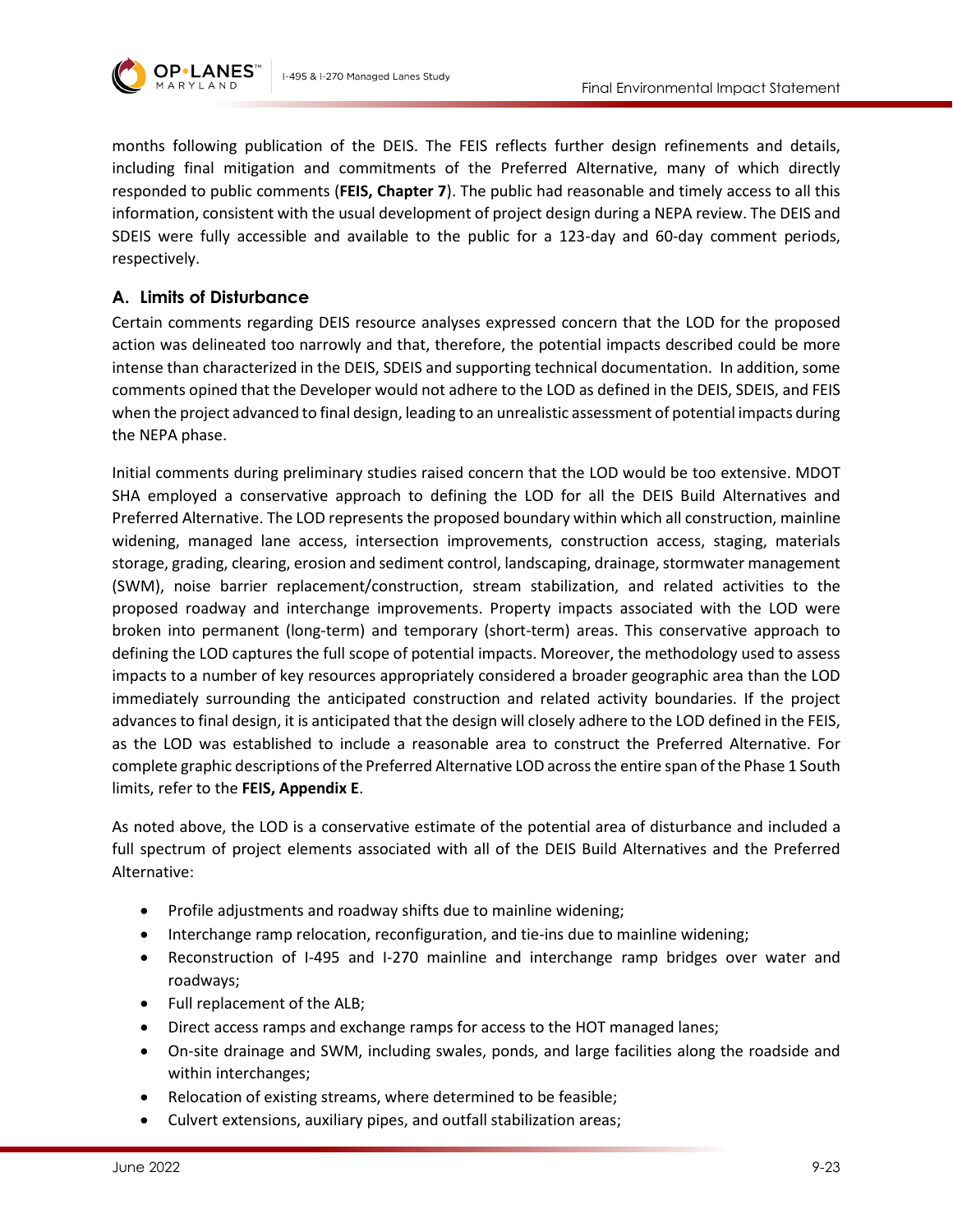

- Noise barrier replacement/construction;
- Utility relocations;
- Avoidance and impact minimization of adjacent land uses such as: streams, wetlands, historic properties, parks, and private properties; and
- Construction access, staging, materials storage, grading, clearing, and erosion and sediment control.

The reasonableness of the LOD applied for determining resource impacts was further reinforced by performing a constructability analysis. This ensured that adequate area within the LOD was provided to construct all project elements, including bridges, retaining walls, noise walls, drainage structures, and interchange ramps, among others. Refer to **FEIS, Appendix E**, Environmental Resources Mapping.

Importantly, the methodology to determine project impacts for a variety of key natural, cultural, and socioeconomic resources considered areas beyond anticipated areas of physical disturbance, whether temporary or permanent. For example, the assessment of community impacts and environmental justice (EJ) concerns considered a broad range of jurisdictions across the study area. Refer to **FEIS, Chapter 5, Section 5.21**. Similarly, the Area of Potential Effects (APE) for purposes of analysis under Section 106 of the National Historic Preservation Act (NHPA) extended to a wider boundary and was agreed to by the Maryland State Historic Preservation Officer (SHPO) in coordination with consulting parties. Refer to **FEIS, Chapter 5, Section 5.7**. Additionally, MDOT SHA's analysis of air quality impacts also reflected, as required, a regional perspective. Refer to **FEIS, Chapter 5, Section 5.8**.

Due to extensive coordination and consultation with local, state, and federal resource agencies and stakeholders throughout the NEPA process, MDOT SHA was able to advance avoidance and minimization measures for regulated and sensitive resources and property displacements along I-495 and I-270. This process resulted in an LOD that significantly avoided and minimized impacts associated with the DEIS Build Alternatives while appropriately addressing a wide range of water resources, parkland, and historic and/or cultural resources. MDOT SHA accomplished this through a number of approaches, including the elimination or relocation of managed lane access points, shifting the centerline alignment, reducing lanes, changing interchange configurations and other design refinements. Refer to **DEIS, Appendix B**, Alternatives Technical Report, **SDEIS, Chapter 2** and **FEIS, Chapter 3**. For the environmentally sensitive area surrounding the ALB, a separate "Strike Team" of national and state design, bridge and constructability experts was convened to develop and evaluate alternatives for replacement of the ALB to avoid and minimize overall impacts to the Chesapeake and Ohio Canal National Historical Park, Clara Barton Parkway, and the George Washington Memorial Parkway. Refer to **SDEIS, Chapter 4, Section 4.4**.

An important benefit to conducting a P3 process with pre-development work concurrent with the NEPA process is to increase efficiency by receiving input by the Developer on design and ancillary elements of the project such as SWM. This collaborative effort ensures that the design and associated LOD are appropriate and feasible ahead of final design. While additional LOD changes may occur during final design, including additional avoidance and minimization, the risk of substantial changes in the LOD or substantial increase in environmental impacts is significantly lowered by the early involvement of the Developer. Additionally, monetary incentives have been added to the Developer's Technical Provisions to encourage further avoidance and minimization of impacts to wetlands, waterways, forest, and parkland.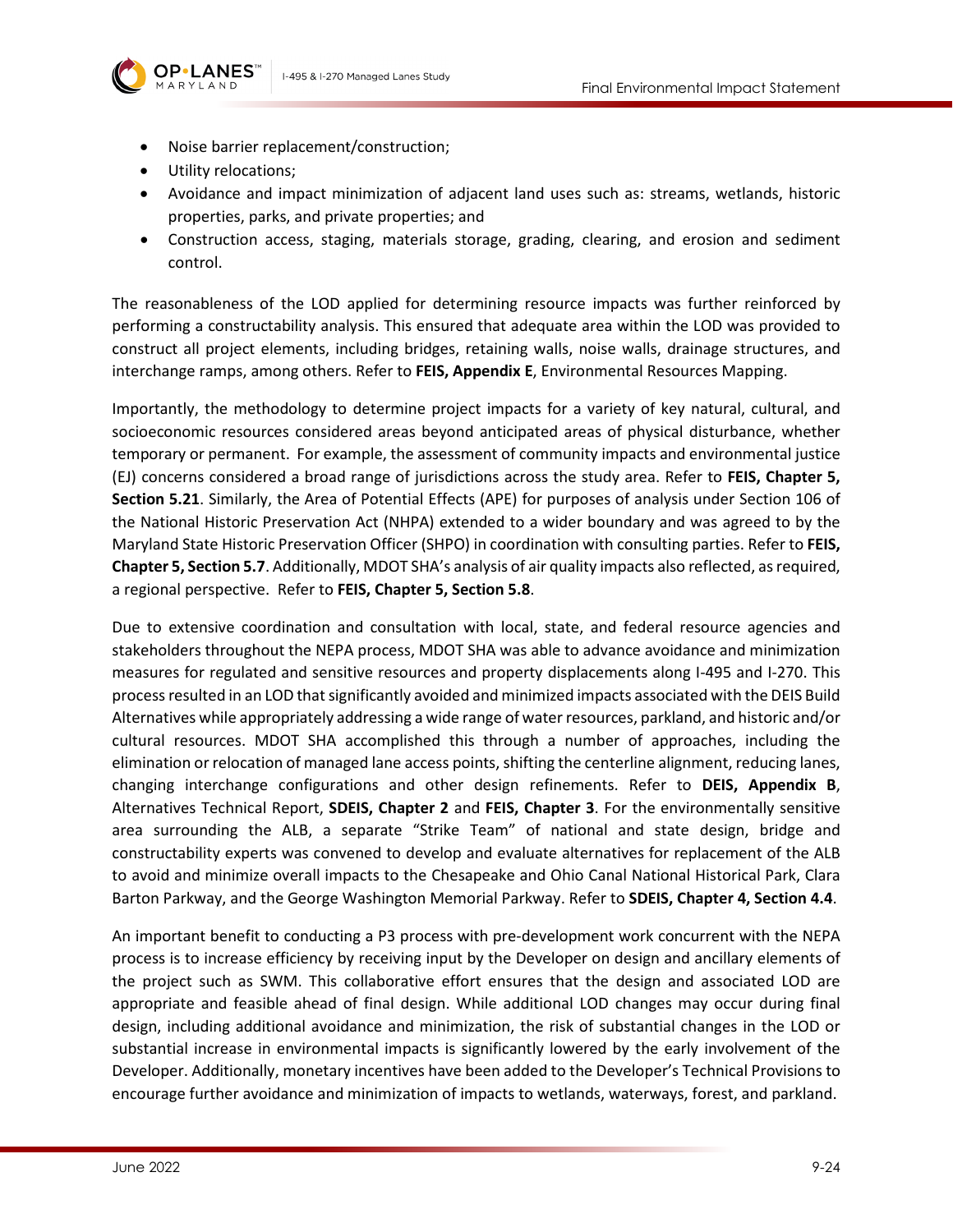

Overall, the conservative approach to defining the LOD for impact assessment was conducted with the goal of first accurately defining the likely construction of all foreseeable elements of the proposed action, and then continuously encouraging engineering techniques aimed at avoiding and reducing impacts to the greatest extent practicable.

# **B. Traffic Modeling and Analysis**

**OP•LANES** 

Many comments addressed the methodology and interpretation of MDOT SHA's traffic modeling, and how the results of those analyses influenced the recommendations concerning selection of a Preferred Alternative. These comments ranged from fairly broad questions about the process by which future congestion for all the ARDS was analyzed, to concerns over the relative benefits of the ARDS in light of data produced from the modeling results. The following response addresses the general topics raised in the majority of public comments focused on traffic modeling. To see all comments received and responses, refer to **FEIS, Appendix T**.

### **Methodology and Inputs Used for NEPA Analysis of Traffic Impacts**

Throughout the Metropolitan Washington, D.C. Region, FHWA, MWCOG and MDOT SHA have established a consistent approach to project level traffic analysis. That is, the methodology implemented for this Study is consistent with other similar MDOT projects and was reviewed and approved by FHWA when this NEPA process was initiated.

The methodology of traffic analysis involved two primary steps: (1) projecting future traffic volumes using the MWCOG regional forecasting model, and (2) running a traffic simulation model using the VISSIM program to evaluate the projected operations under each Build Alternative compared to the No Build Alternative as a baseline. The general methodology and assumptions applied to the analysis are summarized in **Chapter 4 of the FEIS** and discussed in greater detail in **FEIS, Appendix A**. The analysis used state-of-the-practice models that were validated and calibrated specifically for the Study.

Some comments questioned whether MDOT SHA used the most up-to-date version of the models and available data available throughout the NEPA process. As typical practice, the best available models were used, and information was updated during the course of the Study. When the Traffic Relief Plan was first announced, developers of the MWCOG model worked directly with the MDOT SHA Travel Forecasting and Analysis Division (TFAD) to update the regional MWCOG model for project-level use as part of the Study. The result was a series of models and deliverables (technical memos) to TFAD summarizing the MWCOG methodology and findings. Refer to **DEIS, Appendix C, Attachment C**. MWCOG and TFAD produced a series of memoranda detailing the use of updated models released in November 2017 to represent the possible development of dynamically-priced or managed lanes and to assist with the 2040 No Build model, and how the models were developed for the three main build alternative scenarios.

As set out in these memoranda, the forecasting modeling used by MWCOG "…is one of several steps in the evaluation of alternatives, and the data generated by the TPB staff will be further refined [by MDOT SHA] using additional data sources and techniques…" Coordination between MDOT SHA and MWCOG staff as documented in **DEIS, Appendix C** demonstrates how MDOT SHA was expected to use the data to assess alternatives as they were identified and modified during the NEPA process.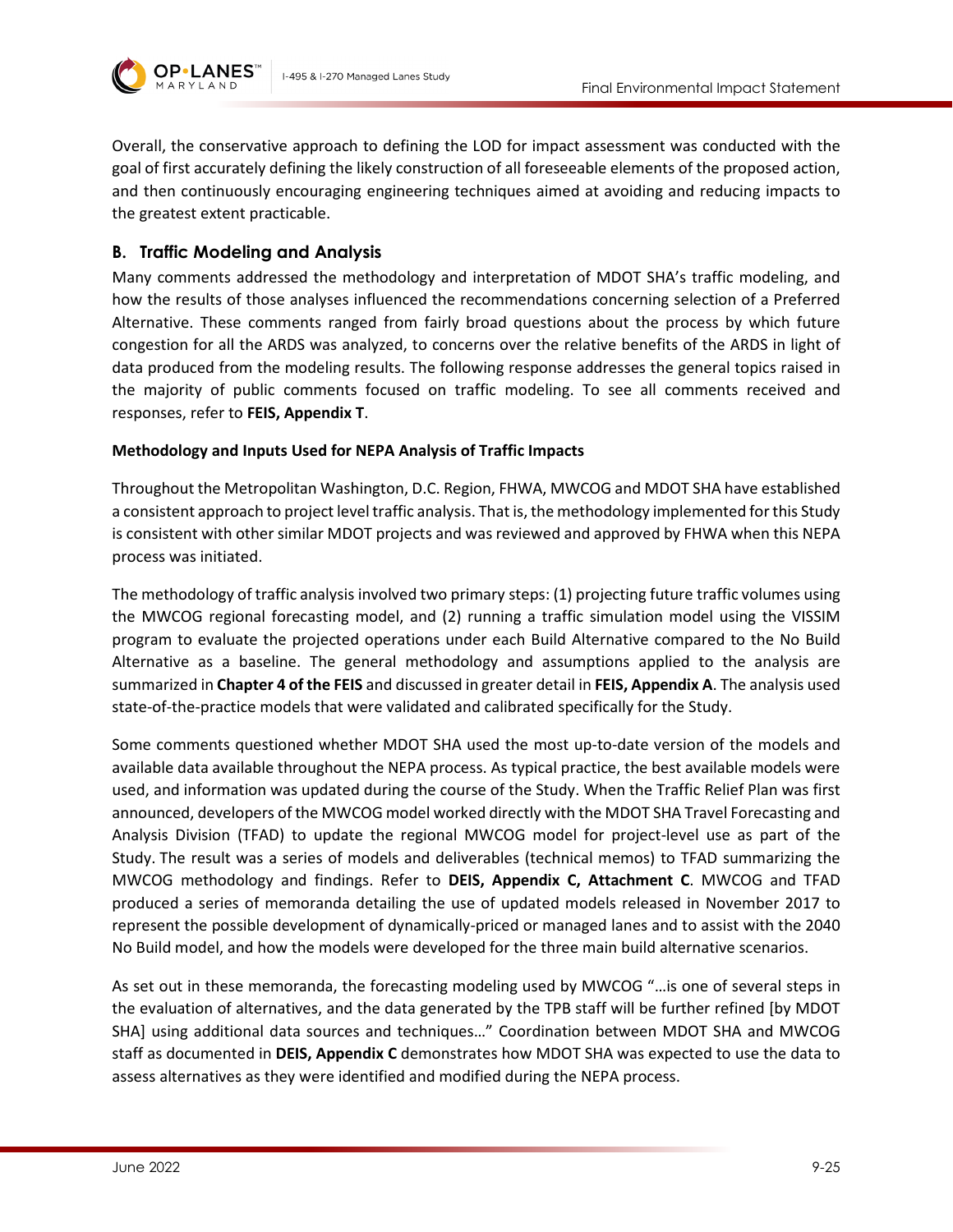

When the modeling process began, Version 2.3.70 and Version 2.3.71 of the MWCOG model included forecasts to an "out year" of 2040. Therefore, a design year of 2040 was used by MDOT SHA for evaluation of alternatives in the DEIS. During project development, in the Fall of 2018, a new version of the MWCOG model (Version 2.3.75) was adopted. This version included forecasts performed at five-year intervals out to the year 2045. While it was too late to incorporate the new forecasts into the DEIS, following coordination with FHWA, MDOT SHA agreed to use the updated forecasts and a design year of 2045 in subsequent NEPA documents. Therefore, the SDEIS forecasts were updated to the 2045 design year using the updated model for the SDEIS. To be consistent, Version 2.3.75 of the MWCOG model was also used to develop forecasts for the FEIS and MDOT SHA's Application for Interstate Access Point Approval and based on design refinements that occurred between the SDEIS and FEIS. Refer to Position Paper from MDOT SHA to FHWA dated September 18, 2018, which is included as part of Appendix J (Forecast Comparison Memo) of the Traffic Technical Report in the **DEIS, Appendix C**.

While MWCOG adopted Version 2.3.78 in 2020, that version did not change the design year from 2045 and therefore, the latest model continues to be consistent with the analysis utilizing Version 2.3.75.

### **Induced Demand**

Many comments focused on the potential for any of the Build Alternatives, providing increased travel capacity, to encourage additional traffic, thereby diminishing the effectiveness of the proposed improvements. This concept, called induced demand, is a consideration on all of MDOT SHA's large roadway projects. As explained in **DEIS, Appendix C**: "Induced demand refers to newly generated trips that would not exist without capacity improvements to the transportation network."

Under this Study, MDOT's goal was not to increase demand but to address current and predicted demand. Current and predicted demand in the study area could be met by adding many additional new lanes and while MDOT SHA considered adding additional general purpose lanes during the alternatives screening process, the agency ultimately recommended capacity via managed lanes. This fundamental difference is crucial to understanding why the traffic analysis (in **FEIS, Appendix A**) shows only a very modest increase in traffic through induced demand.

Most importantly, managed lanes do a better job at regulating overall travel demand, including induced demand, due to dynamic pricing. As explained in the DEIS, dynamic pricing means that as the demand for use of the managed lanes increases, the rate charged for access to the lanes also increases. This tends to regulate uses of the managed lanes in order to permit them to operate in a free-flow of traffic and at general speed of at least 45 mph. Refer to the Tolling Response in **Section [9.3.6](#page-63-0) of this Chapter**.

The traffic analysis shows that there could be some induced demand as a result of this project, but the impact will be small (*less than 1 percent increase* in VMT in the region) and those effects are fully accounted for in the regional traffic models used in the Study developed by MWCOG. Even with these effects, the proposed managed lanes would reduce regional congestion delays and significantly improve travel times along both the I-495 and I-270 in Phase 1 South limits and on local roads throughout the study area.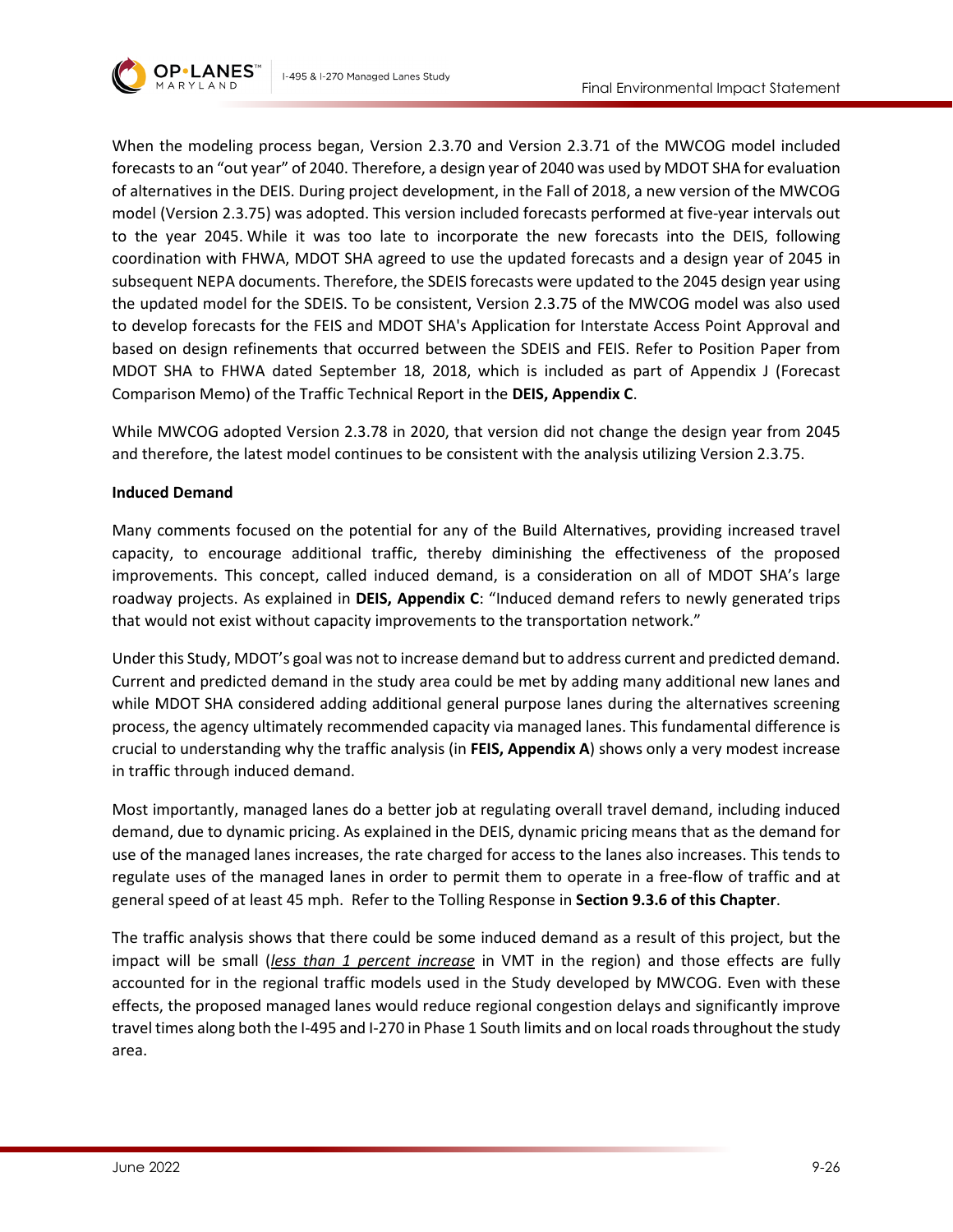

This relatively modest increase of induced demand can also be explained by several factors related to existing conditions in the study area. First, there is very little undeveloped land surrounding the Phase 1 South study area and, therefore, the traffic models account for the negligible anticipated land use changes. As the traffic analysis details, new housing areas and/or places of employment (usual causes of additional trip generation) are not expected to be developed as a result of the project. Because the area in and around Phase 1 South is largely built out or otherwise protected from additional development, the likelihood of additional new trips is minimized.

Second, as the existing conditions and the anticipated No Build scenarios described in the DEIS demonstrate, the highway facilities in question are already extremely congested. The anticipated future growth of traffic demand is already very high, and largely dependent on already anticipated population and economic growth in the region. Congestion on I-495 also reflects not only local trips, but a substantial regional demand for travel on that facility as a major connection for I-95. As a result, most of the travel demand for these roads already exists.

Finally, important elements of the proposed action itself will have the tendency to reduce induced demand. Specifically, there is a strong potential for the managed lanes to encourage transit usage for express buses, as well as HOV and car and/or vanpool rides. This potential should assist in managing induced demand for single-occupancy vehicles. As the DEIS, SDEIS, and FEIS describe, the transit and HOV elements of the proposed action can serve more person-trips without necessarily increasing the number of vehicles (induced demand) in the system as a whole. **Refer to Section 9.3.2 [B](#page-8-0) for a response on Transit Alternatives and Section[s 9.3.3](#page-13-0)** on the Preferred Alternative response.

### **Expected Traffic Benefits of the Proposed Action**

Some comments questioned whether the traffic benefits associated with the Preferred Alternative would be worth the cost and inconvenience associated with building the project. They also noted that the results continue to show congestion on the top side of I-495 and on I-270 north of I-370.

In short, the traffic and congestion benefits are substantial. The Preferred Alternative is projected to provide meaningful operational benefits to the system even though it includes no action or no improvements for a large portion of the study area to avoid and minimize impacts. Although the Preferred Alternative provides less improvement to traffic operations when compared to the Build Alternatives that included the full 48-mile study limits evaluated in the DEIS (such as Alternatives 9 and 10), it was chosen based in part on feedback from the public and stakeholders who indicated a strong preference for eliminating property and environmental impacts on the top and east side of I-495.

The Preferred Alternative will significantly increase throughput across the ALB and on the southern section of I-270 while reducing congestion. It would also increase speeds, improve reliability, and reduce travel times and delays along I-495, I-270, and the surrounding local roadway network compared to the No Build Alternative, as shown in the following table, which summarizes traffic analyses from the FEIS.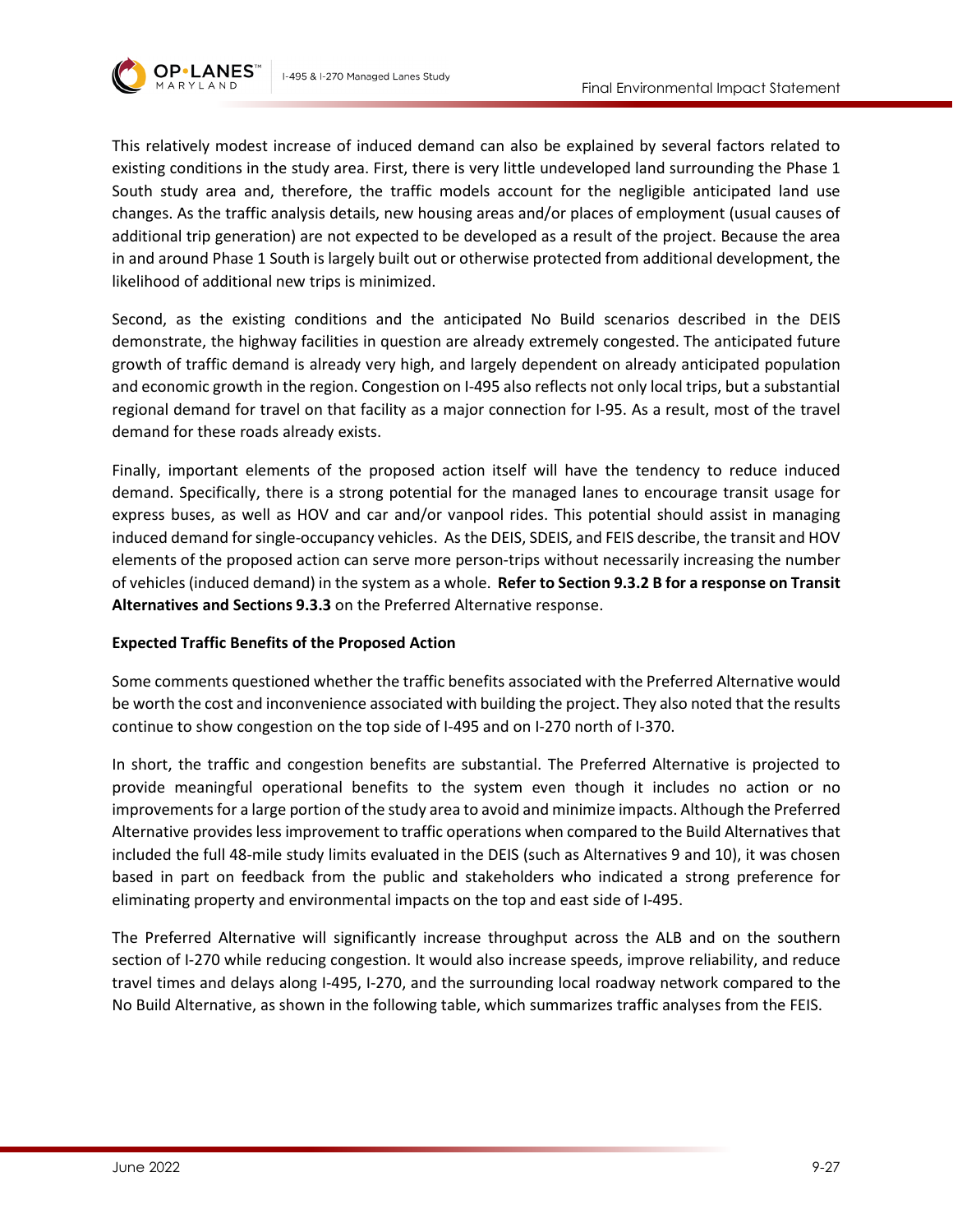

| <b>METRIC</b>                                              | <b>TIME PERIOD</b> | <b>IMPROVEMENT</b> |
|------------------------------------------------------------|--------------------|--------------------|
| Network-Wide Average Delay<br>Reduction vs. No Build       | AM PEAK            | 13%                |
|                                                            | <b>PM PEAK</b>     | 38%                |
| <b>Total Local Network Delay</b><br>Reduction vs. No Build | <b>DAILY</b>       | 3.5%               |
| American Legion Bridge<br>Throughput Increase vs. No Build | AM PEAK            | 25%                |
|                                                            | <b>PM PEAK</b>     | 30%                |
| I-270 at Montrose Road<br>Throughput Increase vs. No Build | AM PEAK            | 10%                |
|                                                            | <b>PM PEAK</b>     | 15%                |

### **Table 9-1: Traffic Benefits of Preferred Alternative vs. No Build Alternative-Entire Study Area**

The northern section of I-270 from I-370 to I-70 is part of a separate, independent planning study under the I-495 and I-270 P3 Program. Improvements are needed in the northern section of I-270 with or without the improvements being considered under the Study.

#### **Traffic on Local Network and Arterials Adjacent to the Study Corridors**

Many comments expressed concern that the increased capacity on I-495 and I-270 and development of direct access to the managed lanes could have the adverse impact of worsening traffic on local roads, especially those connecting to the interstate facilities. Specifically with respect to the local roadway network related to the Build Alternatives, information in the DEIS was based on preliminary design that did not include direct access at Gude Drive or Wootton Parkway. Since that time, MDOT SHA has coordinated with various stakeholders, including the City of Rockville, and has updated the design to include direct access connections to the managed lane system at these two interchanges. The results presented in the SDEIS and FEIS account for these updates.

The results indicate that the net impact of the Preferred Alternative will be an overall reduction in delay on the surrounding arterials, including a 4.8 percent reduction in daily delay on the arterials in Montgomery County, despite some localized increases in arterial traffic near the managed lane access interchanges. The portions of the local road network with an anticipated increase in volumes were evaluated in more detail as part of this FEIS, and mitigation was proposed where needed to maintain acceptable operations and safety per FHWA Interstate Access Point Approval guidelines. In addition, based on follow-up meetings between MDOT SHA and Rockville, additional improvements were considered and incorporated where feasible, including modifications to the right-turning movement from the I-270 off-ramp onto eastbound MD 189, additional turn lanes at Wootton Pkwy at Seven Locks Road, and additional turn lanes at Gude Drive at Research Boulevard. All these enhancements will help manage and/or improve the function of the local roadway network.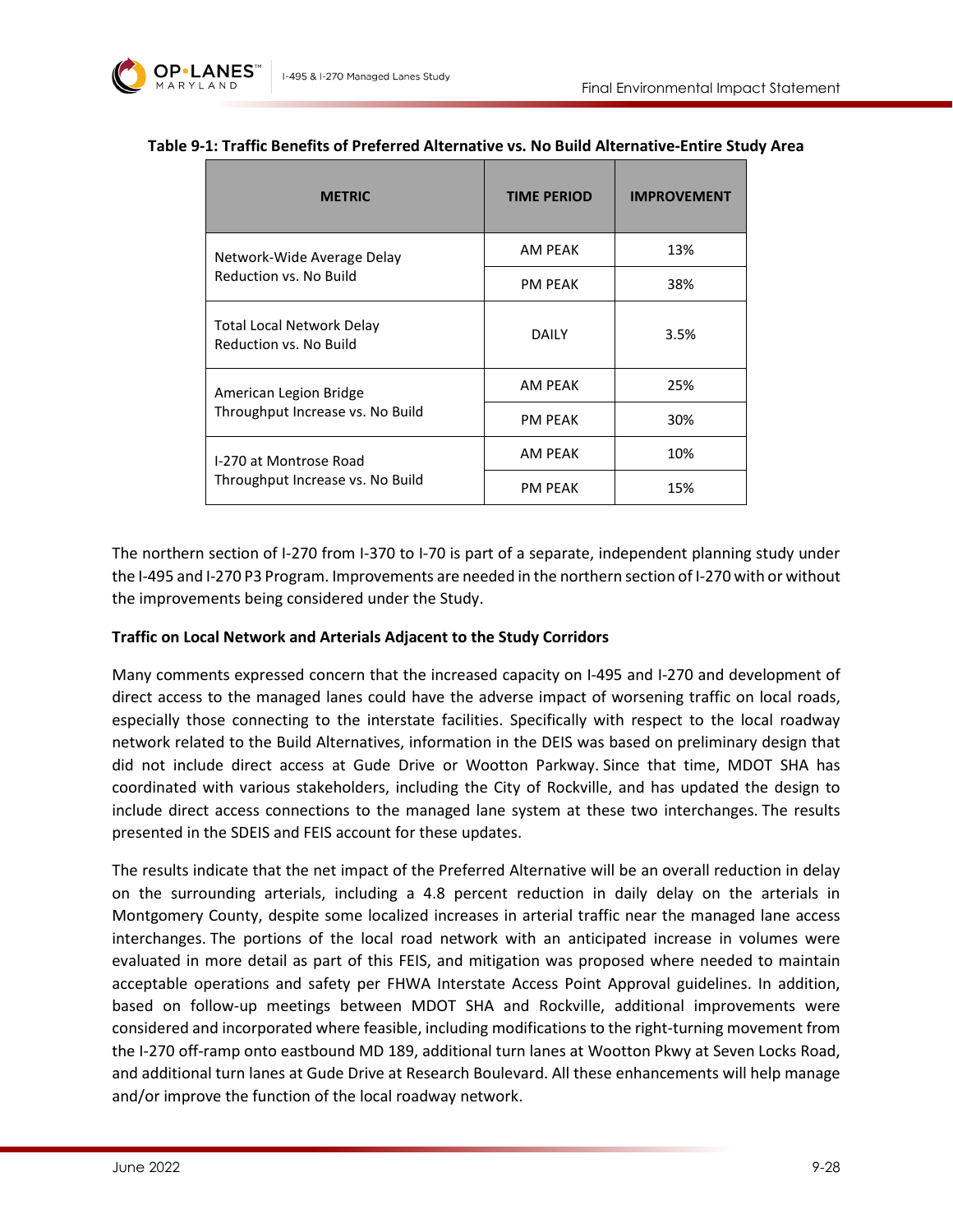

MDOT SHA's Application for Interstate Access Point Approval (**FEIS, Appendix B**) evaluated 60 different existing intersections located on adjacent arterials throughout the local roadway network to determine the projected operations and LOS with and without the Preferred Alternative. The results indicated that fewer intersections are projected to operate at LOS "F" (failing operations) under Build conditions than under No Build conditions in both the 2045 AM peak period and the 2045 PM peak period.

As noted in the SDEIS, the Preferred Alternative includes no action or no improvements at this time on I-495 east of the I-270 spur to MD 5 in Prince George's County. Refer to **FEIS, Figure 1-1.** The potential impacts to local roads raised in many comments focused on those areas that will not see improvements to the major highway facilities across the study area. Any potential improvements to local roads adjacent to those areas are no longer included in the project. Any future proposal for improvements to the remaining parts of I-495 within the study limits, outside of Phase 1 South, would advance separately and would be subject to additional environmental studies, analysis, and collaboration with the public, stakeholders, and agencies.

# **C. Parkland and Historic Resources**

### **Section 4(f) Evaluation**

Comments raised concerns about impacts to specific park properties and questions regarding the adequacy of the Section 4(f) evaluation, which focuses on impacts to certain protected resources, including parklands and historic sites. Some comments suggested MDOT SHA and FHWA did not fulfill the statutory and regulatory requirements for protection of parkland or historic resources. The following response summarizes FHWA and MDOT SHA's comprehensive analyses of the proposed action's potential parkland and historic resource impacts, efforts to avoid and minimize those impacts through engineering design and alternatives modification, and coordination with Officials with Jurisdiction (OWJ) of parkland and historic sites to determine appropriate mitigation for unavoidable impacts.

Section 4(f) of the U.S. Department of Transportation (USDOT) Act of 1966 as amended (49 United States Code [U.S.C.] 303(c)) is a Federal law that protects significant publicly-owned public parks, recreation areas, wildlife and/or waterfowl refuges, or any significant public or private historic sites. Section 4(f) applies to all transportation projects that require funding or other approvals by the USDOT. As a USDOT agency, FHWA must comply with Section 4(f) and its implementing regulations at 23 CFR 774. The Draft Section 4(f) Evaluation for the proposed action was appended to the DEIS (**DEIS, Appendix F**) and summarized in Chapter 5 of the DEIS with updated information related to the Preferred Alternative summarized in Chapter 5 of the SDEIS. The Final Section 4(f) Evaluation can be found in **FEIS, Appendix G,**  and **FEIS Chapter 6**.

Selection of the Preferred Alternative was based in part on extensive coordination with and input from agencies and stakeholders, including the OWJs for Section 4(f) properties. Refer to **DEIS, Chapter 5; SDEIS, Chapter 5;** and **FEIS, Chapter 6**. Agency and stakeholder comments on the DEIS and Draft Section 4(f) Evaluation specifically requested avoidance of parkland and historic resources within the study area. The Preferred Alternative is responsive to the comments received and aligns the Study to be consistent with the phased delivery and permitting approach, which limits the build improvements to Phase 1 South and avoids improvements on I-495 east of the I-270 east spur. The result is complete avoidance of a substantial number of Section 4(f) properties and a large reduction of parkland acreage impacts within the Study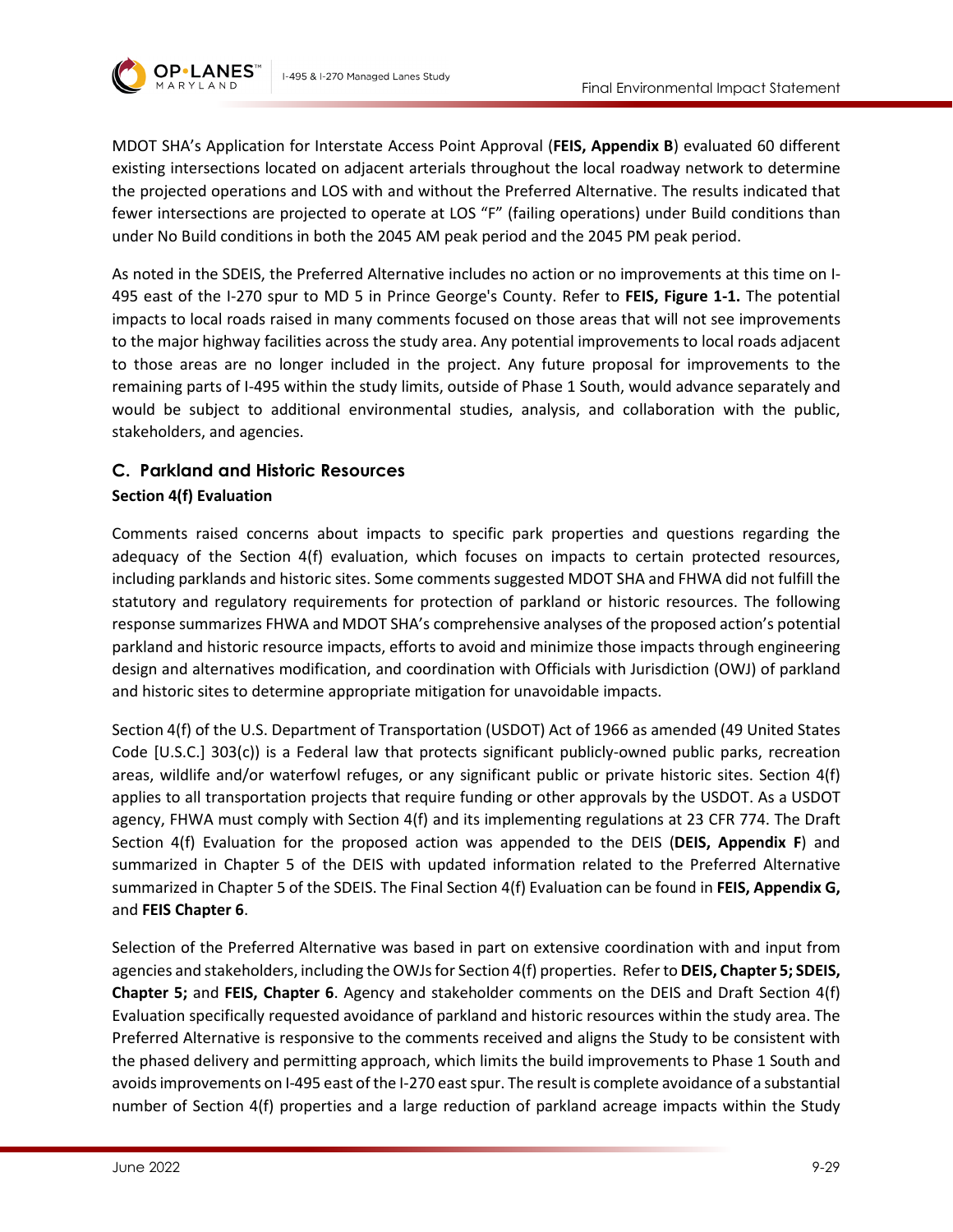

limits(over 100 acres). Design refinements have progressed since the Preferred Alternative was identified, resulting in additional avoidance and minimization of impacts.

A total of 111 Section 4(f) properties were originally identified within the corridor study boundary, including public parks and recreation areas and historic sites. The DEIS described that 68 of the 111 Section 4(f) properties would have had a Section 4(f) use (impact). Since the SDEIS, impacts to two additional parks were avoided including Cabin John Stream Valley Park (Rockville) and Morris Park based on further design refinements. One additional Section 4(f) property was identified (the Washington Biologists' Field Club [WBFC] on Plummers Island) bringing the final total to 20 properties. The Preferred Alternative requires use of a total of 33.2 acres from 20 Section 4(f) properties and avoids the use of approximately 114 acres of Section 4(f) properties compared to the Build Alternatives in the DEIS.

Engineering modifications to the Preferred Alternative design described in the FEIS have resulted in large reductions of impact to several of the most significant parks and historic properties in the study area. Refer to **FEIS Chapter 3, Section 3.1.2** and **FEIS Chapter 5, Section 5.4**. For example, impacts to the George Washington Memorial Parkway were reduced by 7.8 acres, with only 0.6 permanent acres of use remaining. Impacts to the Chesapeake and Ohio Canal National Historical Park were reduced by 5.3 acres, with that park expected to experience only 1.0 acre of permanent impacts. Additionally, impacts to the historic Morningstar Tabernacle No. 88 Moses Hall Cemetery have been completely avoided under the Preferred Alternative.

Of the Section 4(f) properties with some use as a result of the proposed action, 13 are proposed for and anticipated to receive *de minimis* impact determinations. Refer to **Chapter 6, Section 6.2** and **FEIS, Appendix G**. Pursuant to FHWA Section 4(f) regulations (23 CFR 774. 3), an impact to a significant public park, recreation area, wildlife and waterfowl refuge or historic resources may be determined to be *de minimis* if the transportation use of the Section 4(f) property, including incorporation of any measure(s) to minimize harm (such as any avoidance, minimization, mitigation, or enhancement measures), does not adversely affect the activities, features, or attributes that qualify the resource for protection under Section 4(f).

Prior to making a Section 4(f) *de minimis* impact determination, public notice and opportunity for public review is required. For historic resources, MDOT SHA has notified the Maryland Historical Trust (MHT) and consulting parties of the intent to make a *de minimis* impact determination via letters as part of the Section 106 process. For park resources, the opportunity for public notice and review is occurring as part of the NEPA public review and comment process, as the intent to make a *de minimis*impact determination has been documented in the Draft, Updated Section 4(f) Evaluation and Final Section 4(f) Evaluation. All public comments on the DEIS, SDEIS, and subsequent opportunity for public review related to the intent to make *de minimis* impact determinations were provided to the OWJs. In addition, the MDOT SHA sent a request for written agreement from each OWJ that the impacts to specific parks will not adversely affect the features, attributes, or activities qualifying those properties for protection under Section 4(f). The OWJs have concurred with multiple 4(f) de minimis applications, as required by regulation. This concurrence does not mean the OWJ supports the Preferred Alternative as defined in the FEIS. Section 4(f) compliance and a *de minimis* impact determination is separate and distinct from other federal requirements and should not be construed as the OWJ supporting the Preferred Alternative. Refer to **FEIS**, **Appendices I and S** for copies of this correspondence.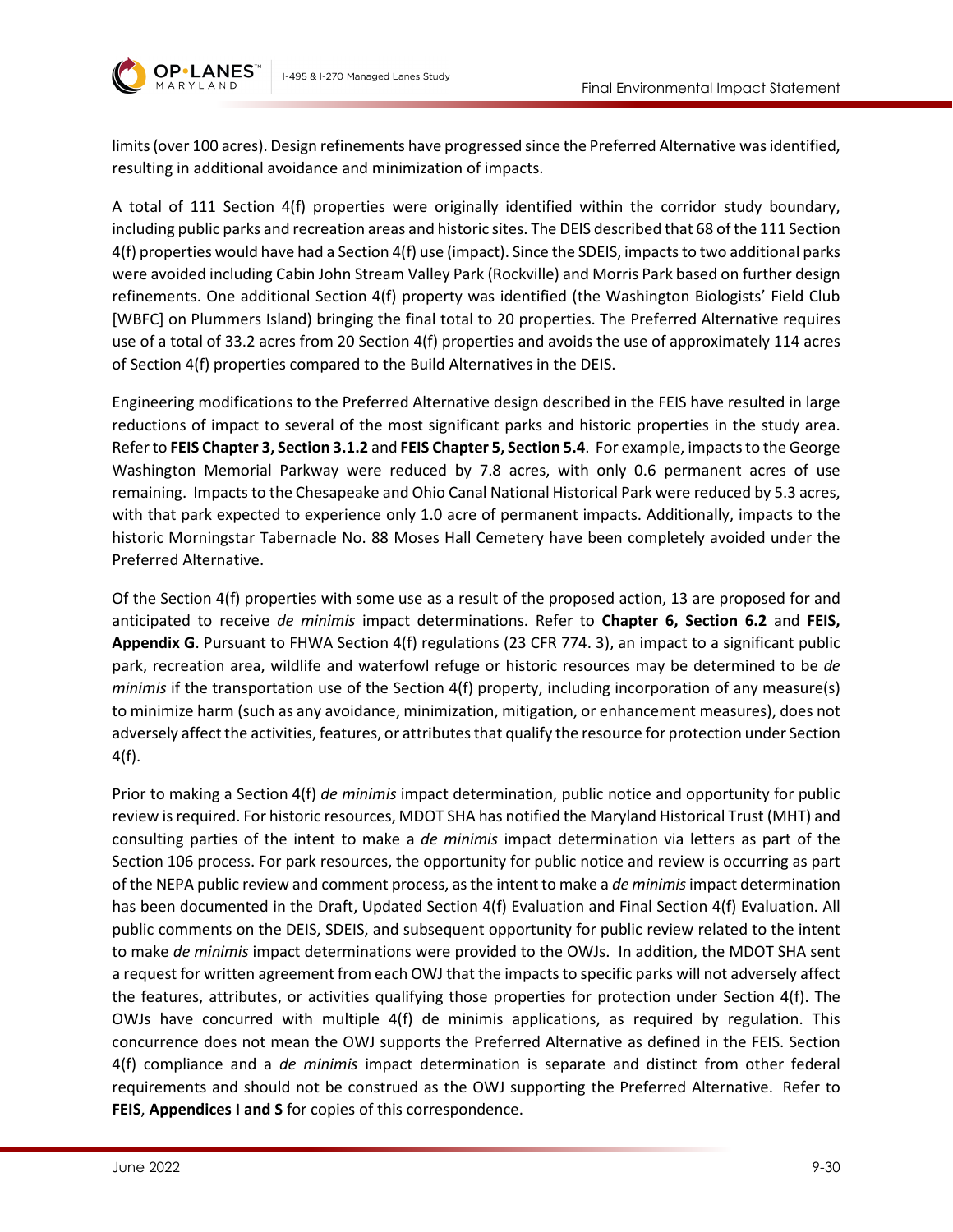

The DEIS presented measures that had been identified to ensure all possible planning to minimize harm and mitigate for adverse impacts and effects. Refer to **DEIS, Appendix F, SDEIS, Section 5.4,** and **FEIS, Appendix G**. Additional minimization and mitigation efforts have been implemented in conjunction with the Preferred Alternative, as described in the Updated Section 4(f) Evaluation. **SDEIS, Chapter 5** and Final Section 4(f) Evaluation **FEIS, Appendix G**. More specifically, MDOT SHA has identified and will pursue the acquisition of replacement parkland in coordination with NPS, M-NCPPC, the City of Rockville, and the City of Gaithersburg as potential mitigation for parkland impacts. MDOT SHA has also identified other mitigation opportunities in close coordination with the OWJ, including improvements to park facilities and amenities, tree planting and invasive species removal, water quality improvements, ecological restoration, among others. Refer to **FEIS, Chapter 7**. Because NPS-owned parkland is also historic, the use would also be consistent with stipulations identified in the Section 106 Programmatic Agreement (PA) and would be coordinated with the MHT and Section 106 consulting parties. Refer to **FEIS, Appendix J** for the PA.

Final mitigation commitments are included in the Final Section 4(f) Evaluation and in the FEIS. Refer to **Chapter 7** and **FEIS, Appendix G**. The final commitments include all possible planning to minimize harm.

### **Section 106 Process**

Several comments raised questions regarding the impacts to cultural or historic resources and compliance with Section 106 of the NHPA process and/or the sufficiency of the Cultural Resources Technical Report appended to the DEIS.

Consideration of the Study's impacts to cultural and historic properties is being done in compliance with Section 106 of the NHPA of 1966, as amended (56 U.S.C. 306108), and its implementing regulations (36 CFR Part 800). The location of historic properties is shown in the **DEIS, Appendix D, Environmental Resource Mapping**, as updated in the **SDEIS, Appendix D**, and **FEIS, Appendix E**. For documents available to the public, specific archaeological site location information is redacted as required by Section 304 of the NHPA.

MDOT SHA and FHWA's Section 106 review for the proposed action has demonstrated thorough consultation and coordination with stakeholders with an interest in cultural resources. These efforts included consultation with the SHPOs: MHT and the Virginia Department of Historic Resources (VDHR), and other agency and community group consulting parties. The Preferred Alternative avoids many of the significant cultural and historic properties documented in the DEIS, having taken into account the consultation process and public comments received. The Section 106 consultation and current status are described in greater detail, below.

Per consultation requirements at 36 CFR 800.4(a)(1), MDOT SHA, on behalf of FHWA, first established the APE to identify historic properties in consultation with the SHPOs. The APE includes the LOD where direct, physical effects to historic properties could occur and an additional 250-foot buffer on either side of the LOD to account for potential audible, visual, or atmospheric effects that are not considered physical impacts. Since the development of the APE as presented in the DEIS, MDOT SHA coordinated with the MHT, VDHR, and consulting parties, and has updated the APE on an ongoing basis to account for design refinements and new information, including the reduced Phase 1 South LOD. MHT concurred with the most recent APE revisions on May 2, 2022.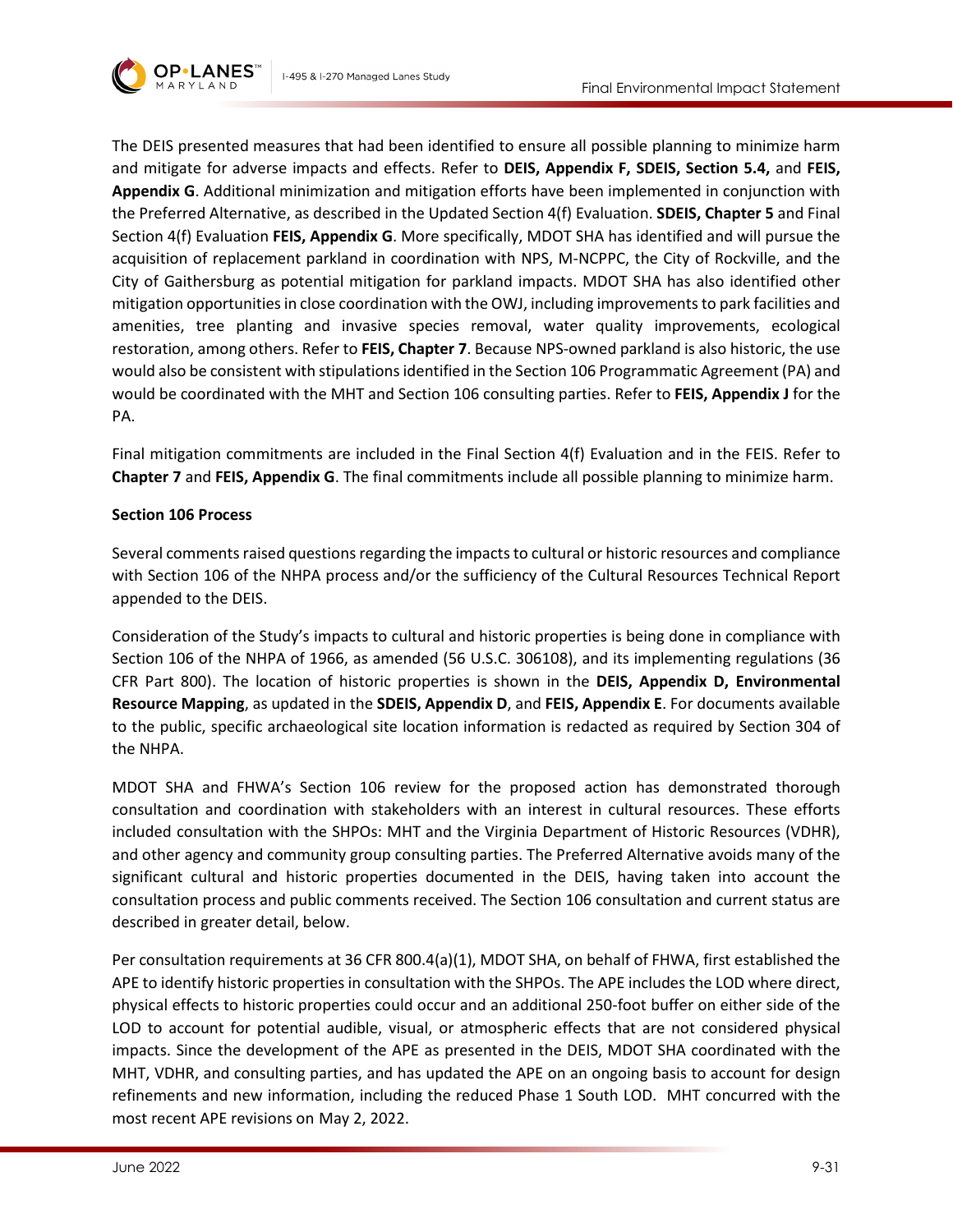

Due to the complexity and wide scope of the Study, the Section 106 process has concluded through a PA, as described at 36 CFR Part 800.14[b]. (Refer to **FEIS, Appendix J**.) The PA provides protocols for additional consultation, historic properties identification, effects assessment, and adverse effects resolution as design advances. The PA includes mitigation for properties that would experience an adverse effect under the proposed action, and where design cannot be adjusted to avoid adverse effects. Typical Section 106 mitigation for architectural resources could include, but is not limited to, elements such as: contextsensitive design, creation of interpretive materials, documentation, or property-specific initiatives. MDOT SHA cultural resource specialists, will oversee implementation of the PA as the project continues into final design and construction.

Pursuant to the Section 106 regulations, FHWA notified the Advisory Council on Historic Preservation (ACHP) of this anticipated PA in March 2018, and ACHP confirmed their participation in consultation for this undertaking in May 2018. On March 31, 2022, MDOT SHA provided additional consultation materials including an additional revision to the APE for the Preferred Alternative for MHT review and concurrence and a third draft of the PA to MHT, VDHR, and consulting parties for review and comment. MDOT SHA also requested MHT's agreement that effects to Morningstar Cemetery would be deferred through the PA until further investigations of the Preferred Alternative LOD are completed. MDOT SHA received consulting parties' comments on the PA on April 14, 2022. MDOT SHA received MHT concurrence on the revised APE and agreement with the deferral the determination of effects to Morningstar Cemetery to the PA on May 2, 2022. MDOT SHA submitted a final PA for signature on May 17, 2022. The PA is included in the **FEIS, Appendix J**.

### **Historic Architectural Resources**

MDOT SHA has determined that there are 29 National Register of Historic Places (NRHP)-eligible or listed historic architectural properties within the revised APE of the Preferred Alternative, 25 that would not be adversely affected and four that would be adversely affected. For the 25 properties that would not be adversely affected, there would be either no appreciable alteration to these properties at all, or they would experience a slight alteration to the characteristics that qualify them for inclusion in the NRHP, with no diminishment of these characteristics. The four historic architectural properties (including NRHPeligible or listed parks and parkways) within the revised APE that fall within the Preferred Alternative LOD and would experience an adverse effect, include: George Washington Memorial Parkway/Clara Barton Parkway; Chesapeake and Ohio Canal National Historical Park; WBFC on Plummers Island; and Gibson Grove A.M.E. Zion Church. No properties are proposed for complete demolition or destruction but contributing features of some properties would experience physical impacts of varying degrees. Refer to **FEIS, Chapter 5, Section 5.7**.

After publication of the DEIS, considerable avoidance and minimization efforts were undertaken to address impacted Section 106 properties around the ALB, which are resources owned and operated by the NPS. MDOT SHA and FHWA met with the NPS on December 8, 2020, to discuss the LOD in the vicinity of the ALB that was presented for the Build Alternatives in the DEIS. The NPS requested that MDOT SHA re-assess the LOD near the ALB to limit impacts to NPS land and its natural and cultural resources. MDOT SHA convened an 'ALB Strike Team' composed of national and local experts on bridge design, constructability, natural resources, and cultural resources. The ALB Strike Team conducted an intensive investigation in January 2021 to explore alternative design solutions, project phasing solutions, site access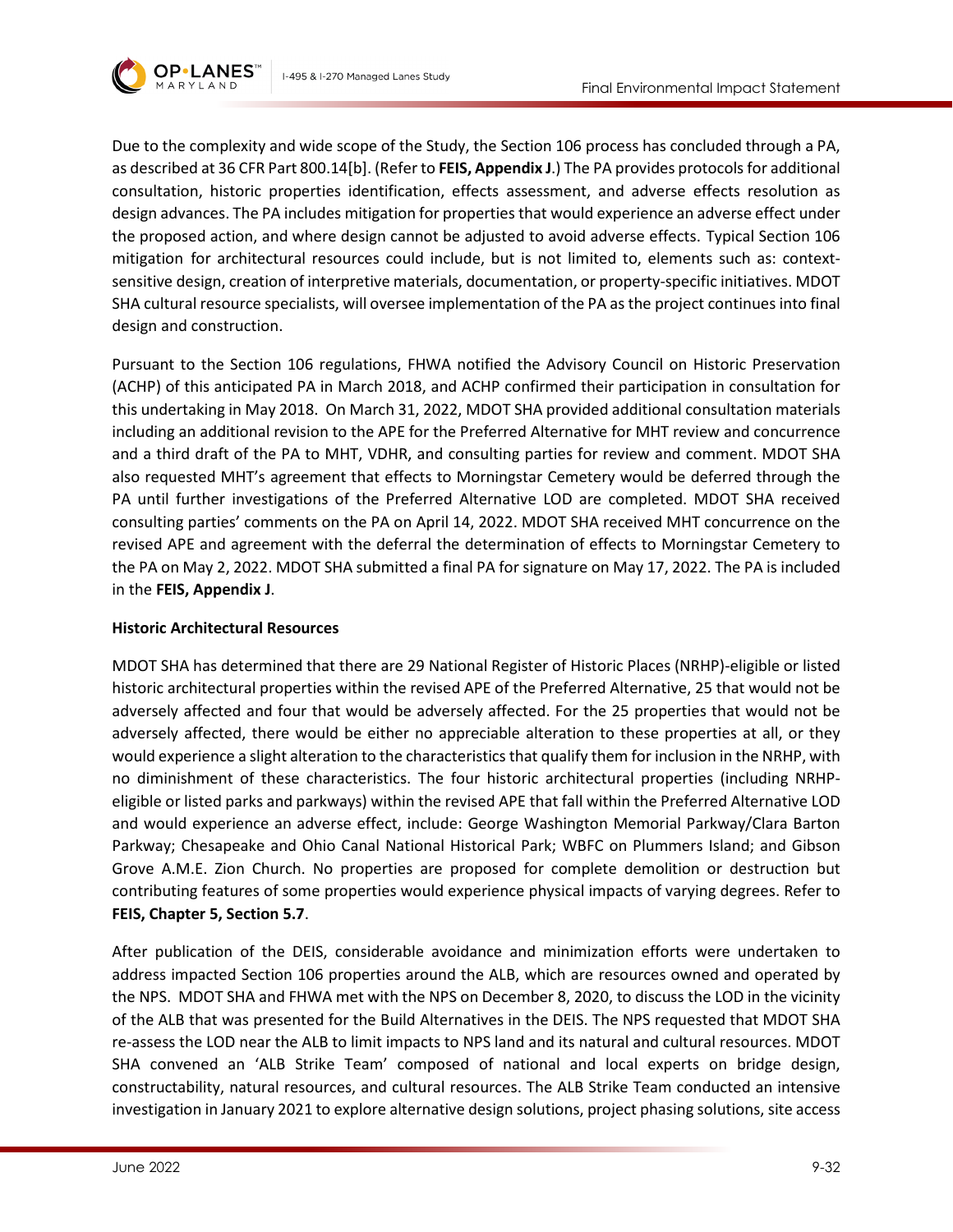

solutions, and the potential use of specialty construction techniques to minimize the LOD. The ALB Strike Team presented its results to the NPS on February 8, 2021. These efforts were described in the **SDEIS, Chapter 2, Section 2.3.4.C** and **FEIS, Chapter 5, Section 5.4.3**.

After field analysis, a review of known engineering information, and preliminary construction considerations, MDOT SHA and the ALB Strike Team determined that access to the site at river level could be consolidated to the northwest quadrant of the Potomac River along Clara Barton Parkway, eliminating the construction access from the other three quadrants around the bridge and significantly reducing impacts to NPS land. This approach would be achieved by constructing a temporary construction access road from the Clara Barton Parkway in the northwest quadrant within the Chesapeake and Ohio Canal National Historical Park that would include installing a temporary bridge over the Chesapeake and Ohio Canal and a temporary access road paralleling the Chesapeake and Ohio Canal towpath. The LOD needed from the George Washington Memorial Parkway was also reduced and is now confined to the following areas:

- Small strip of land along the I-495 inner loop lanes to accommodate a retaining wall and shared use path;
- A small area in the southeast quadrant of the ALB Bridge for pier and superstructure construction activities;
- Small strip of land just north of the westbound George Washington Memorial Parkway lanes for placement of signage in advance of the I-495 interchange; and
- Approximately nine isolated areas along the George Washington Memorial Parkway for removal of existing signs and the installation of new signing.

Refer to **FEIS, Appendix E**, **Environmental Resource Mapping**. Impacts to the George Washington Memorial Parkway, Clara Barton Parkway and Chesapeake and Ohio Canal National Historical Park as a result of the Preferred Alternative decreased by 13.2 acres, collectively from the DEIS impacts.

In September 2021, MDOT SHA provided an eligibility determination for the WBFC on Plummers Island to MHT and consulting parties. Refer to **SDEIS, Table 4-18**. The historic property boundary for the WBFC property is equal to the boundary of Plummers Island and is entirely within the boundaries of the Chesapeake and Ohio Canal National Historical Park, but the WBFC has individual, independent significance. Despite extensive minimization efforts, impacts to Plummers Island could not be completely avoided due to the construction and structural requirements for the bridge pier locations. The LOD on Plummers Island immediately adjacent to the ALB will result in approximately 0.28 acres of impacts to the Island, of which less than 0.1 acres would be permanent impact and 0.27 acres would be temporary impact. Impacts to Plummers Island would be required for the ALB substructure, including permanent use for three, discrete, approximately 10-foot-diameter pier foundations and temporary, construction activities. Temporary construction activities may include efforts such as excavation, access for demolition of existing bridge foundation and piers, and slope protection. Access to the existing and proposed piers is required for these activities. Although the majority of the historic features of the WBFC are outside the LOD, the proposed construction activities at the western edge of Plummers Island will alter the natural landscape of the island, a character-defining feature of the WBFC, resulting in diminishment of the property's integrity of setting.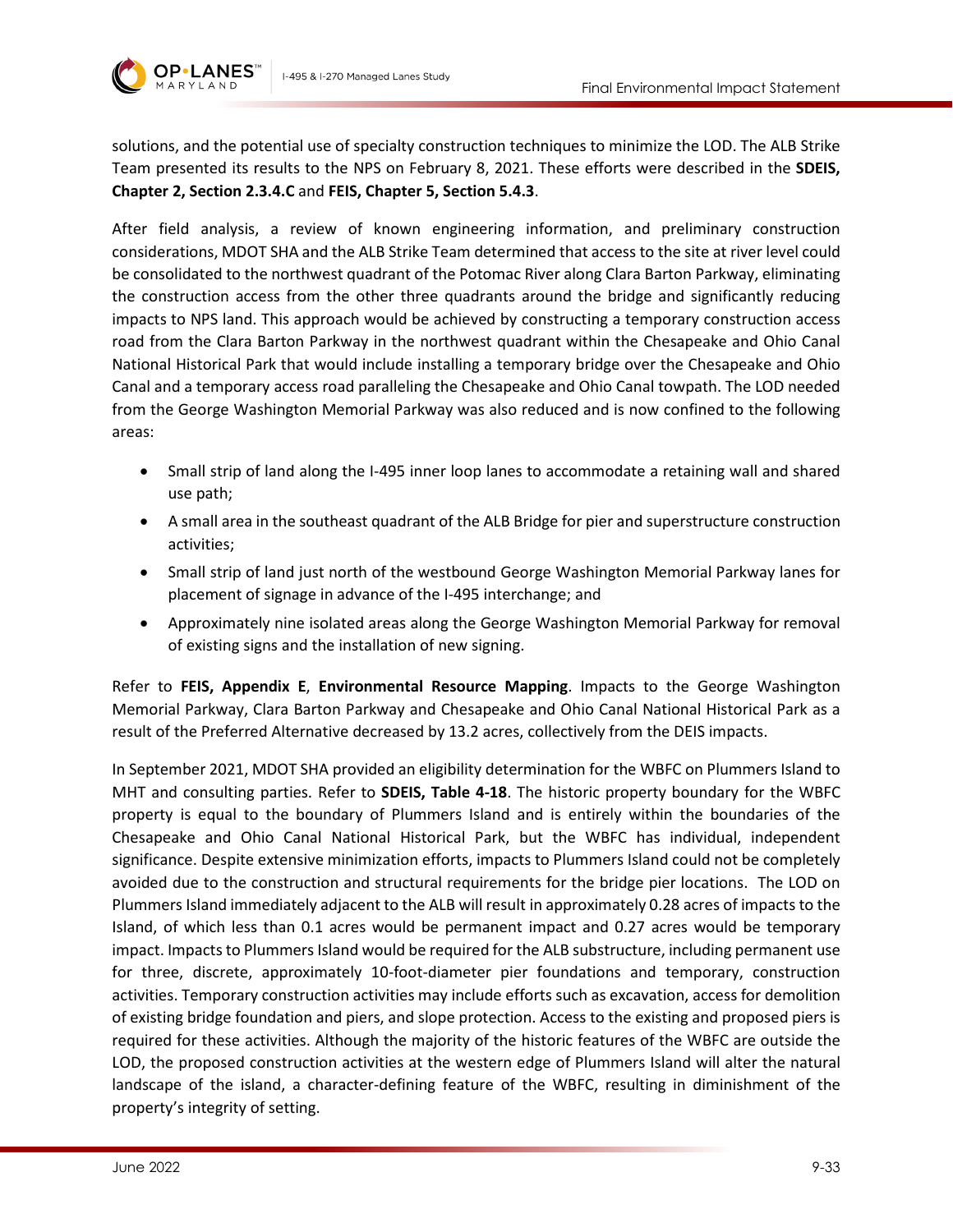

**OP•LANES** 

Since the publication of the DEIS, additional and successful avoidance and minimization efforts also involved the Morningstar Tabernacle No. 88 Moses Hall and Cemetery. Through additional investigation and survey including ground-penetrating radar (GPR), MDOT SHA identified potential unmarked graves within state-owned right-of-way adjacent to I-495. The Preferred Alternative incorporates design refinements that minimized the overall width of the improvements to completely avoid the cemetery property and the area of state-owned right-of-way that has the potential for unmarked graves. See additional discussion below regarding this important resource.

Lastly, the Preferred Alternative described in the SDEIS completely avoids many significant historic properties documented in the DEIS, including, but not limited to: Baltimore-Washington Parkway; Greenbelt Park; Glenarden Historic District; Indian Spring Club Estates and Indian Spring Country Club; National Park Seminary/Forest Glen/Walter Reed A.C.C. Annex; Rock Creek Stream Valley Park; and Sligo Creek Parkway. On September 8, 2021, MDOT SHA requested concurrence that the historic properties that are now outside of the APE would experience no adverse effect, and MHT concurred with this finding on October 8, 2021.

### **Historic Cemeteries**

Two historic cemeteries in Maryland have been identified within the APE, Morningstar Tabernacle No. 88 Moses Hall and Cemetery and Montgomery County Poor Farm Cemetery. The Morningstar Tabernacle No. 88 Moses Hall and Cemetery (M: 35-212) is located on the west side of Seven Locks Road, south of I-495, and was closely associated with the Gibson Grove A.M.E. Zion Church community. As mentioned above, the parcels containing the known location of NRHP-eligible Morningstar Tabernacle No. 88 Moses Hall and Cemetery would be completely avoided based on design refinements incorporated into the Preferred Alternative.

On May 27, 2021, MDOT SHA submitted a technical report (**FEIS, Appendix I, Volume 9**) documenting the non-invasive investigations at Morningstar Tabernacle No. 88 Moses Hall and Cemetery to aid in the development of avoidance, minimization, and treatment approaches in the PA. Additionally, MDOT SHA conducted a GPR survey at Morningstar Tabernacle No. 88 Moses Hall and Cemetery (M: 35-212), including the adjoining state-owned right-of-way, and provided the results to MHT and consulting parties on September 8, 2021. As mentioned, MDOT SHA adjusted the Preferred Alternative LOD near the cemetery to avoid the areas where GPR indicated a potential for grave features and included additional buffer around this area within state-owned right-of-way to avoid potential impacts. Based on the current historic boundary, the Preferred Alternative will avoid direct impacts to the Morningstar Tabernacle No. 88 Moses Hall and Cemetery. Additionally, no atmospheric, audible, or visual effects to the property have been identified from the Preferred Alternative. No diminishment of location, design, setting, materials, workmanship, feeling or association has been found in these areas. The project will be governed by a PA, including a treatment plan that specifies the methods, limits and consultation procedures for further investigation of areas with the potential for additional burials outside of the current historic boundary, no specific determination of effects to the Morningstar Tabernacle No. 88 Moses Hall and Cemetery will be made at this time, and will be made following completion of the additional investigations specified in the PA and treatment plan. (Refer to **FEIS, Appendix J**).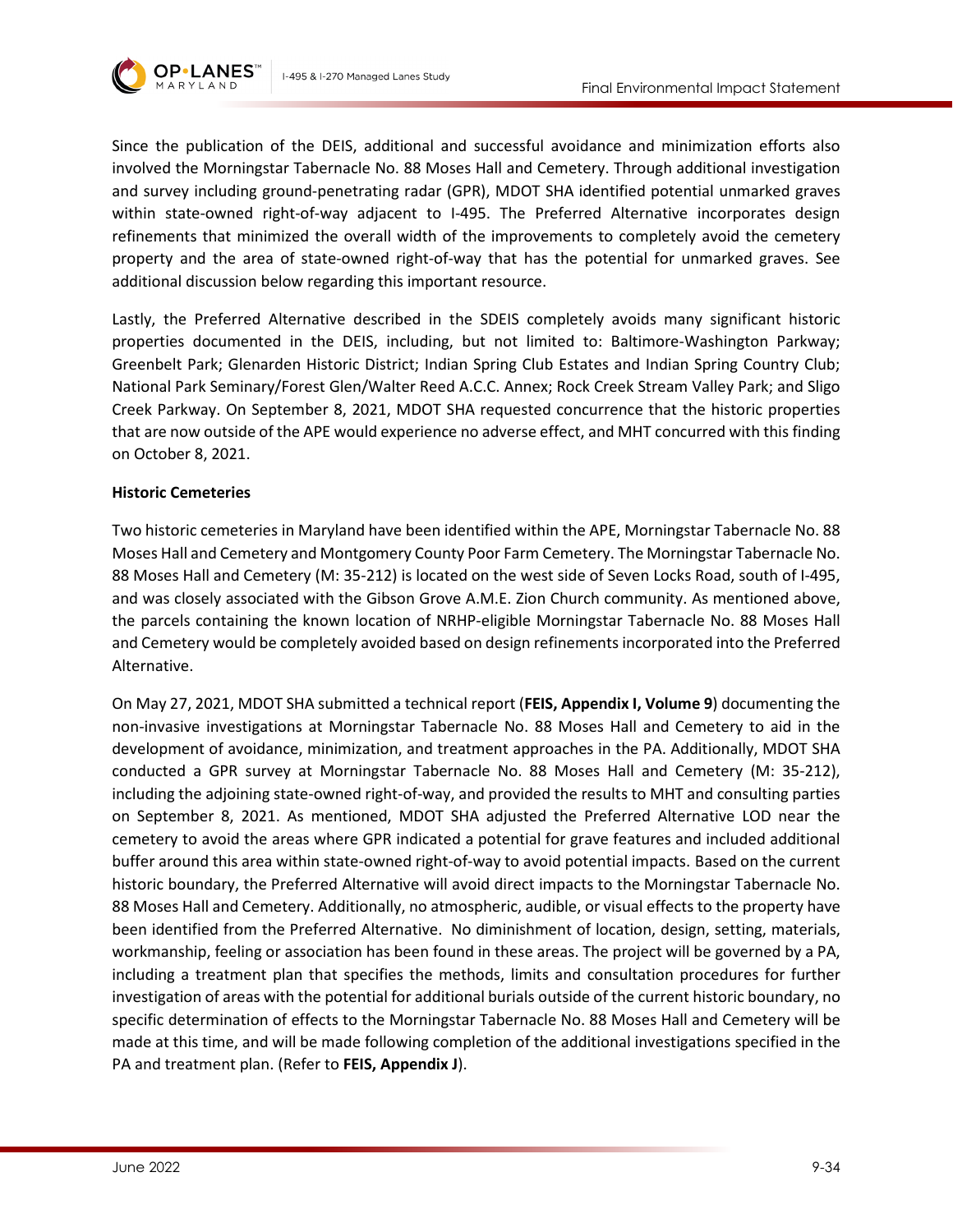



The Montgomery County Poor Farm Cemetery (18MO266) is located along I-270 and was associated with the Montgomery County Almshouse. Archaeological remains of the Poor Farm Cemetery were identified in 1984, and salvage archeology was later conducted in 1987 when a small number of remains were identified and reinterred. An unknown but large number of interments were relocated from the Poor Farm Cemetery during construction of I-270, and an unknown number of unidentified remains may remain within the LOD. Because the boundaries of the Poor Farm Cemetery are poorly understood and no marked graves remain, MDOT SHA will fully investigate and treat the LOD with exact methods to be determined through consultation under the PA. Methods will likely include full removal of topsoil in areas identified for impact to identify and relocate burials which cannot be avoided. Since the DEIS and SDEIS, the LOD in the southeast quadrant of I-270 and Wootton Parkway has been significantly reduced to minimize the potential of impacting archeological remains.

Due to the complexity and wide scope of the Study, the Section 106 process has concluded through the finalization of a PA, as described at 36 CFR Part 800.14[b]. (Refer to **FEIS, Appendix J**.) The PA provides protocols for additional consultation, historic properties identification, effects assessment, and adverse effects resolution as design advances. MDOT SHA will oversee implementation of the PA as the project continues following the ROD.

### **Archaeological Resources**

The effects assessment anticipates the Preferred Alternative would have an adverse effect on all six NRHPeligible archaeological resources located within the LOD. Archaeological resources outside the LOD would not be affected and no additional investigations to determine eligibility would be conducted for those sites. MDOT SHA has identified six archeological properties that are adversely affected: Dead Run Ridges Archeological District, three individual sites that contribute to the Dead Run Ridges Archeological District in Virginia and two archaeological sites in Maryland. Refer to **FEIS, Chapter 5, Section 5.7**.

For the known NRHP-eligible archaeological resources located within the LOD of the proposed action, the Section 106 consultation process will continue to assess anticipated effects and evaluate options to avoid, minimize, or mitigate such effects.

MDOT SHA recorded the agreed-upon terms and conditions in the PA to resolve adverse effects to the following affected archaeological resources: 18MO749, 18MO751, and Dead Run Ridges Archaeological District (which includes individually listed and contributing sites 44FX0374, 44FX0379, and 44FX0389). These commitments include a flexible treatment plan to be incorporated by reference into the PA. Section 106 mitigation for unavoidable adverse effects to archaeological resources will include: recovery of archaeological data through excavation, reporting, and public interpretation of archaeological results.

Refer to **FEIS, Appendix J**.

# **D. Equity/Environmental Justice**

Comments received on the DEIS and SDEIS suggested that the analysis of impacts to EJ populations (minority and/or low-income populations) was insufficient in that a final conclusion was not made and that impacts and mitigation were not available. Other comments suggested that outreach to EJ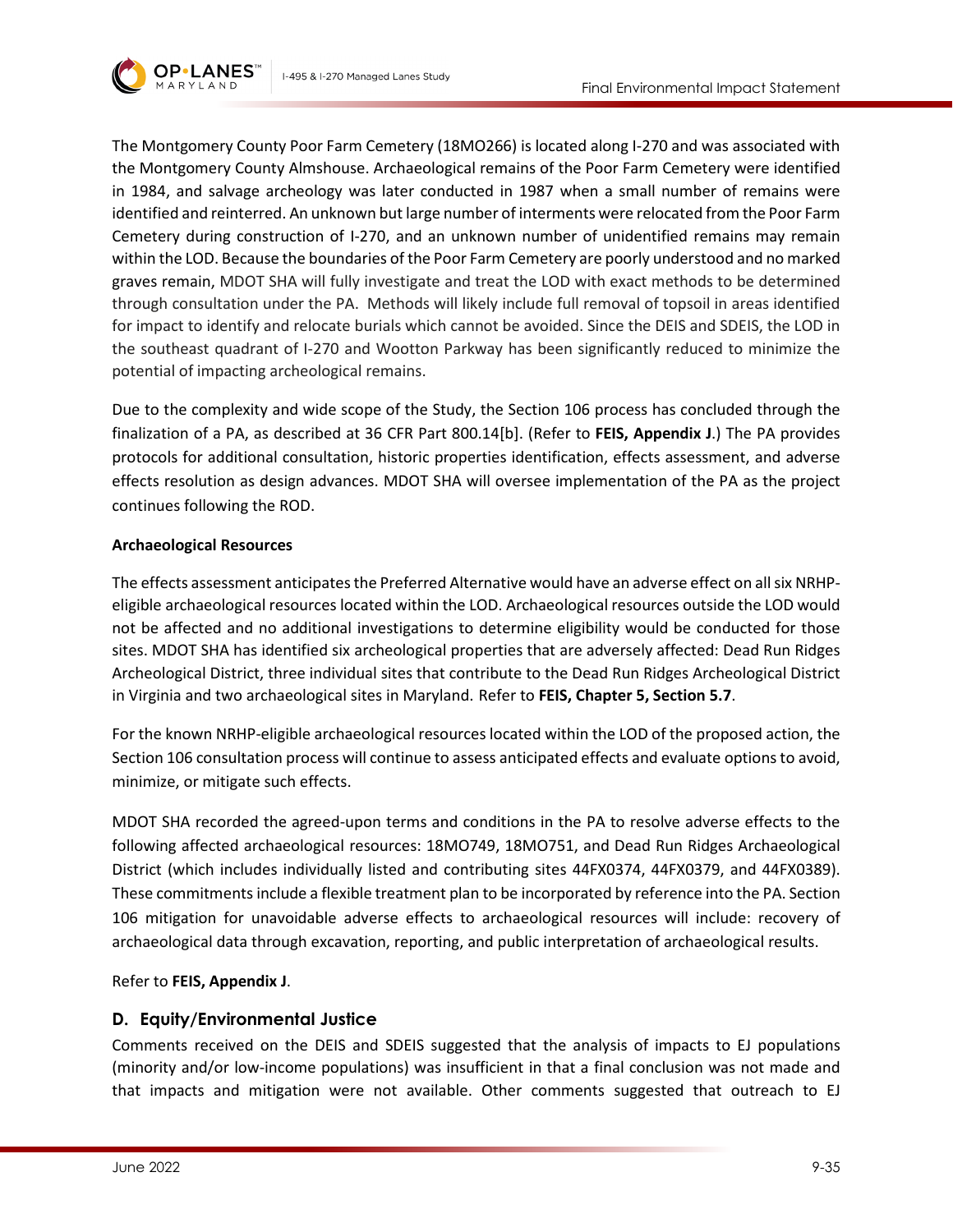

populations was lacking or was not adequately documented. Finally, some comments received focused on specific impacts to EJ communities such as air quality and tolling.

### **Outreach to and Engagement with Environmental Justice Communities**

The DEIS, SDEIS, and FEIS summarize the comprehensive community outreach and engagement strategies and in-depth analyses developed by MDOT SHA to ensure equal access to relevant study information and to identify and address potential impacts to minority and low-income communities pursuant to federal requirements. These strategies reflected federal policy and guidance regarding EJ pursuant to Executive Order 12898, USDOT Order 5610.2(c), FHWA Order 6640.23A, and FHWA Guidance on EJ and NEPA (2011).

The public participation elements of the NEPA process provide an opportunity to promote equity and EJ concerns by ensuring minority and low-income communities (EJ populations) have access to and receive information concerning the proposed action and the potential impacts on those communities. However, even more concentrated outreach efforts can effectively identify community concerns and inform agency decision-makers regarding project elements and potential mitigation specifically geared to protected communities.

In addition to the overall efforts to encourage public participation in the Study (refer to the Public Involvement response **Section [9.3.7](#page-67-0)** of this chapter), MDOT SHA implemented a comprehensive strategy to ensure complete access to information to the broadest scope of identified EJ populations in the study area. Refer to **DEIS, Chapter 4, Section 4.21.3; DEIS Appendix E, Community Effects Assessment and Environmental Justice Analysis Technical Report; SDEIS, Chapter 4 Section 4.21.2 (D); FEIS Chapter 5, Section 5.21;** and **FEIS, Appendix F**.

Among other efforts employed to promote outreach to EJ populations, listed below are key outreach methods conducted:

- Mailed flyers in English, Spanish, Amharic, and French<sup>6</sup> flyers to approximately 200 affordable housing complexes, schools, and places of worship<sup>[7](#page-35-1)</sup> in the study area.
- Uploaded to the project website the DEIS and SDEIS Executive Summaries translated into Spanish, Amharic, French, Chinese, and Korean.
- Provided hard copies of the translated DEIS and SDEIS Executive Summaries at the DEIS viewing locations.
- Spanish language advertisements in *El Tiempo Latino*, *Washington Hispanic*, and on eltiempo.com.
- Additional County outreach:
	- o Montgomery County News press release;
	- o Inclusion in Montgomery County Executive's weekly newsletter;
	- o Inclusion in MCDOT's bi-weekly newsletter and social media posts;
	- o Distribution of flyer via M-NCPPC Prince George's County Planning email databases;

<span id="page-35-0"></span> $6$  Spanish, French, and Amharic are the top primary languages of English for Speakers of Other Languages learners in both counties.

<span id="page-35-1"></span><sup>7</sup> Includes EJ area schools with above-average participation in the Free and Reduced-price Meals Program; places of worship in EJ areas; and all affordable-housing complexes within the study area.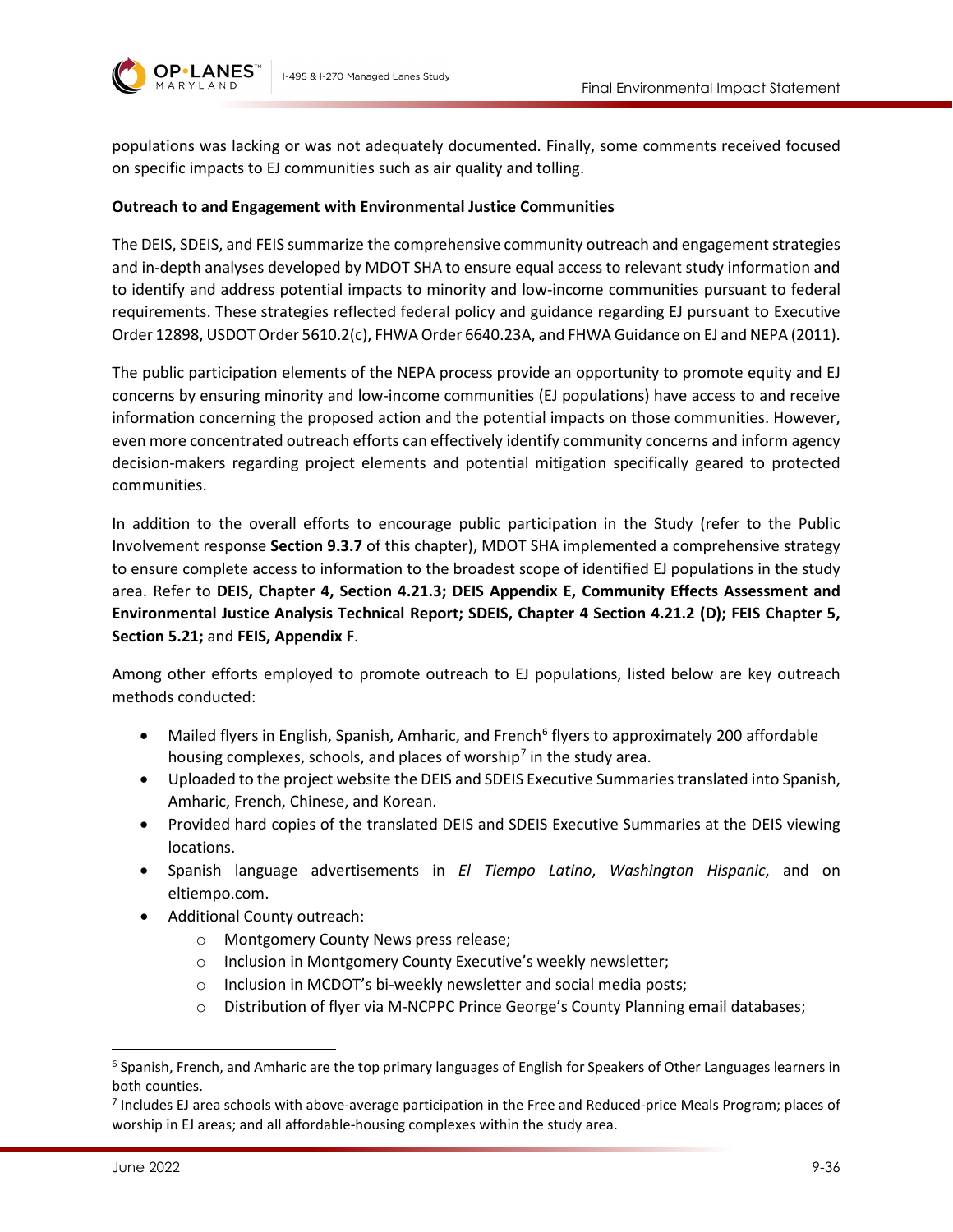



- **Planning Department listserv with approximately 19,200 email addresses;**
- Community Association listserv with approximately 700 email addresses;
- o Inclusion in Prince George's County social media posts; and
- o Coordination with Prince George's County Faith-Based Advisory Board to distribute information to their ministry listserv with approximately 70 email addresses.
- Additional translation of flyer to Simplified Chinese, Korean, Malayalam, Punjabi, Tagalog, and Yoruba, uploaded to the project website, and distribution of hard copies to groceries largely serving immigrant communities in both Montgomery and Prince George's Counties.

#### Refer to **SDEIS, Section 4.21.2**, and **FEIS, Chapter 5, Section 5.21**.

Since publication of the DEIS, an EJ Working Group was formed in response to agency input. Agency members of the EJ Working Group include: MDOT SHA, FHWA, USEPA, Maryland Department of Planning, M-NCPPC, MCDOT, and Prince George's Department of Public Works and Transportation. The goals of the EJ Working Group included identifying additional engagement opportunities to identify community concerns and to identify potential community betterments that could be incorporated into the project. Three meetings of the EJ Working Group were held in 2021 and have resulted in development and initiation of a robust EJ engagement initiative in the Fall of 2021 as summarized below.

MDOT SHA initiated an additional engagement initiative in Fall 2021 with EJ populations. This engagement effort provided more opportunities for meaningful engagement with underserved communities directly or indirectly affected by the proposed action. The intended result of this engagement was to elicit feedback on community concerns and identify strategies that could minimize impacts and community enhancements that could be implemented as part of the project. In consideration of the ongoing COVID-19 pandemic, the engagement effort focused on receiving input through development of an online survey. MDOT SHA was able to actively engage in person with over 500 people to discuss and answer questions about the project, promote the survey and receive input on community concerns and recommendations for addressing those concerns through a series of community "pop-up" events. These events were held at grocery stores and shopping centers to spread awareness of the survey, to distribute postcards with links to the survey, and to invite on-site survey participation via iPads. Spanish, Korean, Chinese, Amharic, or French language translators were available at each event depending on the community. Additionally, MDOT SHA developed and advertised this survey through a variety of means, including:

- Using provided and developed outreach lists to identify and coordinate communications with community contacts for the dissemination of survey information;
- Contacting regional and local stakeholder advisory groups to seek additional information on groups and outreach methods;
- Sending email blasts to 230 community groups, associations, civic groups, and advocacy groups, asking them to share the link to the survey with their community members;
- Distributing postcards containing the QR code with links to the survey in each of the six languages;
- Distributing yard signs, posters, and/or postcards to churches, low-income multi-family housing, ethnic grocery stores and markets, and health clinics serving EJ communities, inviting people to participate in the survey; and
- Targeted outreach to places of worship.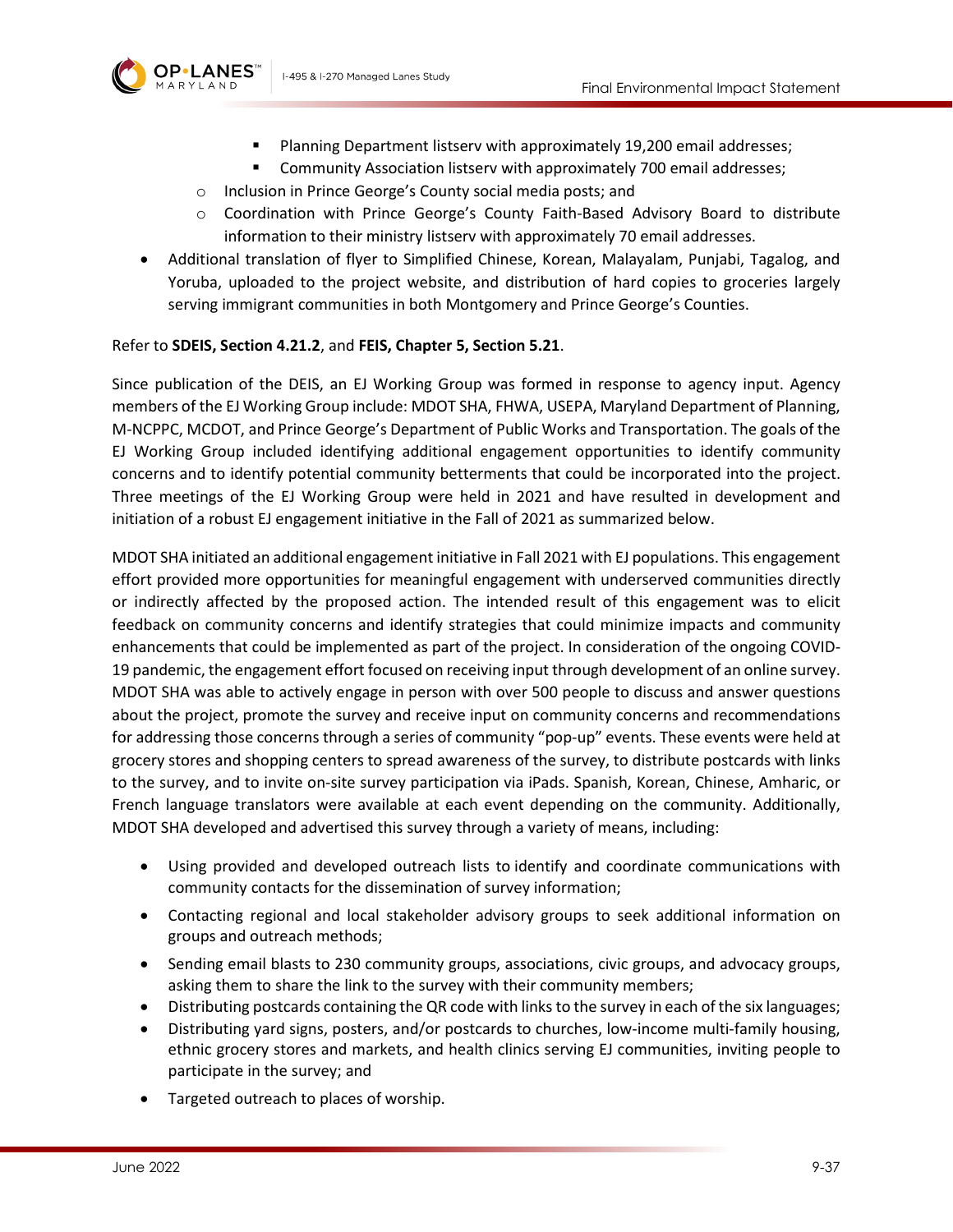

Refer to **FEIS, Chapter 5, Section 5.21** and **Appendix F** for additional details on outreach and engagement.

#### **Environmental Justice Analysis**

MDOT SHA's initial analysis of potential EJ impacts, focused on the entire study area, reflecting a broad geographic area surrounding the 48-mile study limits for the Build Alternatives assessed in the DEIS. MDOT SHA followed accepted practice as reflected in CEQ, USDOT and FHWA guidance to identify minority race and ethnicity populations, as well as low-income populations (EJ populations), in and around the study corridors. Refer to **DEIS, Chapter 4, Section 4.21** and **DEIS, Appendix E**. Basic demographic data was supplemented with a review of information concerning the presence of low-income subsidized housing, the distribution of Food Stamps (SNAP benefits), the proportion of students receiving free and reduced-priced lunch programs, among other measures.

Once the relevant EJ populations were identified, MDOT SHA conducted a complete review of all relevant demographic data in order to determine existing environmental and relevant community conditions of the identified EJ populations. Refer to **DEIS, Chapter 4, Section 4.21.3**. Each Build Alternative in the DEIS was then assessed for potential beneficial or adverse effects, with a particular focus on property impacts, including potential displacements and impacts to community facilities in EJ populations. Pursuant to FHWA Order 6640.23A, additional consideration was given to a broad range of environmental and natural resources issues, ranging from air and water quality, noise impacts, hazardous materials, visual intrusions, as well as socio-economic factors such as employment, mobility access, and overall quality of life. Refer to **DEIS Section 4.21.5** and **DEIS Appendix E, Section 4.5.**

The SDEIS focused on the Preferred Alternative for Phase 1 South limits, which substantially reduced the number and location of potentially impacted EJ populations analyzed in the DEIS. Refer **SDEIS, Chapter 4, Figure 4-3**. In addition, based on comments received on the DEIS from Cooperating Agencies, MDOT SHA further enhanced its EJ analysis for the Preferred Alternative by using analytical tools available on-line through the USEPA, EJSCREEN, and through the state of Maryland, EJSCREEN. Refer to **SDEIS, Appendix K**. In general, these tools assist agencies in the analysis of potential EJ impacts by identifying primary risk factors and indicators of exposure to known pollutants, hazardous substances, and proximity to health hazards that historically have had the tendency to disproportionately impact EJ populations. Application of these tools confirmed that methodology and identification of potential EJ populations was consistent with similar assessments completed by outside expert institutions.

The FEIS summarizes the Final EJ Analysis which concludes that no disproportionately high and adverse effects on minority or low-income populations based on the Preferred Alternative would occur and reflects the results of the final noise, air, traffic and other technical analyses. Refer to **FEIS, Chapter 5, Section 5.21**. With the decision to take no action or to limit the range of the Preferred Alternative, many of the study areas' EJ populations have been avoided.

#### **Comments on Specific Impacts to EJ Populations**

Many comments addressing potential EJ impacts cited public health concerns from air quality impacts.

MDOT SHA and FHWA recognize that EJ populations who live in areas with high EPA and MD EJSCREEN EJ Index scores (**FEIS Chapter 5, Section 21 and Appendix F, Section 5.4.4A**) may experience air quality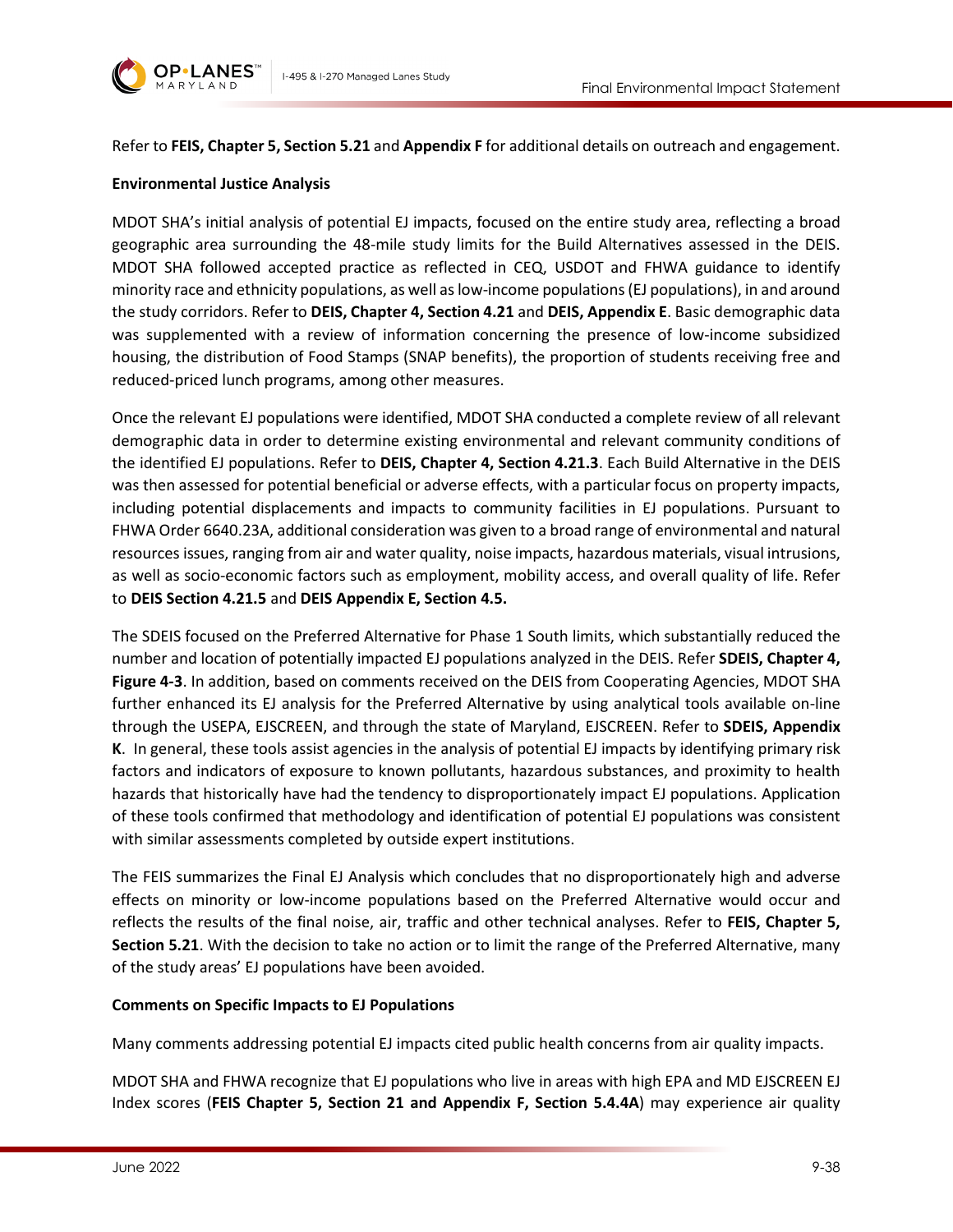

impacts from construction activities and highway operations more acutely than populations with lower EJ Index scores because those populations have higher sensitivity and exposure to pollutants. MDOT SHA has committed to implementing emission control measures aimed at minimizing impacts to air quality throughout construction. These include implementing a diesel emissions program to minimize air pollution, including Mobile Source Air Toxics (MSATs), implementing a greenhouse gas (GHG) reduction program, instituting an anti-idling policy to avoid unnecessary idling of construction equipment to reduce engine emissions and provide benefit to those that live and work in or adjacent to the anticipated construction area, and implementing a truck staging area plan for all construction vehicles waiting to load or unload material to locations where emissions will have the least impact on sensitive areas and the public. Additionally, measures to reduce fugitive dust during construction will be implemented. Refer to **FEIS, Chapter 5, Section 5.8 and Section 5.23**.

Many comments raising concern about potential EJ impacts also raised concern related to economic and access issues focused on the introduction of tolled managed lanes and the affordability of those proposed new facilities for all highway users. As described in the DEIS, the impacts of congestion pricing on EJ populations vary widely by context and type of project (i.e., full facility tolling or partial facility tolling). Refer to **DEIS, Section 4.21.5.k**. For all Build Alternatives described in the DEIS including the Preferred Alternative, new travel choices would become available for all highway users through the addition of tolled roadway capacity while maintaining the existing, free general purpose lanes on I-495 and I-270. This includes providing opportunities for new or expanded bus service on the managed lanes, free of charge, incentivizing car/vanpools where three or more users can travel on the managed lanes toll free, and by providing additional pedestrian/bicycle and transit improvements to enhance mobility and connectivity throughout Phase 1 South as part of the Preferred Alternative. Refer to the Tolling response, **Sectio[n 9.3.6](#page-63-0)** of this chapter.

Moreover, the traffic analysis disclosed in the DEIS and SDEIS and at community meetings and public workshops indicated that travel times would improve, and congestion would decrease along general purpose lanes under each of the Build Alternatives and the Preferred Alternative. This is because dynamic pricing on the tolled managed lanes enables those facilities to maintain a 45-MPH speed at all times, thereby also reducing congestion in the general purpose lanes. This results in benefits for all users of the interstate facilities analyzed in the study limits, whether they pay a toll or not.

While travel speed and trip reliability benefits offered by the managed lanes could be a less feasible economic choice for EJ populations, studies<sup>[8](#page-38-0)</sup> based on actual user data show users of all incomes benefit from reduced travel times, including managed lane users and those who continue to use free general purpose lanes. In short, managed lane usage is not closely correlated to income. Nationwide research<sup>[9](#page-38-1)</sup> shows a majority of travelers choose to use managed lanes occasionally for critical or important trips, such as reaching an appointment or a school event. Relevant recent experience with similar facilities in Virginia on I-495 and I-95 further supports this conclusion. As reported in The Washington Post in 2018: "…most

<span id="page-38-0"></span><sup>8</sup> https://www.wsdot.wa.gov/publications/fulltext/design/ConsultantSrvs/I-405ExpressTollLanes.pdf

<span id="page-38-1"></span><sup>&</sup>lt;sup>9</sup> Empirical Study of the Variation of Value of Travel Time and Reliability[, https://trid.trb.org/view/1437986](https://trid.trb.org/view/1437986)

And Investigating the Value of Time and Value of Reliability for Managed Lanes, https://fdotwww.blob.core.windows.net/sitefinity/docs/default-source/research/reports/fdot-bdv29-977-12 rpt.pdf?sfvrsn=f4405e25\_2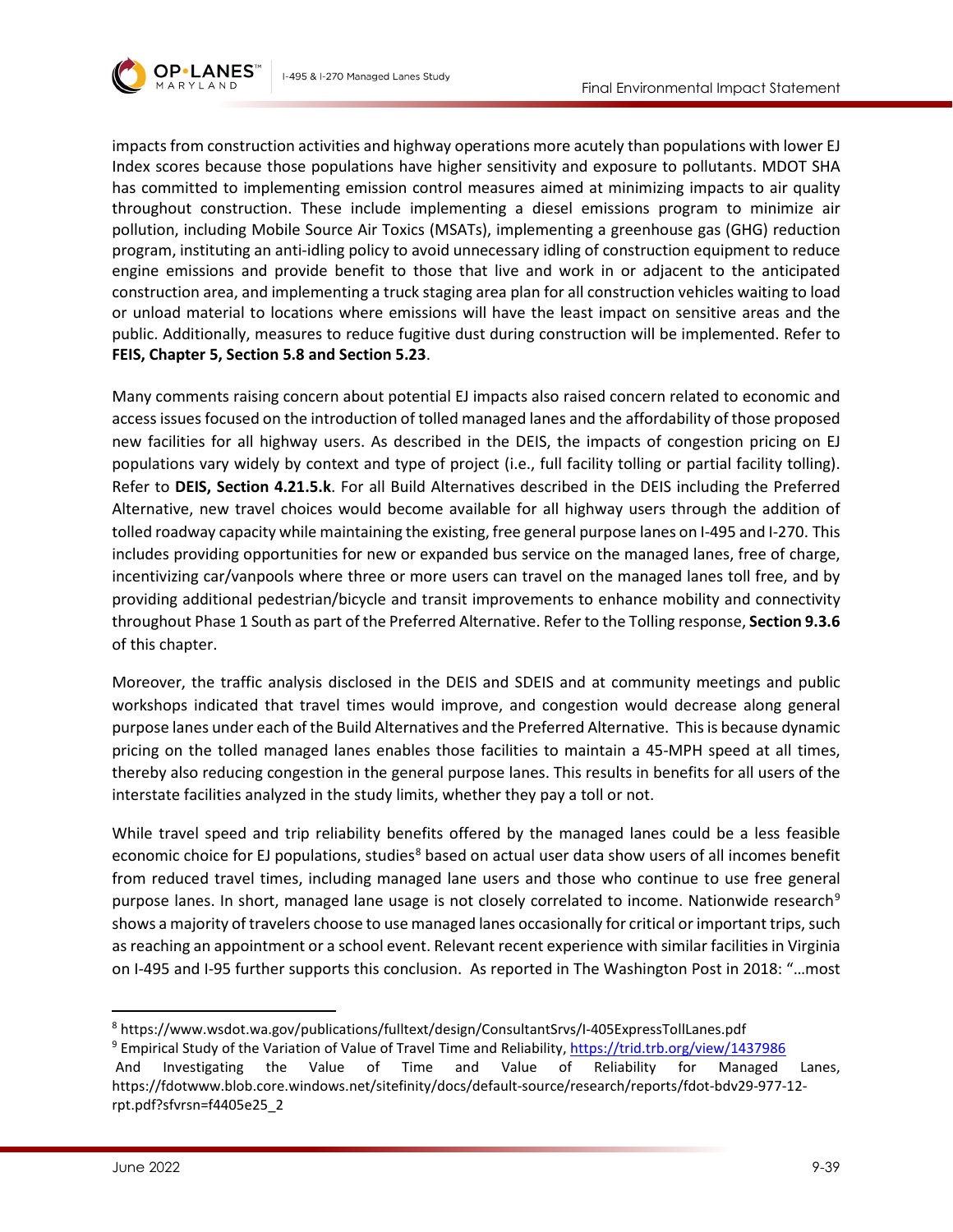

495 and 95 express lane users are not affluent…". According to another Post report, the average toll rates for Virginia's managed lanes on I-495 and I-95 are \$5.40 and \$8.45 per trip, respectively. Experience in Virginia on I-495 shows that 82 percent of customers spend less than \$20 a month and 85 percent of trips were less than \$12. On the Virginia I-95 Express Lanes, 74 percent of customers spend less than \$20 a month.

Mobility and access for EJ populations are also increased by the Preferred Alternative as a result of new and/or improved bicycle and pedestrian access and toll-free travel for transit vehicles and car/vanpools using the managed lanes. With respect to bus transit usage, it is anticipated that increasing the availability of higher speed and more reliable options connecting major transit locations and economic centers will have a positive impact on transit usage in the study area by encouraging new transit service or modifying routes. Similarly, because HOVs with three or more passengers will also travel toll-free on the new managed lanes, the use and availability of car and vanpools should be enhanced. These affordable transportation options can particularly benefit potential users who may not have reasonable access to personal vehicles.

Overall, due to the improvements on existing interstate systems associated with the Preferred Alternative, plus the scattered distribution of EJ populations among non-EJ populations along the Phase 1 South limits, impacts would occur proportionately throughout the study limits. Quantifiable impacts, including impacts to property, community facilities and services, natural resources, noise, and hazardous waste, would be borne primarily by non-EJ populations. Impacts to demographics, traffic, air quality and its effect on public health, safety, visual and aesthetic resources, economy and employment, access and mobility, community cohesion/isolation and quality of life, and impacts resulting from construction would occur consistently along the Phase 1 South limits and more frequently in non-EJ populations based on demographics and population distribution. The types of impacts caused by the Preferred Alternative would not differ between EJ populations and non-EJ populations. The Preferred Alternative includes construction of project elements that are distributed throughout the Phase 1 South limits such as highway widening, additional managed lanes access, and construction of noise barriers, among others. As such, the types of impacts caused by the Preferred Alternative would not be greater in magnitude in EJ populations versus non-EJ populations.

Given the reasoning documented in detail in the EJ Analysis (**FEIS, Appendix F** and **FEIS, Chapter 5, Section 21**) and summarized above and in accordance with Executive Order 12898, USDOT Order 5610.2(c), FHWA Order 6640.23A, and an FHWA Guidance on EJ and NEPA (2011), FHWA and MDOT SHA have determined that a disproportionately high and adverse impact would not occur to the EJ Analysis Area populations under the Preferred Alternative.

However, to be responsive to community concerns raised during the outreach and engagement efforts, which identified priorities for improved sidewalks and bicycle facilities, better lighting, and traffic calming measures, MDOT SHA commits to working with the City of Rockville, the City of Gaithersburg, and Montgomery County to:

• Identify locations where safer pedestrian crossings on major state roadways are needed.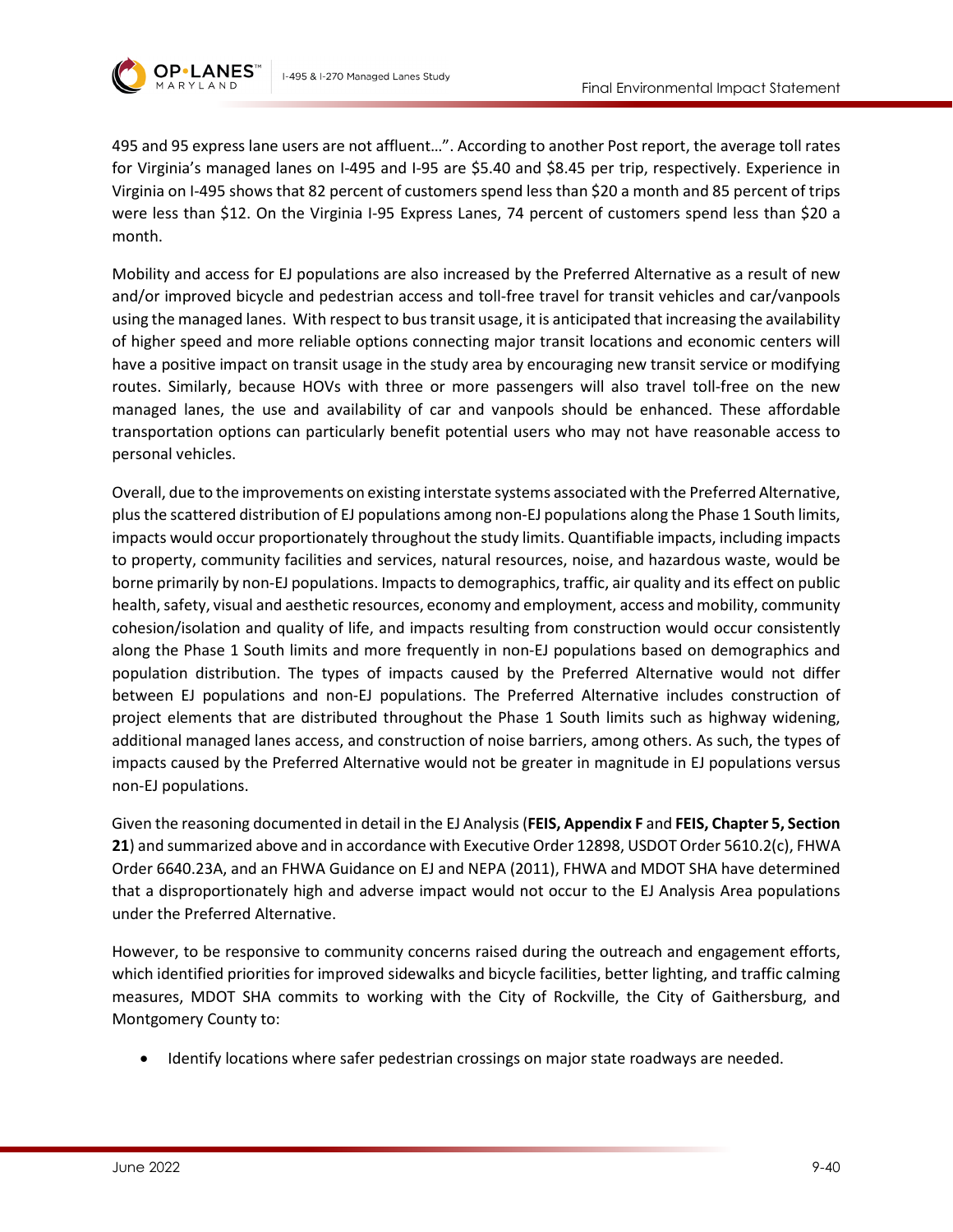

- Identify locations where additional pedestrian improvements including adding or upgrading sidewalk, restriping for bicycle lanes, adding or upgrading Americans with Disabilities Act (ADA) compliant ramps are needed.
- Identify locations along state roads with existing pedestrian facilities where more or better lighting is needed.

In addition, as part of the P3 Agreement, the Developer and/or MDOT SHA has committed to the following transit-related items:

- As part of its proposal, the Developer has proposed an estimated \$300 million for transit services in Montgomery County over the operating term of Phase 1 South.
- Upon financial close of the Section P3 Agreement for Phase 1 South, MDOT is committed to fund not less than \$60 million from the Development Rights Fee provided by the Developer for the design and permitting of high priority transit investments in Montgomery County and MDOT is committed to deliver the Metropolitan Grove Operations and Maintenance Facility including the necessary bus fleet.
- Working with Montgomery, Frederick and Prince George's counties, a subsidy to cover the cost of transit fares for eligible low-income riders will be part of the Developer's Transit Funding Commitment.
- The Developer, as part of its commitment to support Vision Zero<sup>10</sup>, will define a neighborhood walk and cycle connectivity zone to enhance multi-model connectivity.
- The Developer will facilitate the development of a facility improvement program for the installation or replacement of sidewalks, crossings, or signal modifications and formalizing trail development that has pedestrian demand, then rank projects according to safety significance (considering predictive safety analyses completed by M-NCPPC), readiness, and landowner consensus, as part of its commitment to support Vision Zero.

Also, to support community, environmental, and sustainability goals, the Developer will generate a Sustainability Plan for the project and will make good faith efforts to achieve, at minimum, a Gold Award rating as recognized by the Envision™ Sustainable Infrastructure Rating System of the Institute for Sustainable Infrastructure and target a Platinum Award in collaboration with the Section Developer. The Sustainability Plan will include actions related to the quality of life surrounding the infrastructure asset, stakeholder and community engagement, natural resource management, ecosystems and biodiversity health, climate resilience and carbon emissions.

Refer to **DEIS, Chapter 4, Section 4.21.5, SDEIS Chapter 4, Section 4.21.4,** and **FEIS Chapter 5, 5.21.4** for a summary of the Draft and Final EJ Analysis and **DEIS, Appendix E** and **FEIS, Appendix F** for the technical reports.

# **E. Water Resources**

Numerous comments raised concerns over potential impacts to water quality in the study area, with a particular focus on how the DEIS Build Alternatives and Preferred Alternative would account for SWM to offset new impervious surfaces related to the new managed lanes. Comments about water quality also

<span id="page-40-0"></span> $10$  Vision Zero is an initiative to eliminate all traffic fatalities and severe injuries. <https://www.montgomerycountymd.gov/visionzero/index.html>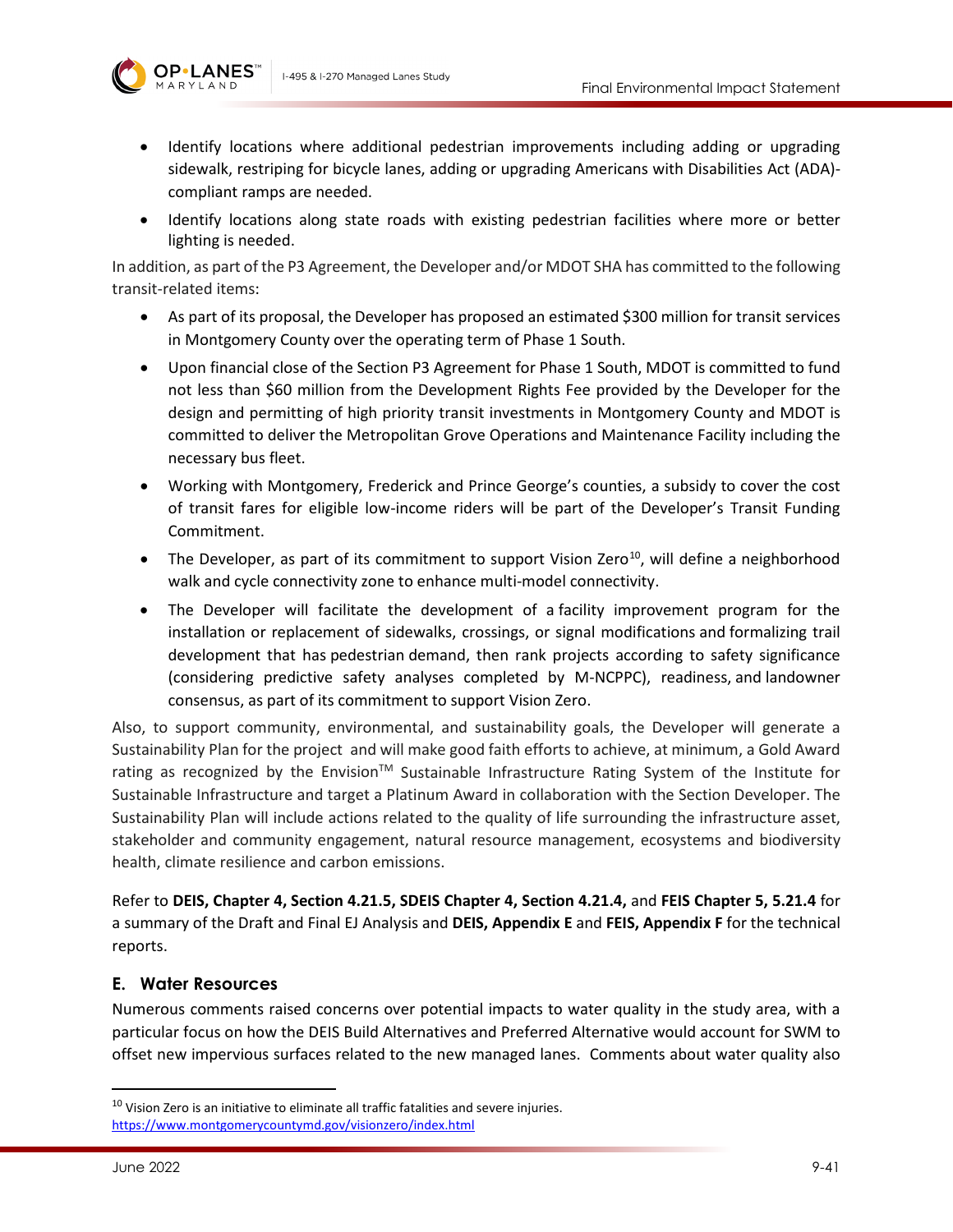

expressed concern regarding impacts to protected wetlands subject to permitting under Section 404 of the Clean Water Act, Maryland Water Quality Certification, and potential impacts to federally designated floodplains in the study area. All these water resources concerns are subject to extensive federal and state regulation and permitting requirements. MDOT SHA has engaged in extensive coordination with all Cooperating Agencies with jurisdiction over project permitting related to water resources and water quality, including the U.S. Army Corps of Engineers (USACE) and the Maryland Department of the Environment (MDE). Those efforts are ongoing and will continue through project final design. In addition to information provided to the public and interested stakeholders in the context of the NEPA review, those agencies also conducted extensive public outreach in the context of permit application review.

### **General Impacts Concerns**

Impacts to surface waters, water quality, and watershed characteristics will be unavoidable under the Preferred Alternative due to direct and indirect impacts to streams and increases in impervious surface in their watersheds. These impacts may include soil erosion, removal of trees, and stormwater discharges. Refer to **FEIS, Appendix M**. Throughout the Study, MDOT SHA conducted comprehensive efforts in consultation with regulatory agencies to avoid and minimize such impacts. These efforts reflected a wide variety of planning and engineering modifications to the proposed action, including alignment shifts to avoid water resources, alteration of roadside ditch design, addition of retaining walls to minimize the roadway footprint, revision of ramp design, revision of construction access areas, relocation of managed lanes access to avoid water resources, shifting the location of noise barriers, and revision of preliminary SWM locations to avoid streams. A separate ALB Strike Team was created to investigate alternative bridge designs and construction techniques that could be employed to reduce, minimize, and avoid impacts to water resources in and around the ALB, including the Potomac River.

#### **Wetlands and Waterways**

Extensive mitigation measures would be undertaken for impacts to wetlands and surface waters. Any unavoidable impacts to wetlands and surface waters would be mitigated as required under state and federal wetlands and waterways permits. Agency coordination to minimize impacts to state-designated Scenic Rivers will continue in final design.

The project requires a Clean Water Act Section 401 Water Quality Certification from Maryland and Virginia indicating that anticipated discharges from the Study will comply with state water quality standards. MDOT SHA has coordinated closely with MDE, the Virginia Department of Environmental Quality (VDEQ), and the USACE to ensure that all state water quality standards are met for the Study. Permits will be sought from the USACE, MDE, and VDEQ for unavoidable impacts to wetlands and waterways concurrent with publication of the FEIS. Maryland and Virginia Water Quality Certifications will be requested at the same time. Minimization efforts for potential water quality impacts that could result from road crossings may include the proper maintenance of flood-prone flows through proposed structures using flood relief culverts to avoid increased scour and sedimentation. Most of the stream systems within the corridor study boundary currently have floodplain access; this should be retained as much as possible to preserve benefits such as velocity dissipation, storage, and sedimentation/stabilization. Other efforts would consider retaining or adding riparian buffers, as well as maintaining or improving aquatic life passage.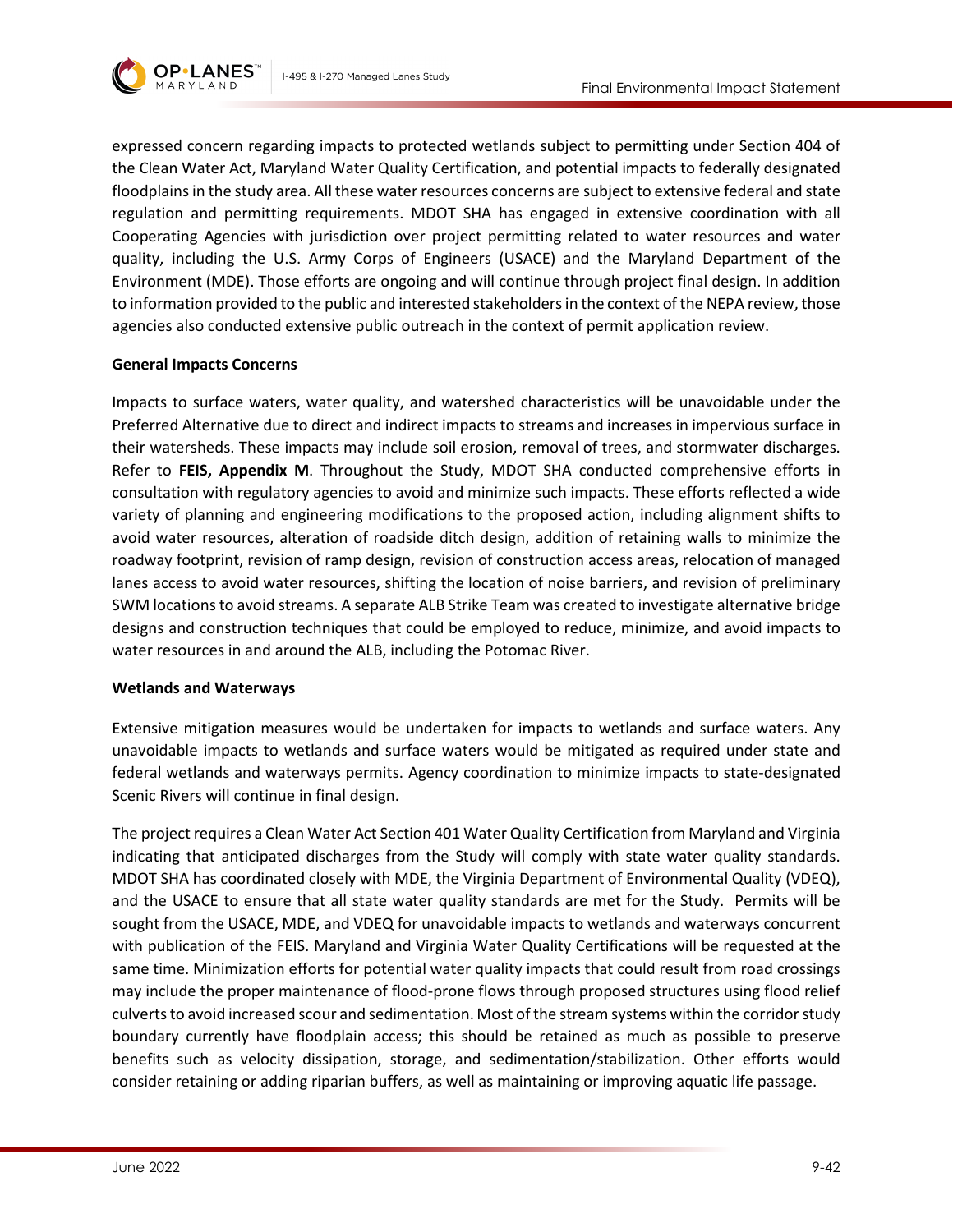

#### **Stormwater Management (SWM)**

Comments received assumed that the need for SWM was not addressed during the Study or that the SWM analysis was too preliminary and not adequate to address the future needs.

MDOT SHA will fully meet all requirements to address SWM as regulated under Maryland's SWM Act of 2007. Maryland SWM requirements aim to maintain post-development runoff as near as possible to predevelopment runoff characteristics. The Preferred Alternative will require both Erosion and Sediment Control and SWM permits and will have to meet a high standard of providing protection to receiving waters both during and after construction. During construction Best Management Practices (BMPs) will be implemented, such as, super silt fence, clear water diversion and sediment traps. In 2012, MDE revised erosion and sediment control regulations in adherence with the 2011 Maryland Standards and Specifications for Soil Erosion and Sediment Control (MDE, 2014). These revisions include the establishment of a grading unit criteria, along with stricter stabilization requirements to adequately protect water quality.

Consideration of providing effective SWM for all Build Alternatives, including the Preferred Alternative, has been considered throughout the planning process. A preliminary SWM analysis was described in the DEIS, SDEIS, and now in this FEIS. Refer to **DEIS, Section 2.2.7, SDEIS, Section 2.3.2,** and **FEIS, Section 3.1.6**. SWM for this project would be developed in compliance with all applicable MDE regulations and guidance and designed in accordance with MDE's 2000 Maryland Stormwater Design Manual (MDE, 2009) and MDE's SWM Act of 2007. Environmental mapping displays the impervious area associated with the Preferred Alternative and shows the proposed large SWM facilities along the alignment. Refer to **FEIS, Appendix E.** Through continued coordination with federal and state agencies, including M-NCPPC, USACE, and MDE, MDOT SHA has continued to refine the location of proposed SWM facility locations.

The project planning process helped identify right-of-way needs for the most effective SWM solutions. That planning reflected avoidance of additional natural resource impacts from SWM to the maximum extent practicable. In general, on-site SWM locations were maximized while also minimizing impacts to natural resources, private property, and properties subject to other land use protections, such as Section 4(f) publicly owned parkland. On-site SWM for the FEIS was evaluated based on a more detailed volume based approach to fit within the Preferred Alternative LOD developed during the SDEIS and refined during the FEIS. Refer to **FEIS, Chapter 3, Section 3.1.6**. Provided SWM facilities include wet ponds, extended detention ponds, underground quantity facilities, submerged gravel wetlands, grass swales, bio-swales, micro-bioretentions, bioretentions, underground sand filter, etc. Based on the SWM Concept developed for the FEIS, [11](#page-42-0) out of 167 Point of Investigations<sup>11</sup> (POI) would require variances for water quantity increases and 3 out of 167 POIs would qualify for a waiver due to direct discharge to the Potomac River.

With respect to water quality requirements, the Study evaluated potential water quality loss due to impacts to existing SWM facilities. In addition to replacing water quality loss due to impacts to existing SWM facilities, the project intends to meet water quality standards to treat all new impervious area and a minimum of 50 percent of reconstructed existing impervious area through onsite measures, wherever practicable; where not practicable, these requirements would be met offsite in accordance with MDE regulations. The SWM analysis completed for the FEIS indicates that over 95 percent of the water quality

<span id="page-42-0"></span> $11$  Point of Investigation means location where concentrated runoff from a drainage area flows from the project site.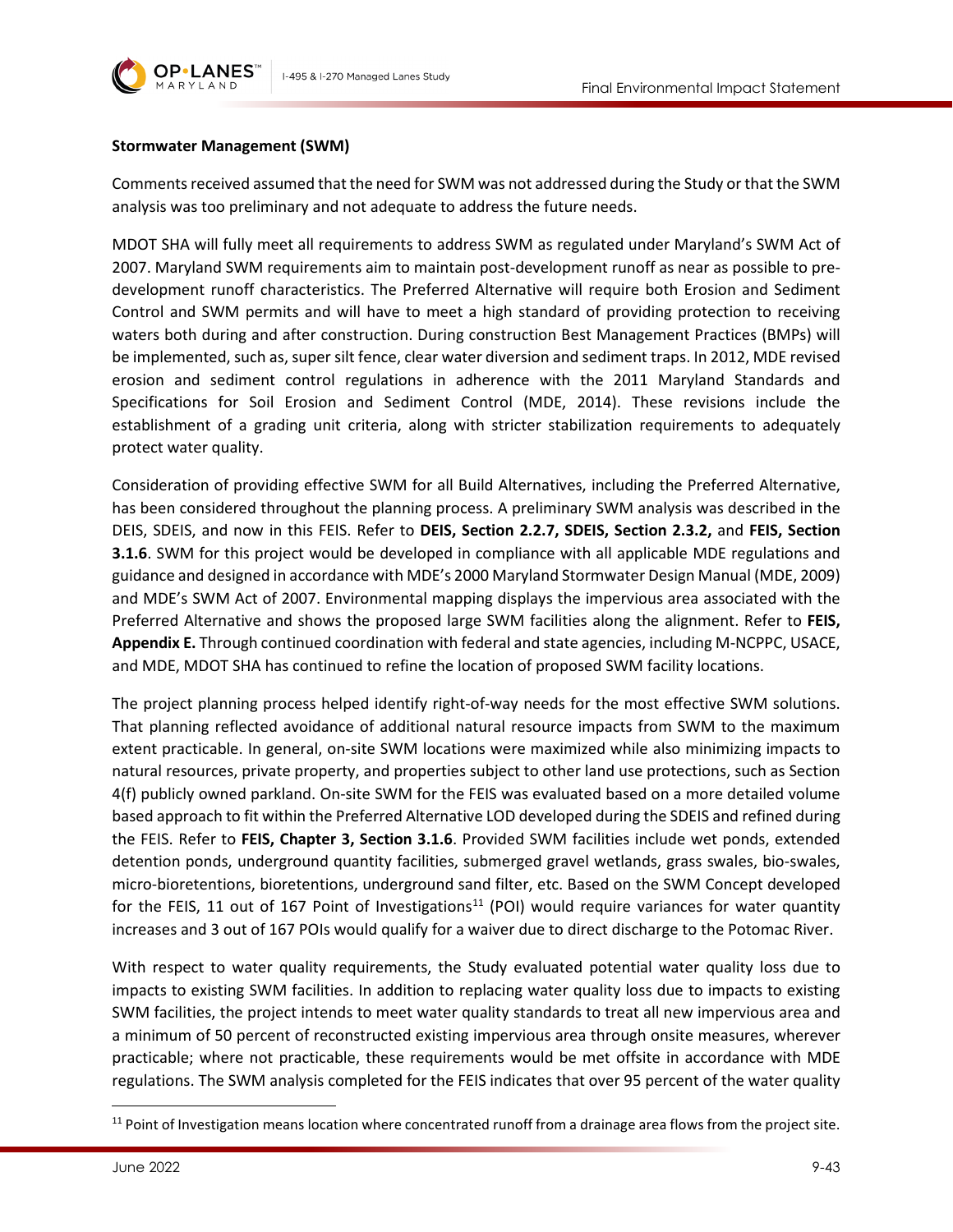

requirements can be met onsite. However, due to the existing site constraints and the amount of impervious area requiring treatment for the Preferred Alternative, the remaining five percent of water quality could not be met onsite for the Preferred Alternative. Consequently, compensatory SWM treatment may be required to offset the environmental site design deficit. Other measures may also be considered in particularly sensitive watersheds after further coordination with resource agencies, such as redundant erosion and sediment control measures and/or providing on-site environmental monitors during construction to provide extra assurance that these measures are fully implemented and functioning as designed.

The preliminary Compensatory (offsite) SWM Mitigation Plan provides up to 27 acres for Phase 1 South, which exceeds the compensatory mitigation requirements, which are estimated to be 2.4 acres based on the FEIS SWM analysis. Based on that overall total, the Developer will be able to determine site feasibility and final design. Refer to **FEIS, Appendix D**. Detailed SWM design, to be performed during final design, and/or use of innovative technologies may reduce the compensatory SWM requirements. In addition, sensitive waters, such as, Tier I watersheds and Use III and IV watersheds have additional requirements and restrictions on the type of SWM that can be used to provide extra protection. Final design of both the onsite and offsite SWM sites will be performed at later design stage.

# **F. Air Quality**

Commenters stated that no air quality analysis was completed or that it was inadequate and not completed to standards.

The Clean Air Act and Amendments (CAA) is the overarching statute regulating air quality in the US. The CAA requires the USEPA to set standards for air pollutants, approve state plans, and enforce deadlines for reducing air pollution, among many other responsibilities. USEPA's transportation conformity rule (40 CFR Part 93) provides the criteria and procedures for implementing the transportation conformity provisions of the CAA. NEPA guidelines issued by the USDOT outline federal requirements for air quality analyses for transportation projects. Where applicable, other requirements derive from the federal transportation conformity rule (40 CFR Parts 50 and 93). FHWA's 1987 Technical Advisory 6640.8A, *Guidance for Preparing and Processing Environmental and Section 4(f) Documents*, provides general guidance for project-level air quality analyses.<sup>[12](#page-43-0)</sup> That guidance focuses on carbon monoxide (CO). FHWA provides separate guidance on MSATs.<sup>[13](#page-43-1)</sup> The air quality analysis for the Study was performed in consultation with FHWA using approved models, methodologies, and guidance to analyze required pollutants for the Build Alternatives in the DEIS and the Preferred Alternative in the FEIS. Refer to **DEIS, Appendix I** and **FEIS, Appendix K**.

As required by the CAA, the USEPA sets the National Ambient Air Quality Standards (NAAQS) for airborne pollutants that have adverse impacts on human health and the environment, referred to as criteria pollutants. The criteria pollutants are CO, sulfur dioxide (SO<sub>2</sub>), ozone (O<sub>3</sub>), particulate matter (PM<sub>2.5</sub> and  $PM_{10}$ ), nitrogen dioxide (NO<sub>2</sub>), and lead (Pb). In addition to the criteria pollutants for which there are NAAQS, EPA also regulates MSATs. The nine priority MSATs are: benzene, 1,3-butadiene, formaldehyde, acrolein, acetaldehyde, diesel particulate matter, ethylbenzene, naphthalene, and polycyclic organic

<span id="page-43-0"></span><sup>12</sup> <https://www.environment.fhwa.dot.gov/projdev/impTA6640.asp>

<span id="page-43-1"></span>*<sup>13</sup>* FHWA, "INFORMATION: Updated Interim Guidance on Mobile Source Air Toxic Analysis in NEPA Documents", October 18, 2016. Refer to: [http://www.fhwa.dot.gov/environment/air\\_quality/air\\_toxics/](http://www.fhwa.dot.gov/environment/air_quality/air_toxics/)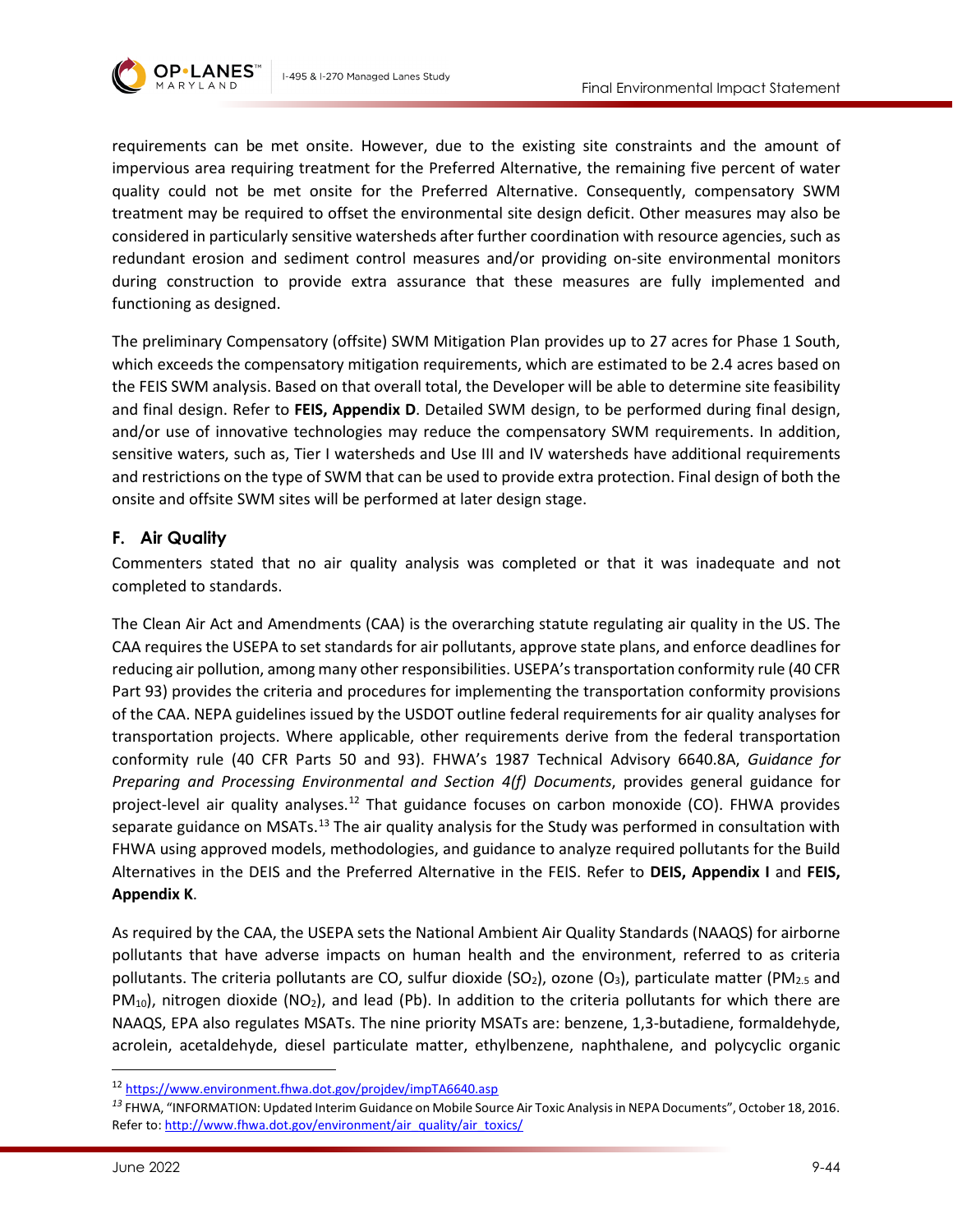

matter. GHGs are another pollutant monitored by EPA. The primary GHGs in the Earth's atmosphere are Carbon Dioxide (CO<sub>2</sub>), Methane (CH<sub>4</sub>), Nitrous Oxide (N<sub>2</sub>O), and Fluorinated Gases.

The Study is located in an attainment area, as defined by USEPA, for CO, and particulate matter (PM<sub>10</sub> and  $PM_{2.5}$ ) therefore, transportation conformity requirements pertaining to these criteria pollutants do not apply to this project and no further emissions analysis were evaluated. A CO analysis of emissions from affected intersections and interchanges was conducted for informational purposes since CO is a proxy for transportation emissions, as discussed in the 1987 Technical Advisory. The results of that analysis demonstrate that the worst-case interchanges and intersections for each Build Alternative in the DEIS and the No Build Alternative, using very conservative assumptions, would not cause or contribute to a violation of the CO NAAQS within the study area. An updated traffic analysis to determine the worst-case intersections and interchanges (using maximum peak hour volume and maximum peak hour delay) associated with the Preferred Alternative throughout the corridors was performed. While some interchanges and intersections identified as worst case in the updated traffic analysis differed from those included in the DEIS, the results of the analysis showed that overall the maximum peak hour volumes and maximum peak hour delays were less than the top three intersections and interchanges used in the DEIS analysis. For this reason, the DEIS analysis can still be assumed to have projected worst-case emissions and that the project would not cause or contribute to a violation of the CO NAAQS.

The Preferred Alternative is located in Montgomery County, Maryland and a small area in Fairfax County, Virginia. The USEPA Green Book<sup>14</sup> lists these counties as attainment for all NAAQS with the exception of the 20[15](#page-44-1) 8-hour  $O_3$  standard,<sup>15</sup> for which the counties are nonattainment. The USEPA recently redesignated the area to maintenance/attainment for the 2008 8-hour O<sub>3</sub> standard.<sup>[16](#page-44-2)</sup> The 2015 O<sub>3</sub> NAAQS (0.070 parts per million [ppm]) are more stringent than the 2008 NAAQS (0.075ppm). Maryland, Virginia and the District of Columbia submitted maintenance plans to USEPA that demonstrated maintenance of the 2008  $O_3$  NAAQS through 2030 and therefore, their request to be redesignated to maintenance/attainment of those NAAQS was granted by USEPA in April 2019. The measured ambient air concentrations closest to the study area were all well below the corresponding NAAQS, except for the exceedance of the 2015 8-hour  $O_3$  standard recorded at all the monitor locations. Ozone is analyzed at a regional level and the Study is currently included in the NCRTPB Fiscal Year 2019 – 2024 Transportation Improvement Program (TIP) [TIP ID 6432 and Agency ID AW0731 (planning activities and preliminary engineering)] and the NCRTPB Visualize 2045 Long Range Plan (CEID 1182, CEID 3281, and Appendix B page 56). The Study is also included in the Air Quality Conformity Analysis Determination that accompanies the *Visualize 2045* Plan. That analysis showed that the transportation program, which includes the Study, would not cause or contribute to a violation of the  $O_3$  NAAQS.

The air quality analysis also assessed MSATs. Quantitative MSAT analysis was conducted as the expected VMT is greater than 150,000 AADT in the design year. Results of the air quality analysis in the DEIS showed MSAT emissions are expected to remain the same or slightly decrease for all Build Alternatives when

<span id="page-44-0"></span>*<sup>14</sup>* <https://www.epa.gov/green-book>

<span id="page-44-1"></span><sup>&</sup>lt;sup>15</sup> These counties were redesignated to attainment of the 2008 ozone NAAQS, effective May 15, 2019 (See: [https://www.federalregister.gov/documents/2019/04/15/2019-06128/air-plan-approval-district-of-columbia-maryland-and](https://www.federalregister.gov/documents/2019/04/15/2019-06128/air-plan-approval-district-of-columbia-maryland-and-virginia-maryland-and-virginia-redesignation)[virginia-maryland-and-virginia-redesignation\)](https://www.federalregister.gov/documents/2019/04/15/2019-06128/air-plan-approval-district-of-columbia-maryland-and-virginia-maryland-and-virginia-redesignation).

<span id="page-44-2"></span><sup>16</sup> [https://www.federalregister.gov/documents/2019/04/15/2019-06128/air-plan-approval-district-of-columbia-maryland-and](https://www.federalregister.gov/documents/2019/04/15/2019-06128/air-plan-approval-district-of-columbia-maryland-and-virginia-maryland-and-virginia-redesignation)[virginia-maryland-and-virginia-redesignation](https://www.federalregister.gov/documents/2019/04/15/2019-06128/air-plan-approval-district-of-columbia-maryland-and-virginia-maryland-and-virginia-redesignation)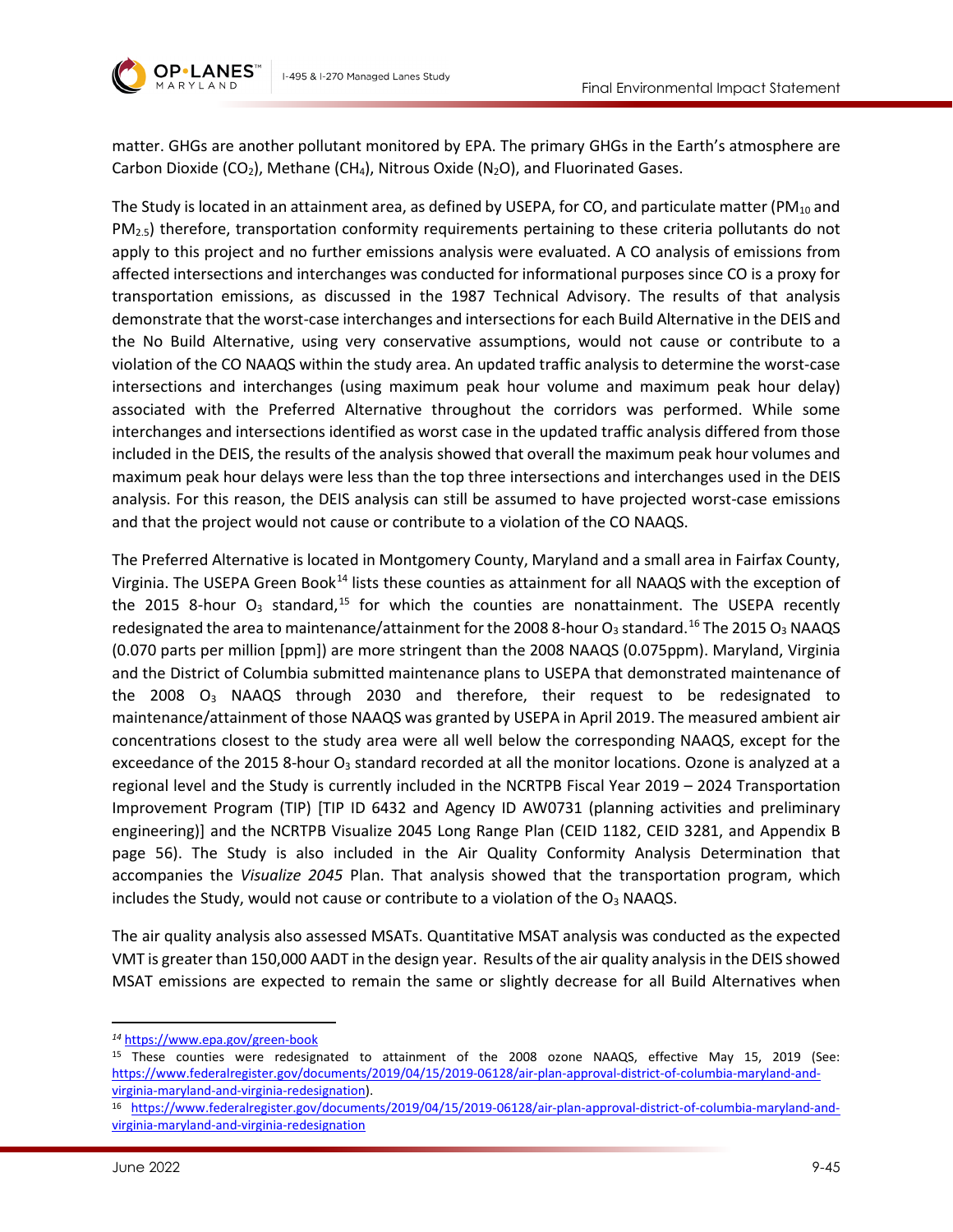

compared to the No Build Alternative for 2040. Refer to **DEIS, Appendix I**. In addition, all MSAT pollutant emissions are expected to significantly decline in the Opening (2025) and Design (2040) years when compared to base conditions (2016). These reductions occurred despite projected increase in VMT from 2016 to the 2025 and 2040 build scenarios in the DEIS. The MSAT analysis was updated for the Preferred Alternative as part of the FEIS. All MSAT pollutant emissions are expected to increase slightly for the Preferred Alternative when compared to the No Build condition in 2025 and 2045. However, all MSAT pollutant emissions are expected to significantly decline in the Opening (average 72.9% decrease) and Design (average 89.29%) years when compared to existing conditions.

# **G. Climate Change and Greenhouse Gas (GHG)**

Comments received expressed concern that the project would have a significant impact on GHG emissions and climate change and that the project would impede Maryland's ability to reach its goal of a 40% reduction in emissions by 2030. To date, no national standards or NAAQS for ambient GHG emissions have been established by the USEPA under the CAA and there is no approved regulatory requirement that has been established to analyze these emissions at a project level for transportation projects. Consistent with the 2016 CEQ Final GHG NEPA guidance, [17](#page-45-0) a quantitative GHG assessment was conducted. Refer to **FEIS, Chapter 5, Section 5.8**.

GHG emissions are different from criteria air pollutants since their effects are in the global atmosphere rather than localized. GHG emissions from vehicles using roadways are a function of distance traveled (expressed as VMT), vehicle speed, and road grade.

GHG emissions for the Existing (2016), Opening (2025) and Design (2045) year for the Preferred Alternative and No Build Alternative were estimated consistent with the MSAT methodology as discussed below and include carbon dioxide equivalent (CO2e) and its constituent pollutants as included in the latest MOVES version 3.0.1, or MOVES3. The latest version of MOVES specific to GHG includes the following regulatory updates:

- GHG Emissions and Fuel Efficiency Standards for Medium- and Heavy-Duty Engines and Vehicles—Phase 2; and
- Safer Affordable Fuel Efficient (SAFE) Vehicles Rule

Since there is no approved methodology for conducting a project-level quantitative GHG emissions analysis, there are numerous parameters that could be applied to conduct such a review. Consistent with FHWA guidance on developing an affected network to analyze project-related pollutants, such as MSATs, MDOT SHA analyzed GHG emissions using the same affected network as the MSAT analysis. This definition of the affected network, however, is likely extremely conservative, as GHG emissions are most commonly considered on a regional or even broader level.

<span id="page-45-0"></span><sup>17</sup> [https://www.federalregister.gov/documents/2016/08/05/2016-18620/final-guidance-for-federal-departments](https://www.federalregister.gov/documents/2016/08/05/2016-18620/final-guidance-for-federal-departments-and-agencies-on-consideration-of-greenhouse-gas-emissions-and)[and-agencies-on-consideration-of-greenhouse-gas-emissions-and](https://www.federalregister.gov/documents/2016/08/05/2016-18620/final-guidance-for-federal-departments-and-agencies-on-consideration-of-greenhouse-gas-emissions-and)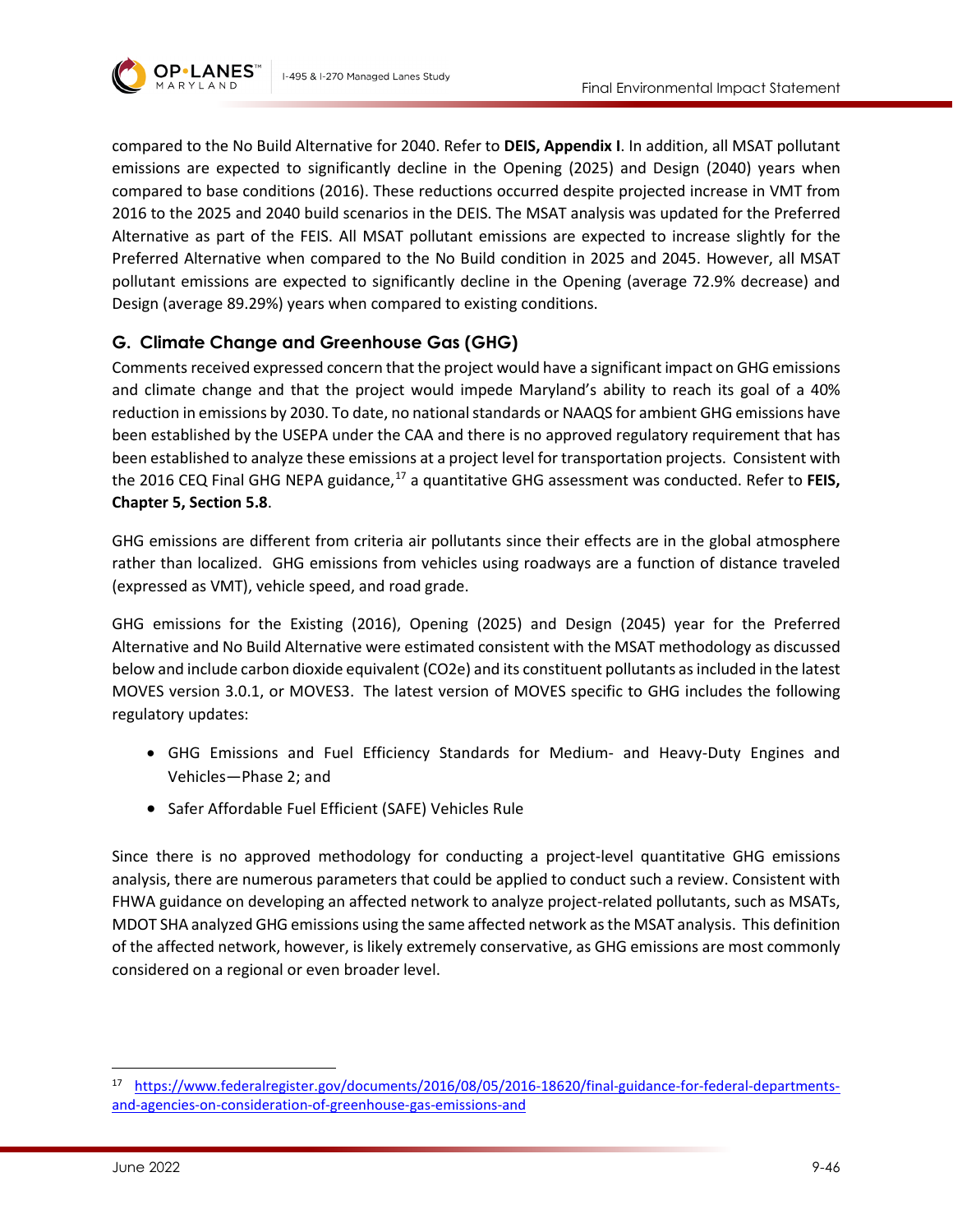

The analysis shows GHG emissions under the Preferred Alternative are expected to decline in the Opening (2025) and Design (2045) years for all GHG pollutants when compared to existing conditions. Specifically, for CO2e, there is projected to be a 94,664 tons per year decrease (13% reduction) in the Opening year and a 67,272 tons per year decrease (9% reduction) in the Design year. These reductions occur despite projected increase in VMT on the affected network between the 2016 and 2025 and 2045 Build scenarios. Refer to **FEIS, Appendix K, Section 3.4.1** for additional detail on the GHG results.

Under the No Build condition, VMT on the affected network would gradually increase for the years between 2016 and 2045 as employment and population in the area increases. Under the Preferred Alternative, VMT would experience an increase due to the same factors affecting the No Build condition but would also increase because the operational improvements on I-495 and I-270 as a result of the Preferred Alternative would pull traffic off of local roadways and onto the interstates. Since the affected network is comprised primarily of the interstates and small sections of adjoining roadways, the VMT under the Preferred Alternative experiences a larger increase on the affected network when compared to the regional traffic model used for the overall project. This is because while the increase in VMT on the interstates is accounted for, the model does not account for the decrease in VMT on local roadways. Therefore, the approach to analyze GHG emissions applying the substantially narrower affected network used for the MSAT analysis may not accurately reflect regional GHG emissions resulting from the Preferred Alternative. In addition to an analysis of operational GHG emissions, an analysis of construction emissions associated with the Preferred Alternative using the FHWA Infrastructure Carbon Estimator (ICE) is included in the FEIS. Refer to **FEIS, Chapter 5, Section 5.23.3** and **FEIS, Appendix K.**

MDOT acknowledges concerns about climate change and Maryland is committed to reducing GHG emissions and to prepare our State for the impacts of climate change. The Maryland Commission on Climate Change (MCCC) and its Mitigation Working Group (MWG) have demonstrated that commitment by working collaboratively with experts and stakeholders across State and local agencies, environmental, non-profit and academic institutions. The resulting body of work quantifies baseline GHG emissions by sector to understand the impacts that specific plans, policies, and programs will have on future emissions economy-wide. Statewide analyses indicate that the Study will not impede Maryland's ability to meet its GHG emission reduction goals. In fact, the Greenhouse Gas Reduction Act Plan documents Maryland's existing and future emissions reductions under several scenarios, all of which include this project. The document illustrates that Maryland will not only meet the 40 percent by 2030 goal, but that we are dedicated to working together to exceed that goal and to strive for a 50 percent reduction by 2030.

MDOT continues to be an active partner in the MCCC and Maryland's GHG reduction efforts. MDOT is leading the way on transportation sector scenario and emissions analyses and has worked with stakeholders, communities, and partners on the MWG to better understand the impacts of the changes within the transportation sector, ranging from technology improvements, such as the deployment of automated, connected, and electric vehicles to the importance of improving mobility and expanding telework.

As MDOT is committed to reducing GHG emissions, measures aimed at reducing emission both in the short-term, during construction, and the long-term, during operations, have been committed to or are incorporated into the Preferred Alternative. Refer to **FEIS, Chapter 5, Section 5.8.4 and Chapter 7, Section 7.2**.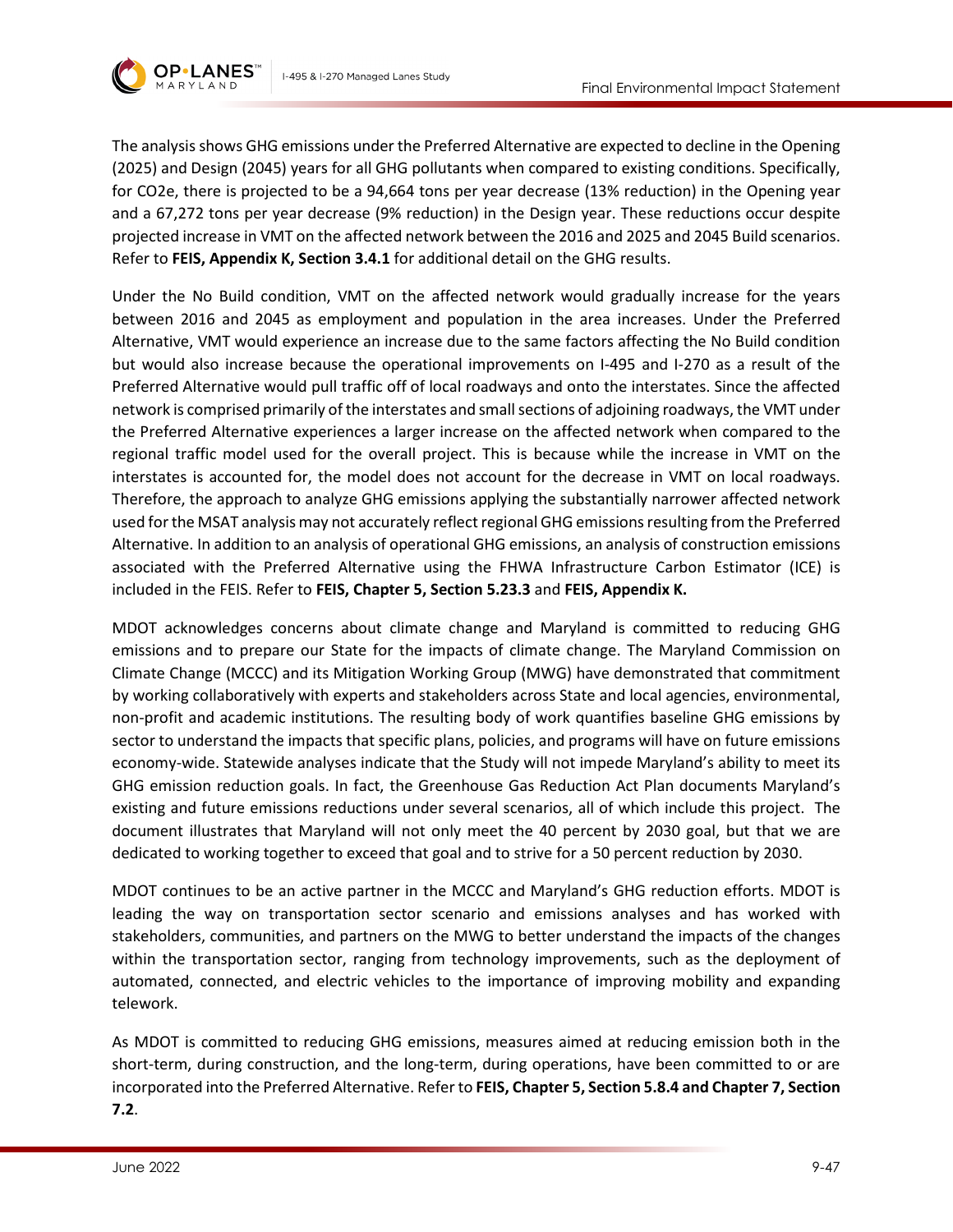

# **H. Noise**

Comments received noted concerns about the adequacy of the noise analysis approach and questioned the application of the noise policy guidelines. Other comments raised concerns over the anticipated increase in noise levels and whether abatement was appropriately considered.

MDOT SHA's noise impacts analysis was conducted in compliance with MDOT's *Highway Noise Abatement Planning and Engineering Guidelines* (2020), which are in turn, based on FHWA regulations at 23 CFR Part 772, *Procedures for Abatement of Highway Traffic Noise and Construction Noise*. As described in the DEIS, updated in the SDEIS, and finalized in the FEIS, the noise analysis presents the predicted loudest hour build traffic levels in order to determine if those noise levels create a traffic noise impact, and if so, to determine whether abatement is feasible and reasonable for the Preferred Alternative. Refer to **DEIS and SDEIS Chapters 4.9; DEIS Appendix J, SDEIS Appendix E,** and **FEIS, Appendix L**.

Noise modeling was performed using FHWA's Traffic Noise Model (TNM), v.2.5. Because the study area covers Maryland and Virginia, noise analysis guidance for each of those states was followed, as appropriate for portions of the study area in those jurisdictions. The validation process for application of the federal TNM confirms the model's ability to reproduce measures noise levels. MDOT SHA properly validated its modeling effort to determine its accuracy by comparing monitored and existing noise levels in the study area. Refer to **SDEIS, Chapter 4, Section 4.9.1**.

To determine impacts, a set of noise-sensitive areas (NSA) are identified based on the type of activities or land uses present at those NSAs. The majority of NSAs relevant to the DEIS Build Alternatives and the Preferred Alternative fall within either Activity Category B (exclusively residences) or Activity Category C (non-residential outdoor recreational uses or schools or places of worship). The federal regulations and state guidance referenced above requires that noise abatement (mitigation) be investigated for all NSAs when build traffic noise levels approach or exceed standards for that land use category OR where there are substantial increases (10 decibels) from the existing to build conditions. For this project, no NSAs will experience such a substantial increase as a result of the Preferred Alternative.

The results of the updated analysis on the Preferred Alternative in the FEIS showed 59 NSAs in the study area (representing a reduction of 69 NSAs from the DEIS and a reduction from 64 in the SDEIS). MDOT SHA then analyzed whether each NSA would experience noise impacts and if each location already had an existing noise barrier as documented in the FEIS. As detailed in the **FEIS, Chapter 5, Section 5.9** and **FEIS, Appendix L**, 48 of the 59 NSAs are predicted to result in noise impacts; of those 48, eight (8) do not meet established criteria for noise abatement.

Having established the modeling results, the federal regulations next require the agency to assess whether abatement is "feasible and reasonable" based on a series of practical engineering and performance measures. For the Study, MDOT SHA analyzed several noise barrier scenarios, including keeping existing barriers in place, extending existing barriers, replacement of existing barriers that could be displaced by construction activities and installation of new barriers in locations without existing barriers. Based on preliminary design assumptions, MDOT SHA made recommendations for the installation or replacement of noise barriers. Those recommendations will be finalized based on detailed engineering performed during final design. That process will solicit the views and opinions of impacted property owners and residents.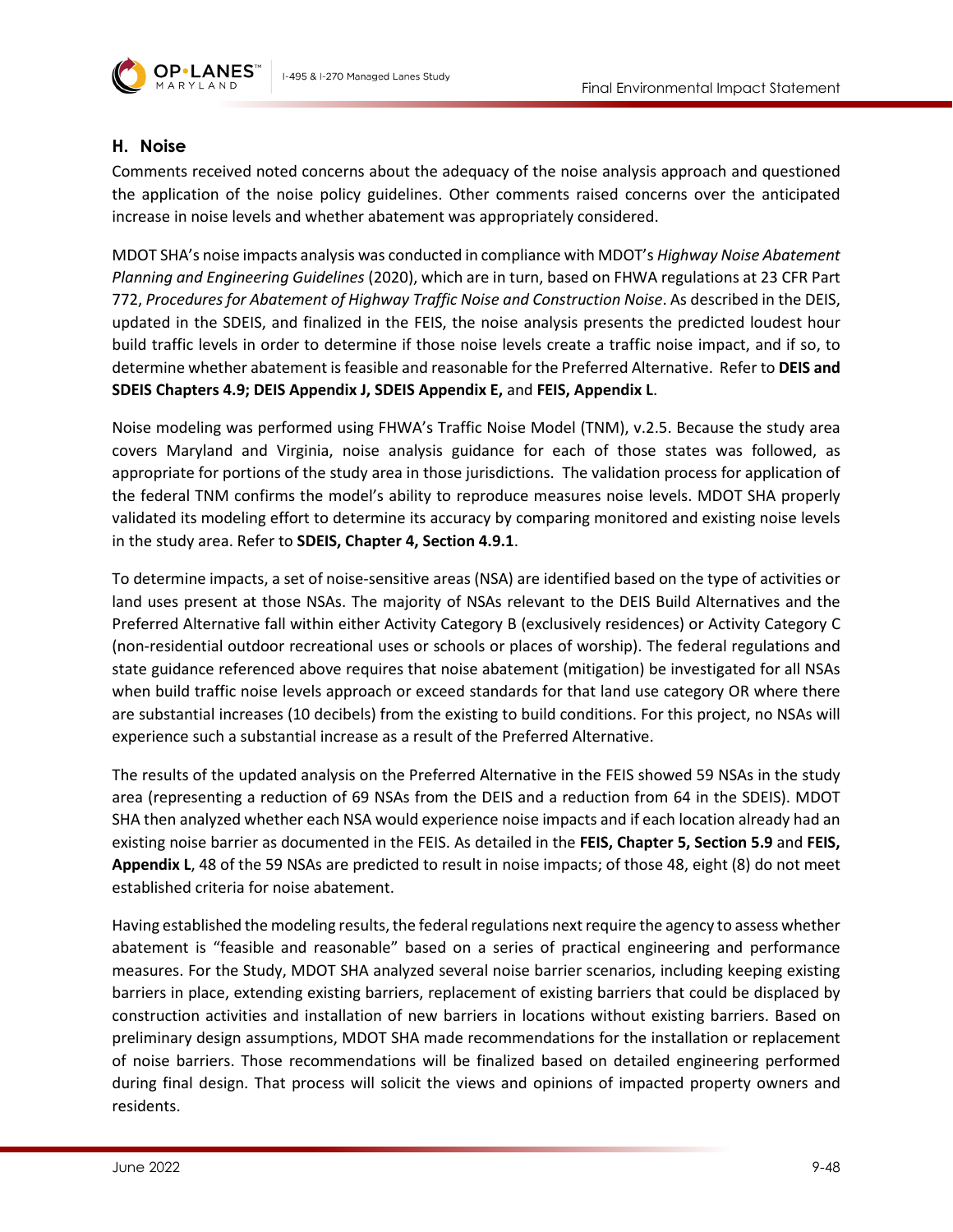

MDOT SHA's analysis of noise impacts was done in compliance with existing federal regulations and applicable state guidance. Final determinations on the size and location of noise abatement will also be made in accordance with those standards and the prescribed feasibility and reasonableness criteria contained therein.

### **I. Construction Impacts**

The proposed action will be built in a heavily developed area constrained by existing residential and commercial development and by environmental resources. Some commenters were concerned that the LOD does not account for potential effects of construction. The impacts assessment accounts for the potential land needed for construction, including areas for staging, materials storage, and access needs at specific locations. These areas needed for construction accounted for in the LOD were initially identified in the DEIS (**DEIS, Appendix D**) and further reduced as shown in both the SDEIS and FEIS. (Refer to **SDEIS, Appendix D** and **FEIS, Appendix E**). The SDEIS and FEIS present quantified property impacts of the Preferred Alternative and are categorized by permanent (or long-term) effects and temporary (or shortterm) effects. Refer to **SDEIS, Chapter 4, Section 4.5** and **FEIS, Chapter 5, Section 5.5**.

It is anticipated that construction will last approximately five to six years. Details related to precisely when and where construction related activities will occur will be determined in final design, however, the project will likely require night work to occur when activities could not be completed safely during the day due to heavy traffic congestion. Advanced notice of construction related activities would be provided and all reasonable efforts to minimize impacts to residential communities would be undertaken. Impacts associated with construction that will be further evaluated for the Selected Alternative in final design include traffic congestion associated with maintenance of traffic during construction, utility disruptions, construction vibration, erosion and sediment and control, and construction related noise.

The management of construction impacts is addressed in an agreement between MDOT SHA and the Developer. Pursuant to that agreement, coordination with the neighboring communities will continue through final design and construction. The agreement includes requirements to minimize impacts to surrounding communities and the traveling public, while completing construction as soon as possible. Work hours and duration of construction will be identified to minimize impacts to traffic in an effort to reduce construction related congestion and in consideration of noise and vibration impacts to adjacent communities. Construction methods and materials will comply with contract specifications state and federal regulation, and environmental permits and mitigation requirements. Careful attention will be given to assure that material placement will occur when weather conforms to industry standards and regulation. In addition to required governmental inspections, the Developer is required by contract to provide independent environmental, quality, and safety oversight of its contractor's performance. Refer to Final Phase 1 P3 Agreement, [https://oplanesmd.com/p3-information/phase-1-agreement/.](https://oplanesmd.com/p3-information/phase-1-agreement/) Once the Developer has selected a Design-Build Contractor(s), the schedule and duration for Phase 1 South construction will be made available to the public.

Other comments regarding construction impacts focused on: noise, air pollutant emissions, and exposure to hazardous materials. Regarding construction noise, the DEIS and SDEIS acknowledge that short-term highway construction can produce noise impacts in areas around the construction site. This type of project will likely employ the following equipment, which could be a source of construction noise: bulldozers and earthmovers; front-end loaders; dumps and other diesel trucks; and compressors. Generally, sensitive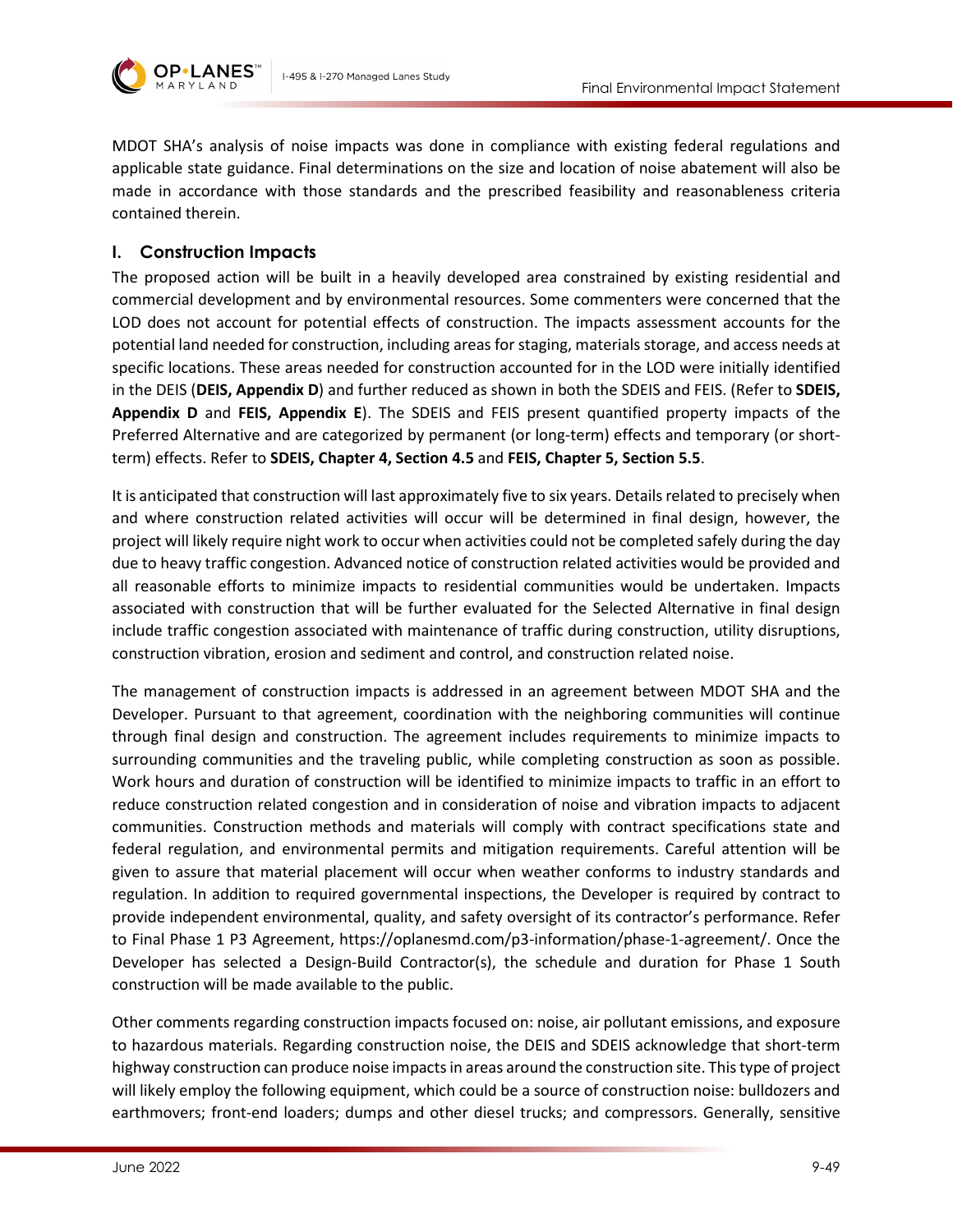

land uses near construction zones may experience noise levels between 78 dB(A) and 83 dB(A). Refer to **SDEIS, Section 4.23** and **FEIS, Section 5.23**. Maintenance and adjustments to equipment, temporary noise barriers, construction of permanent noise barriers, where possible, variation of construction activity areas, public involvement, and financial incentives to contractors are all mitigation approaches that can decrease temporary noise impacts. Final mitigation as agreed upon with these agencies will be documented in the FEIS and ROD. Wherever possible, the Developer will be required via contract specifications to construct any proposed noise barrier prior to demolishing the existing sound barrier in order to reduce noise and screen neighborhoods from construction activities. Where a proposed noise barrier cannot be constructed prior to demolishing an existing noise barrier, the Developer will be required via contract specifications to begin construction of the new noise barrier within 60 days of beginning the existing sound barrier demolition; the Developer would also be required via contract specifications to continue construction operations of the proposed noise barrier until it is completed. Final determination of noise barrier feasibility, reasonableness, dimensions, and locations will be made during the Final Design Noise Analysis, which is discussed further in **DEIS Appendix J, Noise Analysis Technical Report, SDEIS Appendix E, Noise Technical Report Addendum,** and **FEIS Appendix L, Final Noise Technical Report.**

Because the project's construction duration is not anticipated to exceed six years in any single location, most air emissions associated with construction are considered temporary in nature. The primary air quality concerns during construction would be a potential short-term localized increase in the concentration of fugitive dust (including airborne  $PM_{2.5}$  and  $PM_{10}$ ), as well as mobile source emissions, including pollutants such as CO. To manage fugitive dust emissions during construction, the contractor may use some or all of the following dust control measures, to minimize and mitigate, to the greatest extent practicable, impacts to air quality:

- Minimize land disturbance;
- Cover trucks when hauling soil, stone, and debris (MDE Law);
- Use water trucks to minimize dust;
- Use dust suppressants if environmentally acceptable;
- Stabilize or cover stockpiles;
- Construct stabilized construction entrances per construction standard specifications;
- Regularly sweep all paved areas including public roads;
- Stabilize onsite haul roads using stone; and/or
- Temporarily stabilize disturbed areas per MDE erosion and sediment standards.

Since CO emissions from motor vehicles generally increase with decreasing vehicle speed, disruption of traffic during construction (such as temporary reduction of roadway capacity and increased queue lengths) could result in short-term elevated concentrations of CO. To minimize the amount of emissions generated, efforts would be made during construction to limit traffic disruptions, especially during peak travel hours including keeping the same number of existing lanes open during construction.

Construction activities would also generate GHG emissions. Preparation of the roadway corridor (e.g., earth-moving activities) involves a considerable amount of energy consumption and resulting GHG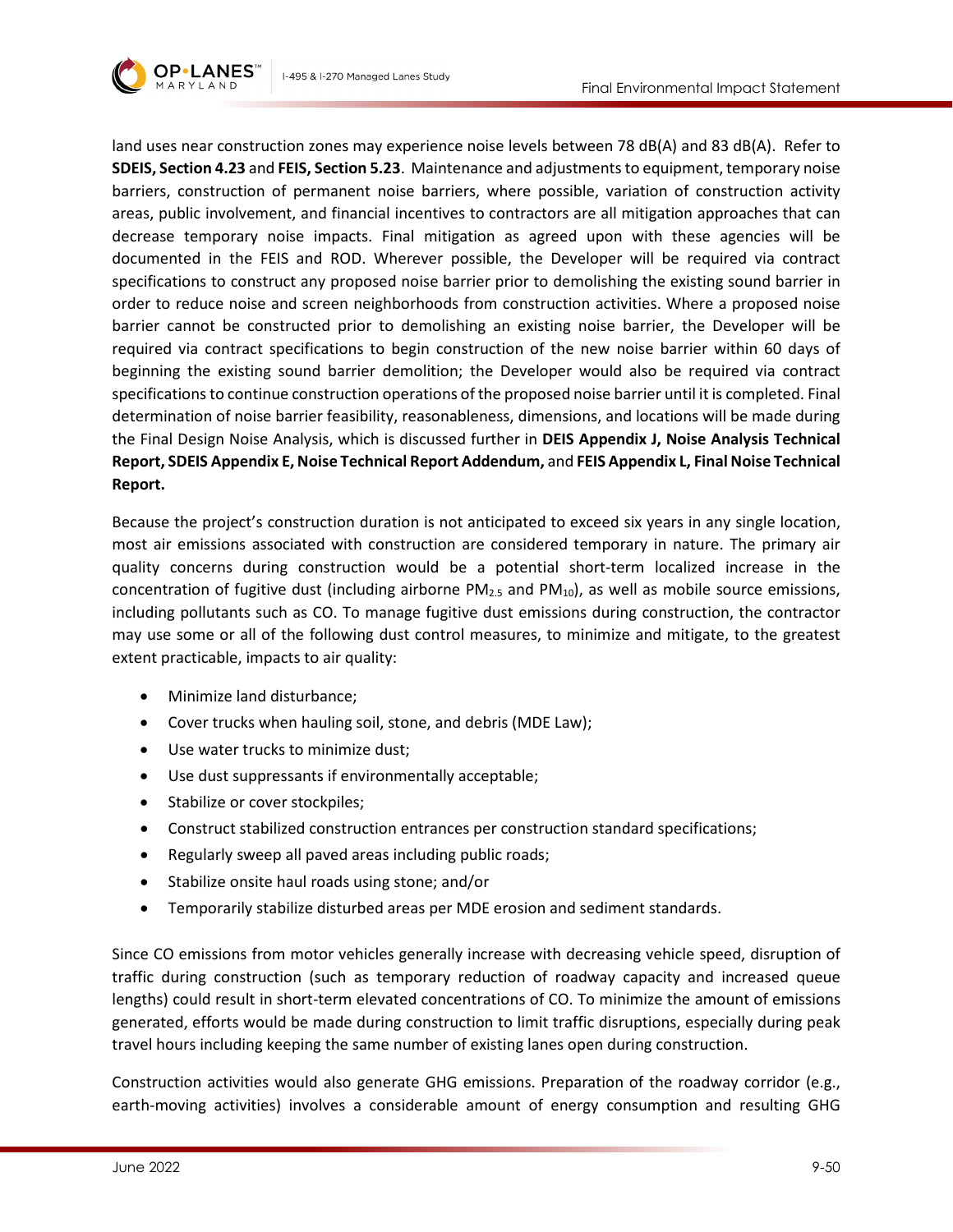

emissions; manufacture of the materials used in construction and fuel used by construction equipment also contribute to GHG emissions; and on-road vehicle delay during construction would also increase fuel use, resulting in GHG emissions. In addition to an analysis of operational emissions of GHG, an analysis of construction GHG emissions associated with the Preferred Alternative using the FHWA ICE is included in the FEIS. Refer to **FEIS, Chapter 5, Sections 5.8 and 5.23.3** and **FEIS, Appendix K**. FHWA's ICE analysis is a planning level analysis that uses high-level estimates of construction activity in terms of lane miles or track miles before refined estimates are available. It is appropriate to analyze decisions that are made in the long-range planning or project development processes, before details about specific facility dimensions, materials, and construction practices are known. Since the estimation of emissions is derived from engineering factors such as new lane miles added and number of bridges being constructed or reconstructed, estimated emissions for construction of each of the Build Alternatives would likely be very similar so conducting an ICE analysis on each alternative would not have provided meaningful information to differentiate between alternatives. The results of the ICE analysis for the Preferred Alternative show that the construction and maintenance of the project would produce annualized  $CO<sub>2</sub>$  equivalent emissions of approximately 1.1 million metric tons per year ( $MTCO<sub>2</sub>e$ ). Total construction and maintenance related emissions over the 30-year lifespan of the project are estimated at 34,477,856 MTCO2e. The majority of these emissions are associated with vehicles using the roadway during normal operations and delays associated with the construction of the project. Refer to **FEIS, Chapter 5, Section 5.8.4**.

Finally, land use impacts association with project construction would require the disturbance of soil and vegetation which could expose hazardous materials. Prior to acquisition of right-of-way and construction, Preliminary Site Investigations would be conducted on properties within and in the vicinity of the Preferred Alternative LOD that have a high potential for exposing contaminated materials during construction activities. Refer to **SDEIS, Chapter 4, Section 4.10**. Proposed investigation for the high concern sites would adequately characterize surficial and subsurface soils, as well as groundwater, if anticipated to be encountered. Example locations would consider locations of previous releases, former/current/abandoned storage tanks, and inferred groundwater flow, as well as proposed soil/groundwater disturbance during construction. The Developer would be required to use BMPs to minimize the release of any hazardous materials during construction.

# **J. Wildlife and Wildlife Habitat**

Some comments focused on the analysis of the proposed action's potential effects on wildlife and aquatic resources, in general, as well as the potential impact on state or federal protected rare, threatened or endangered (RTE) aquatic and terrestrial species. MDOT SHA coordinated its analysis of these potential impacts throughout the NEPA process with the United States Fish and Wildlife Service (USFWS), the National Marine Fisheries Service (NMFS), the Maryland Department of Natural Resources (MDNR), and the Virginia Department of Conservation and Recreation (VDCR). As summarized below, while some impact to wildlife resources is anticipated, the pertinent state and federal agencies have determined that the project would have no effect on protected species. Moreover, the project will implement extensive mitigation measures during construction to further minimize impacts to these resources.

The Preferred Alternative would result in the physical removal and disturbance of vegetated areas, including forested canopy or tree canopy areas, within the LOD due to clearing and grading of land needed for construction of highway travel lanes; highway interchanges and ramps; noise barriers; and construction of required SWM, among other construction-related activities. Additional, indirect impacts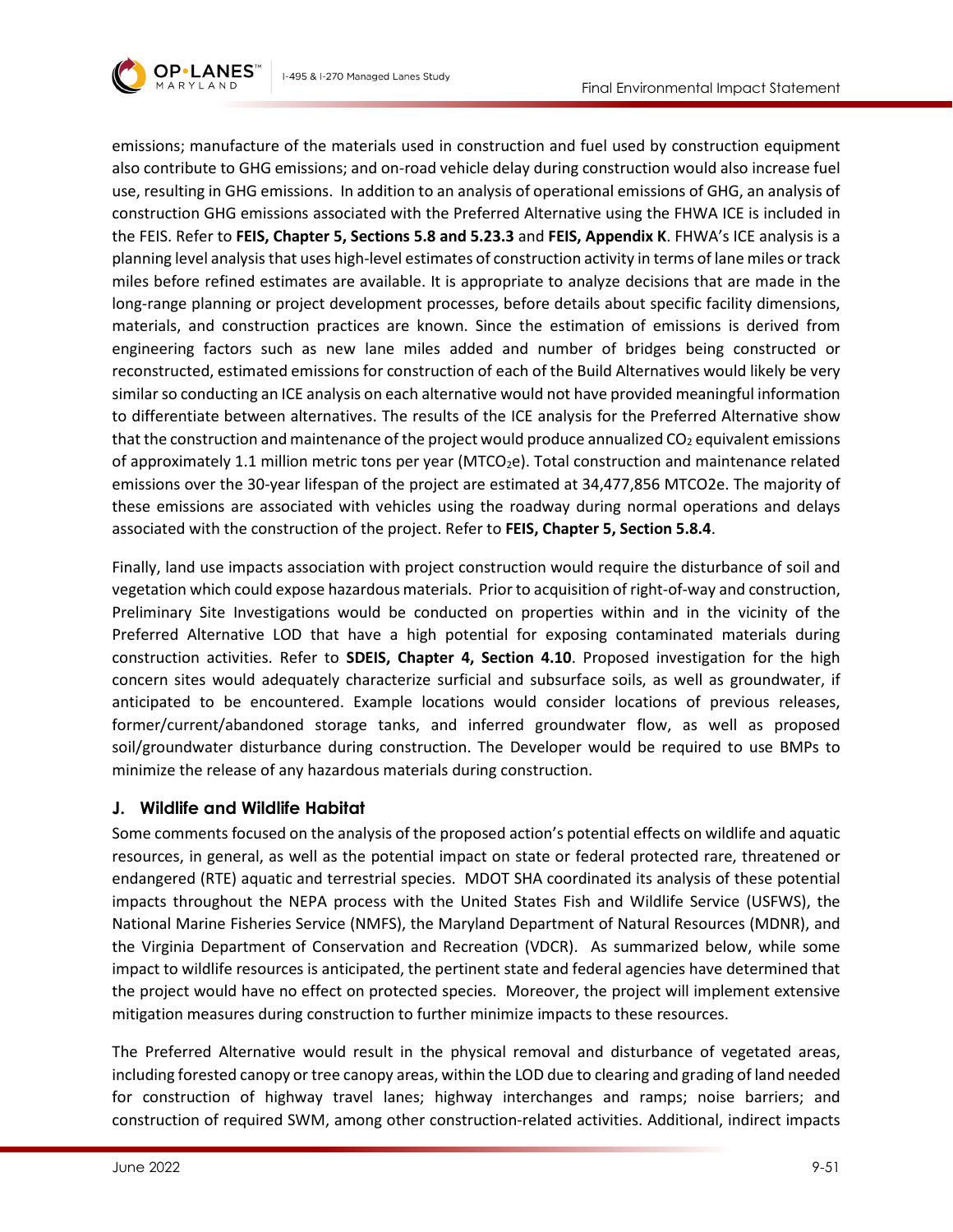

to vegetated areas could result from increased roadway runoff, sedimentation, and the introduction of non-native plant species within disturbed areas. These indirect impacts could lead to terrestrial habitat degradation within the Preferred Alternative LOD, and ultimately a decrease in plant and animal species that inhabit these areas. Refer to **DEIS and SDEIS Chapter 4, Section 4.16.3, DEIS, Appendix L, SDEIS, Appendix H, FEIS Chapter 5, Section 5.19,** and **FEIS, Appendix M** for greater detail.

This reduction in available vegetated habitat will result in unavoidable impacts to terrestrial wildlife, however, these wildlife impacts are anticipated to be minimal since the Preferred Alternative would improve an existing roadway corridor primarily populated by edge and disturbance acclimated species. Likewise, impacts to potential Forest Interior Dwelling Bird Species (FIDS) habitat would result from the widening of the existing highway, resulting in a reduction to the forest interiors required by FIDS. Because most of these impacts would not result in new edge habitat, which occurs from bisecting the FIDS habitat, similar to the conclusion regarding terrestrial effects, the overall impacts to FIDS species and habitat are also expected to be minimal.

MDOT SHA has applied avoidance and minimization efforts through design refinements resulting in a narrowing of the LOD and reduced impacts to terrestrial and forest habitat. Refer to **DEIS, Chapter 4; DEIS, Appendix B; DEIS, Appendix L; DEIS, Appendix M; SDEIS Chapters 2 and Chapters 4; FEIS Chapter 3; FEIS, Appendix M;** and **FEIS, Appendix N.** Unavoidable impacts to forest habitat from the Preferred Alternative will be regulated by MDNR. MDOT SHA must comply with the Maryland Reforestation Law which details a hierarchical process for mitigating unavoidable tree and forest impacts. MDOT SHA conducted a forest mitigation site search (revised in July 2021) to identify off-site mitigation opportunities on public lands after all opportunities to identify on-site planting locations had been exhausted. Specific mitigation for forest impacts in Forest Conservation Easement area, local parks and NPS land has been developed in close coordination with the appropriate local, state or federal agencies.

Potential impacts to aquatic biota in the study area result from direct and indirect impacts to perennial and intermittent stream channels. Refer to **SDEIS, Chapter 4, Section 4.12** and **FEIS Chapter 5, Section 5.18**. Impacts to aquatic biota could range from mortality of aquatic organisms during construction of culvert extensions and loss of natural habitat from the placement of culvert pipes and other in-stream structures to more gradual changes in stream conditions. Impacts to aquatic biota, including species of freshwater mussels, are possible from the replacement of bridges and their in-water piers.

In particular, replacement of the ALB crossing the Potomac River will require extensive in-stream work, and all required precautions will be taken to avoid and minimize impacts to the stream and its aquatic biota. MDOT SHA has agreed to conduct a mussel survey in the Potomac River surrounding the ALB prior to construction. Refer to **DEIS and SDEIS Chapter 4, Section 4.18.3**, and **FEIS Chapter 5, Section 5.18**. Construction approaches that minimize the temporal extent of in-water activities in the Potomac River surrounding the ALB will be considered to the extent practicable. Causeways and trestles proposed adjacent to the existing ALB will be designed to avoid impacting fish passage by maintaining river velocities below approximately 3 feet per second at commonly observed discharges during spawning periods for anadromous fish. Trestles or other non-fill accessways will be used in areas of deeper water (e.g., extending from the southern bank) to the extent practicable to minimize fill and associated flow restrictions. Refer to **SDEIS, Chapter 4 Section 4.18.4** and **FEIS Chapter 5, Section 5.18.4**.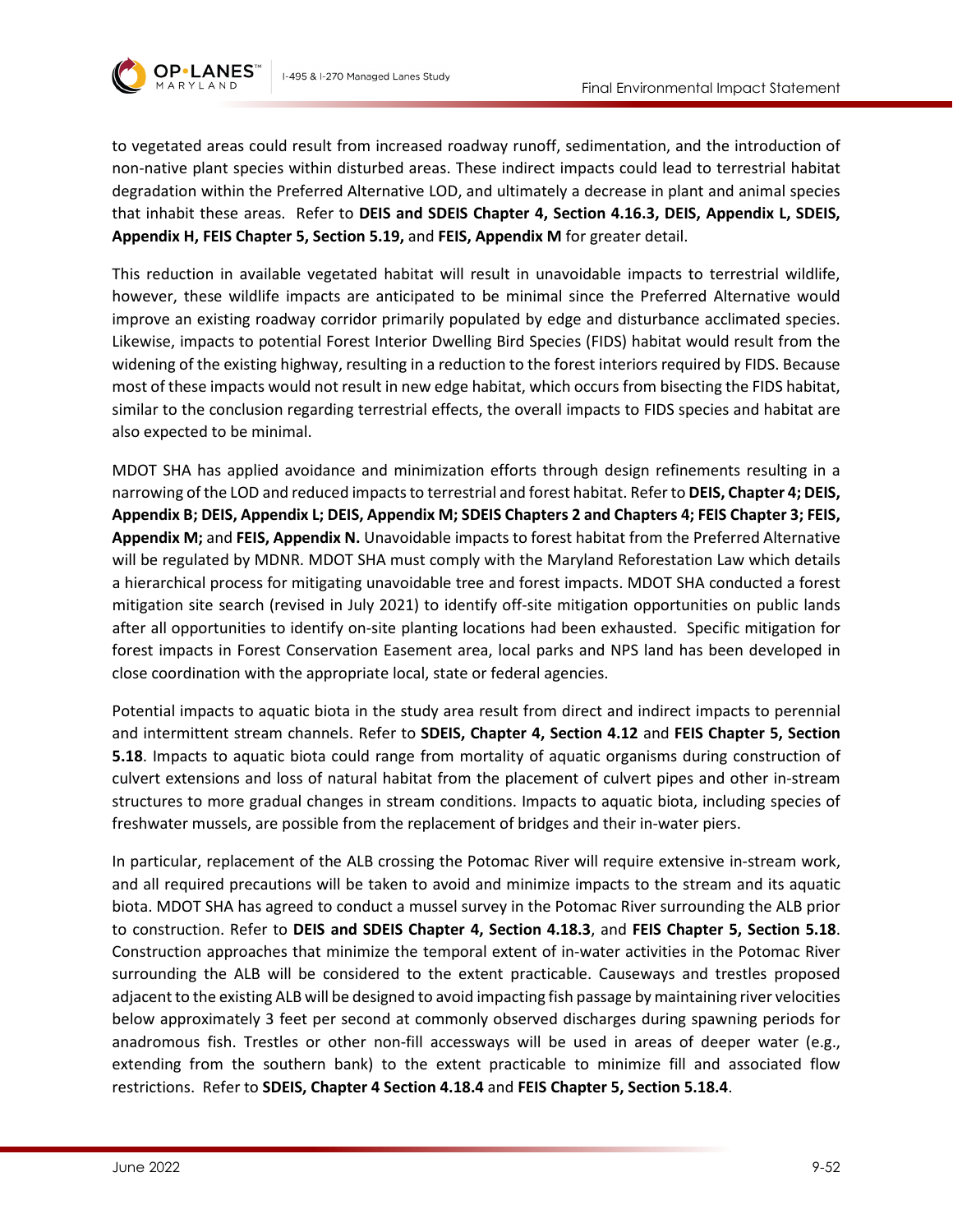



Pursuant to federal requirements, MDOT SHA paid close attention to federally protected threatened and endangered species. MDOT SHA conducted bridge and acoustic surveys within study area for the threatened Northern Long-Eared Bat (NLEB) and endangered Indiana Bat in coordination with the MDNR and USFWS. Following the submittal of reports on these efforts to state and federal regulatory officials for review, these agencies concluded the consultation process under Section 7 of the Endangered Species Act. Refer to **SDEIS, Appendix H**. The USFWS has determined that the proposed action will have "no effect" on the Indiana Bat based on the absence of documented species during bridge emergence and acoustic surveys. In addition, the proposed action is covered by the USFWS January 5, 2016 Programmatic Biological Opinion on Final 4(d) Rule for the NLEB and Activities Excepted from Take Prohibitions because the study area where forest clearing will occur does not have known maternity roost trees or hibernacula. Therefore, the action has been determined "not likely to adversely affect" the NLEB.

MDOT SHA and FHWA have worked closely with USFWS and MDNR to ensure maximum protection of identified bat species. Specifically, MDOT SHA voluntarily committed to a time of year restriction for tree clearing from May 1 through July 31 of any year within a 3-mile buffer around each of the three positive NLEB detection locations within the study area to go above and beyond what is required to protect this bat species. Refer to **SDEIS, Chapter 4 Section 4.19** and **FEIS Chapter 5, Section 5.19**.

MDOT SHA considered potential impacts to Virginia state-endangered tricolored bat (*Perimyotis subflavus*) and little brown bat (*Myotis lucifugus*) in the Virginia portion of the Preferred Alternative. The acoustic survey on the Virginia side of the Potomac River identified four instances of the tricolored bat and no presence of the little brown bat. The Preferred Alternative would potentially affect the tri-colored bat in Virginia. The majority of the Preferred Alternative LOD area in Virginia is composed of suitable/somewhat suitable bat habitat, with 32.6 acres of potential tri-colored bat habitat in the Virginia portion of the Preferred Alternative. There is a high likelihood of roost trees occurring in this area and tree removal during roosting season could negatively impact the tri-colored bat population in Virginia. To protect this species, MDOT SHA has agreed to a time of year restriction for tree removal proposed by Virginia Department of Wildlife Resources (VDWR) for the entire Preferred Alternative LOD in Virginia from April 1 – October 31.

MDOT SHA has conducted evaluations of streams in the Virginia portion of the Phase 1 South portion of the corridor study boundary for the presence of wood turtle (*Glyptemys insculpta*). The wood turtle is a state-threatened species in Virginia, and is known to occur in Turkey Run, a waterbody located east of the Phase 1 South portion of the corridor study boundary. The evaluation was to include an assessment of potential upland and aquatic habitats, the results of which were reported to the VDWR. To assess the potential presence of wood turtles within the Virginia portion of the Phase 1 South portion of the corridor study boundary, qualified biologists conducted field surveys of all delineated streams in February 2021 and in mid-March. Results of the wood turtle surveys are summarized in the *Wood Turtle Habitat Assessment and Survey Report – Virginia I-495 & I-270 Managed Lanes Study*, **SDEIS Appendix H**. Portions of eight streams, including the Virginia shoreline of the Potomac River, were assessed within the Virginia Phase 1 South portion of the corridor study boundary (**Refer to Figure 2-1 in Appendix B** of the wood turtle report included in **SDEIS, Appendix H**). No wood turtles were found during the field surveys. Four of the streams were either intermittent or ephemeral and, thus, were not suitable overwintering habitat for wood turtles. Bald eagles are not expected to be negatively affected by the proposed action, because no bald eagle nests have been identified by USFWS within the study corridor boundary. Since bald eagle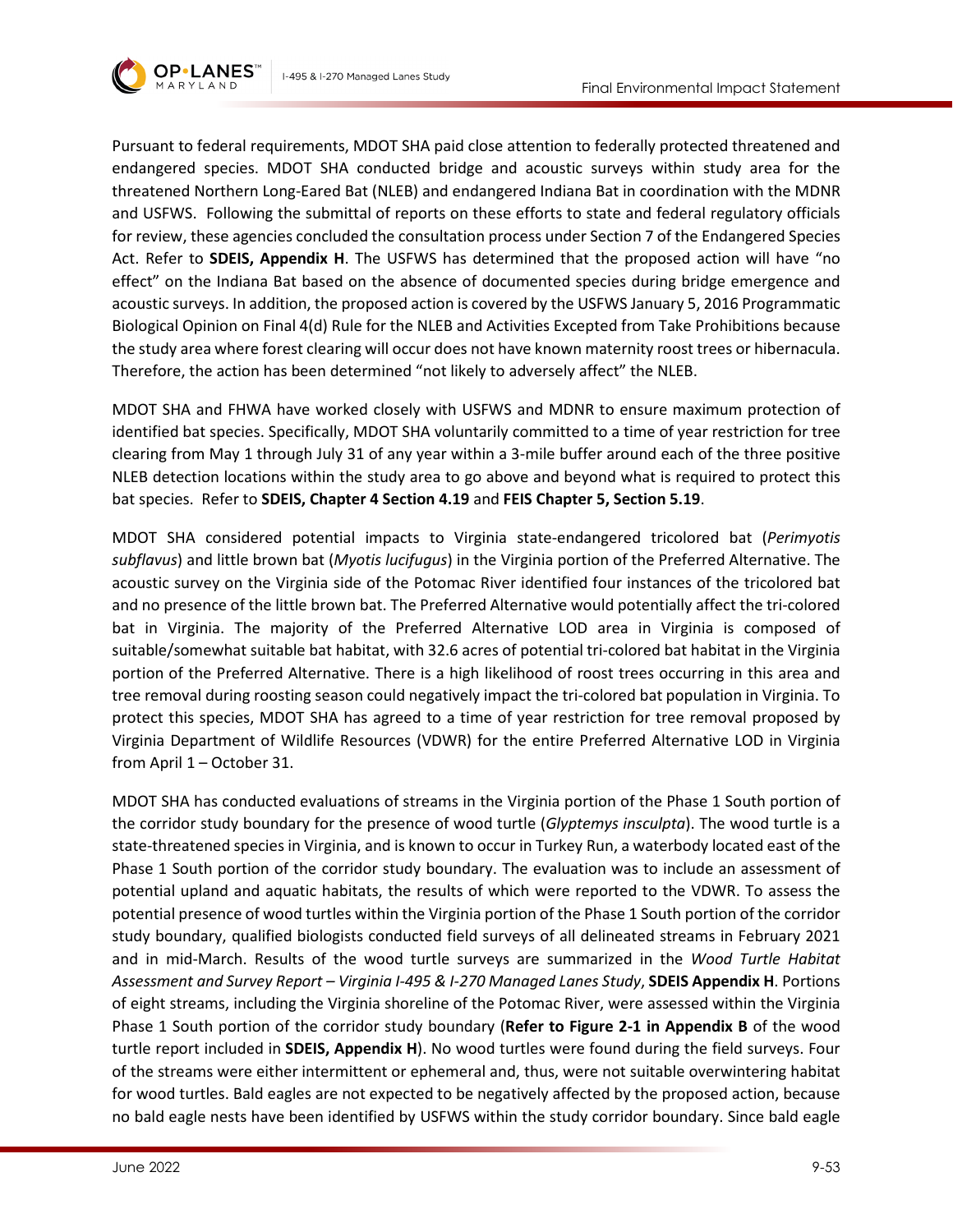

populations are expanding, it is possible that additional nesting pairs may utilize areas near the highways in the future. MDOT SHA will consult with the USFWS when construction begins to confirm the presence/absence of bald eagle nests in the vicinity of the proposed action. USFWS determined that the improvements to the ALB will require removal prior to construction and replacement of the resident peregrine falcon nest box after construction in close coordination with the USFWS. USFWS expects disruption of the falcons for multiple nesting seasons due to long-term construction activities. Once construction activities are mostly complete near the former nest site, MDOT SHA recommends that the nest box be reinstalled. Refer to **DEIS and SDEIS, Chapter 4 Section 4.17.3**.

Based on extensive surveys conducted in 2019 through 2020, seven state-listed RTE plant species were found within the study corridor boundary. While complete avoidance of these RTE plant species is not possible, as most will be impacted by the construction of the ALB, impacts were minimized to the extent practicable. Mitigation for impacts to these state-listed RTE plant species has been identified through coordination with the NPS, MDNR and VDCR and includes development and implementation of a comprehensive ecological restoration plan for the impacted area. Refer to **FEIS Chapter 5, Section 5.19**.

# **K. Property/Community Facilities**

DEIS commenters noted primarily concern regarding the number of residential and commercial displacements that would occur with the DEIS Build Alternatives and the potential impacts of property acquisitions. Commenters on the SDEIS sought further confirmation of the impacts of the Preferred Alternative and continued to raise concerns with temporary and partial property and community facility impacts.

The study corridors are adjacent to well-established communities, as well as commercial and industrial facilities largely adjacent to existing interstate highways but also other state and local transportation rightof-way. The Preferred Alternative does not result in any full acquisitions or residential or business displacements. The Preferred Alternative would require property acquisition to accommodate the proposed managed lanes, shoulders, traffic barrier, direct access at-grade auxiliary lanes or ramps, cut and fill slopes, SWM facilities, retaining walls, and noise barriers. Construction of the Preferred Alternative would also require relocation of some signage, guardrails, communications towers, and light poles.

Property acquisitions under the proposed action would largely occur to areas immediately adjacent to the existing I-495 and I-270 roadway alignments, acquiring strips of land from undeveloped areas. Throughout the NEPA process, MDOT SHA has worked diligently to reduce property needs and community impacts by attempting to stay within the land previously acquired and impacted by the existing highway. MDOT SHA performed more detailed analysis and engineering on all Build Alternatives in order to avoid or minimize residential and business displacements. For all Build Alternatives, these efforts included reducing grading areas next to the roadway, adding retaining walls, modifying interchange ramp designs, adjusting direct access locations, shifting the centerline alignment, and locating stormwater facilities underground.

Most important, MDOT SHA continued to engage with property owners, business owners, community organizations and the general public to address concerns over property displacements and impacts. As a result, the range of 25-34 full property displacements revealed in the DEIS have been completely avoided under the Preferred Alternative. In addition, no permanent impacts to the operation of existing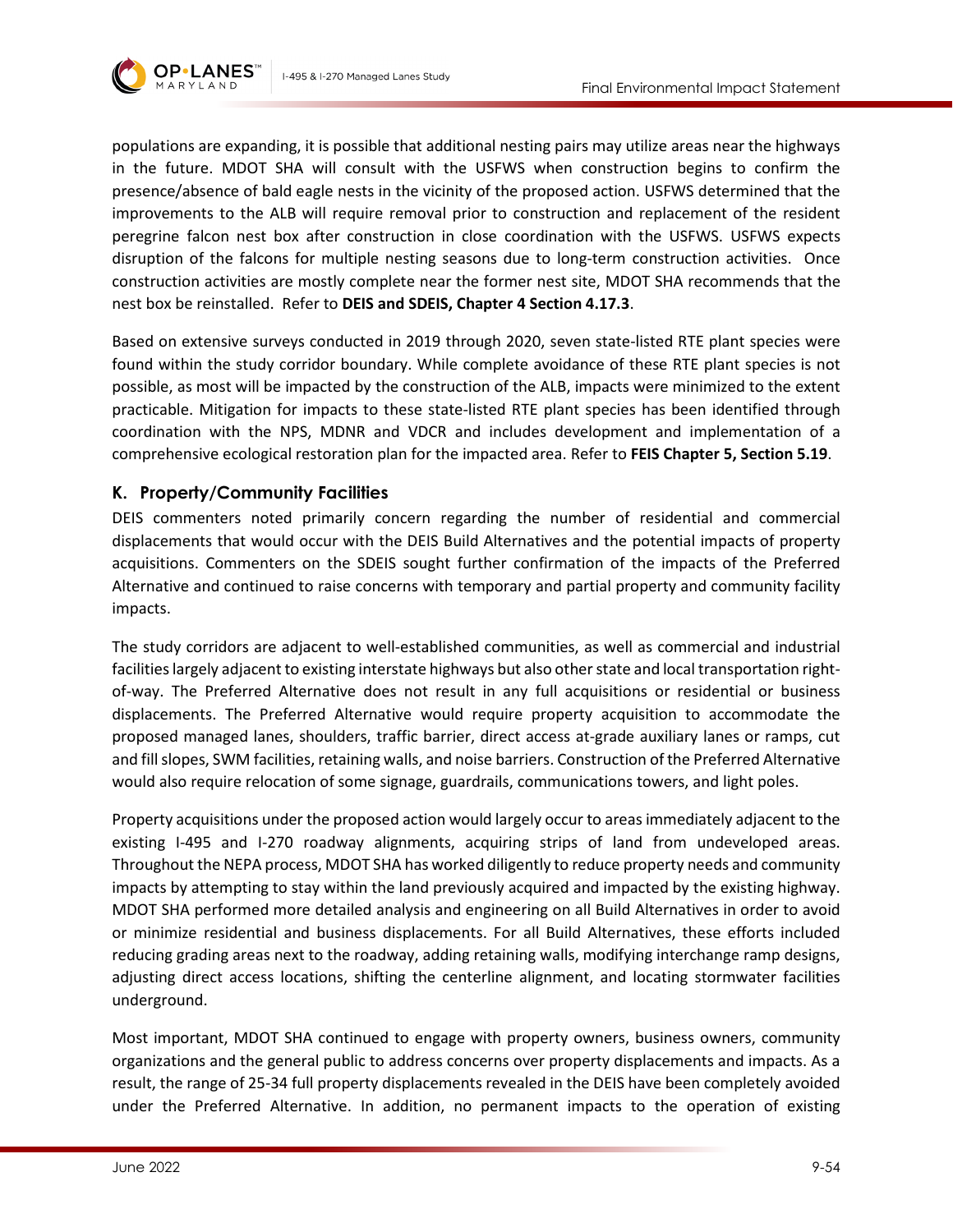

community facilities would occur. Although partial acquisitions will still be necessary to construct the Preferred Alternative (limited "strip takes" of parcels and undeveloped areas of trees or landscaping adjacent to I-495 and I-270), the existing sense of community cohesion of communities along the study corridors would not be impacted. Refer to **DEIS and SDEIS, Chapter 4, Sections 4.5, 4.6 and 4.9** and **FEIS, Chapter 5, Section 5.5**.

Also, the Preferred Alternative would not eliminate access or provide new access to properties, nor would it impede access between residences, community facilities, and businesses as no properties are accessed directly from I-495 or I-270. MDOT SHA will continue to make minimizing impacts a priority through design and construction and is committed to further coordination with neighboring communities and individual property owners. Based upon the overall project benefits and strong values of communities currently located near the Study, any projected decline or increase in property values related to the construction of the project but not directly impacted is speculative. Where MDOT SHA acquires property, property owners are compensated for decreases in value to the remainder of the property.

Construction would require the removal of vegetation to varying degrees from strips of land adjacent to the study corridors within the LOD for the Preferred Alternative. As a result of the vegetation removal, the wider interstates, added direct access, at-grade auxiliary lanes or ramps, retaining walls, and noise barriers would become more visible and prominent. The views from adjacent properties including residential properties, commercial enterprises, parkland/open space properties, and a number of community resources would experience a visual impact; however, impacts would generally be consistent with existing views of the study corridors as the surrounding area is adjacent to the existing interstate facilities and are visually consistent with the existing highway setting.

The Preferred Alternative also would require reconstruction of structures spanning I-495 and I-270 to lengthen or raise the elevation of these structures. Residents and employees who live, work, and utilize services immediately adjacent to the study corridors may experience changes in current quality of life due to visual and aesthetic impacts, partial property acquisition, and temporary construction activities. While the Preferred Alternative would introduce some new elements, such as direct access ramps, the expanded highway features would generally be compatible with the existing visual character or qualities along the existing interstates.

The design of all highway elements would follow aesthetic and landscaping guidelines which will be developed in consultation with local jurisdictions, private interest groups (private developers or companies), local community or business associations, as well as local, state, and federal agencies and the Developer to assure visual consistency with existing setting.

Development of the Preferred Alternative will result in beneficial impacts from projected congestion relief. The expected improved congestion and trip reliability in Phase 1 South would result in more predictable travel and increased response times for emergency services and travel times to other community facilities. The Preferred Alternative would also reduce traffic on local roads by three and a half (3.5) percent, which would lead to better access to facilities and improved emergency response times along local roadways. Refer to **FEIS, Chapter 4, Section 4.3.6**. Community residents could also experience a benefit to quality of life due to reduced congestion along the study corridors and improved trip reliability and travel choices to destination points within the region.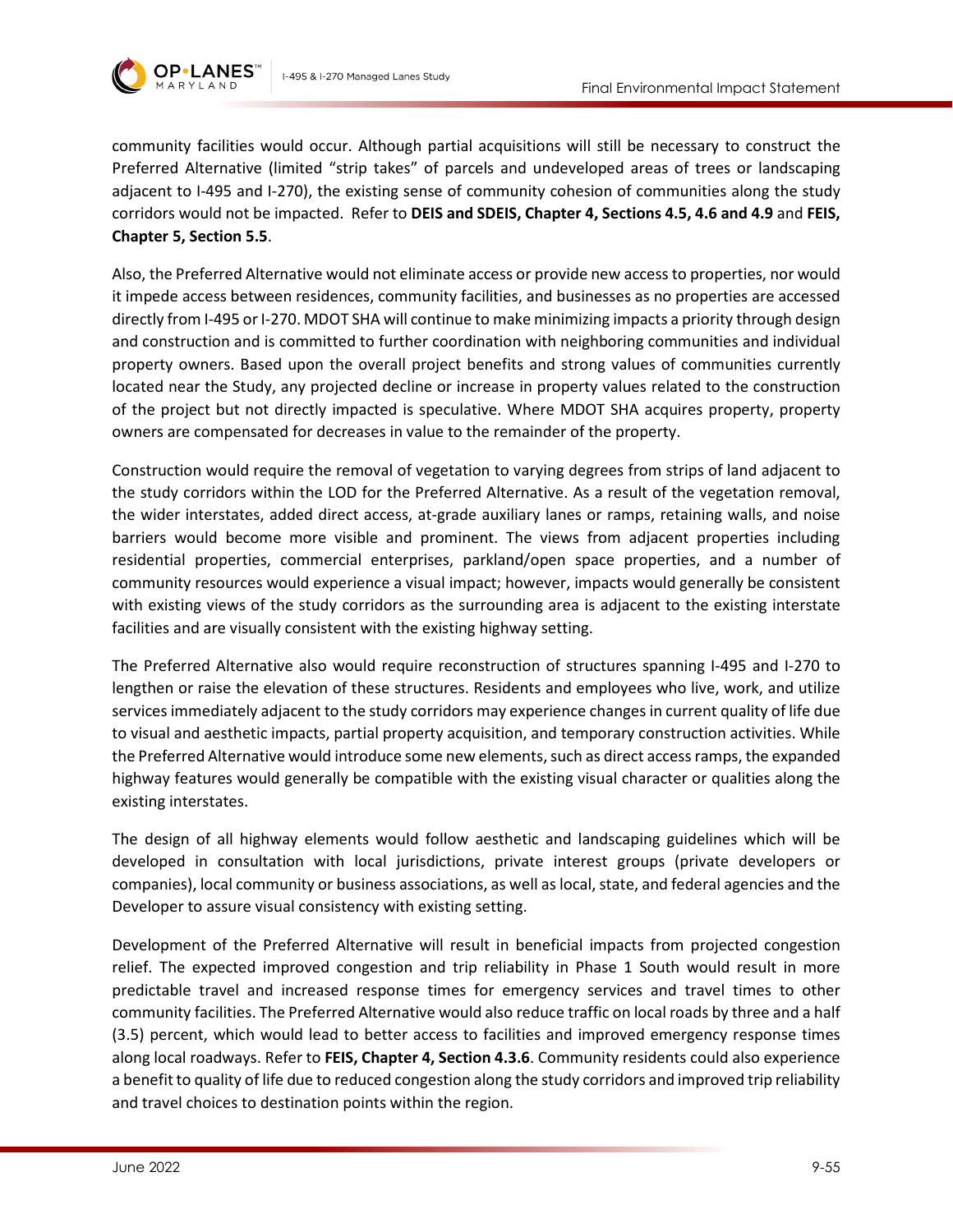

# **L. Public Health**

Many comments concerning specific project impacts focused on the potential for adverse effects on public health, particularly with respect to air quality. These comments often tied potential public health effects to the analysis of EJ concerns, as data suggests that disadvantaged and/or low-income communities may experience proportionally greater adverse effects as a result of proximity to traffic-generated air pollution.

As required by the CAA, the USEPA sets the NAAQS for airborne pollutants that have adverse impacts on human health and the environment, referred to as criteria pollutants. The criteria pollutants are CO,  $SO_2$ ,  $O_3$ , PM<sub>2.5</sub> and PM<sub>10</sub>), NO<sub>2</sub>, and Pb. In addition to the criteria pollutants for which there are NAAQS, USEPA also regulates MSATs. The nine priority MSATs are: benzene, 1,3-butadiene, formaldehyde, acrolein, acetaldehyde, diesel particulate matter, ethylbenzene, naphthalene, and polycyclic organic matter. These MSATs have been associated with causing health issues and therefore, an analysis of MSATs can be used in part to identify risks to public health.<sup>[18](#page-55-0)</sup>

Results of the air quality analysis completed for the DEIS showed MSAT emissions are expected to remain the same or slightly decrease for all Build Alternatives when compared to the No Build Alternative for 2040, the design year. In addition, all MSAT pollutant emissions were expected to significantly decline in the Opening (2025) and Design (2040) years when compared to the base conditions (2016) for the Build Alternatives in the DEIS. These reductions occurred despite projected increase in VMT from 2016 to the 2025 and 2040 build scenarios, base, opening and design years, respectively. The MSAT analysis was updated for the Preferred Alternative as part of the FEIS. The results indicate that while MSAT emissions may increase slightly in 2045, the new design year, in localized areas due to an increase in VMT, there will be an overall significant decline (average 89.29% percent) in MSAT levels from existing conditions (2016). Refer to **DEIS, Appendix I** and **FEIS, Appendix K**.

While much work has been done to assess the overall public health risk from traffic proximity and MSATs exposure, it is a continuing area of research and the tools and techniques for assessing project-specific health outcomes as a result of lifetime MSAT exposure remain limited. Per FHWA's Updated Interim Guidance on MSAT Analysis in NEPA Documents (2018), information is incomplete or unavailable to credibly predict the project-specific health impacts due to changes in MSAT emissions associated with a proposed set of highway alternatives. The outcome of such an assessment, adverse or not, would be influenced more by the uncertainty introduced into the process through assumption and speculation rather than any genuine insight into the actual health impacts directly attributable to MSAT exposure associated with a proposed action.

These limitations impede the ability to evaluate how potential public health risks posed by MSAT exposure should be factored into project-level decision-making within the context of a NEPA Study such as the Study. However, the Final Air Quality Technical Report for the FEIS includes a more detailed discussion of the uncertainties associated with predicting health impacts of project alternatives. Refer to **FEIS, Appendix K.** The FEIS summarizes that "[a]ir toxics emissions from mobile sources have the potential to impact human health" (FHWA, 2018). The Health Effects Institute (HEI), which has conducted several FHWA-funded studies as documented in FHWA Guidance Appendix D, *FHWA Sponsored Mobile Source Air* 

<span id="page-55-0"></span><sup>18</sup> https://www.epa.gov/mobile-source-pollution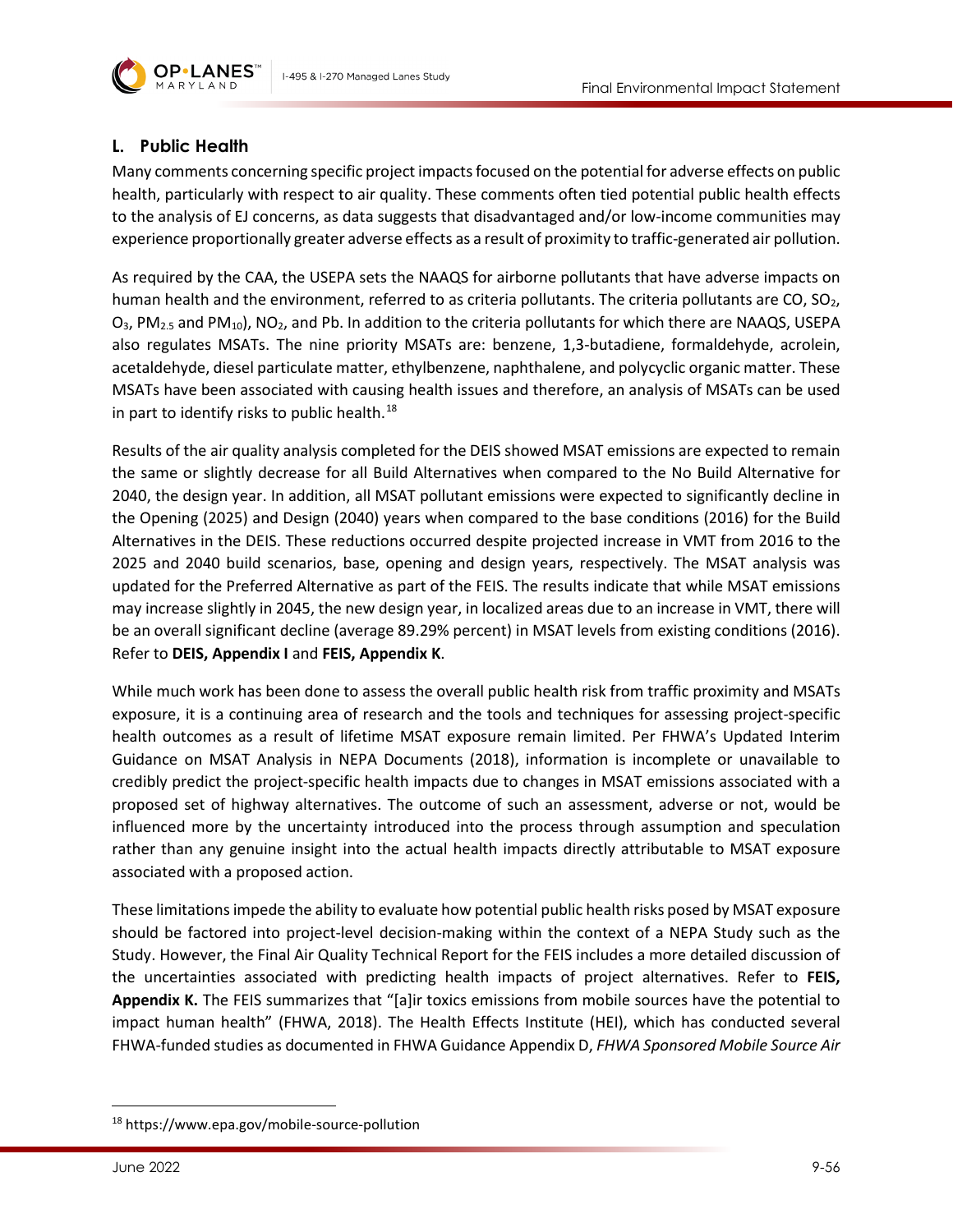

*Toxics Research Efforts* (refer to FEIS, Appendix K), published a literature review of 700 studies examining the public health effects of traffic-related air pollution. The HEI literature review concludes that:

*"[m]any aspects of the epidemiologic and toxicologic evidence relating adverse human health effects to exposure to primary traffic-generated air pollution remain incomplete. However, the Panel concluded that the evidence is sufficient to support a causal relationship between exposure to traffic-related air pollution and exacerbation of asthma. It also found suggestive evidence of a causal relationship with onset of childhood asthma, non-asthma respiratory symptoms, impaired lung function, total and cardiovascular mortality, and cardiovascular morbidity, although the data are not sufficient to fully support causality. For a number of other health outcomes, there was limited evidence of associations, but the data were either inadequate or insufficient to draw firmer conclusions." (HEI, 2010)*

MDOT SHA and FHWA recognize that EJ populations who live in areas with high USEPA and MD EJSCREEN EJ Index scores (**FEIS Chapter 5, Section 21 and Appendix F, Section 5.4.4A**) may experience air quality impacts from construction activities and highway operations more acutely than populations with lower EJ Index scores because those populations have higher sensitivity and exposure to pollutants. MDOT SHA has committed to implementing emission control measures aimed at minimizing impacts to air quality throughout construction. These include implementing a *diesel emissions program* to minimize air pollution, including MSATs, implementing a *GHG reduction program*, instituting an *anti-idling policy* to avoid unnecessary idling of construction equipment to reduce engine emissions and provide benefit to those that live and work in or adjacent to the anticipated construction area, and implementing a *truck staging area plan* for all construction vehicles waiting to load or unload material to locations where emissions will have the least impact on sensitive areas and the public. Additionally, measures to reduce fugitive dust during construction will be implemented. Refer **to FEIS Chapter 5, Section 5.21** and **FEIS, Appendix F, Section 5.4.4.A**

Additional measures to reduce MSAT and criteria pollutant emissions that are part of the project include transportation demand management strategies such as congestion pricing through the addition of managed lanes, incentivizing transit, carpool and vanpool with three or more users (HOV 3+) by allowing travel toll free thus reducing reliance on single occupancy vehicles and providing new or upgraded bicycle and pedestrian improvements. Lastly, measures to reduce emissions during construction have been committed to and are detailed in **Chapter 5, Section 5.8.4** of this FEIS.

### **M. Utility Impacts and Costs of Repairs**

Many comments addressed the project's potential for impacting existing infrastructure in the study area, with an emphasis on water utilities, and expressed concern over the cost of any relocation efforts and whether those costs would be passed on to utility customers such as Washington Suburban Sanitary Commission (WSSC) customers. Many commenters wrongly concluded that cost estimates for the relocation of utilities was not included in the preliminary cost estimates in the DEIS.

From the earliest stages of the NEPA process, MDOT SHA has coordinated with WSSC and other utility providers concerning potential impacts that would require the relocation of existing utility infrastructure.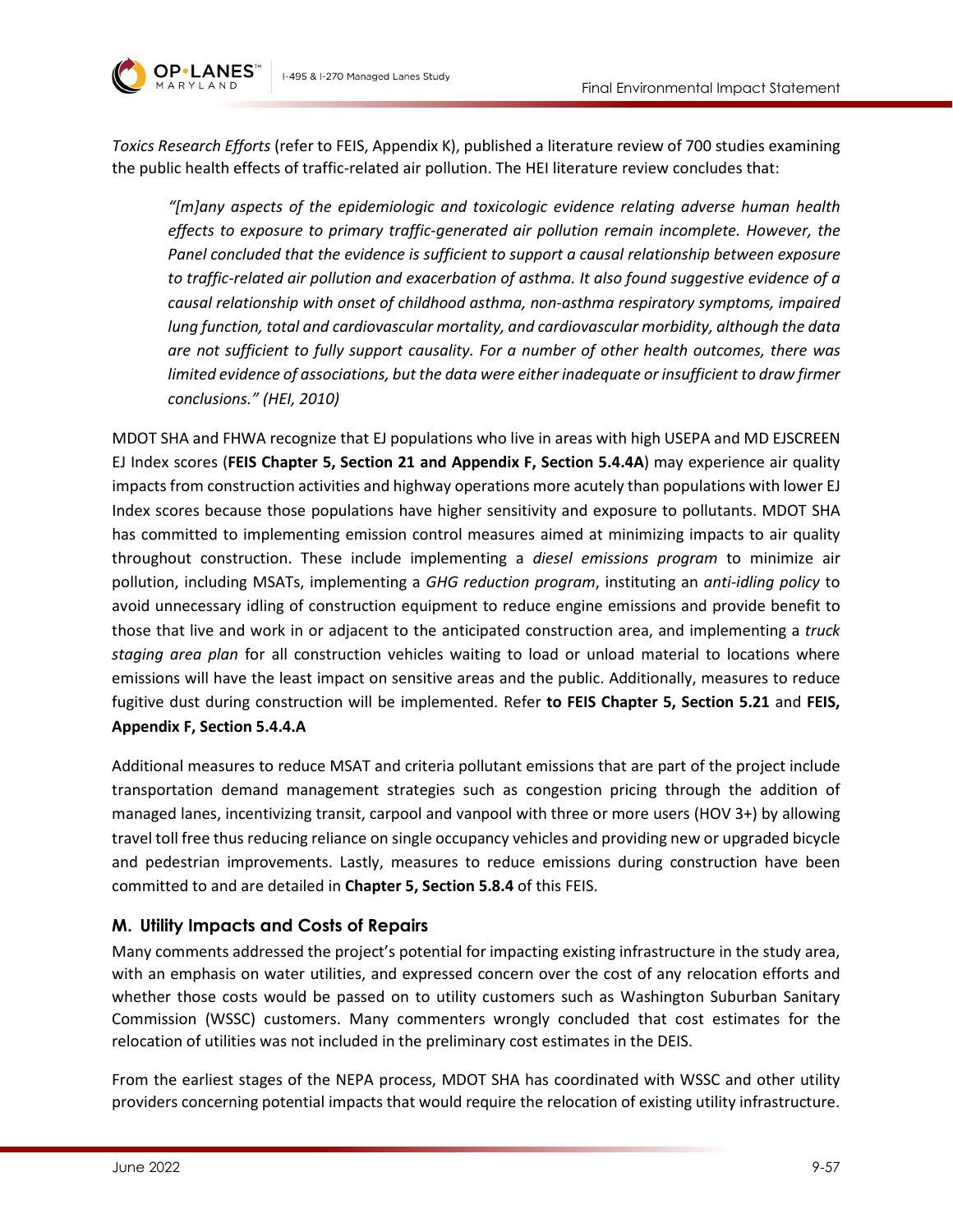

During the NEPA process, impacts to utility infrastructure and potential relocations have been considered. As the project advances from planning to final design, the scope and cost of utility relocations will be further refined in close coordination with WSSC and other utility providers.

During predevelopment work for Phase 1, the selected Developer, is working collaboratively with MDOT SHA and our utility partners to further identify, avoid and reduce any impacts to utilities and, where necessary, develop plans to relocate utilities in the most efficient and accommodating manner as possible. To the extent applicable, the Developer is required to adhere to the utility provider's regulations, design standards, and specifications and coordinate any design and construction with the utility provider.

Potential cost of utility relocation has consistently been factored into the overall estimates developed for the project. The reduced footprint of proposed improvements associated with the Preferred Alternative as compared to the Build Alternatives discussed in the DEIS, together with ongoing coordination to identify, avoid and minimize conflicts with existing infrastructure to the maximum extent practicable have lowered the cost estimates significantly. It is too early in the predevelopment process to determine the exact scope and cost of any utility relocations that may still be required, but it now appears that these costs will be significantly lower than WSSC's original estimates. The cost estimate for the Preferred Alternative includes the cost of utility relocation based on planning level information but these costs are significantly lower than WSSC's original estimates.

### **N. Indirect and Cumulative Effects**

Comments raised on the DEIS suggested that an assessment of indirect and cumulative effects (ICE) was incomplete or inadequate. Other comments questioned why a final analysis of ICE was not included in the SDEIS.

The ICE assessment for the Study was conducted in accordance with MDOT SHA's current ICE guidelines (MDOT SHA, 2012) and in accordance with NEPA's CEQ implementing regulations. The methodology was reviewed and agreed up by FHWA. Refer to **DEIS, Chapter 4, Section 4.22; DEIS, Appendix O; SDEIS Chapter 4, Section 4.22; FEIS Chapter 5, Section 5.22;** and **FEIS, Appendix Q**. The ICE analysis considered the effects of the proposed action in the context of general trends on population, employment, and general growth based on master plans, reports, census and geographic data, historic maps, and aerial imagery. The ICE also considered: planning and forecasting documents concerning past, present, and reasonably foreseeable future economic development; the history and origins of the proposed action and previous studies; and data reflected in previously completed NEPA documents to understand the potential for regional ICE.

The analytical assumptions underlying the ICE based on the Build Alternatives documented in the DEIS did not change and remain valid for the analysis performed in the SDEIS. This updated analysis showed that the reduced footprint of the Preferred Alternative within the Phase 1 South limits should result in a substantial reduction in the potential for ICE as compared to the impacts associated with the potential development of managed lanes in the entire study area.

Concerning potential indirect effects, the DEIS demonstrated that potential changes in travel patterns by way of increased capacity along existing infrastructure, especially in more rural, less-developed portions of the ICE Analysis Area and other locations where undeveloped land exists would be most likely to experience pressure for new development from improved access along the I-270 and I-495 corridors.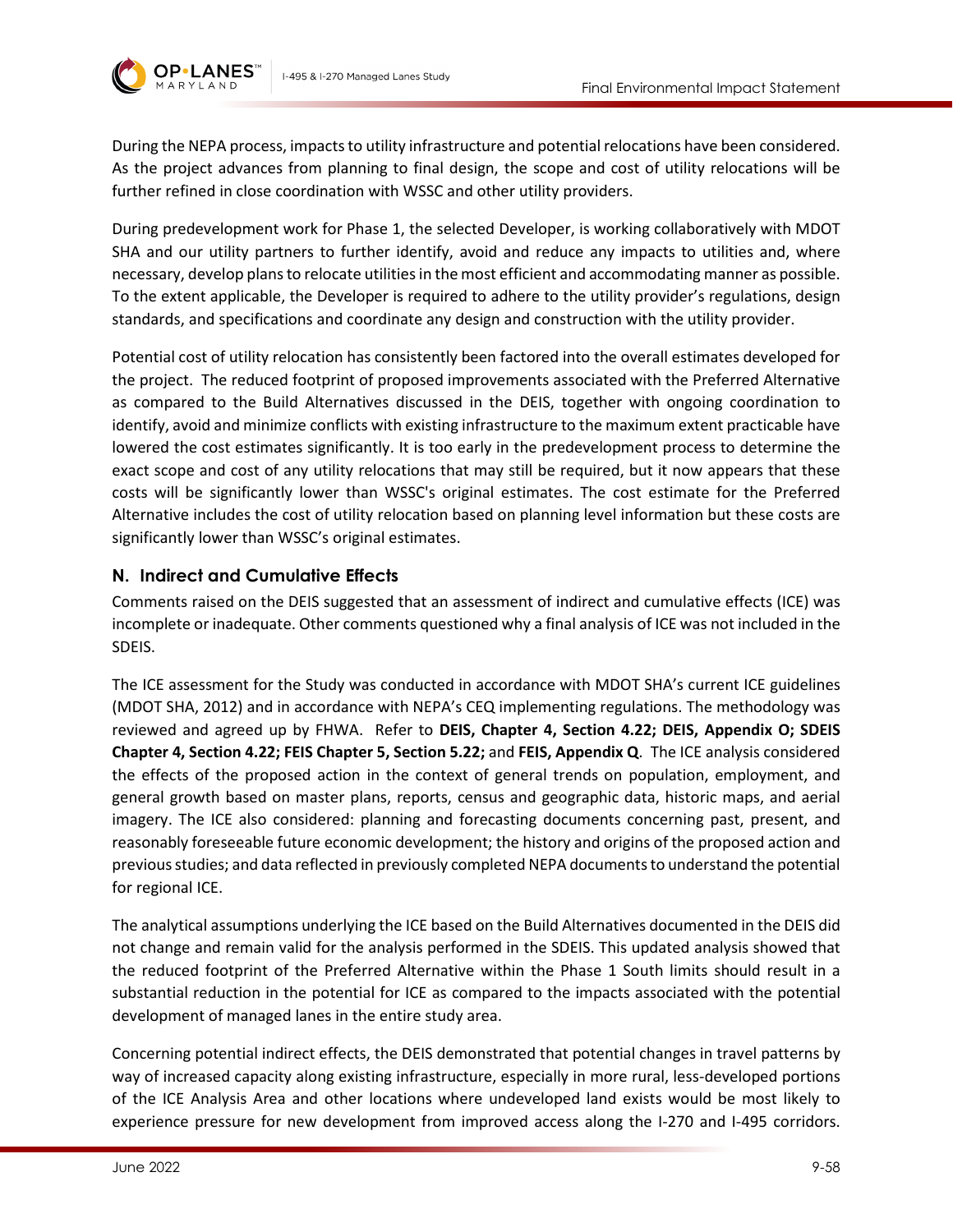

Therefore, the Prince George's County portion of the study area was the most likely to experience indirect or project-related growth impacts because the location of the managed lanes and proposed interchanges was aimed as supporting growing areas or those that the County has planned for additional growth. However, because the Preferred Alternative would not result in any roadway improvements in Prince George's County, these potential indirect impacts would most likely not occur as a result of the proposed action.

Other portions of the study area that would not include roadway improvements as a result of the Preferred Alternative had already been assessed as unlikely to experience indirect effects due to the highly built-out and/or preserved land uses. Due to increased capacity and access to managed lanes associated with the Preferred Alternative, more rural, less developed portions of the ICE analysis area could experience more pressure for new development. However, within the Phase 1 South limits, much of the land use has already been developed and there is a paucity of unoccupied land available for new development. Much of the unoccupied land is also designated by planning documents for preservation, further reinforcing the small likelihood of development pressure as a result of new or improved access to I-495 and I-270. Refer to **SDEIS, Chapter 4, Section 4.22.3, FEIS, Chapter 5, Section 5.22,** and **FEIS, Appendix Q.** 

The SDEIS and FEIS explain how the Preferred Alternative could result in certain indirect effects impacting natural resources, including forests, wetlands, wetland buffers, and waterways. The proposed action could result in additional roadway runoff, sedimentation, changes to hydrology, and facility-related runoff quality and quantity, as well as changes in drainage patterns and imperviousness. Refer to **SDEIS, Chapter 4, Section 4.22.3, FEIS, Chapter 5, Section 5.22,** and **FEIS, Appendix Q.** Indirect downstream impacts to surface water would be minimized through the development and application of approved erosion and sediment control plans and stormwater-related BMPs. Any wetlands impacts associated with proposed public or private development would require permitting by USACE and state regulatory agencies, as well as review and approval by county governments to ensure consistency with environmental protection guidelines. Coordination with federal, state, and local agencies overseeing water resources in the ICE Analysis Area has continued and resulted in determining mitigation for unavoidable impacts. Refer to **FEIS Chapter 5, Section 5.22** and **FEIS, Chapter 7**. Other potential indirect effect, such as additional noise impacts, could occur to communities from greater traffic volumes on connecting roadways. Indirect impacts would be minimized by adherence to current master plans and zoning regulations pertaining to new development.

With regard to cumulative effects, past and present growth and development have led to both positive and adverse effects. The region's past and recent growth has resulted in improved local economies and led to the provision of enhanced community facilities, transportation infrastructure, and recreational resources benefiting residences and businesses. Construction and expansion of transportation facilities, in particular, has facilitated economic growth by providing access to employment and community facilities and allowing for more efficient movement of goods and services. Refer to **DEIS, Chapter 4, Section 4.22; DEIS, Appendix O, Section 3; SDEIS Chapter 4, Section 4.22.3.B; FEIS, Chapter 5, Section 5.22; and FEIS, Appendix Q**.

The proposed action is one of many reasonably-foreseeable future transportation projects designed to address both existing volumes, as well as anticipated growth. The proposed action alone would provide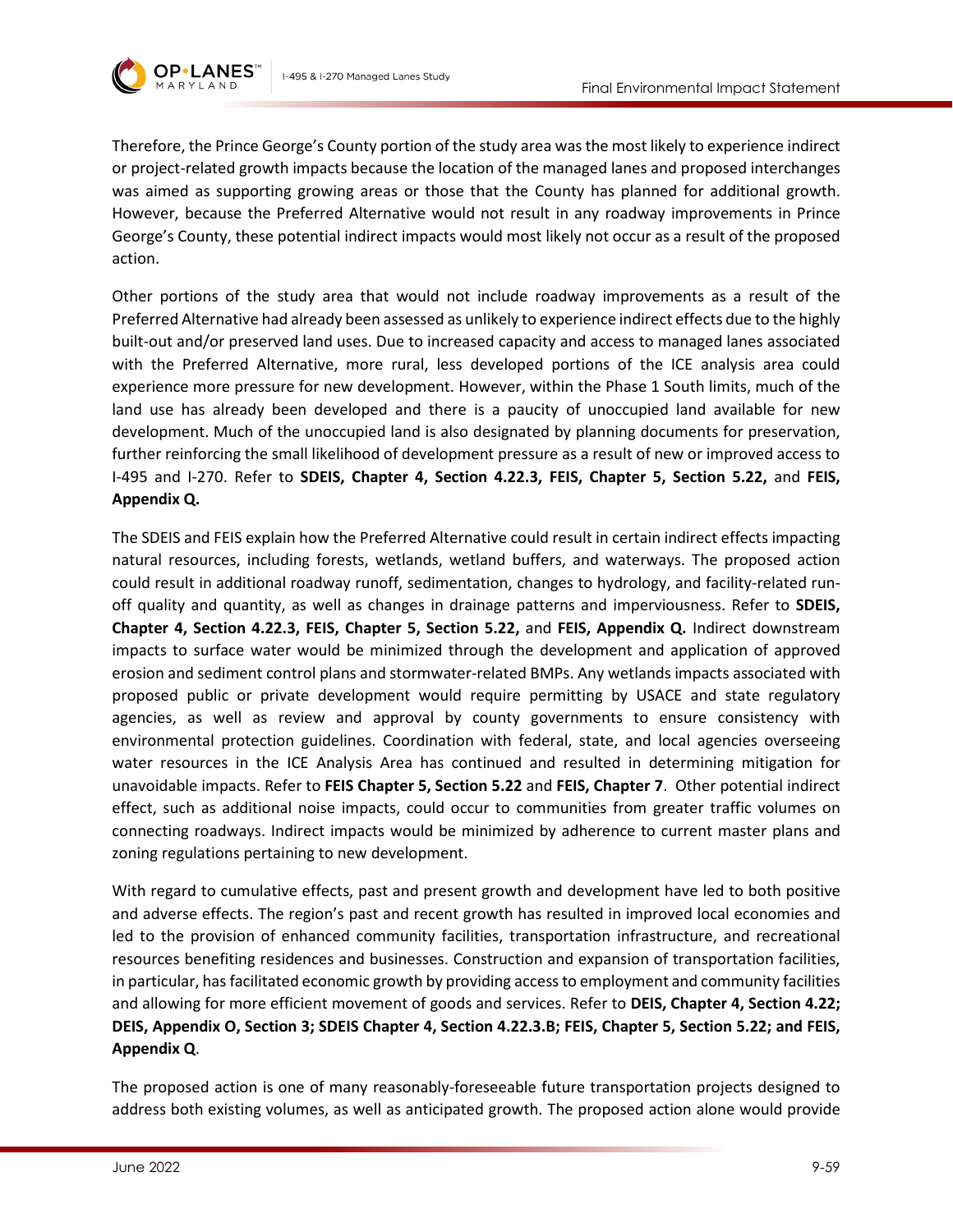

**OP•LANES** 

improved access, mobility, and traffic conditions. Combined with the other projects identified in the ICE Technical Report, it is anticipated that there would be a greater overall benefit to local communities, especially in light of anticipated increased population and employment in the ICE Analysis Area. Refer to **FEIS, Appendix Q**. These cumulative demographic trends are expected to increase traffic volumes and create eventual need for more transportation improvement projects.

The proposed action, along with other future transportation projects could result in adverse effects, including additional noise impacts, with a potential cumulative effect on communities in the vicinity of improved and new roadways. Cumulative impacts to water quality could occur from stream loss and the incremental increase of impervious surfaces that may increase runoff from past, present, and future development projects. These would be minimized through the use of BMPs during construction and use of SWM facilities. The incremental effect would be minimized by the required permitting process, which would identify avoidance, minimization, and mitigation as needed to offset resource losses.

The final ICE analysis on the proposed action is included in the **FEIS, Chapter 5, Section 5.22** and **FEIS, Appendix Q**.

# **O. Safety**

Several comments raised concerns about the proposed action's potential impacts on vehicle, pedestrian, and/or bicycle safety. These comments assert that the construction of enhanced interchanges could impact pedestrian and bicycle safety and that an increased number of highway lanes and/or access to managed lanes will increase weave movements, thereby compromising travel safety. As summarized below, the project will implement accepted engineering techniques to address safety issues during project construction and operation.

The Preferred Alternative would maintain the existing separation between highway operations and local traffic, bicyclists and pedestrians through access limits and physical barriers in accordance with state and Federal design standards and regulations. Refer to **FEIS, Chapter 3, Section 3.1.5**. With respect to pedestrian safety concerns for those areas located outside the highway facilities themselves, where direct access ramps would be constructed, alterations to traffic patterns and roadway/sideway networks would be mitigated by the inclusion of signage, high-visibility crosswalk markings, and pedestrian countdown signals. Existing pedestrian and bicycle facilities impacted by the proposed action would be replaced inkind or upgraded to meet the current master plan recommended facilities. Any such replacements would be coordinated with county and pertinent local jurisdictions, in compliance with Maryland law.

Although safety was not one of the specific elements identified in the Study's Purpose and Need, the safety goal is to reduce the number and severity of traffic crashes within the study limits. A review of the existing crash history and a quantitative analysis of the safety impacts of the proposed action is included in the FEIS as part of the MDOT SHA's Application for Interstate Access Point Approval documentation required by FHWA (**FEIS, Appendix B**). The crash history review has identified crash patterns and high frequency crash locations on all freeway segments, ramps, ramp terminals, and crossing roadways within the project area and evaluated how the Preferred Alternative will help address existing traffic safety concerns. The quantitative safety analysis included predictive safety analyses using the methodologies of the Highway Safety Manual (HSM), published by AASHTO, to calculate projected changes in crash frequency using Safety Performance Functions and Crash Modification Factors, where appropriate.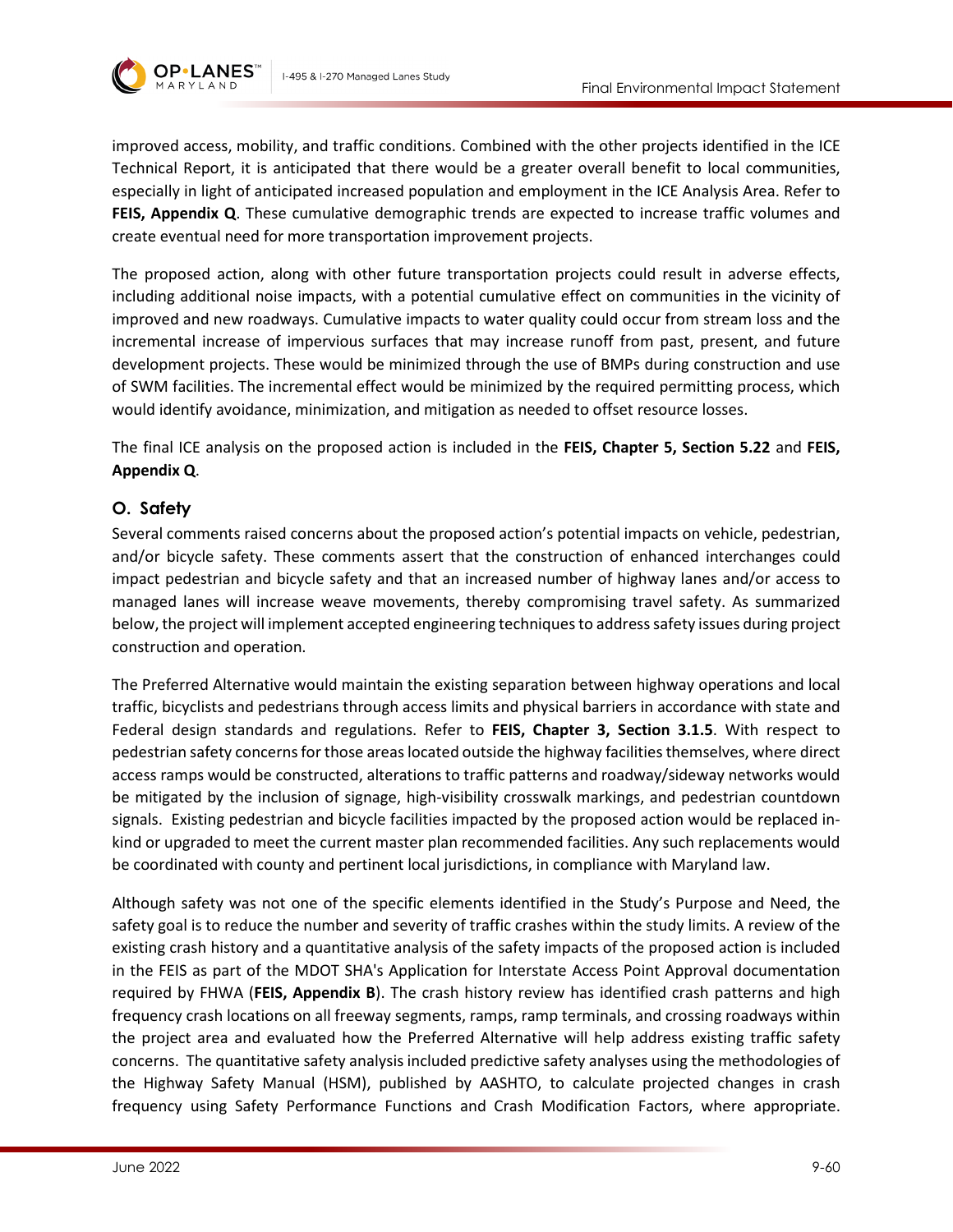

Additionally, the Enhanced Interchange Safety Analysis Tool (ISATe), an industry-accepted model recommended by FHWA, was used to develop crash predictions for the proposed ramp terminals at the new direct access ramps and in locations where existing general purpose access is being modified. Approval of the IAPA will be contingent on demonstrating that the project does not have a significant adverse impact on the safety of the Interstate facility or on the local street network.

The design of the proposed action is undergoing extensive constructability reviews, and a Transportation Management Plan and Maintenance of Traffic plans will be developed in final design to ensure that it can be built safely and efficiently with minimal disruptions. The HSM and ISATe analysis summarized in the IAPA will be updated during final design, as needed. FHWA's ultimate approval of final design will take those safety impacts into account.

During construction, the project would also implement a temporary detour network to avoid a disruption in pedestrian and bicyclist connectivity. In general, the maintenance of all types of traffic during construction is a major project consideration.

By providing additional travel choices, the proposed action may also mitigate existing safety issues such as high frequency of congestion related crashes. certain safety issues. Specifically, the Preferred Alternative is expected to reduce congestion on the interstates within the study limits and local roadways networks, allowing for more reliable travel times for all users, including emergency responders. Refer to **FEIS, Appendix A**, Final Traffic Analysis Report.

# **P. Regional Economy**

Commenters noted that construction of the proposed action, and the resulting expanded highway capacity and roadway choice would improve the regional economy, through initial job creation and enhanced mobility in the study area. However, some commenters noted a belief that the proposed action would have a negative economic impact to the surrounding communities.

Transportation improvements implemented as part of the proposed action would offer significant economic benefits to the State of Maryland and the NCR. These benefits would be realized both in the short-term, as a result of planning and construction, and in the long-term because of anticipated improved traffic performance along the main highway corridors.

Initially, project planning and construction activity would present potential beneficial impacts to varying sectors of the region's economy. An increase in employment and job opportunities for future permitting and design work, construction workers, resource suppliers, and inspectors would result before and during construction of the proposed action. In addition, the use of materials to construct the improvements, and purchases of goods and services generated by construction, could create a short-term improvement in the local economy by increasing business at area commercial and retail establishments. Economic activity associated with the Study would produce future tax revenue which would be derived from commercial sales of materials required for construction. Refer **to DEIS, Chapter 4, Section 4.24.2** and **FEIS, Chapter 5, Section 5.23.**

In terms of overall employment opportunities, the greater than \$3 billion in private infrastructure investment associated with Phase 1 South will support thousands of jobs per year for this project with a large majority of those jobs during construction. The Developer will seek to partner with community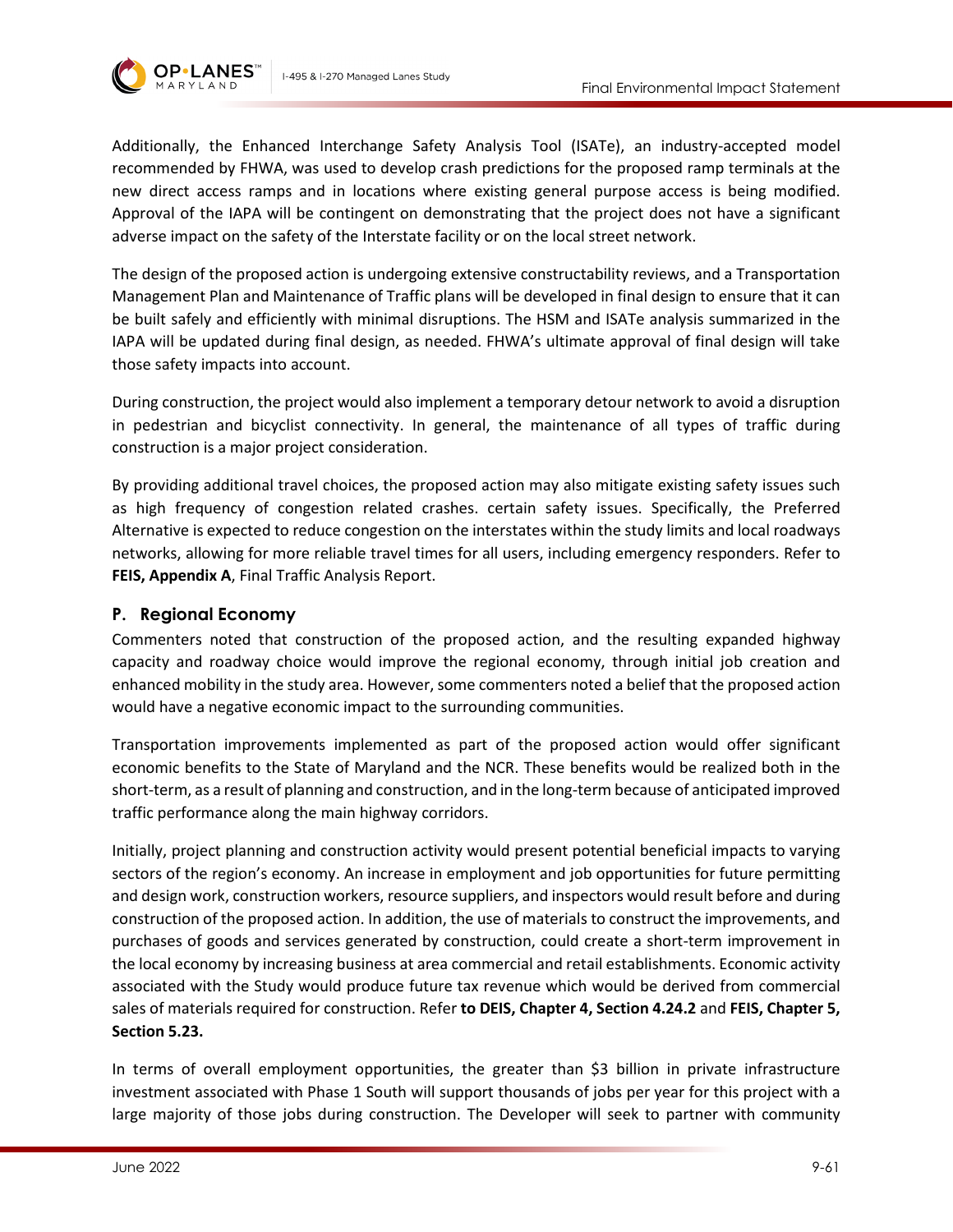



organizations, community colleges and universities in addition to labor unions and local businesses to maximize opportunities for workforce training and apprenticeships. The Developer has already entered into several MOUs with local organizations to collaborate on providing career training opportunities through programs such as Academy of Success. MDOT will work with the Developer to ensure the Developer's Workforce Development plan and job seekers portal is effective in maximizing the number of opportunities and sufficient resources for local minority, women, and veteran job seekers. Moreover, the project will provide many opportunities for Disadvantaged Business Enterprises (DBE) in the region. The Developer has committed to meet a 26% DBE participation contract goal for predevelopment work (e.g., design, funding, accounting as well as other professional services and pre-construction services). Subsequent DBE participation goals will be established for design/professional services, construction and operations and maintenance activities for future project phases. Likewise, the Developer has already started to collaborate with those MOU local organizations on providing capacity building and business development programs and initiatives. MDOT also will work with the Developer to ensure the Developer's DBE Plan and DBE Participation Schedule commitment to the utilization of disadvantaged businesses for the project professional services and construction opportunities. The business development and capacity building of these local DBE businesses will strengthen the overall local business community and create growth in the regional economy.

Longer term, reduced congestion, enhanced trip reliability, and additional roadway choices would result in improved traffic performance that would also create economic benefits. Specifically, efficient, and reliable highway movement is necessary to accommodate passenger and freight travel that move goods and services through the region, with those movements increasingly dependent on the performance of I-495 and I-270. Refer to **DEIS, Chapter 1, Section 1.7.2**. Thousands of employers in the NCR depend on the study corridors for employee commuting and delivery access. As illustrated in **Figure 1-3** of the DEIS, approximately 54% of residents in Montgomery County and 56% of residents in Prince George's County travel ten or more miles from their homes for work, with employment destinations and workers' home destinations densely clustered along the I-495 and I-270 study corridors (Maryland Department of Labor, Licensing, & Regulation, 2018).

Moreover, freight-dependent industries, including goods transportation services, raw materials/intermediate products transportation services, and retail/consumer outlets, account for 19 percent of the NCR's Gross Domestic Product, which totaled \$464 billion in 2013 (NCRTPB, 2016c). Among these industries within the NCR, the truck transportation mode accounts for 86% of the total weight and 79% of the total value of freight moved (NCRTPB, 2016c). Reliable travel times are critical to the movement of both commuting employees and freight trucks and, therefore, the economy of the NCR. Travelers, commuting employees, and freight trucks are especially sensitive to non-recurring delays (unanticipated disruptions), which are indicative of poor reliability, as they disrupt scheduled activities and manufacturing/distribution activities (TPB, 2016d). Refer to **DEIS, Chapter 1, Section 1.7** and **DEIS Appendix A, Section 3.10**.

By providing additional roadway capacity through managed lanes, the proposed action would improve the movement of employees, and goods and services which would benefit the local and regional economy. Logistics costs decrease as trucks and commercial vehicles travel in less congested conditions, spending less time in route, thus improving supply chain fluidity for regional industries dependent on truck traffic. Refer to **SDEIS, Chapter 4, Section 4.24.2** and **FEIS, Chapter 5, Section 5.24.2**. The proposed action would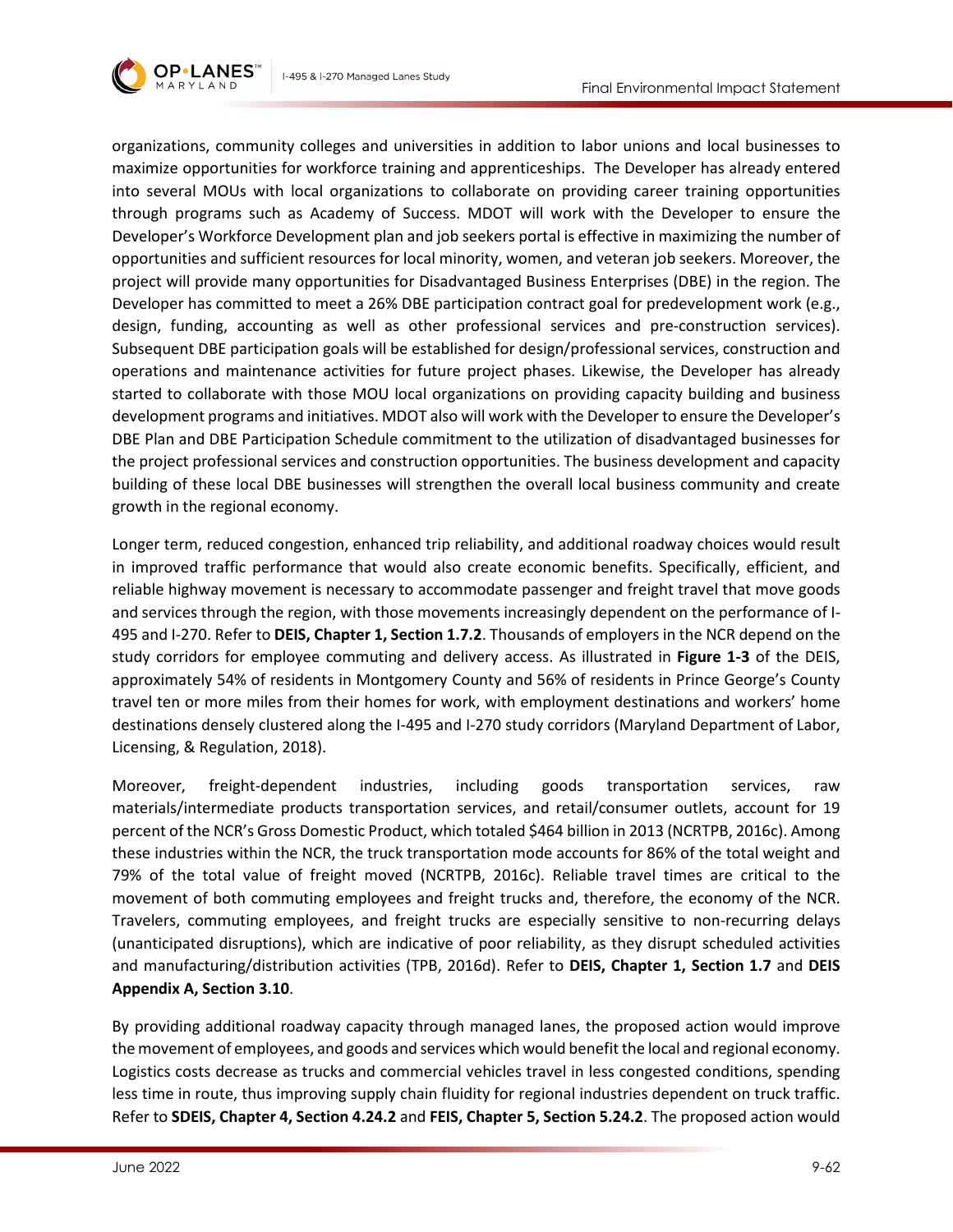

also accommodate increased traffic and congestion attributed to the projected regional population growth between 2010 and 2045. The improved function of I-495 and I-270, access to travel choices, and enhanced trip reliability would maintain the area's desirability for future economic activity. Overall, a strengthened regional economy can be expected to increase tax revenues resulting from higher assessed homeowner property values and for businesses that improve and build new structures. Refer to **DEIS Chapter 4, Section 4.22; DEIS, Appendix O, Section 3; FEIS Chapter 5, Section 5.22;** and **FEIS, Appendix Q**.

Finally, because changes in the Preferred Alternative described in the SDEIS and FEIS have eliminated all business relocations, the project would not negatively impact access to area businesses or employers. There would be no overall impact to the distribution of worker occupation within the study area.

# **9.3.5 P3 Program**

**OP•LANES** 

Many comments addressed the State's plans to develop the project through a P3 and expressed concerns that future toll revenues may not cover private developer costs, requiring an additional subsidy from the State. In addition, comments on the DEIS and SDEIS focused on project costs generally, and concerns that the Preferred Alternative is not financially viable.

MDOT does not have enough funds to construct improvements of the magnitude associated with the Preferred Alternative. Additionally, MDOT does not have enough bonding capacity to take out loans to pay for the improvements, even with the promise of tolls to pay them back. Therefore, MDOT elected to use a P3 approach to fund the project.

A P3 is an alternative model for delivery of a capital project in which the governmental sector works with the private entities. The particular P3 model identified for Phase 1 is a progressive multi step approach. This P3 model, like others, seeks to make the most of private sector expertise, innovation, and financing to deliver public infrastructure for the benefit of the public owner and users of the infrastructure. This P3 agreement includes designing, building, financing, operating, and maintaining a transportation facility, however, MDOT SHA would continue to own all lanes and infrastructure on I-495 and I-270 and ensure the highway meets their intended transportation function.

Many comments expressed concern over the use of the P3 model, specifically pointing out challenges to the delivery of the Purple Line project, which was also done through a P3 agreement. While concerns over the Purple Line project are understandable, the Study P3 Agreements are different from the Purple Line and other P3s in Maryland, in that this process uses a multi-step Progressive P3 model to further identify and reduce impacts and risks. The first step of this process is the collaborative Predevelopment Work. The evaluation criteria for the Predevelopment Work focused on reducing project risk, providing schedule certainty and the ability to deliver Phase 1 with no State of Maryland funding. The Developer for the project proposed a sound approach to delivering Phase 1 that will greatly reduce the likelihood of challenges that other projects have faced. The Progressive P3 approach allows the Developer to closely collaborate with MDOT, MDTA and other stakeholders during the Predevelopment phase before finalizing its design and pricing, which will reduce and mitigate risks and challenges that would exist in a more traditional procurement process as well as other P3 models.

Additional comments questioned the process by which the state selected the approved Developer. The Maryland BPW approved the P3 Program in June 2019 with a supplemental approval in January 2020.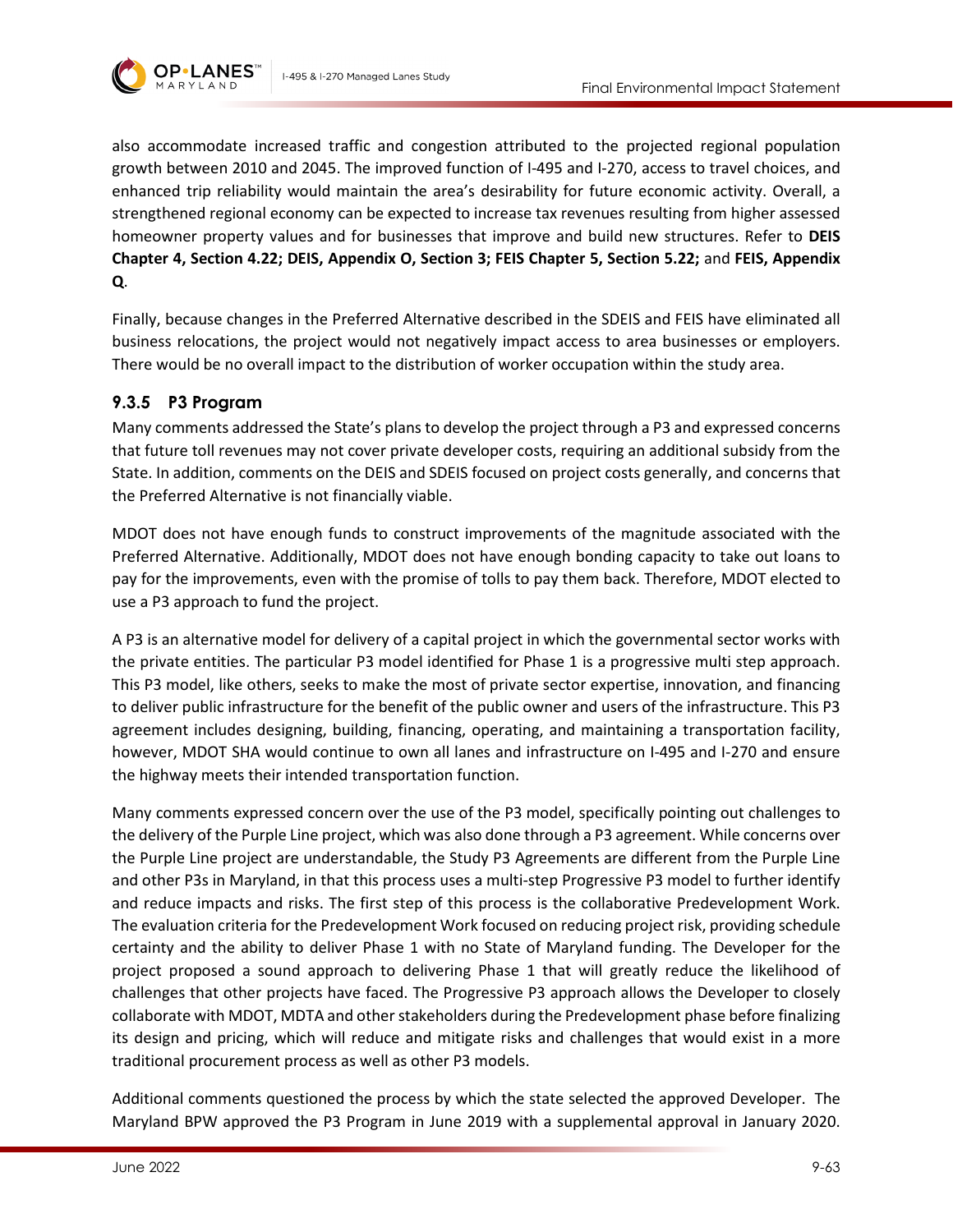

These approvals allowed MDOT SHA to use the Progressive P3 approach to design and construct Phase 1 of the P3 Program. This approach allowed the solicitation process to proceed concurrently with the NEPA process. The solicitation process included provisions to end should the NEPA process conclude with the No Build Alternative as the Selected Alternative in the ROD.

MDOT issued a Request for Proposal seeking interested phase developers in February 2020. MDOT and MDTA, with participation from local jurisdictions, developed a shortlist of four highly qualified Proposers in July 2020. Three of the four shortlisted firms submitted proposals to enter into the P3 Agreement for Phase 1 to assist in the pre-development work, deliver. In February 2021, MDOT SHA identified the Selected Proposer that could best deliver the project in a manner most advantageous to the State.

On August 11, 2021, in accordance with Maryland law, MDOT and MDTA received approval from the BPW to award the Phase 1 P3 Predevelopment Agreement to the Developer. In accordance with the terms and conditions of the Phase 1 P3 Agreement, the Developer has proposed an estimated \$300 million for transit services in Montgomery County over the operating term of Phase 1 South. Moreover, upon financial close of the Section P3 Agreement for Phase 1 South, MDOT is committed to fund not less than \$60 million from the Development Rights Fee provided by the Developer for the design and permitting of high priority transit investments in Montgomery County and MDOT is committed to deliver the Metropolitan Grove Bus Operations and Maintenance Facility including necessary bus fleet.

Only after approval of a ROD for the Managed Lanes Study with a Build Alternative selected will MDOT seek approval from the BPW to move forward with a Section P3 Agreement with a subsidiary of the Phase Developer who will be responsible for final design, construction, financing, operations, and maintenance of a particular section.

The Preferred Alternative for Phase 1 South has an estimated cost ranging between \$3.75 to \$4.25 billion, which is substantially smaller than that the anticipated \$9-\$11 billion for the more extensive build alternatives in the DEIS that included construction on sections of I-495 east of the I-270 Spurs. For purposes of comparing alternatives, the DEIS presented a broad analysis of the potential for each alternative to be financially self-sufficient. The analysis included multiple factors to determine potential cash flows, such as a range of capital costs, initial revenue projections, preliminary operations and maintenance costs, and assessed with a range of interest rates. The **DEIS, Table 2-6**, shows a range of positive, as well as negative, cashflow outcomes. This analysis was necessary to account for various market conditions and could change as the P3 program continues forward. From the outset, MDOT SHA has stated its intention to deliver all planned improvements for the Study at no net cost to Maryland taxpayers. That commitment stands.

# <span id="page-63-0"></span>**9.3.6 Tolling**

Some comments expressed a general opposition both to the use of managed or tolled lanes on I-495 and I-270 and to management of those lanes through a P3 arrangement. Other comments sought information regarding the process by which toll rates would be established and expressed concern that toll rates would be affordable or inequitable to lower-income populations. Refer to **Section 9.3.4 [D](#page-34-0)** of this chapter for information on tolling and EJ.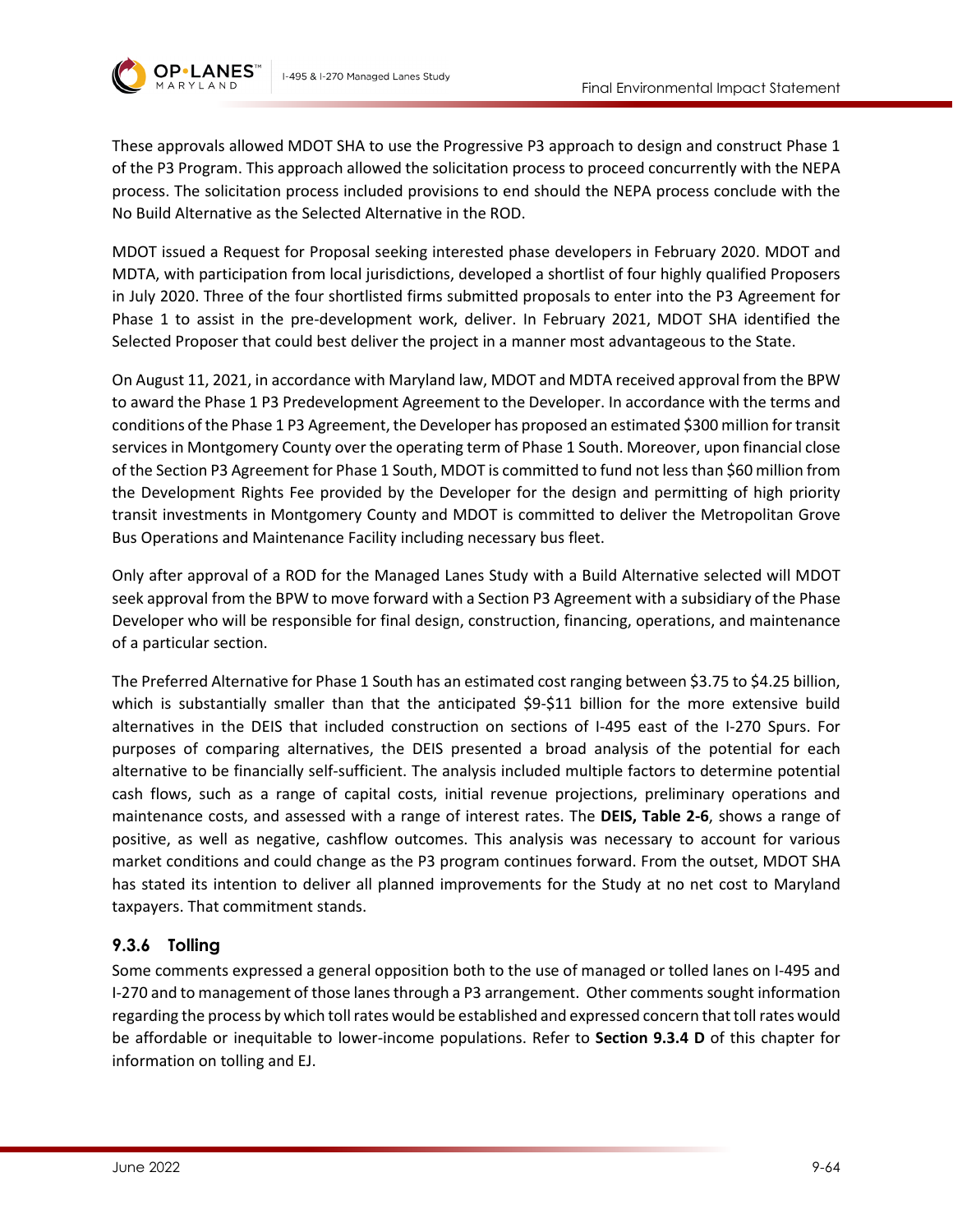

The SDEIS and FEIS demonstrate how the development of managed lanes will effectively provide tangible operational benefits even though the Preferred Alternative includes no action or no improvements for a large portion of the study area. Tolling as a congestion management tool has been considered in the region as outlined in the *Visualize2045* Plan, the latest financially CLRP that was approved by the NCRTPB on October 17, 2018. The *Visualize2045* Plan identified Seven Aspirational Initiatives for a Better Future. One of the seven initiatives is "Expand Express Highway Network," which includes congestion-free toll roads, building on an emerging toll road network, and new opportunities for transit for express buses to travel in the toll lanes. Moreover, the State's use of the P3 model can provide funding for major transportation improvements that may not otherwise be possible given fiscal constraints. Each of these concerns is addressed in turn.

# **A. Opposition to Price Managed Lanes or Tolling Public Roads**

Commentors questioned the purpose served, the need for tolling, and expressed general opposition to tolling public roads. Specifically, comments expressed concern over implementing privatized toll roads fearing loss of "free" lanes. Others specifically noted concerns about "occupancy-based tolling" being ineffective. FHWA and MDOT SHA have considered the comments in opposition to managed or tolled lanes in the context of the Study's Purpose and Need and the proposed action's ability to provide substantial, tangible operational benefits to I-495 and I-270. General purpose lanes are susceptible to congestion as traffic volumes increase. Once the traffic volume reaches a certain threshold, traffic operations slow, remaining congested until traffic volumes decrease. Managed lanes remedy this issue by combining two highway management tools: (1) Congestion Pricing and (2) Lane Management.

**Congestion Pricing** is the use of pricing to moderate demand during peak periods. In the highway sector, congestion pricing involves the introduction of road-user charges that vary with the level of congestion and/or the time of day, providing incentives for motorists to shift their trips to off-peak times, to lesscongested routes, or to alternative modes of travel. Higher prices may also encourage motorists to consolidate trips or eliminate them entirely. When peak-period volumes are high, a shift in a relatively small proportion of trips can lead to substantial reductions in overall congestion levels, resulting in more reliable travel times. Refer to **DEIS and SDEIS, Chapter 3, Section 3.3.3** and **FEIS, Chapter 4, Section 4.3.3**.

**Lane Management** involves restricting access to designated highway lanes based on occupancy or vehicle type. By limiting the number of vehicles in designated lanes, it is possible to maintain a desirable level of traffic service. Refer to **DEIS Chapter 2, Section 2.5** and the National Cooperative Highway Research Program, *Research Report 835, Guidelines for Implementing Managed Lanes*.

The price managed lanes included in the proposed action are HOT lanes. HOT lanes often implement a combination of vehicle occupancy requirements and variable tolling, whereby HOVs may use the roadway for a reduced toll rate or free of charge, while low occupancy vehicles pay higher toll rates. Toll payments for these lanes may vary by time of day and level of congestion. Minimum vehicle occupancy, such as a minimum of three or more occupants (HOV 3+), is a common eligibility requirement for managed lanes. Such occupancy restrictions allow for the movement of more people relative to the total number of vehicles. Importantly, under the proposed improvements (1) all travelers will be able to continue using the same number of existing general purpose lanes for free and (2) HOV with three or more users (HOV 3+) will be able to use the managed lanes for free. The proposed managed lanes are designed to add value by providing traffic relief throughout the corridor, including in the free general purpose lanes.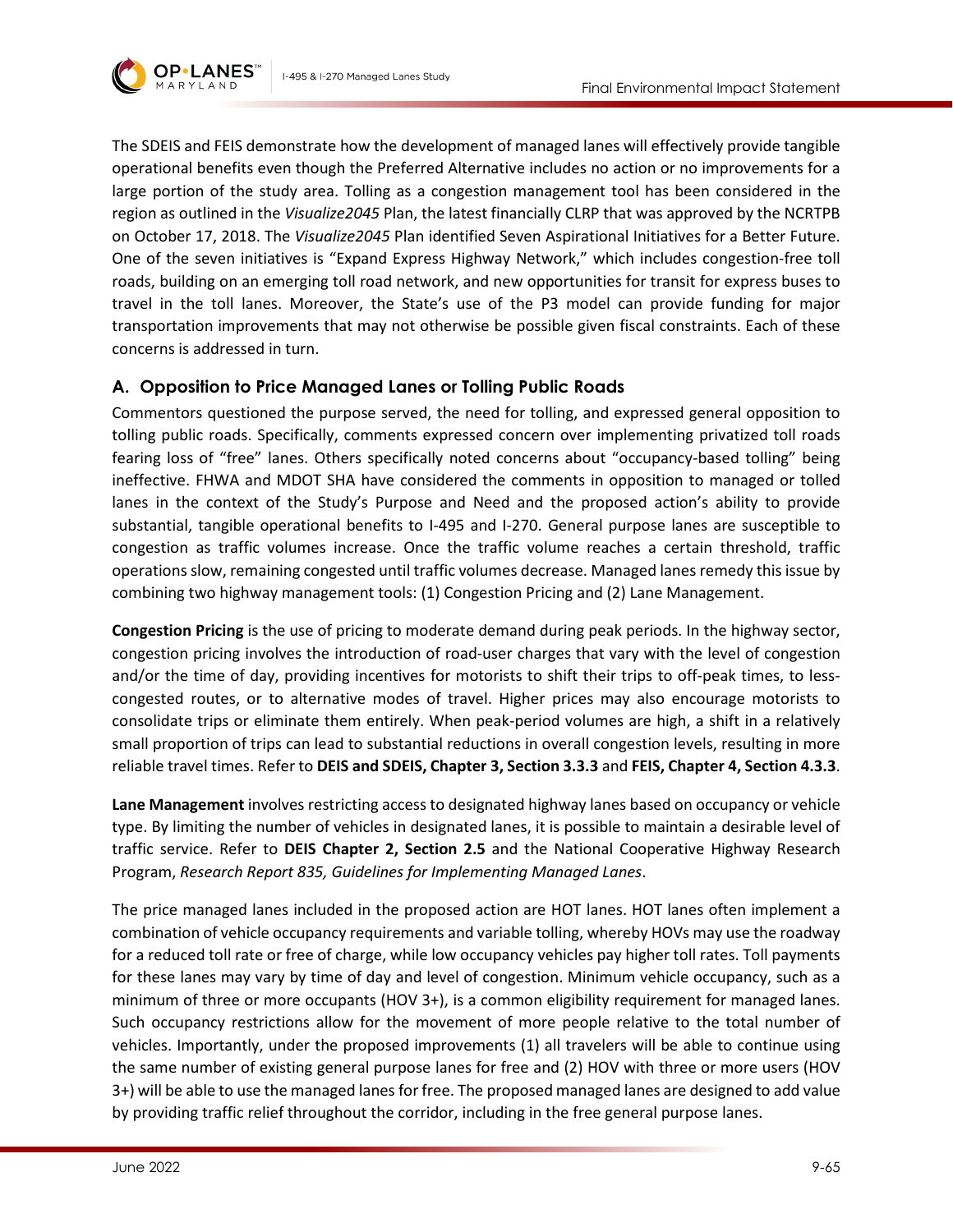

Toll facilities collect and provide funds for transportation improvements throughout the corridor that would not otherwise be funded or fundable due to the high cost. In Maryland, typical roadway infrastructure improvements are funded through use of Maryland's Transportation Trust Fund. However, the State's traditional funding sources, including the Trust Fund, are unable to effectively finance, construct, operate, and maintain highway systems of the magnitude required to enhance trip reliability in the study corridors. For these sorts of large projects—such as the Study—revenue sources that provide adequate funding are needed to support more immediate capacity improvements. The use of alternative funding approaches, such as pricing, tolling, or fares, provides the potential to address needed large-scale improvements decades earlier than would otherwise be realized using traditional funding. Put simply, the State of Maryland does not have the funds to construct improvements of this magnitude, which have an estimated cost of approximately \$3.75 to \$4.25 billion. If MDOT SHA were to fund the construction of one general purpose lane per direction for the limits of the Study and re-allocate its entire budget for capital plan expansion (\$1.4 billion over the next six years), it would take more than a decade to deliver this alternative. This approach would also leave no additional funding available for other MDOT SHA capital projects across the State of Maryland during that timeframe.

The use of a P3 for this project also reflects state fiscal realities concerning large-scale infrastructure improvements. While MDOT could issue Consolidated Transportation Bonds (CTBs) to finance the construction of additional general purpose lanes, MDOT has a statutory debt limit on CTBs. This remaining amount of funds below the CTB limit would be insufficient to construct additional general purpose lanes. Even with toll revenues, MDOT does not have enough bonding capacity to take out the loans that would be required to pay for the improvements. MDOT has therefore selected a Developer through a competitive process and has entered into a Phase 1 P3 agreement, whereby the Developer will design, build, finance, operate, and maintain the managed lanes for a period of time using the toll revenue. MDOT SHA will continue to own all of the lanes on I-495 and I-270 and ensure the highway meets their intended transportation function.

### **B. Process for Establishing Toll Rate Ranges, and Setting Toll Rates Within Those Ranges**

Many comments received questioned the process by which toll rates and the toll rate range are established in Maryland while other comments raised concern over the ability of the Developer to raise tolls to high levels. Specifically, comments expressed concerns about high toll rates, expensive short, localized trips, and the Developer raising tolls in certain conditions forcing users to sit in traffic or pay a high toll rate. Commentors referenced Virginia toll rates and news articles as examples of the toll rate concern. The goal of the proposed HOT lanes is to maintain free-flowing traffic by using tolls to influence traffic flow. For this project, the HOT lanes will be designed to maintain a minimum average speed of 45 mph or greater for more than 90 percent of the time during the morning and evening weekday peak period. As such, the toll rates will be set to ensure the HOT lanes operate to established operational metrics, which will apply the economic principles of supply and demand to influence the utilization of the HOT lanes. The Developer will be responsible for setting toll rates within the established toll rate ranges that were approved by the MDTA Board in November 2021, following three public comment review periods. As previously mentioned, toll rate ranges will only apply to the HOT lanes, ensuring discounts for qualifying vehicles and no tolls for vehicles with three or more occupants.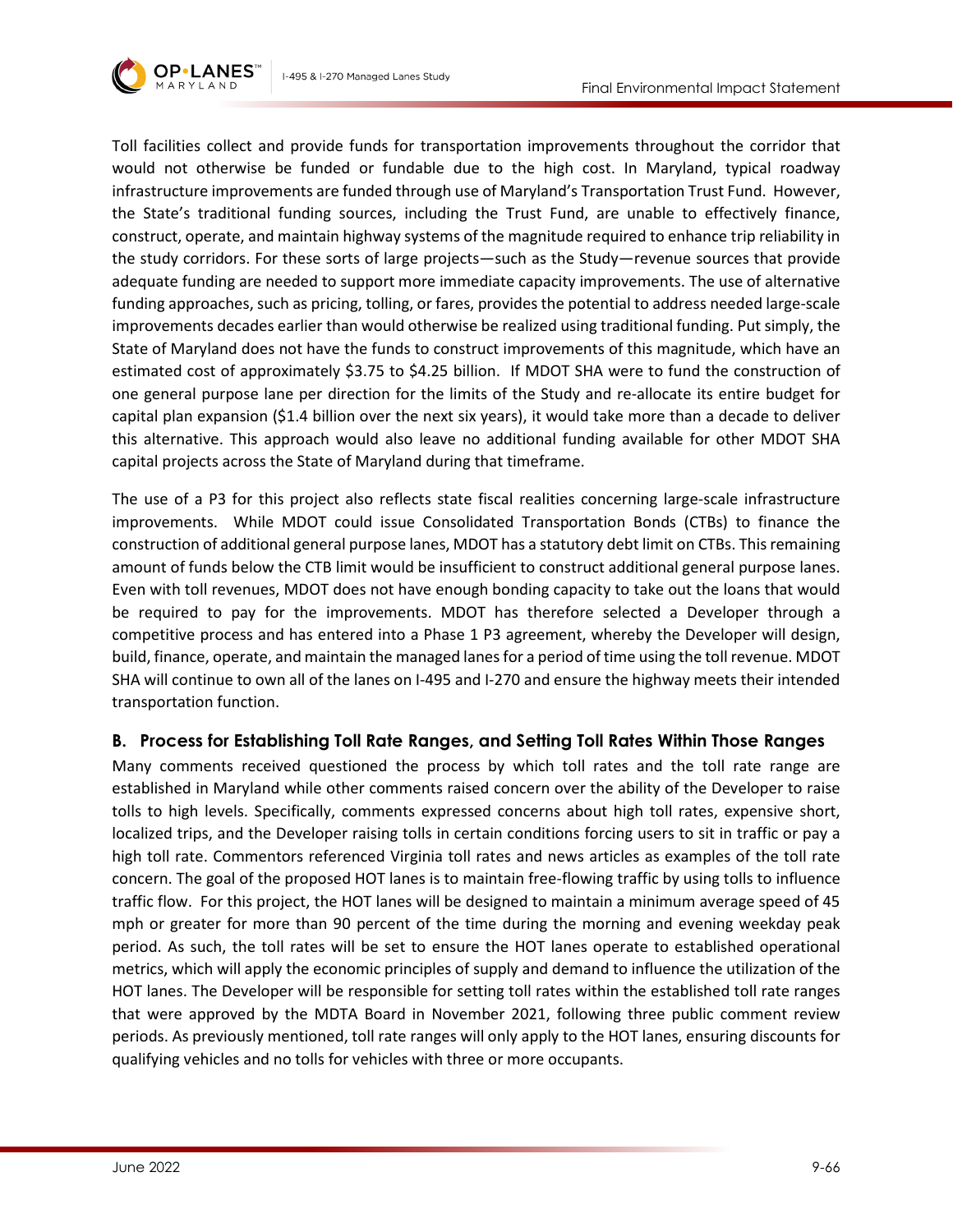

**OP•LANES** 

The toll-rate range setting process is led by the MDTA, who are the only State entity with the authority to set, revise, and fix toll rates in accordance with Transportation Article, § 4-312 of the Annotated Code of Maryland and COMAR Title 11, Department of Transportation, Subtitle 07 MDTA, Chapter 05, Public Notice of Toll Schedule Revisions (11.07.05). As outlined in the DEIS and SDEIS, the toll rate ranges were determined through a multi-step process that is codified in Maryland law, which provides for public input through public hearings and official public testimony.

A proposed toll rate range was presented to the MDTA Board on May 20, 2021, and the Board voted to take the toll proposal to public hearings and a public comment period, thereby ensuring that the public was engaged in the toll rate range-setting process. The public had the opportunity to comment on the toll rate ranges three times throughout the process as follows:

- Public hearings were held on July 12 and 14, 2021. The comment period lasted from May 20 through August 12, 2021. At the August 26, 2021 MDTA Board Meeting, MDTA staff presented a summary and analysis of public comments received at the public hearings; they also responded to questions from the Board members. A summary of the public comments received and the analysis of the comments is available on the MDTA webpage at: [https://mdta.maryland.gov/ALB270TollSetting/PublicParticipation.](https://mdta.maryland.gov/ALB270TollSetting/PublicParticipation)
- At the MDTA Board Meeting on September 30, 2021, MDTA staff presented the final toll rate range proposal, which was the Board's recommended action. The recommended toll rate ranges for the proposed action, including the information and studies used in the analysis justifying the toll rate range proposal, are available on the MDTA website at: [https://mdta.maryland.gov/ALB270TollSetting.](https://mdta.maryland.gov/ALB270TollSetting) Following an approval vote to seek public comment on the recommendation, the second comment period was initiated and ran from September 30, 2021 through October 28, 2021. On November 10, 2021, MDTA staff posted a summary and analysis of comments received on the MDTA website.
- At the MDTA Board Meeting on November 18, 2021, MDTA staff presented the comment summary from the second comment period. MDTA staff also presented the final toll rate range recommendation to the Board. The Board accepted additional public comment from those attending the meeting in-person, before voting to approve the toll rate ranges.

The toll rate ranges consist of minimum toll rates, soft toll rate caps, and maximum toll rates for the HOT lanes. **Minimum Toll Rate:** The minimum toll rate is the lowest toll rate per mile that will be charged at any tolling segment for the HOT lanes or the lowest total toll a customer will pay regardless of how far they travel.

**Soft Rate Cap:** The purpose of the soft rate cap is to constrain the toll rate charged to customers when throughput and speed performance targets are achieved. This provides customers protection from toll increases when traffic conditions do not justify higher rates. Although not standard practice in the tolling industry, the MDTA is choosing to be one of only two states in the United States to set a soft rate cap to constrain the toll rate as a protective measure for customers. The soft rate cap will always be lower than the maximum toll rate and can be exceeded only temporarily to provide customers who choose to pay a toll for a faster and more reliable trip. The toll rate will continue to decrease once throughput and speed performance targets are achieved, until it is at or below the soft rate cap.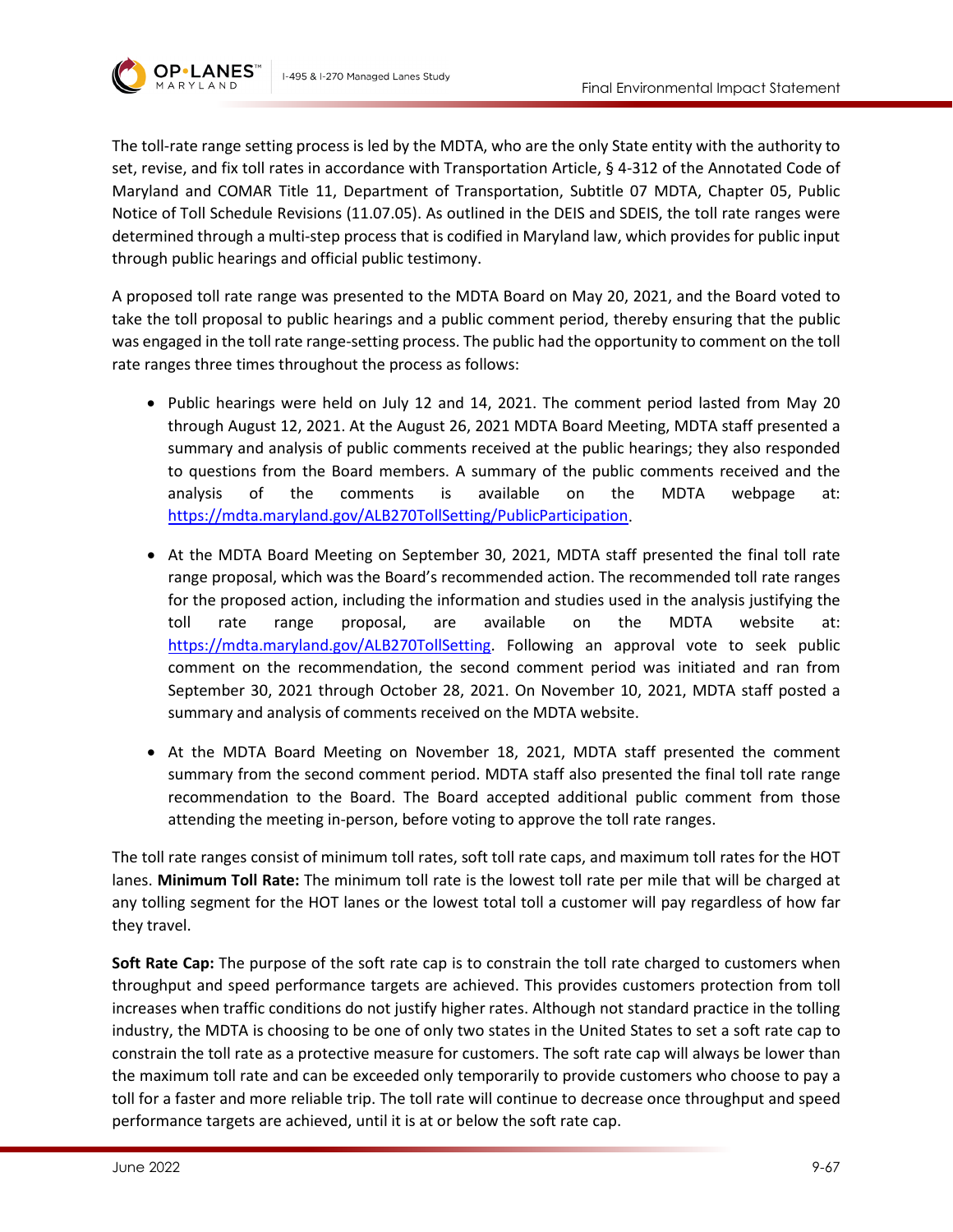

**Maximum Toll Rate:** The maximum toll rate is the highest per-mile toll rate that may be charged within any tolling segment for the HOT lanes. The actual per-mile rate paid by customers is responsive to realtime traffic. The maximum rate will only be realized under conditions where the soft rate cap is exceeded, which would be during times of deteriorating performance. These operational parameters include managed lanes speed below 50 mph, which would result from high volumes/congestion in the managed lanes. When the soft rate cap is exceeded, the maximum toll rates would remain in effect and be a ceiling to how high toll rates could be set regardless of managed lanes traffic operations.

The minimum and maximum toll rate ranges, and the soft rate cap within them, will be adjusted annually to ensure the toll rates will: (1) keep up with the growing traffic demand for the HOT lanes, (2) account for annual inflation, and (3) achieve the goal of providing a faster and more reliable trip for customers who choose to pay the toll over the life of the project. MDTA approval of the toll rate range included annual escalation of these values to account for inflation and economic growth of the planned timeframe of the P3 agreement. The annual escalations will automatically apply to the toll rates and do not require additional toll rate setting processes or approval of the MDTA Board. Toll rates will be set dynamically, meaning they could change up to every five minutes based on traffic volumes or speed in the HOT lanes to provide customers who choose to use the HOT lanes and pay a toll, a faster and more reliable trip. The actual toll rates will change based on real-time traffic within each tolling segment, and current toll rates will be displayed on electronic roadway signs, allowing drivers to know their toll prior to entering the HOT Lanes. Tolls will be collected electronically at highway speeds, using overhead gantries, with no toll plazas or toll booths (cashless tolling). The recommended toll rate ranges mentioned above reflect a base minimum per-mile toll rate of 17 cents a mile. The maximum per mile toll rate for 2-axle E-ZPass vehicles is \$3.76 per mile. This value varies based on vehicle classifications (i.e., number of axles) and payment type (e.g., E-ZPass, pay-by-plate, video tolling). Refer to MDTA's webpage for the approved toll rate range: [https://mdta.maryland.gov/ALB270TollSetting/TollRateRangeSettingProcessAndApprovedTollRateRange](https://mdta.maryland.gov/ALB270TollSetting/TollRateRangeSettingProcessAndApprovedTollRateRanges) [s.](https://mdta.maryland.gov/ALB270TollSetting/TollRateRangeSettingProcessAndApprovedTollRateRanges)

# **9.3.7 Public Involvement**

Comments raised general concerns over sufficiency of public involvement during the NEPA Study, specific concerns over access and availability of the DEIS and SDEIS during the pandemic, and requested extension of the DEIS and SDEIS public comment periods. From the outset of the Study's NEPA process, FHWA and MDOT SHA developed a comprehensive public involvement and engagement strategy designed to obtain input from stakeholders around the entire study area. This strategy combined traditional opportunities for commenting on the DEIS and SDEIS in addition to wide-ranging outreach to community organizations (e.g., church groups, homeowners' associations, public interest groups, and governmental entities), with particular sensitivity and outreach to identified EJ communities. The public involvement and engagement process, starting in early 2018 and continuing to the present, considered the vast diversity of community resources. MDOT SHA's strategy also changed over time to reflect the realities of conducting the NEPA process in part during the COVID-19 global pandemic. The efforts during the Study to engage with the public in a safe manner during the pandemic became recognized based on its strategy of ensuring safety while still providing the same opportunities for meaningful participation by the public in the NEPA process. Refer to **SDEIS Chapter 7, Section 7.2.1**. MDOT SHA and FHWA were able to make the DEIS available and accessible and hold public hearings in recognition of evolving social gathering and public health restrictions. The public involvement conducted throughout the Study has been documented in the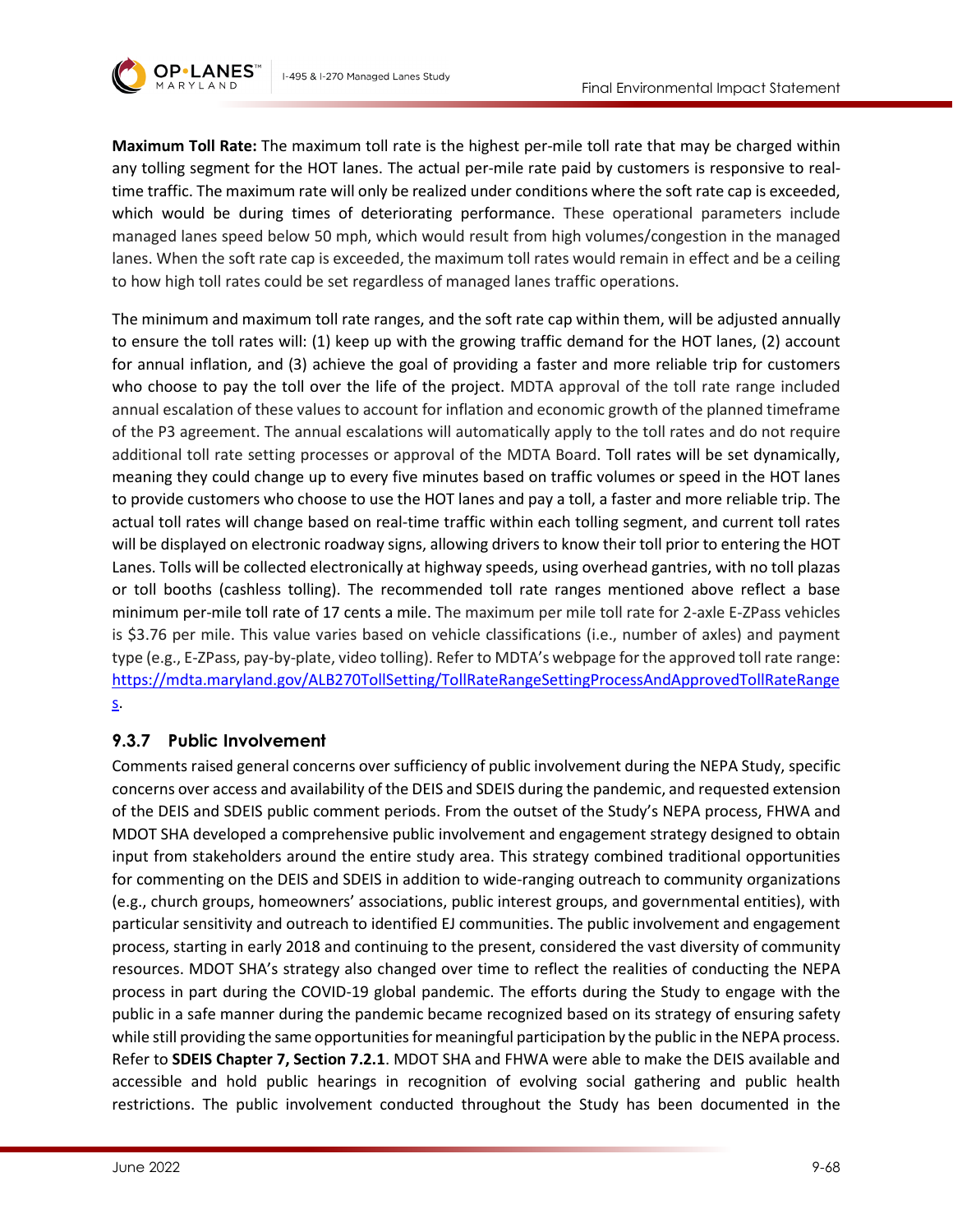

following reports: **DEIS, Chapter 7 and Appendix P; SDEIS, Chapter 7;** and **FEIS Chapter 8 and Appendix R**.

The Study began with publication of a Notice of Intent (NOI) on March 16, 2018. At the same time, the I-495 & I-270 Program website was launched as a means to share information and to gather feedback from the public (https://oplanesmd.com/). Pursuant to the CEQ regulations, publication of the NOI also began a formal "scoping" period. MDOT SHA conducted a series of four Public Scoping Open Houses around the study area, which hosted close to 400 attendees across Montgomery and Prince George's counties. These open houses were widely advertised through advertisements in traditional media, correspondence, information posted on the Program website, and a variety of social media posts. Refer to **DEIS, Appendix P**.

In addition to the mandatory scoping requirements, MDOT SHA conducted additional information sessions, open houses, and provided comment periods during the development of the range of alternatives to be considered in the DEIS. Outreach on the first stage of alternatives development, the Preliminary Range of Alternatives, was conducted between July 2018 and January 2019. As with the first round of public scoping open houses, four large Preliminary Alternatives Public Workshops were broadly attended, with close to 600 attendees, including over a dozen elected officials. Attendees were able to listen to a presentation regarding the project, review display boards and a summary handout, ask questions of Study team, interact with technical staff at small working group tables, and comment publicly on project information in front of the agency and other citizens. The comment period on the Preliminary Range of Alternatives was broadly utilized, with 2,282 submissions via hard copy comment forms, online forms, telephone, mail, and email. Refer to **DEIS, Appendix P.**

This transparent process of alternatives development continued into 2019 with another series of public meetings and outreach focused on the ARDS in the DEIS. From March to mid-June 2019, MDOT SHA conducted another eight large ARDS Public Workshops and offered another comment period between April 11, 2019 and June 14, 2019. Over 1,000 people attended the workshops and the agency received over 1,000 comment submissions at the workshops or by mail or email.

Knowing the broad extent of public interest in the Study and need for ample public involvement, MDOT SHA also conducted over 40 meetings during the alternatives development stage with various community associations, legislators, stakeholder organizations, and large property holders in the study area. Refer to **Table 5-5, DEIS, Appendix P**. In addition, MDOT SHA extended this outreach strategy to include many informal opportunities for interaction with the Study team and agency staff between June 2019 and April 2020, prior to official publication of the DEIS. MDOT SHA conducted over 100 such meetings during that time period with individuals as well as small and large groups. All these meetings were organized and conducted in addition to the required formal comment periods.

In total, over 3,900 comments were received during the study comment periods from Scoping through ARDS. These comments were organized into relevant comment themes and summarized in respective reports. To be fully transparent and to ensure all comments were able to reach other citizens, the comment summary reports, including the individual submissions, were made publicly available on the Program website.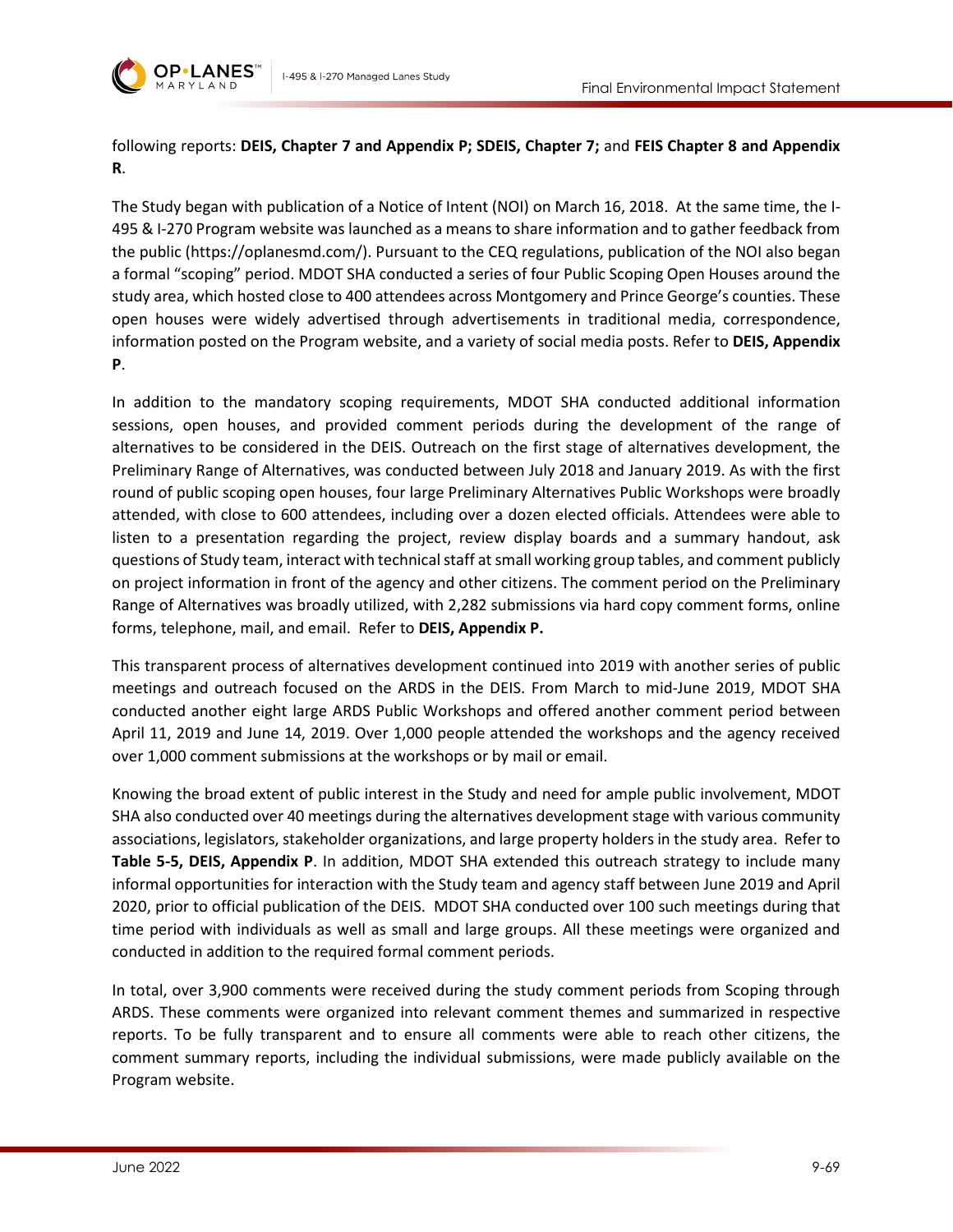

Finally, based on the extensive comments received both in and outside of formal comment periods, MDOT SHA made substantive changes to the Preliminary Range of Alternatives considered, added new alternatives, altered study elements of proposed build alternatives, conducted additional analyses and outreach, refined design to avoid and minimize impacts and ultimately chose a Preferred Alternative that addressed concerned raised over the life of the study.

The DEIS was published on July 10, 2020 and was made available on the I-495 & I-270 P3 Program webpage [\(https://oplanesmd.com/deis/\)](https://oplanesmd.com/deis/), on the USEPA EIS Database webpage and at multiple public locations in hard copy in Montgomery and Prince George's counties, Maryland; Fairfax County, Virginia; and Washington, D.C. Following publication of the DEIS, FHWA and MDOT SHA provided a 90-day comment period, which is twice the minimum time required by the CEQ regulations. Based on input from the general public, community partners, stakeholders, and local and federal officials, however, MDOT SHA supported extending the DEIS comment period and made a formal request to FHWA, which has authority to grant any extension. FHWA approved this request and granted a 30-day extension of the public comment period for the DEIS. All in all, the DEIS was made available for comment and review from July 10, 2020 through and including November 9, 2020, a total of four months. During this extended comment period, the agencies received close to 3,000 comments.

The SDEIS published on October 1, 2021 was prepared to consider new information relative to the Preferred Alternative, Alternative 9 - Phase 1 South. Building off the analysis in the existing DEIS, the SDEIS disclosed new information relevant to the Preferred Alternative while referencing the DEIS for information that remained valid. The SDEIS also described the background and context in which the Preferred Alternative, Alternative 9 – Phase 1 South was identified. The SDEIS was available for the public to review and comment on the Preferred Alternative during a 45-day comment period, which was later extended an addition 15 days. The SDEIS was also made available on the I-495 & I-270 P3 Program webpage [\(https://oplanesmd.com/sdeis/\)](https://oplanesmd.com/sdeis/), on the USEPA EIS Database webpage and at multiple public locations in hard copy in Montgomery and Prince George's counties; Maryland, Fairfax County, Virginia; and Washington, D.C.

Recognizing the importance of providing access to the DEIS and supporting documents in a time with COVID-19 restrictions, MDOT SHA provided the opportunity for persons without electronic access to view the DEIS in hard copy at multiple locations across the study area. The agency employed innovative approaches to identify locations that were convenient to affected communities, despite widespread closures of many public facilities as a result of the pandemic. The DEIS was available for viewing at 21 public locations. Temporary facilities to house the DEIS for public review were provided and staffed at eight public library parking lot locations along the study corridors, as well as one location in Washington, D.C. Lobbies at six centrally located post offices in Montgomery and Prince George's counties were also used for DEIS viewing locations. Locations were available during the week and weekend days, with day and evening hours to provide adequate options for the public to view the documents. Lastly, six select MDOT SHA, MDTA, and VDOT offices within or near the study area were also open to the public for viewing the DEIS and Technical Reports. Each DEIS viewing location was ADA-compliant, provided hard copy documents and computers for electronic viewing, and were equipped with required Personal Protective Equipment (PPE), including masks, hand sanitizers, and antibacterial cleaning solution. A strict safety protocol, in compliance with the State-mandated COVID-19 guidelines, was followed to ensure the safety of the public and study staff. DEIS comments were accepted through the following ways: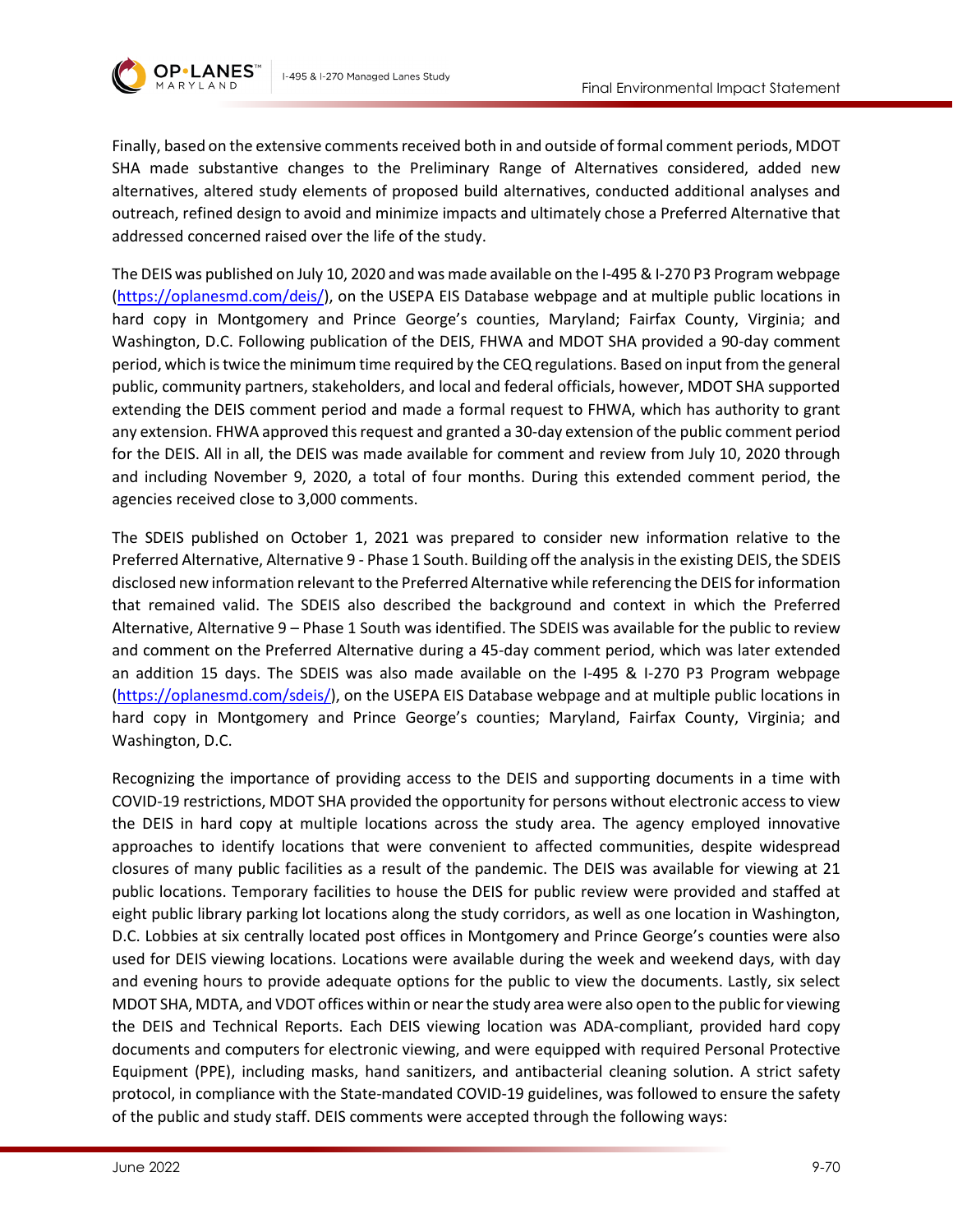



- Oral testimony at one of the public hearings in the main hearing room;
- Oral testimony to a court reporter at a private room at the public hearing;
- Written comments on a comment form at the public hearing;
- Letters to the P3 Program Office;
- Online comment forms;
- Emails to the P3 Program Office; and
- Voicemail.

With this extended formal comment period and a continuous series of wide-ranging informal efforts to ensure a variety of safe opportunities to participate in the NEPA process, sufficient time was allowed for public consideration of and comment on the DEIS and SDEIS.

Providing access to information related to MDOT SHA's proposed action and the opportunity to participate in the decision-making process is particularly important with respect to low-income and minority populations, also known as EJESD communities. Refer to *Executive Order 12898: Federal Actions to Address Environmental Justice in Minority Populations and Low-Income Populations*. MDOT SHA made concerted efforts to identify the location of and to engage these communities throughout the process. **Table 7-1 of DEIS, Appendix P** summarizes the extensive number of workshops, stakeholder meetings, pop-up information booths at public events, and other gatherings prior to publication of the DEIS which were specifically focused on or conducted within EJ populations. MDOT SHA also ensured that these communities were targeted to obtain information about the study and progress of the NEPA review through mailings to schools, places of worship and affordable housing complexes (in multiple languages) throughout the study area. The scope of EJ outreach is also summarized in **DEIS, Appendix E**.

The FEIS will be available for a 30-day Notice of Availability through the Program website before the ROD is approved. Public involvement and engagement will continue after the formal NEPA process is complete and the ROD is issued. As a requirement in the P3 Agreement, the Developer must provide a public outreach and engagement plan. After the NEPA stage of the project concludes with publication of the ROD, the Developer would coordinate with MDOT SHA to facilitate an early and ongoing collaborative dialogue to engage stakeholders, local communities, and property owners though final design and construction. MDOT SHA, jointly with the Developer, would be responsible for implementing strategies, such as public meetings and community events, with the goal of maintaining an open dialogue with stakeholders.

# **9.3.8 Comments Concerning Resources Outside Phase 1 South Limits**

Despite the reduced limits of build improvements associated with the Preferred Alternative, commenters still included concerns related to resources outside of the limits of build improvements. As described in the SDEIS, the Preferred Alternative was identified after coordination with resource agencies, the public, and stakeholders to respond directly to feedback received on the DEIS to avoid displacements and impacts to significant environmental resources, and to align the NEPA approval with the planned project phased delivery and permitting approach which focused on Phase 1 South only. The Preferred Alternative includes two new, HOT managed lanes on I-495 in each direction from the George Washington Memorial Parkway to west of MD 187 and conversion of the one existing HOV lane in each direction on I-270 to a HOT